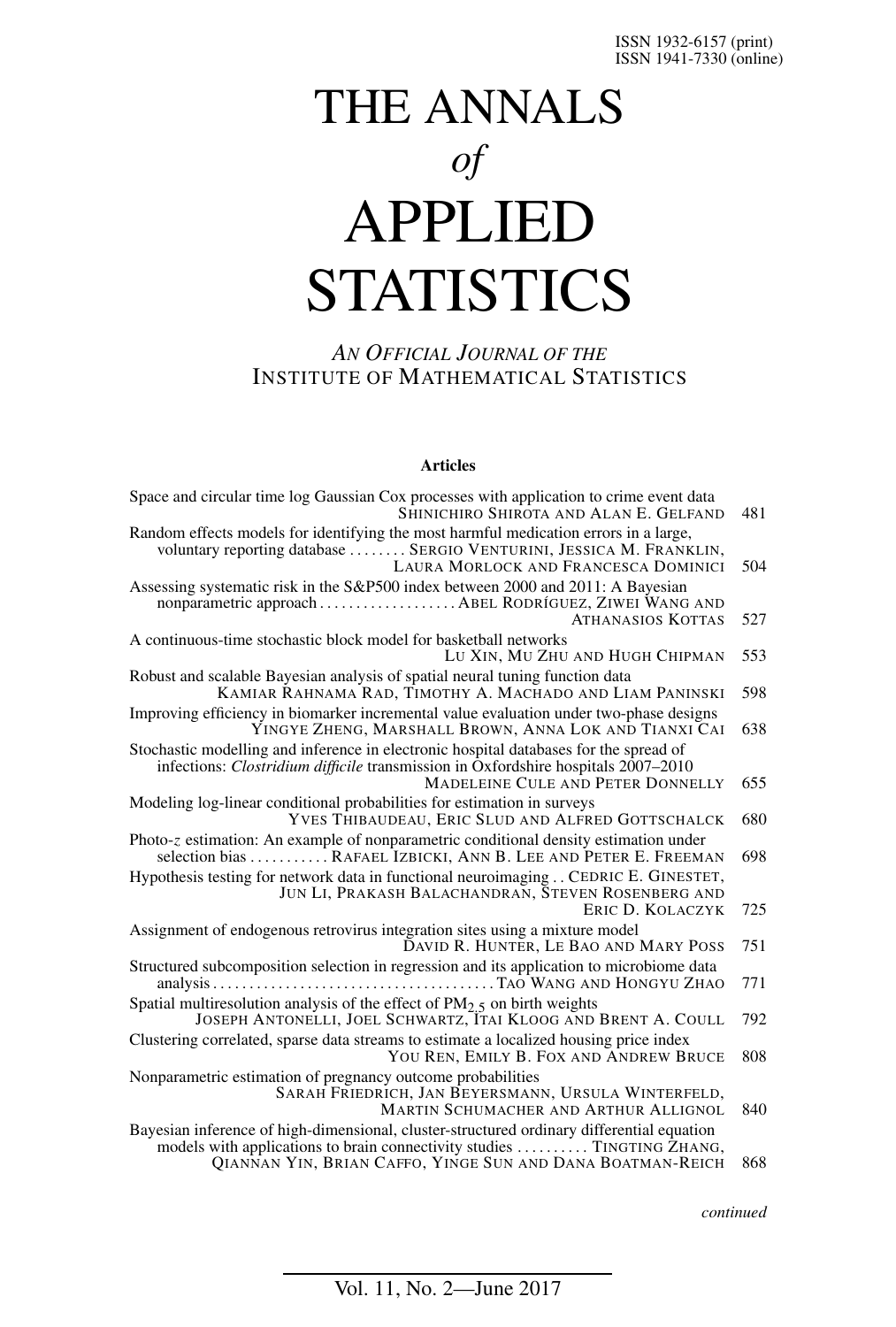# THE ANNALS *of* APPLIED **STATISTICS**

## *AN OFFICIAL JOURNAL OF THE* INSTITUTE OF MATHEMATICAL STATISTICS

#### **Articles**—*Continued from front cover*

| Evaluation of the cooling trend in the ionosphere using functional regression with<br>incomplete curves OLEKSANDR GROMENKO, PIOTR KOKOSZKA AND                                                   |     |
|--------------------------------------------------------------------------------------------------------------------------------------------------------------------------------------------------|-----|
| <b>JAN SOIKA</b>                                                                                                                                                                                 | 898 |
| Vaccines, contagion, and social networks                                                                                                                                                         |     |
| ELIZABETH L. OGBURN AND TYLER J. VANDERWEELE                                                                                                                                                     | 919 |
| Subgroup inference for multiple treatments and multiple endpoints in an Alzheimer's<br>disease treatment trial  PATRICK SCHNELL, QI TANG, PETER MÜLLER AND<br><b>BRADLEY P. CARLIN</b>           | 949 |
| Quantification of multiple tumor clones using gene array and sequencing data<br>YICHEN CHENG, JAMES Y. DAI, THOMAS G. PAULSON, XIAOYU WANG,<br>XIAOHONG LI, BRIAN J. REID AND CHARLES KOOPERBERG | 967 |
| Generalized Mahalanobis depth in point process and its application in neural coding<br><b>SHUYI LIU AND WEI WU</b>                                                                               | 992 |
| Integrative sparse $K$ -means with overlapping group lasso in genomic applications for                                                                                                           |     |
| Multilevel models with stochastic volatility for repeated cross-sections: An application to<br>tribal art prices SILVIA CAGNONE, SIMONE GIANNERINI AND LUCIA MODUGNO 1040                        |     |
| Flexible risk prediction models for left or interval-censored data from electronic health<br>records  NOORIE HYUN, LI C. CHEUNG, QING PAN, MARK SCHIFFMAN AND<br>HORMUZD A. KATKI 1063           |     |
| Robust mixed effects model for clustered failure time data: Application to Huntington's<br>disease event measures                                                                                |     |
| TANYA P. GARCIA, YANYUAN MA, KAREN MARDER AND YUANJIA WANG 1085                                                                                                                                  |     |
| Variable selection for a categorical varying-coefficient model with identifications for<br>determinants of body mass index                                                                       |     |
| JITI GAO, BIN PENG, ZHAO REN AND XIAOHUI ZHANG 1117                                                                                                                                              |     |
| Lateral transfer in Stochastic Dollo models. LUKE J. KELLY AND GEOFF K. NICHOLLS 1146                                                                                                            |     |
| Allele-specific copy number estimation by whole exome sequencing  HAO CHEN,<br>YUCHAO JIANG, KARA MAXWELL, KATHERINE NATHANSON AND                                                               |     |
| NANCY ZHANG 1169                                                                                                                                                                                 |     |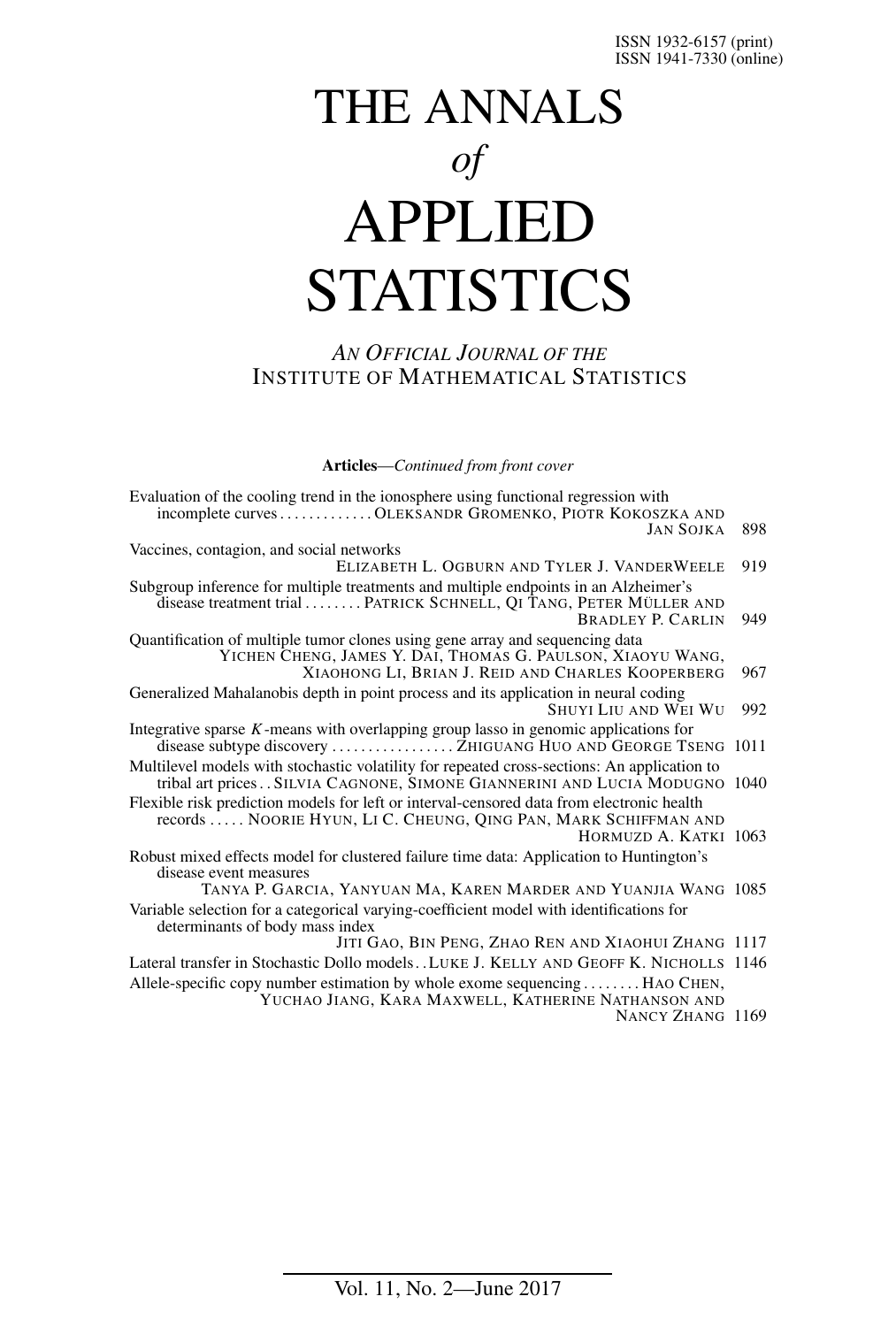## **SPACE AND CIRCULAR TIME LOG GAUSSIAN COX PROCESSES WITH APPLICATION TO CRIME EVENT DATA**

## BY SHINICHIRO SHIROTA<sup>[1](#page-27-0)</sup> AND ALAN E. GELFAND

*Duke University*

We view the locations and times of a collection of crime events as a space–time point pattern. Then, with either a nonhomogeneous Poisson process or with a more general Cox process, we need to specify a space–time intensity. For the latter, we need a *random* intensity which we model as a realization of a spatio-temporal log Gaussian process. Importantly, we view time as circular not linear, necessitating valid separable and nonseparable covariance functions over a bounded spatial region crossed with circular time. In addition, crimes are classified by crime type. Furthermore, each crime event is recorded by day of the year, which we convert to day of the week marks.

The contribution here is to develop models to accommodate such data. Our specifications take the form of hierarchical models which we fit within a Bayesian framework. In this regard, we consider model comparison between the nonhomogeneous Poisson process and the log Gaussian Cox process. We also compare separable vs. nonseparable covariance specifications.

Our motivating dataset is a collection of crime events for the city of San Francisco during the year 2012. We have location, hour, day of the year, and crime type for each event. We investigate models to enhance our understanding of the set of incidences.

- ADAMS, R. P., MURRAY, I. and MACKAY, D. J. C. (2009). Tractable nonparametric Bayesian inference in Poisson processes with Gaussian process intensities. In *Proceedings of the* 26*th International Conference on Machine Learning* MIT Press, Cambridge, MA.
- ANDRIEU, C. and THOMS, J. (2008). A tutorial on adaptive MCMC. *Stat*. *Comput*. **18** 343–373. [MR2461882](http://www.ams.org/mathscinet-getitem?mr=2461882)
- BANERJEE, S., CARLIN, B. P. and GELFAND, A. E. (2015). *Hierarchical Modeling and Analysis for Spatial Data*, 2nd ed. *Monographs on Statistics and Applied Probability* **135**. CRC Press, Boca Raton, FL. [MR3362184](http://www.ams.org/mathscinet-getitem?mr=3362184)
- BRANTINGHAM, P. and BRANTINGHAM, P. (1995). Criminality of place: Crime generators and crime attractors. *Eur*. *J*. *Crim*. *Policy Res*. **3** 5–26.
- BRIX, A. and DIGGLE, P. J. (2001). Spatiotemporal prediction for log-Gaussian Cox processes. *J*. *R*. *Stat*. *Soc*. *Ser*. *B Stat*. *Methodol*. **63** 823–841. [MR1872069](http://www.ams.org/mathscinet-getitem?mr=1872069)
- CHAINEY, S., TOMPSON, L. and UHLIG, S. (2008). The utility of hotspot mapping for predicting spatial patterns of crime. *Secur*. *J*. **21** 4–28.
- CRESSIE, N. and HUANG, H. C. (1999). Classes of nonseparable, spatio-temporal stationary covariance functions. *J*. *Amer*. *Statist*. *Assoc*. **94** 1330–1340. [MR1731494](http://www.ams.org/mathscinet-getitem?mr=1731494)

*Key words and phrases.* Derived covariates, hierarchical model, marked point pattern, Markov chain Monte Carlo, separable and nonseparable covariance functions, wrapped circular variables.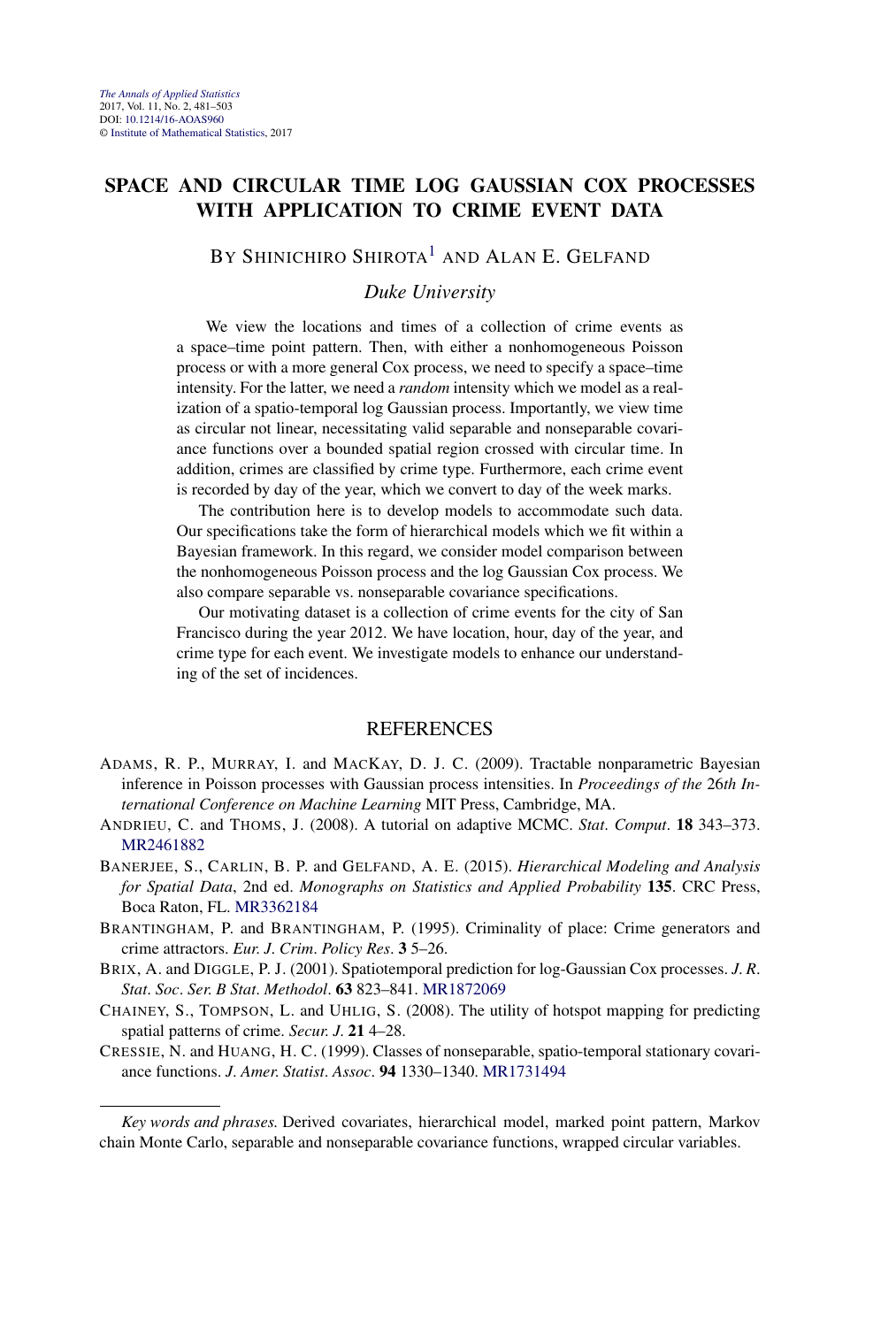- CZADO, C., GNEITING, T. and HELD, L. (2009). Predictive model assessment for count data. *Biometrics* **65** 1254–1261.
- DALEY, D. J. and VERE-JONES, D. (2003). *An Introduction to the Theory of Point Processes*. *Vol*. *I*: *Elementary Theory and Methods*, 2nd ed. Springer, New York. [MR1950431](http://www.ams.org/mathscinet-getitem?mr=1950431)
- DALEY, D. J. and VERE-JONES, D. (2008). *An Introduction to the Theory of Point Processes*. *Vol*. *II*: *General Theory and Structure*, 2nd ed. Springer, Berlin. [MR2371524](http://www.ams.org/mathscinet-getitem?mr=2371524)
- DOORNIK, J. (2007). *Ox*: *Object Oriented Matrix Programming*. Timberlake Consultants Press.
- FISHER, N. I. (1993). *Statistical Analysis of Circular Data*. Cambridge Univ. Press, Cambridge. [MR1251957](http://www.ams.org/mathscinet-getitem?mr=1251957)
- GIROLAMI, M. and CALDERHEAD, B. (2011). Riemann manifold Langevin and Hamiltonian Monte Carlo methods. *J*. *R*. *Stat*. *Soc*. *Ser*. *B Stat*. *Methodol*. **73** 123–214. [MR2814492](http://www.ams.org/mathscinet-getitem?mr=2814492)
- GNEITING, T. (2002). Nonseparable, stationary covariance functions for space–time data. *J*. *Amer*. *Statist*. *Assoc*. **97** 590–600. [MR1941475](http://www.ams.org/mathscinet-getitem?mr=1941475)
- GNEITING, T. (2013). Strictly and non-strictly positive definite functions on spheres. *Bernoulli* **19** 1327–1349. [MR3102554](http://www.ams.org/mathscinet-getitem?mr=3102554)
- GNEITING, T. and RAFTERY, A. E. (2007). Strictly proper scoring rules, prediction, and estimation. *J*. *Amer*. *Statist*. *Assoc*. **102** 359–378. [MR2345548](http://www.ams.org/mathscinet-getitem?mr=2345548)
- ILLIAN, J., PENTTINEN, A., STOYAN, H. and STOYAN, D. (2008). *Statistical Analysis and Modelling of Spatial Point Patterns*. *Statistics in Practice*. Wiley, Chichester. [MR2384630](http://www.ams.org/mathscinet-getitem?mr=2384630)
- JAMMALAMADAKA, S. R. and SENGUPTA, A. (2001). *Topics in Circular Statistics*. World Scientific, River Edge, NJ. [MR1836122](http://www.ams.org/mathscinet-getitem?mr=1836122)
- JONA-LASINIO, G., GELFAND, A. E. and JONA-LASINIO, M. (2012). Spatial analysis of wave direction data using wrapped Gaussian processes. *Ann*. *Appl*. *Stat*. **6** 1478–1498. [MR3058672](http://www.ams.org/mathscinet-getitem?mr=3058672)
- LEININGER, T. J. (2014). Bayesian analysis of spatial point patterns. PhD dissertation. [MR3232305](http://www.ams.org/mathscinet-getitem?mr=3232305)
- LEININGER, T. J. and GELFAND, A. E. (2016). Bayesian inference and model assessment for spatial point patterns using posterior predictive samples. *Bayesian Anal*. **12** 1–30. [MR3597565](http://www.ams.org/mathscinet-getitem?mr=3597565)
- LIANG, W. W. J., COLVIN, J. B., SANSÓ, B. and LEE, H. K. H. (2014). Modeling and anomalous cluster detection for point processes using process convolutions. *J*. *Comput*. *Graph*. *Statist*. **23** 129–150. [MR3173764](http://www.ams.org/mathscinet-getitem?mr=3173764)
- MARDIA, K. V. (1972). *Statistics of Directional Data*. Academic Press, London. [MR0336854](http://www.ams.org/mathscinet-getitem?mr=0336854)
- MARDIA, K. V. and JUPP, P. E. (2000). *Directional Statistics*. Wiley, Chichester. [MR1828667](http://www.ams.org/mathscinet-getitem?mr=1828667)
- MOHLER, G. O. (2013). Modeling and estimation of multi-source clustering in crime and security data. *Ann*. *Appl*. *Stat*. **7** 1825–1839. [MR3127957](http://www.ams.org/mathscinet-getitem?mr=3127957)
- MOHLER, G. O., SHORT, M. B., BRANTINGHAM, P. J., SCHOENBERG, F. P. and TITA, G. E. (2011). Self-exciting point process modeling of crime. *J*. *Amer*. *Statist*. *Assoc*. **106** 100–108. [MR2816705](http://www.ams.org/mathscinet-getitem?mr=2816705)
- MØLLER, J., SYVERSVEEN, A. R. and WAAGEPETERSEN, R. P. (1998). Log Gaussian Cox processes. *Scand*. *J*. *Stat*. **25** 451–482. [MR1650019](http://www.ams.org/mathscinet-getitem?mr=1650019)
- MURRAY, I. and ADAMS, R. P. (2010). Slice sampling covariance hyperparameters of latent Gaussian models. In *Advances in Neural Information Processing Systems* 23. MIT Press, Cambridge, MA.
- MURRAY, I., ADAMS, R. P. and GRAHAM, M. M. (2010). Elliptical slice sampling. In *Proceedings of the* 13*th International Conference on Artifical Intelligence and Statistics* (*AISTAT*). AISTAT Press.
- OGATA, Y. (1998). Space-time point-process models for earthquake occurrences. *Ann*. *Inst*. *Statist*. *Math*. **50** 379–402.
- PORCU, E., BEVILACQUA, M. and GENTON, M. G. (2016). Spatio-temporal covariance and crosscovariance functions of the great circle distance on a sphere. *J*. *Amer*. *Statist*. *Assoc*. **111** 888–898. [MR3538713](http://www.ams.org/mathscinet-getitem?mr=3538713)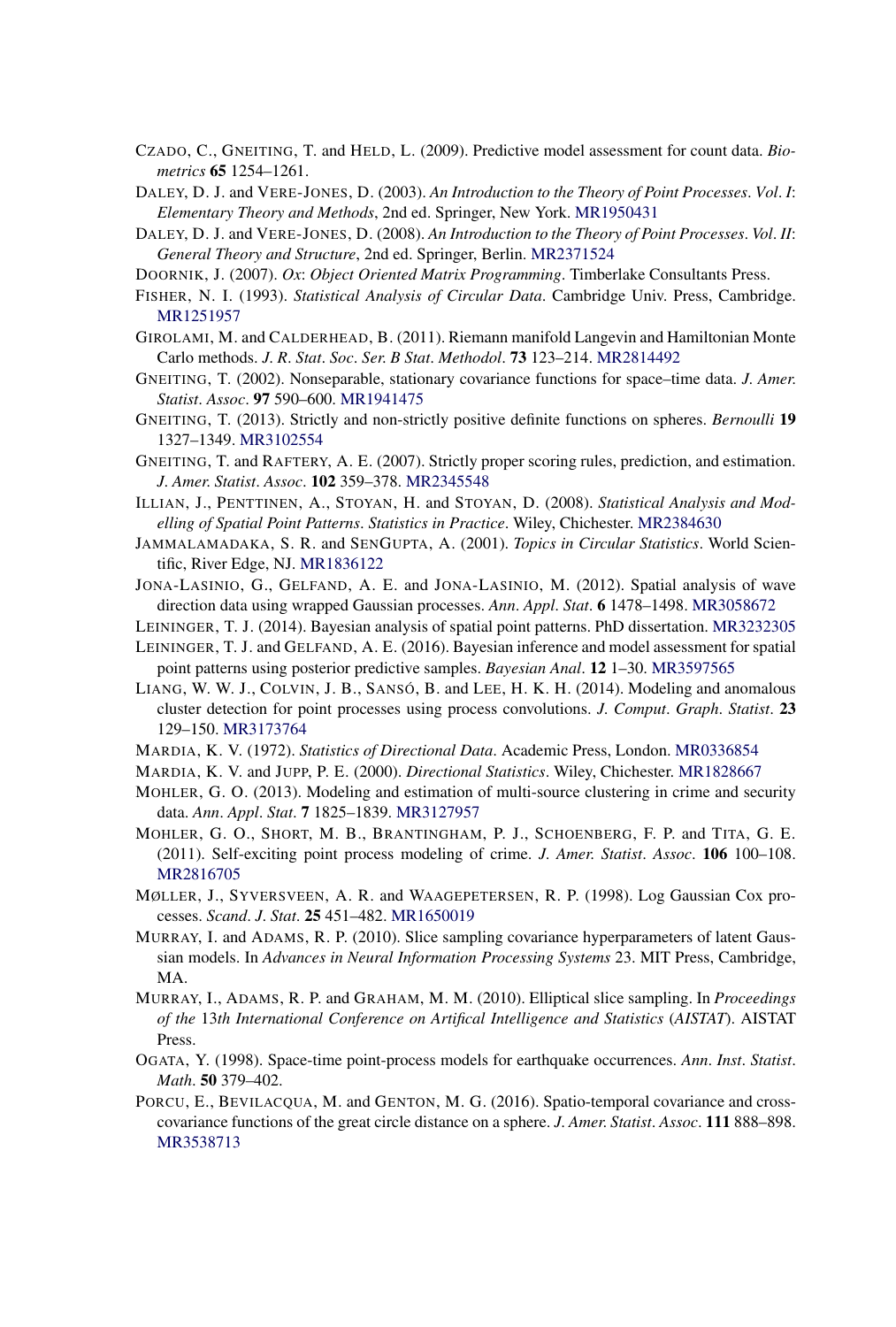- RODRIGUES, A. and DIGGLE, P. J. (2012). Bayesian estimation and prediction for inhomogeneous spatiotemporal log-Gaussian Cox processes using low-rank models, with application to criminal surveillance. *J*. *Amer*. *Statist*. *Assoc*. **107** 93–101. [MR2949344](http://www.ams.org/mathscinet-getitem?mr=2949344)
- SHIROTA, S. and GELFAND, A. E. (2017). Supplement to "Space and circular time log Gaussian Cox processes with application to crime event data." DOI[:10.1214/16-AOAS960SUPP](http://dx.doi.org/10.1214/16-AOAS960SUPP).
- TADDY, M. A. (2010). Autoregressive mixture models for dynamic spatial Poisson processes: Application to tracking intensity of violent crime. *J*. *Amer*. *Statist*. *Assoc*. **105** 1403–1417. [MR2796559](http://www.ams.org/mathscinet-getitem?mr=2796559)
- WANG, F. and GELFAND, A. E. (2014). Modeling space and space–time directional data using projected Gaussian processes. *J*. *Amer*. *Statist*. *Assoc*. **109** 1565–1580.
- ZHANG, H. (2004). Inconsistent estimation and asymptotically equal interpolations in model-based geostatistics. *J*. *Amer*. *Statist*. *Assoc*. **99** 250–261. [MR2054303](http://www.ams.org/mathscinet-getitem?mr=2054303)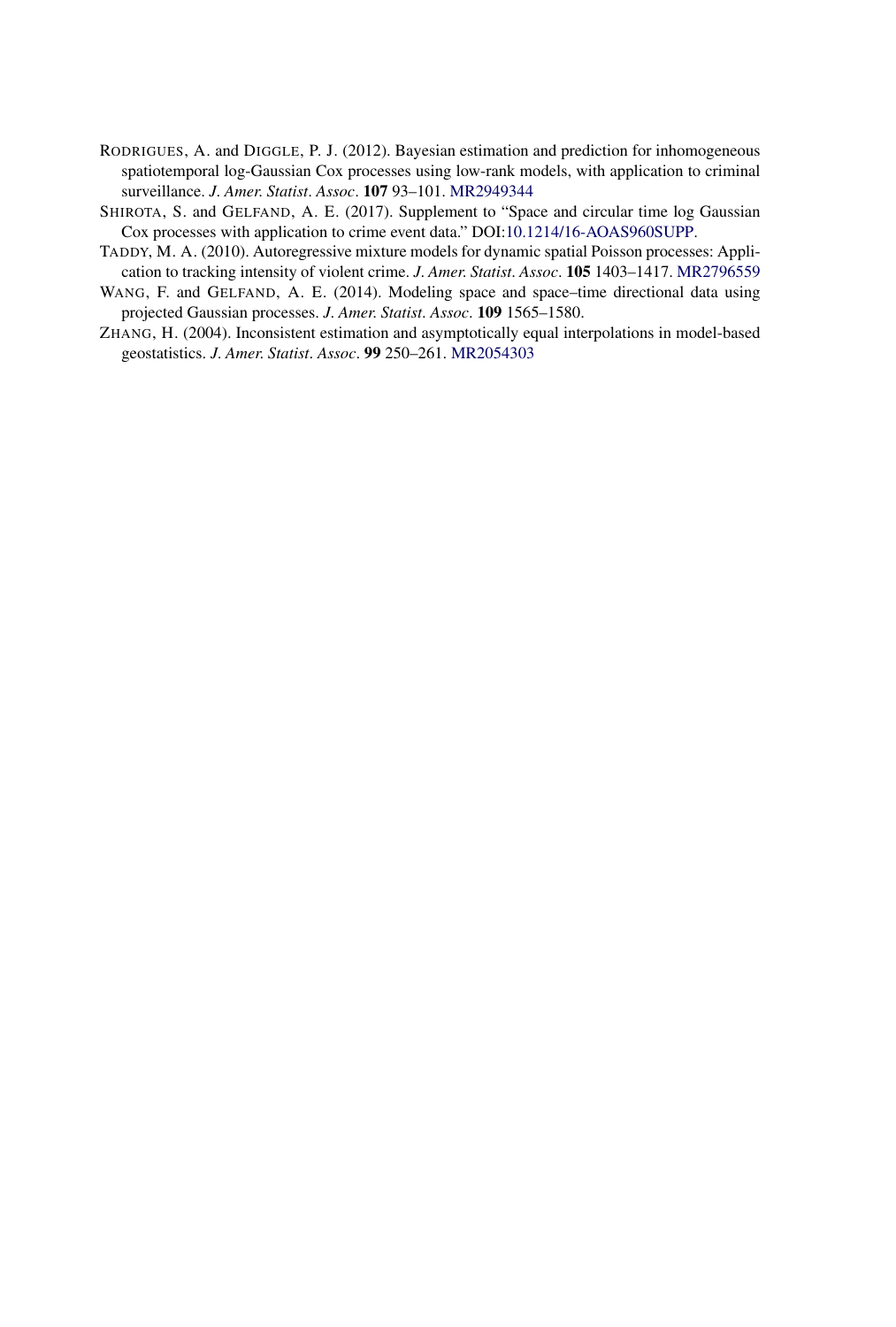## <span id="page-5-0"></span>**RANDOM EFFECTS MODELS FOR IDENTIFYING THE MOST HARMFUL MEDICATION ERRORS IN A LARGE, VOLUNTARY REPORTING DATABASE**

## BY SERGIO VENTURINI<sup>\*</sup>, JESSICA M. FRANKLIN<sup>†,‡</sup>, LAURA MORLOCK<sup>§</sup> AND FRANCESCA DOMINICI<sup>II, 1</sup>

*Università Commerciale Luigi Bocconi*∗*, Brigham and Women's Hospital*†*, Harvard Medical School*‡*, Johns Hopkins University*§ *and Harvard TH Chan School of Public Health*¶

Medical errors are a major source of preventable morbidity, mortality and healthcare costs. Voluntary reporting systems are useful data sources that collect detailed information on the circumstances of medical errors occurring in hospitals. Identifying the characteristics of errors that frequently result in patient harm when they occur would allow investigators to prioritize among the many sources of potential errors and design targeted prevention strategies. In this paper, we use data from MEDMARX, a large anonymous and voluntary reporting system for medication errors, to identify the combinations of error characteristics that are more likely to result in harm. To this end, we consider a Bayesian hierarchical model with crossed random effects and a flexible specification of the random effects distribution. We then provide a ranking of the errors using optimal Bayesian ranking based on their probability of harm. The use of optimal Bayesian ranking accounts for the varying amount of uncertainty across the random effects estimates. Finally, we examine the sensitivity of results to different specifications of the random effects distributions. The utility of flexible random effects assumptions is illustrated by empirically comparing results under several choices. We found that errors caused by mistakes in reconciling a patient's current medication list with the medications prescribed at hospital discharge have an estimated 10.5% probability of harm. These errors had the highest rate of harm of errors that occur during the prescribing stage of medication use. In addition, we found that the results are sensitive to the random effects distribution used in estimation. Thus, an approach that explores this sensitivity is important for accurately comparing the relative harm across errors.

- ABAD, A. A., LITIÈRE, S. and MOLENBERGHS, G. (2010). Testing for misspecification in generalized linear mixed models. *Biostat*. **11** 771–786.
- AHMED, I., BÉGAUD, B. and TUBERT-BITTER, P. (2015). Evaluation of post-marketing safety using spontaneous reporting databases. In *Statistical Methods for Evaluating Safety in Medical Product Development* (A. L. Gould, ed.). Wiley, New York.

*Key words and phrases.* Bayesian hierarchical model, empirical Bayes, data mining, spontaneous reporting.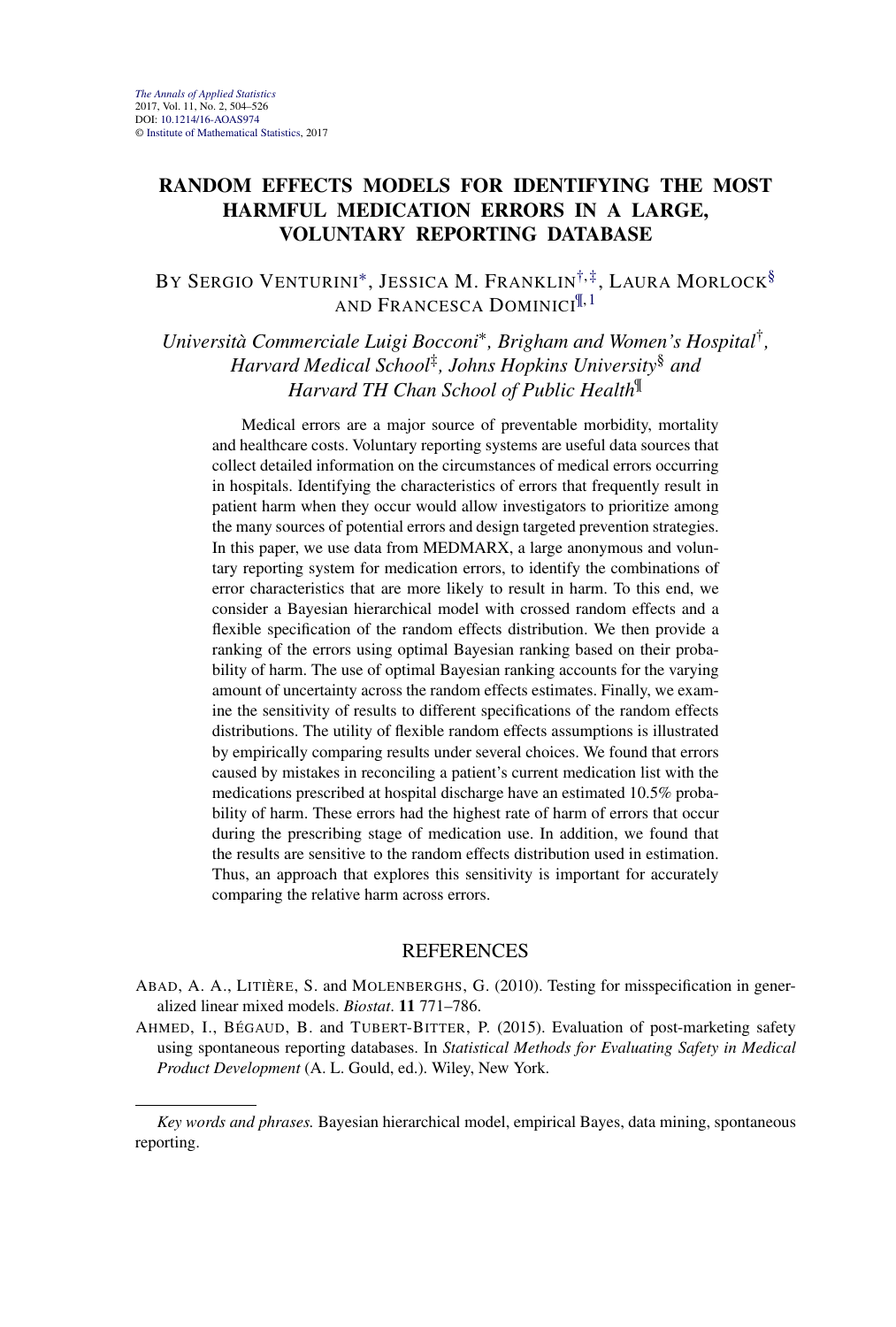- AHMED, I., HARAMBURU, F., FOURRIER-RÉGLAT, A., THIESSARD, F., KREFT-JAIS, C., MIREMONT-SALAMÉ, G., BÉGAUD, B. and TUBERT-BITTER, P. (2009). Bayesian pharmacovigilance signal detection methods revisited in a multiple comparison setting. *Stat*. *Med*. **28** 1774–1792. [MR2751597](http://www.ams.org/mathscinet-getitem?mr=2751597)
- AHMED, I., DALMASSO, C., HARAMBURU, F., THIESSARD, F., BRÖET, P. and TUBERT-BITTER, P. (2010). False discovery rate estimation for frequentist pharmacovigilance signal detection methods. *Biometrics* **66** 301–309.
- AHMED, I., THIESSARD, F., MIREMONT-SALAMÉ, G., HARAMBURU, F., KREFT-JAIS, C., BÉ-GAUD, B. and TUBERT-BITTER, P. (2012). Early detection of pharmacovigilance signals with automated methods based on false discovery rates. *Drug Saf*. **35** 495–506.
- ASPDEN, P., CORRIGAN, J. M., WOLCOTT, J. and ERICKSON, S. M. (2003). *Patient Safety*: *Achieving a New Standard for Care*. The National Academy Press, Washington, DC.
- BAYARRI, M. J. and CASTELLANOS, M. E. (2007). Bayesian checking of the second levels of hierarchical models. *Statist*. *Sci*. **22** 322–343. [MR2416808](http://www.ams.org/mathscinet-getitem?mr=2416808)
- BOOCKVAR, K. S., CARLSON LACORTE, H., GIAMBANCO, V., FRIDMAN, B. and SIU, A. (2006). Medication reconciliation for reducing drug-discrepancy adverse events. *Am*. *J*. *Geriatr*. *Pharmacother*. **4** 236–243.
- BRENNAN, T., LEAPE, L., LAIRD, N., HEBERT, L., LOCALIO, A., LAWTHERS, A., NEW-HOUSE, J., WEILER, P. and HIATT, H. (1991). Incidence of adverse events and negligence in hospitalized patients. Results of the Harvard medical practice study I. *N*. *Engl*. *J*. *Med*. **324** 370– 376.
- BROWNE, W. J. (2004). An illustration of the use of reparameterisation methods for improving MCMC efficiency in crossed random effect models. *Multilevel Model*. *Newsl*. **16** 13–25.
- DEY, D. K., GELFAND, A. E., SWARTZ, T. B. and VLACHOS, P. K. (1998). A simulation-intensive approach for checking hierarchical models. *TEST* **7** 325–346.
- DE IORIO, M., MÜLLER, P., ROSNER, G. L. and MACEACHERN, S. N. (2004). An ANOVA model for dependent random measures. *J*. *Amer*. *Statist*. *Assoc*. **99** 205–215. [MR2054299](http://www.ams.org/mathscinet-getitem?mr=2054299)
- DUMOUCHEL, W. (1999). Bayesian data mining in large frequency tables, with an application to the FDA spontaneous reporting system. *Amer*. *Statist*. **53** 177–190.
- ESCOBAR, M. D. and WEST, M. (1995). Bayesian density estimation and inference using mixtures. *J*. *Amer*. *Statist*. *Assoc*. **90** 577–588. [MR1340510](http://www.ams.org/mathscinet-getitem?mr=1340510)
- EUGÉNE, V. P., EGBERTS, A., HEERDINK, E. R. and LEUFKENS, H. (2000). Detecting drug–drug interactions using a database for spontaneous adverse drug reactions: An example with diuretics and non-steroidal anti-inflammatory drugs. *Eur*. *J*. *Clin*. *Pharmacol*. **56** 733–738.
- FERGUSON, T. S. (1973). A Bayesian analysis of some nonparametric problems. *Ann*. *Statist*. **1** 209–230. [MR0350949](http://www.ams.org/mathscinet-getitem?mr=0350949)
- FERNÁNDEZ, C. and STEEL, M. F. J. (1998). On Bayesian modeling of fat tails and skewness. *J*. *Amer*. *Statist*. *Assoc*. **93** 359–371. [MR1614601](http://www.ams.org/mathscinet-getitem?mr=1614601)
- FLEGAL, J. M., HARAN, M. and JONES, G. L. (2008). Markov chain Monte Carlo: Can we trust the third significant figure. *Statist*. *Sci*. **23** 250–260. [MR2516823](http://www.ams.org/mathscinet-getitem?mr=2516823)
- GBD 2013 MORTALITY AND CAUSES OF DEATH COLLABORATORS (2015). Global, regional, and national age–sex specific all-cause and cause-specific mortality for 240 causes of death, 1990– 2013: A systematic analysis for the Global Burden of Disease Study 2013. *Lancet* **385** 117–171.
- GELMAN, A. and HILL, J. (2007). *Data Analysis Using Regression and Multilevel/Hierarchical Models*. Cambridge Univ. Press, Cambridge.
- GELMAN, A., MENG, X.-L. and STERN, H. (1996). Posterior predictive assessment of model fitness via realized discrepancies. *Statist*. *Sinica* **6** 733–807. [MR1422404](http://www.ams.org/mathscinet-getitem?mr=1422404)
- GELMAN, A., GOEGEBEUR, Y., TUERLINCKX, F. and VAN MECHELEN, I. (2000). Diagnostic checks for discrete data regression models using posterior predictive simulations. *J*. *R*. *Stat*. *Soc*. *Ser*. *C*. *Appl*. *Stat*. **49** 247–268. [MR1821324](http://www.ams.org/mathscinet-getitem?mr=1821324)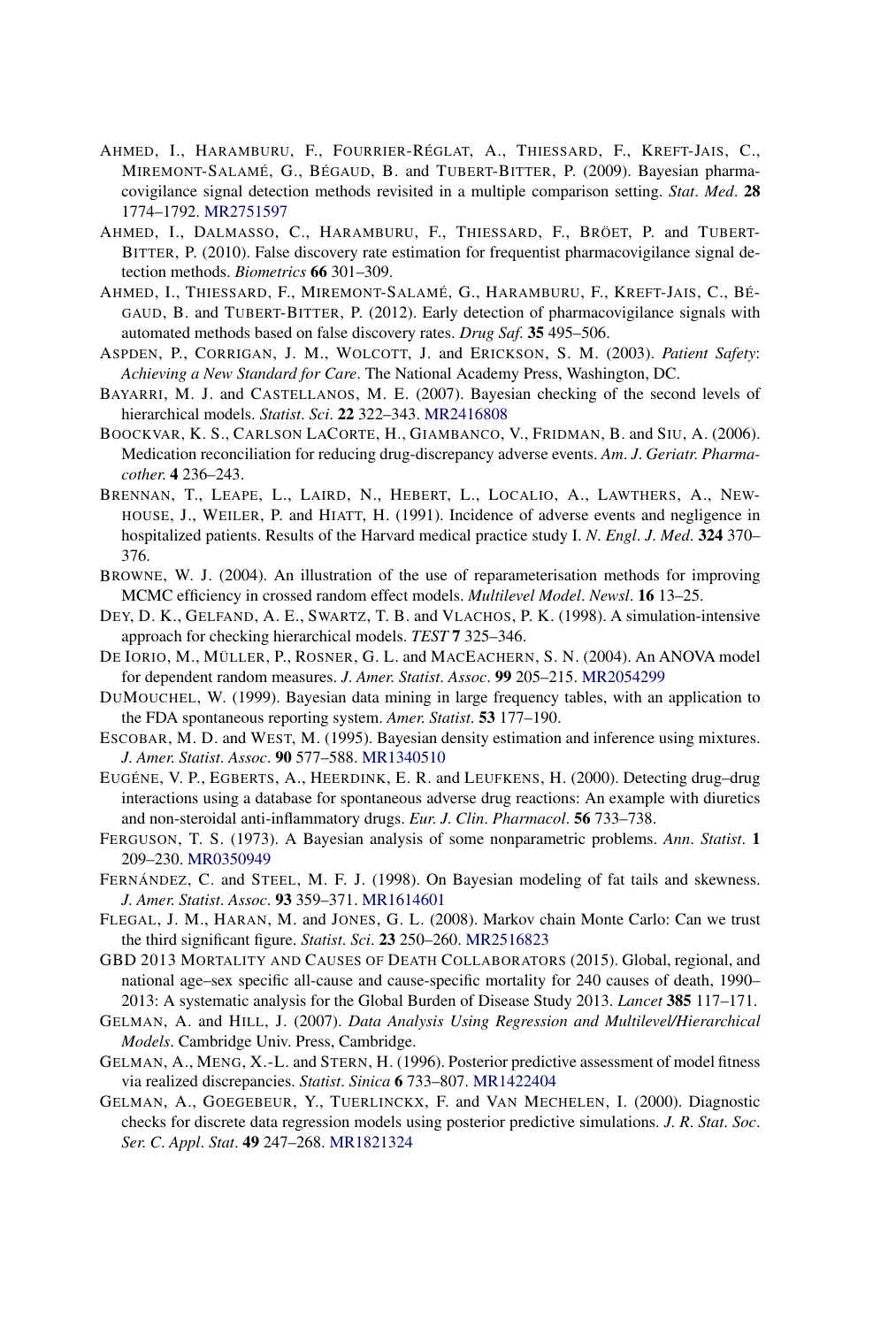- GELMAN, A., CARLIN, J. B., STERN, H. S., DUNSON, D. B., VEHTARI, A. and RUBIN, D. B. (2014). *Bayesian Data Analysis*, 3rd ed. CRC Press, Boca Raton, FL. [MR3235677](http://www.ams.org/mathscinet-getitem?mr=3235677)
- GIBBONS, R. D. and AMATYA, A. K. (2016). *Statistical Methods for Drug Safety*. CRC Press, Boca Raton, FL.
- GIBBONS, R. D., SEGAWA, E., KARABATSOS, G., AMATYA, A. K., BHAUMIK, D. K., BROWN, C. H., KAPUR, K., MARCUS, S. M., HUR, K. and MANN, J. J. (2008). Mixed-effects Poisson regression analysis of adverse event reports: The relationship between antidepressants and suicide. *Stat*. *Med*. **27** 1814–1833. [MR2420347](http://www.ams.org/mathscinet-getitem?mr=2420347)
- HAARIO, H., SAKSMAN, E. and TAMMINEN, J. (2001). An adaptive Metropolis algorithm. *Bernoulli* **7** 223–242. [MR1828504](http://www.ams.org/mathscinet-getitem?mr=1828504)
- HUANG, X. (2011). Detecting random-effects model misspecification via coarsened data. *Comput*. *Statist*. *Data Anal*. **55** 703–714. [MR2736589](http://www.ams.org/mathscinet-getitem?mr=2736589)
- HUCKELS-BAUMGART, S. and MANSER, T. (2014). Identifying medication error chains from critical incident reports: A new analytic approach. *J*. *Clin*. *Pharmacol*. **54** 1188–1197.
- KOHN, L. T., CORRIGAN, J. and DONALDSON, M. S. (2000). *To Err Is Human*: *Building a Safer Health System*. The National Academy Press, Washington, DC.
- THE JOINT COMMISSION (2000). Reporting of Medical/Health Care Errors: A Position Statement of the Joint Commission.
- KWAN, J. L., LO, L., SAMPSON, M. and SHOJANIA, K. G. (2013). Medication reconciliation during transitions of care as a patient safety strategy: A systematic review. *Ann*. *Intern*. *Med*. **158** 397–403.
- KYUNG, M., GILL, J. and CASELLA, G. (2010). Estimation in Dirichlet random effects models. *Ann*. *Statist*. **38** 979–1009. [MR2604702](http://www.ams.org/mathscinet-getitem?mr=2604702)
- LEAPE, L., BRENNAN, T., LAIRD, N., LAWTHERS, A., LOCALIO, A., BARNES, B., HEBERT, L., NEWHOUSE, J., WEILER, P. and HIATT, H. (1991). The nature of adverse events in hospitalized patients. Results of the Harvard medical practice study II. *N*. *Engl*. *J*. *Med*. **324** 377–384.
- LEE, K. J. and THOMPSON, S. G. (2008). Flexible parametric models for random-effects distributions. *Stat*. *Med*. **27** 418–434. [MR2418453](http://www.ams.org/mathscinet-getitem?mr=2418453)
- LOUIS, T. A. and SHEN, W. (1999). Innovations in Bayes and empirical Bayes methods: Estimating parameters, populations and ranks. *Stat*. *Med*. **18** 2493–2505.
- MACEACHERN, S. N. and MÜLLER, P. (1998). Estimating mixture of Dirichlet process models. *J*. *Comput*. *Graph*. *Statist*. **7** 223–238.
- MACEACHERN, S. N. and PERUGGIA, M. (2000). Importance link function estimation for Markov chain Monte Carlo methods. *J*. *Comput*. *Graph*. *Statist*. **9** 99–121. [MR1819867](http://www.ams.org/mathscinet-getitem?mr=1819867)
- MADIGAN, D., RYAN, P., SIMPSON, S. and ZORYCH, I. (2010). Bayesian methods in pharmacovigilance. In *Bayesian Statistics*, *Vol*. 9 (J. M. Bernardo, M. J. Bayarri, J. O. Berger, A. P. Dawid, D. Heckerman, A. F. M. Smith and M. West, eds.). Oxford Univ. Press, London.
- MORLOCK, L., DOMINICI, F., MYERS, J. A., SHORE, A. D., PRONOVOST, P. J., DY, S. M. and COUSINS, D. D. (2010). Comparing near miss and harmful medication errors: Testing the causal continuum hypothesis using data from the MEDMARX National Reporting System, Technical report, Johns Hopkins Univ., Baltimore, MD.
- MUELLER, S. K., SPONSLER, K. C., KRIPALANI, S. and SCHNIPPER, J. L. (2012). Hospital-based medication reconciliation practices: A systematic review. *Arch*. *Intern*. *Med*. **172** 1057–1069.
- MÜLLER, P., QUINTANA, F. A., JARA, A. and HANSON, T. (2015). *Bayesian Nonparametric Data Analysis*. Springer, Cham. [MR3309338](http://www.ams.org/mathscinet-getitem?mr=3309338)
- NATIONAL COORDINATING COUNCIL FOR MEDICATION ERROR REPORTING AND PREVENTION (NCC MERP) (2001). *Medication Error Index*.
- PRONOVOST, P., WEAST, B., SCHWARZ, M., WYSKIEL, R. M., PROW, D., MILANOVICH, S. N., BERENHOLTZ, S., DORMAN, T. and LIPSETT, P. (2003). Medication reconciliation: A practical tool to reduce the risk of medication errors. *J*. *Crit*. *Care* **18** 201–205.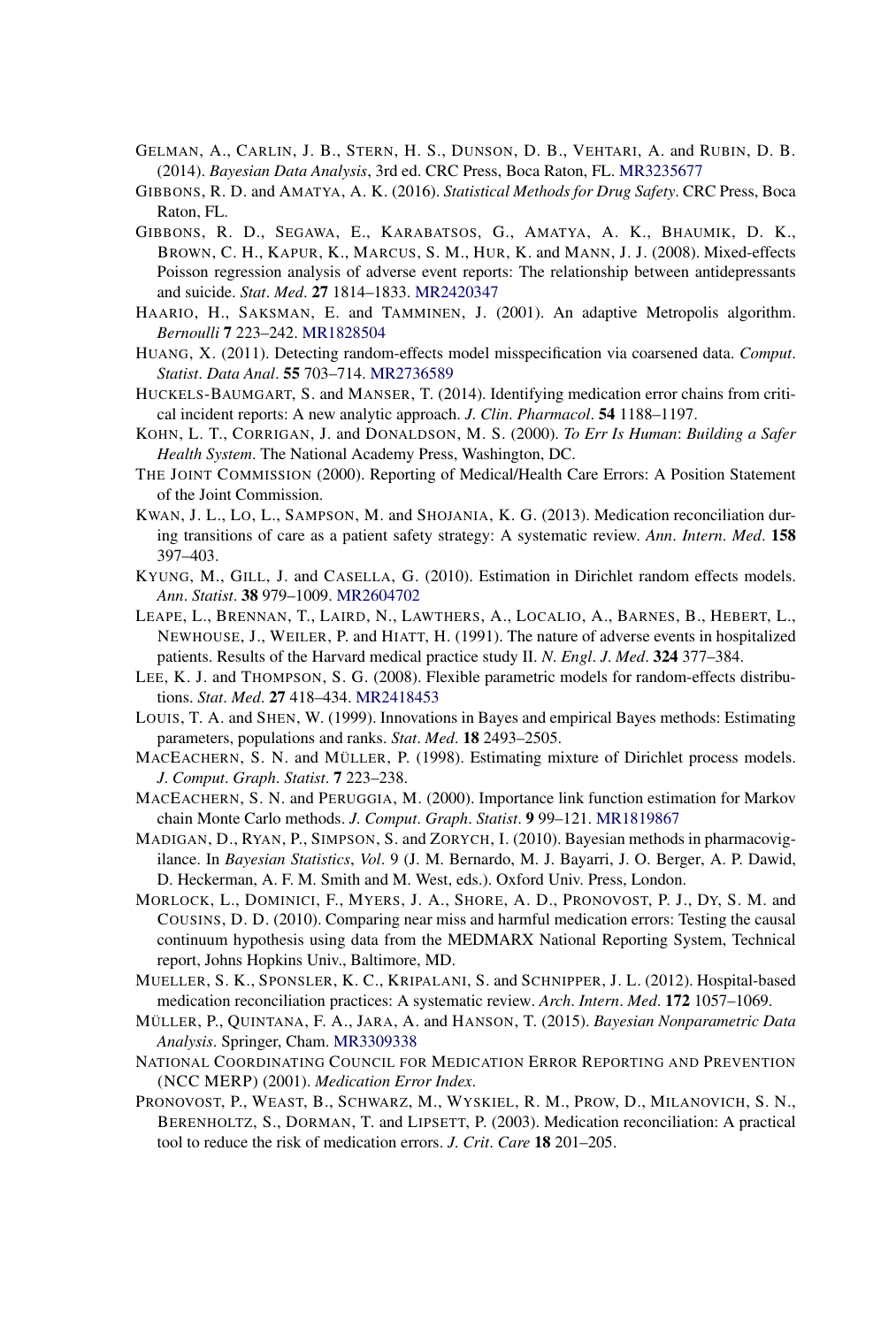- RAMJAUN, A., SUDARSHAN, M., PATAKFALVI, L., TAMBLYN, R. and MEGUERDITCHIAN, A. N. (2015). Educating medical trainees on medication reconciliation: A systematic review. *BMC Med*. *Educ*. **15** 33.
- SANTELL, J. P., HICKS, R. W., MCMEEKIN, J. and COUSINS, D. D. (2003). Medication errors: Experience of the United States Pharmacopeia (USP) MEDMARX Reporting System. *J*. *Clin*. *Pharmacol*. **43** 760–767.
- SCHIFF, G. D., AMATO, M. G., EGUALE, T., BOEHNE, J. J., WRIGHT, A., KOPPEL, R., RASHIDEE, A. H., ELSON, R. B., WHITNEY, D. L., THACH, T.-T., BATES, D. W. and SEGER, A. C. (2015). Computerised physician order entry-related medication errors: Analysis of reported errors and vulnerability testing of current systems. *BMJ Qual*. *Saf*. **24** 264–271.
- SHEN, W. and LOUIS, T. A. (1998). Triple-goal estimates in two-stage hierarchical models. *J*. *R*. *Stat*. *Soc*. *Ser*. *B*. *Stat*. *Methodol*. **60** 455–471. [MR1616061](http://www.ams.org/mathscinet-getitem?mr=1616061)
- SINHARAY, S. and STERN, H. S. (2003). Posterior predictive model checking in hierarchical models. *J*. *Statist*. *Plann*. *Inference* **111** 209–221. [MR1955882](http://www.ams.org/mathscinet-getitem?mr=1955882)
- STERN, H. S. and CRESSIE, N. (2000). Posterior predictive model checks for disease mapping models. *Stat*. *Med*. **19** 2377–2397.
- TCHETGEN, E. J. and COULL, B. A. (2006). A diagnostic test for the mixing distribution in a generalised linear mixed model. *Biometrika* **93** 1003–1010. [MR2285086](http://www.ams.org/mathscinet-getitem?mr=2285086)
- VENTURINI, S., FRANKLIN, J. M., MORLOCK, L. and DOMINICI, F. (2017a). Supplement to "Random effects models for identifying the most harmful medication errors in a large, voluntary reporting database." DOI[:10.1214/16-AOAS974SUPPA.](http://dx.doi.org/10.1214/16-AOAS974SUPPA)
- VENTURINI, S., FRANKLIN, J. M., MORLOCK, L. and DOMINICI, F. (2017b). Supplement to "Random effects models for identifying the most harmful medication errors in a large, voluntary reporting database." DOI[:10.1214/16-AOAS974SUPPB](http://dx.doi.org/10.1214/16-AOAS974SUPPB).
- VENTURINI, S., FRANKLIN, J. M., MORLOCK, L. and DOMINICI, F. (2017c). Supplement to "Random effects models for identifying the most harmful medication errors in a large, voluntary reporting database." DOI[:10.1214/16-AOAS974SUPPC](http://dx.doi.org/10.1214/16-AOAS974SUPPC).
- WAAGEPETERSEN, R. (2006). A simulation-based goodness-of-fit test for random effects in generalized linear mixed models. *Scand*. *J*. *Stat*. **33** 721–731. [MR2300912](http://www.ams.org/mathscinet-getitem?mr=2300912)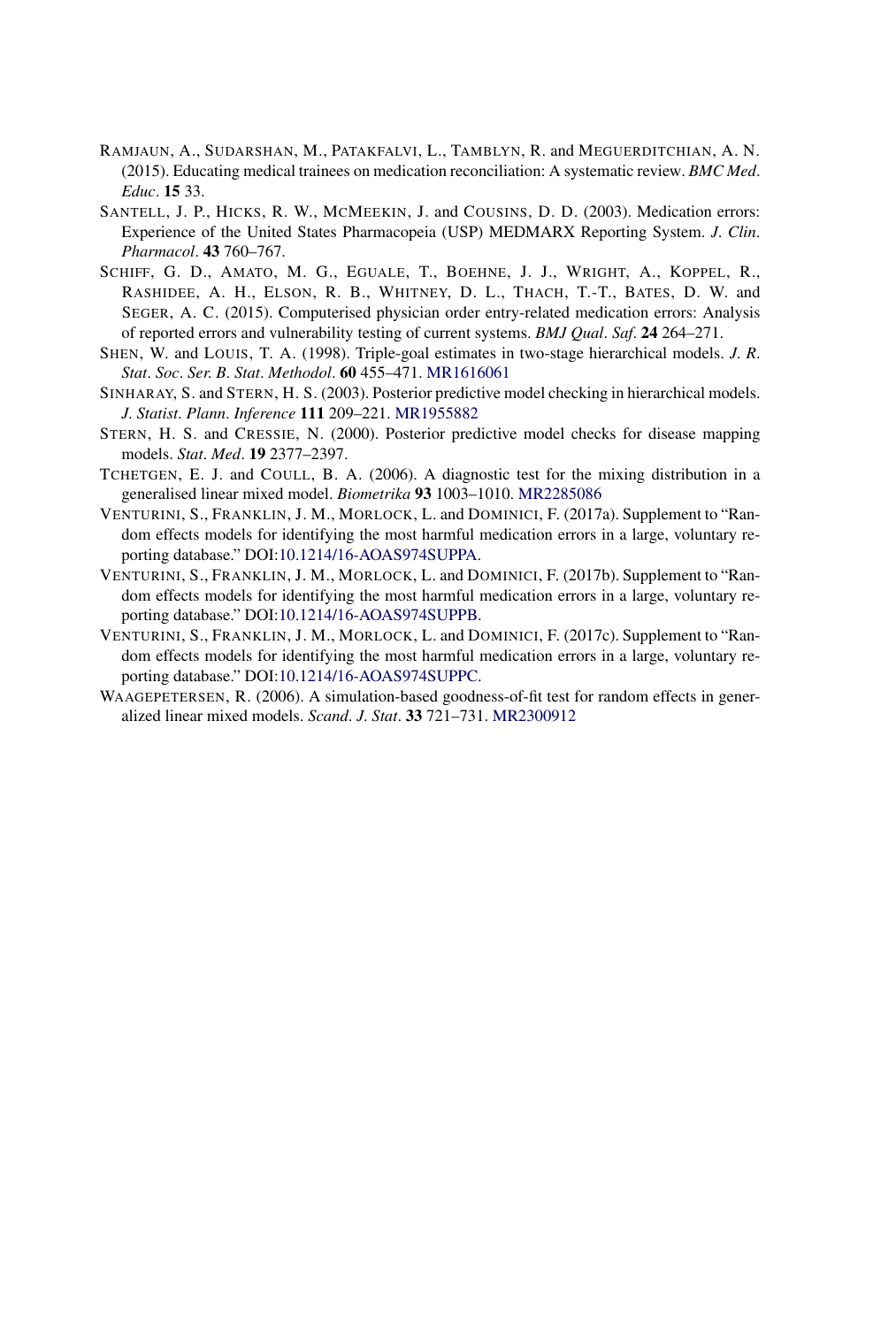## <span id="page-9-0"></span>**ASSESSING SYSTEMATIC RISK IN THE S&P500 INDEX BETWEEN 2000 AND 2011: A BAYESIAN NONPARAMETRIC APPROACH**[1](#page-27-0)

## BY ABEL RODRÍGUEZ<sup>\*</sup>, ZIWEI WANG<sup>†</sup> AND ATHANASIOS KOTTAS<sup>\*</sup>

#### *University of California, Santa Cruz*<sup>∗</sup> *and IAC Publishing Labs*†

We develop a Bayesian nonparametric model to assess the effect of systematic risks on multiple financial markets, and apply it to understand the behavior of the S&P500 sector indexes between January 1, 2000 and December 31, 2011. More than prediction, our main goal is to understand the evolution of systematic and idiosyncratic risks in the U.S. economy over this particular time period, leading to novel sector-specific risk indexes. To accomplish this goal, we model the appearance of extreme losses in each market using a superposition of two Poisson processes, one that corresponds to systematic risks that are shared by all sectors, and one that corresponds to the idiosyncratic risk associated with a specific sector. In order to capture changes in the risk structure over time, the intensity functions associated with each of the underlying components are modeled using a Dirichlet process mixture model. Among other interesting results, our analysis of the S&P500 index suggests that there are few idiosyncratic risks associated with the consumer staples sector, whose extreme negative log returns appear to be driven mostly by systematic risks.

#### REFERENCES

- ACHARYA, V., ENGLE, R. and RICHARDSON, M. (2012). Capital shortfall: A new approach to ranking and regulating systemic risks. *Am*. *Econ*. *Rev*. **102** 59–64.
- ACHARYA, V. V., PEDERSEN, L. H., PHILIPPON, T. and RICHARDSON, M. P. (2010). Measuring systemic risk. Technical report, AFA 2011 Denver Meetings Paper.
- ADRIAN, T. and BRUNNERMEIER, M. (2010). Covar: A systemic risk contribution measure. Technical report, Princeton Univ., Princeton, NJ.
- ALLEN, D., GERRANS, P., SINGH, A. and POWELL, R. (2009). Quantile regression: Its application in investment analysis. *Journal of the Securities Institute of Australia* **1** 1–12.
- ANTONIAK, C. E. (1974). Mixtures of Dirichlet processes with applications to Bayesian nonparametric problems. *Ann*. *Statist*. **2** 1152–1174. [MR365969](http://www.ams.org/mathscinet-getitem?mr=365969)
- BARNES, M. L. and HUGHES, W. A. (2002). A quantile regression analysis of the cross section of stock market returns. Technical report, Federal Reserve Bank of Boston.
- BASSETTI, F., CASARIN, R. and LEISEN, F. (2014). Beta-product dependent Pitman–Yor processes for Bayesian inference. *J*. *Econometrics* **180** 49–72. [MR3188911](http://www.ams.org/mathscinet-getitem?mr=3188911)
- CHANG, M. C., HUNG, J. C. and NIEH, C. C. (2011). Reexamination of capital asset pricing model (CAPM): An application of quantile regression. *African Journal of Business Management* **5** 12684–12690.

*Key words and phrases.* Dirichlet process mixture modeling, nonhomogeneous Poisson process, nonparametric Bayes, systematic risk.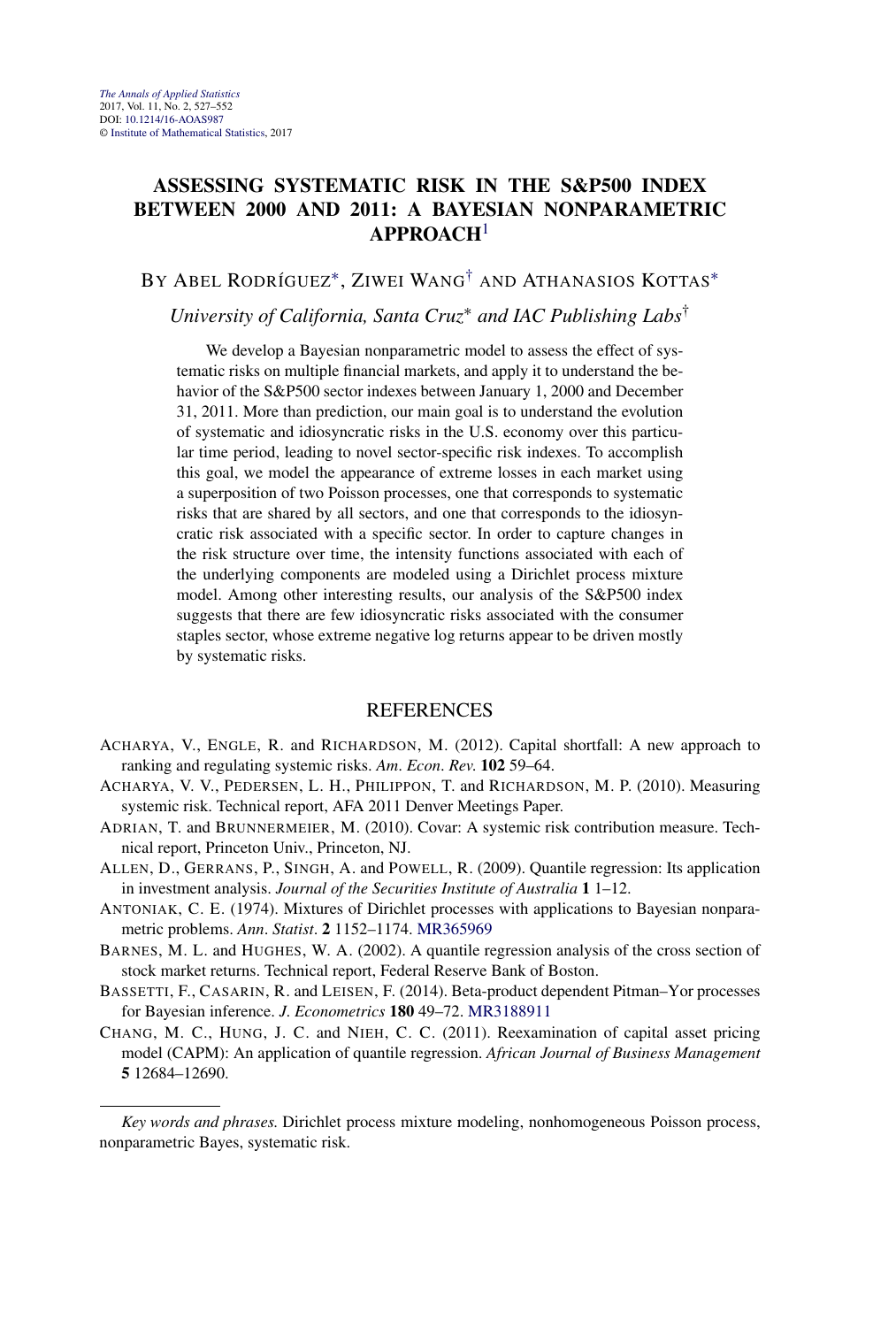- COX, D. R. (1955). Some statistical methods connected with series of events. *J*. *R*. *Stat*. *Soc*. *Ser*. *B*. *Stat*. *Methodol*. **17** 129–157; discussion, 157–164. [MR0092301](http://www.ams.org/mathscinet-getitem?mr=0092301)
- DALEY, D. J. and VERE-JONES, D. (2003). *An Introduction to the Theory of Point Processes*, 2nd ed. Springer, New York. [MR1950431](http://www.ams.org/mathscinet-getitem?mr=1950431)
- DANIEL, K. D., HIRSHLEIFER, D. and SUBRAHMANYAM, A. (2001). Overconfidence, arbitrage, and equilibrium asset pricing. *J*. *Finance* **56** 921–965.
- DIACONIS, P. and YLVISAKER, D. (1985). Quantifying prior opinion. In *Bayesian Statistics* 2 (J. Bernardo, M. H. DeGroot, D. V. Lindley and A. F. M. Smith, eds.) 133–156. North-Holland, Amsterdam. [MR0862488](http://www.ams.org/mathscinet-getitem?mr=0862488)
- ESCOBAR, M. D. and WEST, M. (1995). Bayesian density estimation and inference using mixtures. *J*. *Amer*. *Statist*. *Assoc*. **90** 577–588. [MR1340510](http://www.ams.org/mathscinet-getitem?mr=1340510)
- FAMA, E. F. and FRENCH, K. R. (1992). The cross-section of expected stock returns. *J*. *Finance* **47** 427–465.
- FAMA, E. F. and FRENCH, K. R. (2004). The capital asset pricing model: Theory and evidence. *Journal of Economic Perspectives* **18** 25–46.
- FERGUSON, T. S. (1973). A Bayesian analysis of some nonparametric problems. *Ann*. *Statist*. **1** 209–230. [MR0350949](http://www.ams.org/mathscinet-getitem?mr=0350949)
- FRENCH, C. W. (2003). The Treynor capital asset pricing model. *Journal of Investment Management* **1** 60–72.
- GELFAND, A. E., KOTTAS, A. and MACEACHERN, S. N. (2005). Bayesian nonparametric spatial modeling with Dirichlet process mixing. *J*. *Amer*. *Statist*. *Assoc*. **100** 1021–1035. [MR2201028](http://www.ams.org/mathscinet-getitem?mr=2201028)
- GELMAN, A. and RUBIN, D. B. (1992). Inferences from iterative simulation using multiple sequences. *Statist*. *Sci*. **7** 457–472.
- GRIFFIN, J. E. and WALKER, S. G. (2011). Posterior simulation of normalized random measure mixtures. *J*. *Comput*. *Graph*. *Statist*. **20** 241–259.
- GRIFFITHS, R. C. and MILNE, R. K. (1978). A class of bivariate Poisson processes. *J*. *Multivariate Anal*. **8** 380–395. [MR0512608](http://www.ams.org/mathscinet-getitem?mr=0512608)
- HATJISPYROS, S. J., NICOLERIS, T. and WALKER, S. G. (2011). Dependent mixtures of Dirichlet processes. *Comput*. *Statist*. *Data Anal*. **55** 2011–2025. [MR2785111](http://www.ams.org/mathscinet-getitem?mr=2785111)
- HILL, B. M. (1975). A simple general approach to inference about the tail of a distribution. *Ann*. *Statist*. **3** 1163–1174. [MR0378204](http://www.ams.org/mathscinet-getitem?mr=0378204)
- ISHWARAN, H. and JAMES, L. F. (2001). Gibbs sampling methods for stick-breaking priors. *J*. *Amer*. *Statist*. *Assoc*. **96** 161–173. [MR1952729](http://www.ams.org/mathscinet-getitem?mr=1952729)
- ISHWARAN, H. and ZAREPOUR, M. (2000). Markov chain Monte Carlo in approximate Dirichlet and Beta two-parameter process hierarchical models. *Biometrika* **87** 371–390. [MR1782485](http://www.ams.org/mathscinet-getitem?mr=1782485)
- KALLI, M., GRIFFIN, J. E. and WALKER, S. G. (2011). Slice sampling mixture models. *Stat*. *Comput*. **21** 93–105. [MR2746606](http://www.ams.org/mathscinet-getitem?mr=2746606)
- KOLOSSIATIS, M., GRIFFIN, J. E. and STEEL, M. F. J. (2013). On Bayesian nonparametric modelling of two correlated distributions. *Stat*. *Comput*. **23** 1–15. [MR3018346](http://www.ams.org/mathscinet-getitem?mr=3018346)
- KOTTAS, A. and SANSÓ, B. (2007). Bayesian mixture modeling for spatial Poisson process intensities, with applications to extreme value analysis. *J*. *Statist*. *Plann*. *Inference* **137** 3151–3163. [MR2365118](http://www.ams.org/mathscinet-getitem?mr=2365118)
- KOTTAS, A., WANG, Z. and RODRÍGUEZ, A. (2012). Spatial modeling for risk assessment of extreme values from environmental time series: A Bayesian nonparametric approach. *Environmetrics* **23** 649–662. [MR3019057](http://www.ams.org/mathscinet-getitem?mr=3019057)
- KOTTAS, A., BEHSETA, S., MOORMAN, D. E., POYNOR, V. and OLSON, C. R. (2012). Bayesian nonparametric analysis of neuronal intensity rates. *Journal of Neuroscience Methods* **203** 241– 253.
- LANDO, D. (1998). On Cox processes and credit risk securities. *Review of Derivatives Research* **2** 99–120.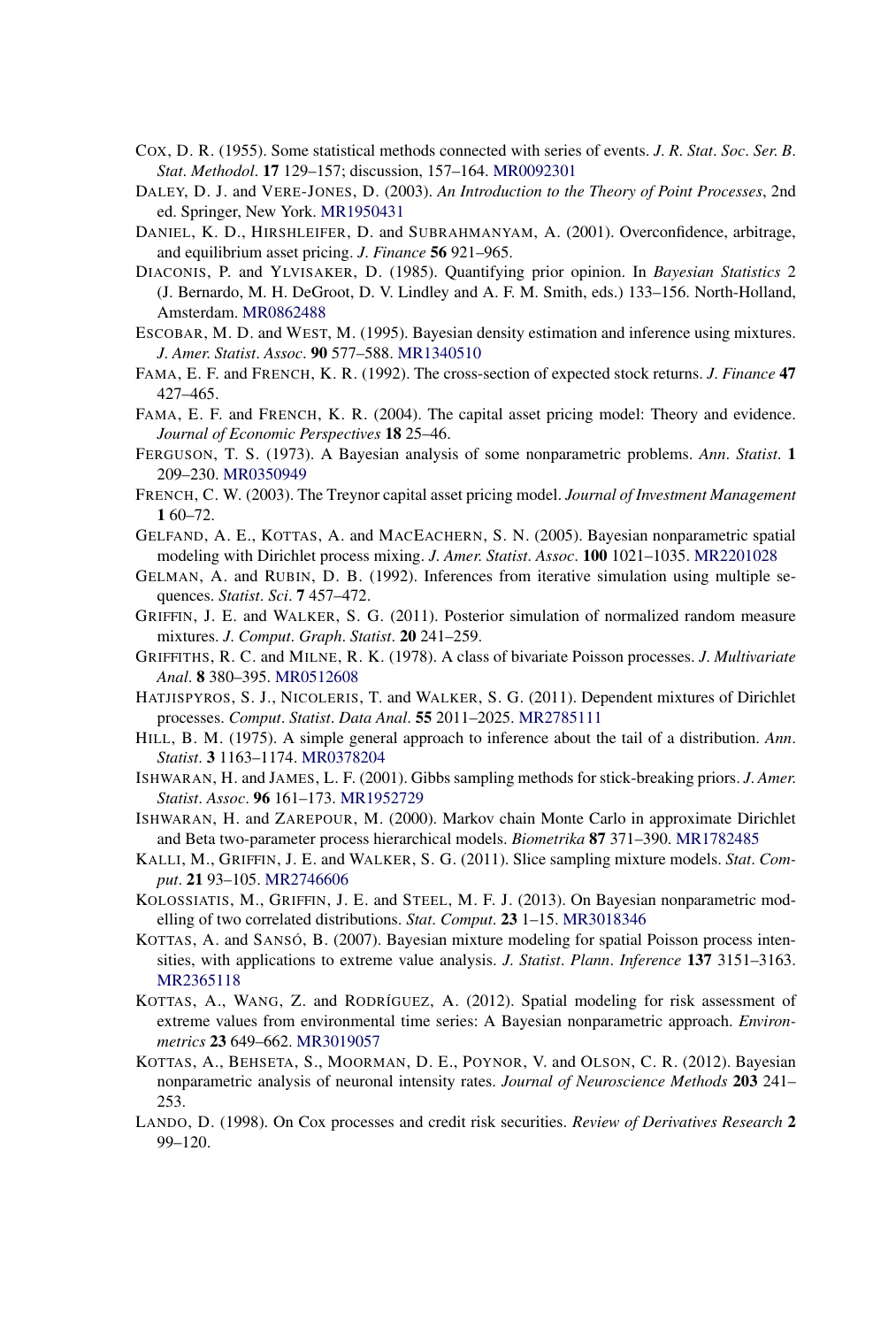- LEISEN, F. and LIJOI, A. (2011). Vectors of two-parameter Poisson–Dirichlet processes. *J*. *Multivariate Anal*. **102** 482–495. [MR2755010](http://www.ams.org/mathscinet-getitem?mr=2755010)
- LEISEN, F., LIJOI, A. and SPANÓ, D. (2013). A vector of Dirichlet processes. *Electron*. *J*. *Stat*. **7** 62–90.
- LIJOI, A. and NIPOTI, B. (2014). A class of hazard rate mixtures for combining survival data from different experiments. *J*. *Amer*. *Statist*. *Assoc*. **109** 802–814. [MR3223751](http://www.ams.org/mathscinet-getitem?mr=3223751)
- LIJOI, A., NIPOTI, B. and PRÜNSTER, I. (2014a). Bayesian inference with dependent normalized completely random measures. *Bernoulli* **20** 1260–1291. [MR3217444](http://www.ams.org/mathscinet-getitem?mr=3217444)
- LIJOI, A., NIPOTI, B. and PRÜNSTER, I. (2014b). Dependent mixture models: Clustering and borrowing information. *Comput*. *Statist*. *Data Anal*. **71** 417–433. [MR3131980](http://www.ams.org/mathscinet-getitem?mr=3131980)
- LIJOI, A. and PRÜNSTER, I. (2010). Models beyond the Dirichlet process. In *Bayesian Nonparametrics* (N. L. Hjort, C. Holmes, P. Müller and S. G. Walker, eds.) 80–136. Cambridge Univ. Press, Cambridge.
- MACEACHERN, S. N. (2000). Dependent Dirichlet processes. Technical report, Dept. Statistics, Ohio State Univ., Columbus, OH.
- MANDELBROT, B. (1963). The variation of certain speculative prices. *Journal of Business* **36** 394– 419.
- MÜLLER, P., QUINTANA, F. and ROSNER, G. (2004). A method for combining inference across related nonparametric Bayesian models. *J*. *R*. *Stat*. *Soc*. *Ser*. *B*. *Stat*. *Methodol*. **66** 735–749. [MR2088779](http://www.ams.org/mathscinet-getitem?mr=2088779)
- ROBERT, C. P. and CASELLA, G. (2004). *Monte Carlo Statistical Methods*, 2nd ed. Springer, New York. [MR2080278](http://www.ams.org/mathscinet-getitem?mr=2080278)
- RODRÍGUEZ, A., WANG, Z. and KOTTAS, A. (2017). Supplement to "Assessing systematic risk in the S& P500 index between 2000 and 2011: A Bayesian nonparametric approach." DOI[:10.1214/16-AOAS987SUPP](http://dx.doi.org/10.1214/16-AOAS987SUPP).
- SETHURAMAN, J. (1994). A constructive definition of Dirichlet priors. *Statist*. *Sinica* **4** 639–650.
- TADDY, M. A. (2010). Autoregressive mixture models for dynamic spatial Poisson processes: Application to tracking intensity of violent crime. *J*. *Amer*. *Statist*. *Assoc*. **105** 1403–1417. [MR2796559](http://www.ams.org/mathscinet-getitem?mr=2796559)
- TADDY, M. A. and KOTTAS, A. (2012). Mixture modeling for marked Poisson processes. *Bayesian Anal*. **7** 335–362.
- TREYNOR, J. L. (1961). Market Value, Time, and Risk. Unpublished manuscript.
- TREYNOR, J. L. (1962). Toward a Theory of Market Value of Risky Assets. Unpublished manuscript.
- XIAO, S., KOTTAS, A. and SANSÓ, B. (2015). Modeling for seasonal marked point processes: An analysis of evolving hurricane occurrences. *Ann*. *Appl*. *Stat*. **9** 353–382. [MR3341119](http://www.ams.org/mathscinet-getitem?mr=3341119)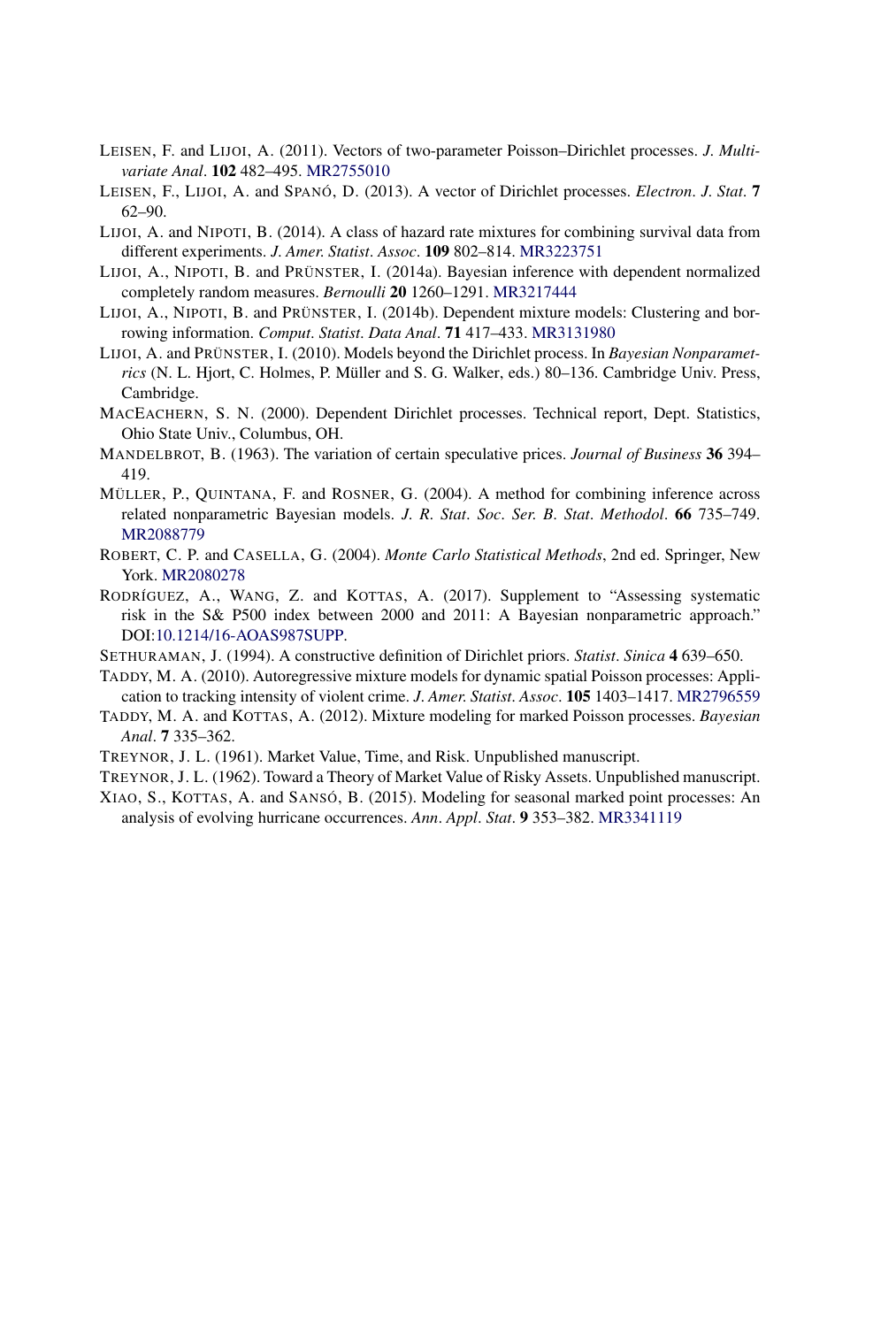## **A CONTINUOUS-TIME STOCHASTIC BLOCK MODEL FOR BASKETBALL NETWORKS**<sup>1</sup>

### BY LU XIN, MU ZHU AND HUGH CHIPMAN

#### *Royal Bank of Canada, University of Waterloo and Acadia University*

For professional basketball, finding valuable and suitable players is the key to building a winning team. To deal with such challenges, basketball managers, scouts and coaches are increasingly turning to analytics. Objective evaluation of players and teams has always been the top goal of basketball analytics. Typical statistical analytics mainly focuses on the box score and has developed various metrics. In spite of the more and more advanced methods, metrics built upon box score statistics provide limited information about how players interact with each other. Two players with similar box scores may deliver distinct team plays. Thus professional basketball scouts have to watch real games to evaluate players. Live scouting is effective, but suffers from inefficiency and subjectivity. In this paper, we go beyond the static box score and model basketball games as dynamic networks. The proposed continuous-time stochastic block model clusters the players according to their playing style and performance. The model provides cluster-specific estimates of the effectiveness of players at scoring, rebounding, stealing, etc., and also captures player interaction patterns within and between clusters. By clustering similar players together, the model can help basketball scouts to narrow down the search space. Moreover, the model is able to reveal the subtle differences in the offensive strategies of different teams. An application to NBA basketball games illustrates the performance of the model.

- AIROLDI, E. M., BLEI, D. M., FIENBERG, S. E. and XING, E. P. (2008). Mixed membership stochastic blockmodels. *J*. *Mach*. *Learn*. *Res*. **9** 1981–2014.
- BESAG, J. (1975). Statistical analysis of non-lattice data. *J*. *R*. *Stat*. *Soc*., *Ser*. *D Stat*. **24** 179–195.
- BICKEL, P. J. and CHEN, A. (2009). A nonparametric view of network models and Newman–Girvan and other modularities. *Proc*. *Natl*. *Acad*. *Sci*. *USA* **106** 21068–21073.
- CERVONE, D., D'AMOUR, A., BORNN, L. and GOLDSBERRY, K. (2016). A multiresolution stochastic process model for predicting basketball possession outcomes. *J*. *Amer*. *Statist*. *Assoc*. **111** 585–599. [MR3538688](http://www.ams.org/mathscinet-getitem?mr=3538688)
- CHOI, D. S., WOLFE, P. J. and AIROLDI, E. M. (2012). Stochastic blockmodels with a growing number of classes. *Biometrika* **99** 273–284. [MR2931253](http://www.ams.org/mathscinet-getitem?mr=2931253)
- COOK, R. J. and LAWLESS, J. F. (2007). *The Statistical Analysis of Recurrent Events*. Springer, New York.
- DUBOIS, C., BUTTS, C. T. and SMYTH, P. (2013). Stochastic blockmodeling of relational event dynamics. In *Proceedings of the* 16*th International Conference on Artificial Intelligence and Statistics* (*AISTATS*).

*Key words and phrases.* Clustering, transactional network, Markov chain, EM algorithm, Gibbs sampling, basketball analytics, social network.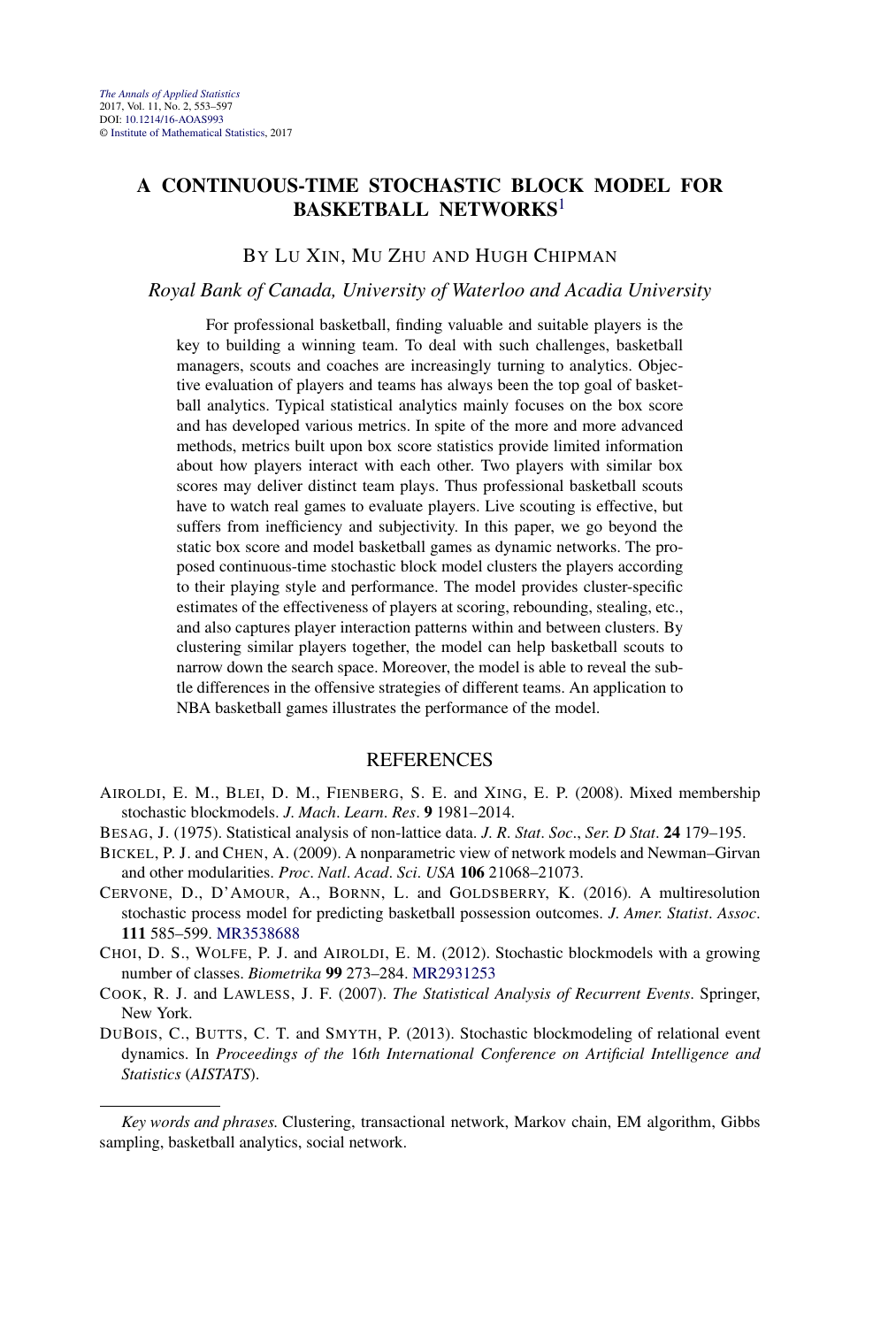- FEWELL, J. H., ARMBRUSTER, D., INGRAHAM, J., PETERSEN, A. and WATERS, J. S. (2012). Basketball teams as strategic networks. *PLoS ONE* **7** 849–911.
- HO, Q., SONG, L. and XING, E. P. (2011). Evolving cluster mixed-membership blockmodel for time-varying networks. In *Proceedings of the* 14*th International Conference on Artifical Intelligence and Statistics* (*AISTATS*).
- HOLLAND, P. W., LASKEY, K. B. and LEINHARDT, S. (1983). Stochastic blockmodels: First steps. *Soc*. *Netw*. **5** 109–137. [MR0718088](http://www.ams.org/mathscinet-getitem?mr=0718088)
- KARRER, B. and NEWMAN, M. E. J. (2011). Stochastic blockmodels and community structure in networks. *Phys*. *Rev*. *E* (3) **83** 016107. [MR2788206](http://www.ams.org/mathscinet-getitem?mr=2788206)
- OLIVER, D. (2004). *Basketball on Paper*: *Rules and Tools for Performance Analysis*. Potomac Books, Inc., Dulles, VA.
- ROHE, K., CHATTERJEE, S. and YU, B. (2011). Spectral clustering and the high-dimensional stochastic blockmodel. *Ann*. *Statist*. **39** 1878–1915. [MR2893856](http://www.ams.org/mathscinet-getitem?mr=2893856)
- SHAFIEI, M. and CHIPMAN, H. (2010). Mixed-membership stochastic block-models for transactional networks. In *Proceedings of the International Conference on Data Mining*.
- SHEA, S. M. and BAKER, C. E. (2013). *Basketball Analytics*: *Objective and Efficient Strategies for Understanding How Teams Win*. Advanced Metrics, LLC, Lake St. Louis, MO.
- SNIJDERS, T. A. B. and NOWICKI, K. (1997). Estimation and prediction for stochastic blockmodels for graphs with latent block structure. *J*. *Classification* **14** 75–100. [MR1449742](http://www.ams.org/mathscinet-getitem?mr=1449742)
- VU, D. Q., ASUNCION, A. U., HUNTER, D. R. and SMYTH, P. (2011). Continuous-time regression models for longitudinal networks. *Adv*. *Neural Inf*. *Process*. *Syst*.
- WANG, Y. J. and WONG, G. Y. (1987). Stochastic blockmodels for directed graphs. *J*. *Amer*. *Statist*. *Assoc*. **82** 8–19. [MR0883333](http://www.ams.org/mathscinet-getitem?mr=0883333)
- XU, K. S. and HERO, A. O. (2014). Dynamic stochastic blockmodels for time-evolving social networks. *IEEE J*. *Sel*. *Top*. *Signal Process*. **8** 552–562.
- ZHAO, Y., LEVINA, E. and ZHU, J. (2012). Consistency of community detection in networks under degree-corrected stochastic block models. *Ann*. *Statist*. **40** 2266–2292. [MR3059083](http://www.ams.org/mathscinet-getitem?mr=3059083)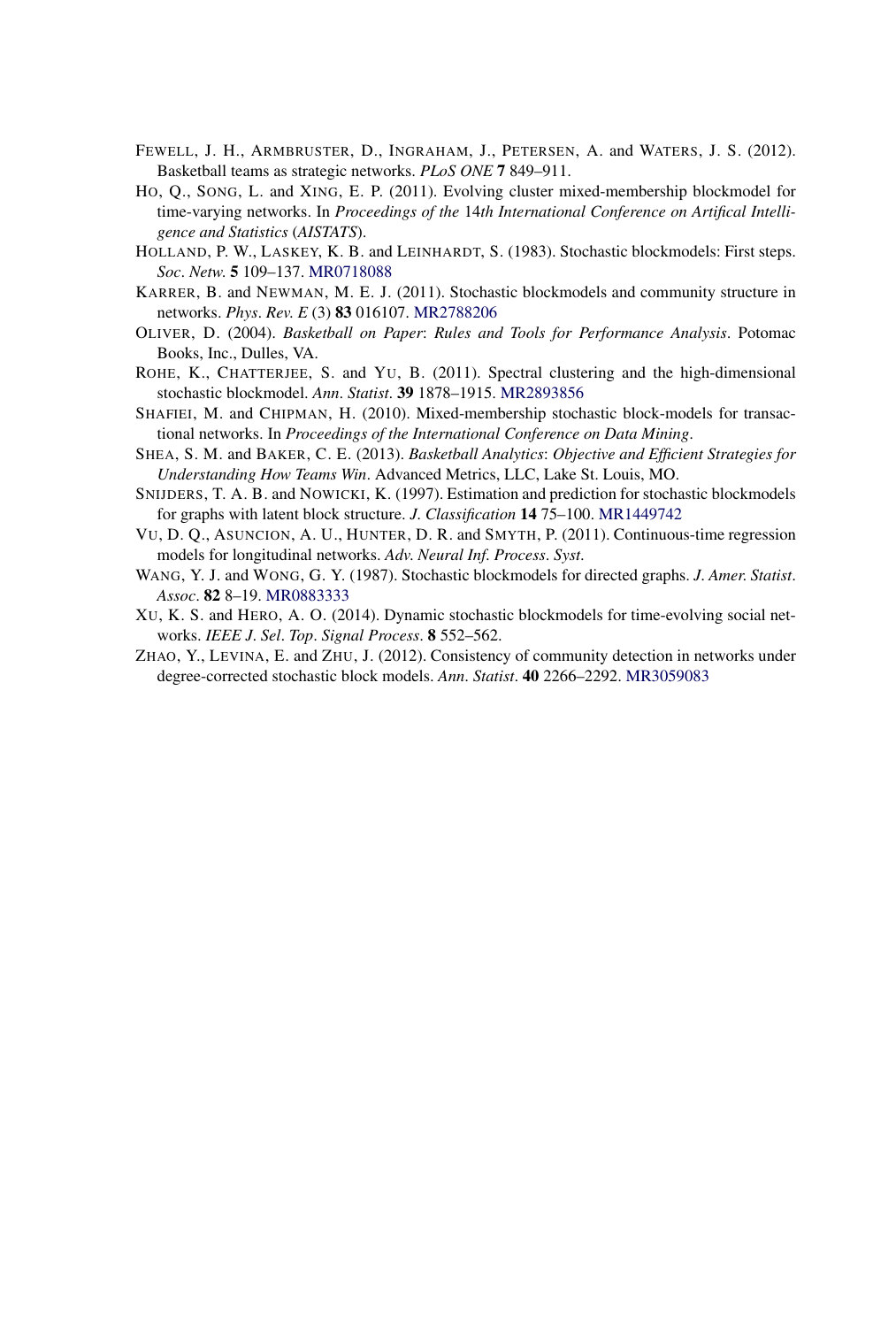## **ROBUST AND SCALABLE BAYESIAN ANALYSIS OF SPATIAL NEURAL TUNING FUNCTION DATA**

BY KAMIAR RAHNAMA RAD<sup>[1](#page-27-0)</sup>, TIMOTHY A. MACHADO<sup>[2](#page-27-0)</sup> AND LIAM PANINSKI<sup>[3](#page-63-0)</sup>

*City University of New York, Cognescent Corporation and Columbia University*

A common analytical problem in neuroscience is the interpretation of neural activity with respect to sensory input or behavioral output. This is typically achieved by regressing measured neural activity against known stimuli or behavioral variables to produce a "tuning function" for each neuron. Unfortunately, because this approach handles neurons individually, it cannot take advantage of simultaneous measurements from spatially adjacent neurons that often have similar tuning properties. On the other hand, sharing information between adjacent neurons can errantly degrade estimates of tuning functions across space if there are sharp discontinuities in tuning between nearby neurons. In this paper, we develop a computationally efficient block Gibbs sampler that effectively pools information between neurons to denoise tuning function estimates while simultaneously preserving sharp discontinuities that might exist in the organization of tuning across space. This method is fully Bayesian, and its computational cost per iteration scales subquadratically with total parameter dimensionality. We demonstrate the robustness and scalability of this approach by applying it to both real and synthetic datasets. In particular, an application to data from the spinal cord illustrates that the proposed methods can dramatically decrease the experimental time required to accurately estimate tuning functions.

- AFONSO, M. V., BIOUCAS-DIAS, J. M. and FIGUEIREDO, M. A. T. (2010). Fast image recovery using variable splitting and constrained optimization. *IEEE Trans*. *Image Process*. **19** 2345–2356. [MR2798930](http://www.ams.org/mathscinet-getitem?mr=2798930)
- AHMADIAN, Y., PILLOW, J. W. and PANINSKI, L. (2011). Efficient Markov chain Monte Carlo methods for decoding neural spike trains. *Neural Comput*. **23** 46–96. [MR2768274](http://www.ams.org/mathscinet-getitem?mr=2768274)
- AHRENS, M., ORGER, M., ROBSON, D., LI, J. and KELLER, P. (2013). Whole-brain functional imaging at cellular resolution using light-sheet microscopy. *Nat*. *Methods* **10** 413–420.
- AKAY, T., TOURTELLOTTE, W. G., ARBER, S. and JESSELL, T. M. (2014). Degradation of mouse locomotor pattern in the absence of proprioceptive sensory feedback. *Proc*. *Natl*. *Acad*. *Sci*. *USA* **111** 16877–16882.
- ANDREWS, D. F. and MALLOWS, C. L. (1974). Scale mixtures of normal distributions. *J*. *Roy*. *Statist*. *Soc*. *Ser*. *B* **36** 99–102. [MR0359122](http://www.ams.org/mathscinet-getitem?mr=0359122)
- BARBERO, A. and SRA, S. (2011). Fast Newton-type methods for total variation regularization. In *Proceedings of the* 28*th International Conference on Machine Learning* (*ICML-*11) 313–320.

*Key words and phrases.* Computational neuroscience, scalability and robustness, Bayesian, posterior sampling, spatial statistics.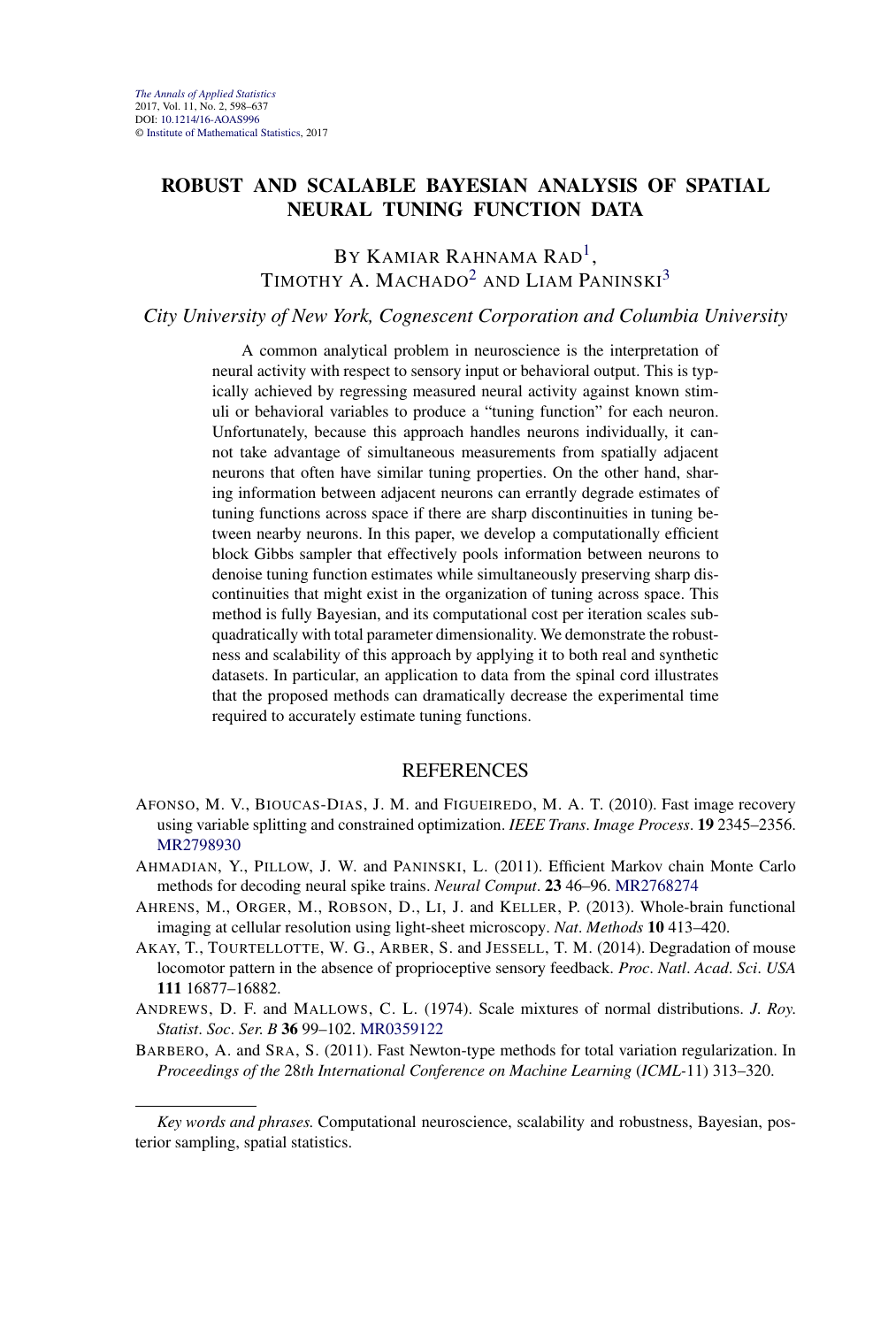- BARDSLEY, J. M., SOLONEN, A., HAARIO, H. and LAINE, M. (2014). Randomize-then-optimize: A method for sampling from posterior distributions in nonlinear inverse problems. *SIAM J*. *Sci*. *Comput*. **36** A1895–A1910. [MR3248038](http://www.ams.org/mathscinet-getitem?mr=3248038)
- BESAG, J. (1974). Spatial interaction and the statistical analysis of lattice systems. *J*. *Roy*. *Statist*. *Soc*. *Ser*. *B* **36** 192–236. [MR0373208](http://www.ams.org/mathscinet-getitem?mr=0373208)
- BESAG, J. (1993). Towards Bayesian image analysis. *J*. *Appl*. *Stat*. **20** 107–119.
- BESAG, J. and KOOPERBERG, C. (1995). On conditional and intrinsic autoregressions. *Biometrika* **82** 733–746. [MR1380811](http://www.ams.org/mathscinet-getitem?mr=1380811)
- BOUCHARD, K. E., MESGARANI, N., JOHNSON, K. and CHANG, E. F. (2013). Functional organization of human sensorimotor cortex for speech articulation. *Nature* **495** 327–332.
- BOUMAN, I. and LIU, B. (1988). A multiple resolution approach to regularization. In *Proceedings SPIE* 1001, *Visual Communications and Image Processing '*88 512–520.
- BOUMAN, C. and SAUER, K. (1993). A generalized Gaussian image model for edge-preserving MAP estimation. *IEEE Trans*. *Image Process*. **2** 296–310.
- BOYD, S., PARIKH, N., CHU, E., PELEATO, B. and ECKSTEIN, J. (2011). Distributed optimization and statistical learning via the alternating direction method of multipliers. *Faund*. *Trends Mach*. *Learn*. **3** 1–122.
- BRANDT, A. (1977). Multigrid Monte Carlo method. Conceptual foundations. *Math*. *Comp*. **31** 333– 390.
- BREZGER, A., FAHRMEIR, L. and HENNERFEIND, A. (2007). Adaptive Gaussian Markov random fields with applications in human brain mapping. *J*. *Roy*. *Statist*. *Soc*. *Ser*. *C* **56** 327–345. [MR2370993](http://www.ams.org/mathscinet-getitem?mr=2370993)
- BUADES, A., COLL, B. and MOREL, J. M. (2005). A review of image denoising algorithms, with a new one. *Multiscale Model*. *Simul*. **4** 490–530.
- BUESING, L., MACKE, J. H. and SAHANI, M. (2012). Learning stable, regularised latent models of neural population dynamics. *Network* **23** 24–47.
- CANDES, E. J. (1999a). Harmonic analysis of neural networks. *Appl*. *Comput*. *Harmon*. *Anal*. **6** 197–218.
- CANDES, E. J. (1999b). Curvelets—a surprisingly effective nonadaptive representation for objects with edges. In *Curve and Surface Fitting*: *Saint-Malo* (A. Cohen, C. Rabut and L. L. Schumaker, eds.) Vanderbilt Univ. Press, Nashville, TN.
- CASELLA, G. (2001). Empirical Bayes Gibbs sampling. *Biostat*. **2** 485–500.
- CASELLA, G., GHOSH, M., GILL, J. and KYUNG, M. (2010). Penalized regression, standard errors, and Bayesian lassos. *Bayesian Anal*. **5** 369–411.
- CHAMBOLLE, A. (2004). An algorithm for total variation minimization and applications. *J*. *Math*. *Imaging Vision* **20** 89–97. [MR2049783](http://www.ams.org/mathscinet-getitem?mr=2049783)
- CHARBONNIER, P., BLANC-FERAUD, L., AUBERT, G. and BARLAUD, M. (1997). Deterministic edge-preserving regularization in computed imaging. *IEEE Trans*. *Image Process*. **6** 298–311.
- CRONIN, B., STEVENSON, I. H., SUR, M. and KORDING, P. (2010). Hierarchical Bayesian modeling and Markov Chain Monte Carlo sampling for tuning-curve analysis. *J*. *Neurophysiol*. **103** 591–602.
- CUNNINGHAM, J., YU, B., SHENOY, K. and SAHANI, M. (2008). Inferring neural firing rates from spike trains using Gaussian processes. In *Advances in Neural Information Processing Systems* 20 (J. C. Platt, D. Koller, Y. Singer and S. T. Roweis, eds.). Curran Associates, Red Hook, NY.
- CUNNINGHAM, J. P., GILJA, V., RYU, S. and SHENOY, K. (2009). Methods for estimating neural firing rates, and their application to brain-machine interface. *Neural Netw*. **22** 1235–1246.
- CZANNER, G., EDEN, U., WIRTH, S., YANIKE, M., SUZUKI, W. and BROWN, E. (2008). Analysis of between-trial and within-trial neural spiking dynamics. *J*. *Neurophysiol*. **99** 2672–2693.
- DABOV, K., FOI, A., KATKOVNIK, V. and EGIAZARIAN, K. (2007). Image denoising by sparse 3-D transform-domain collaborative filtering. *IEEE Trans*. *Image Process*. **16** 2080–2095. [MR2460626](http://www.ams.org/mathscinet-getitem?mr=2460626)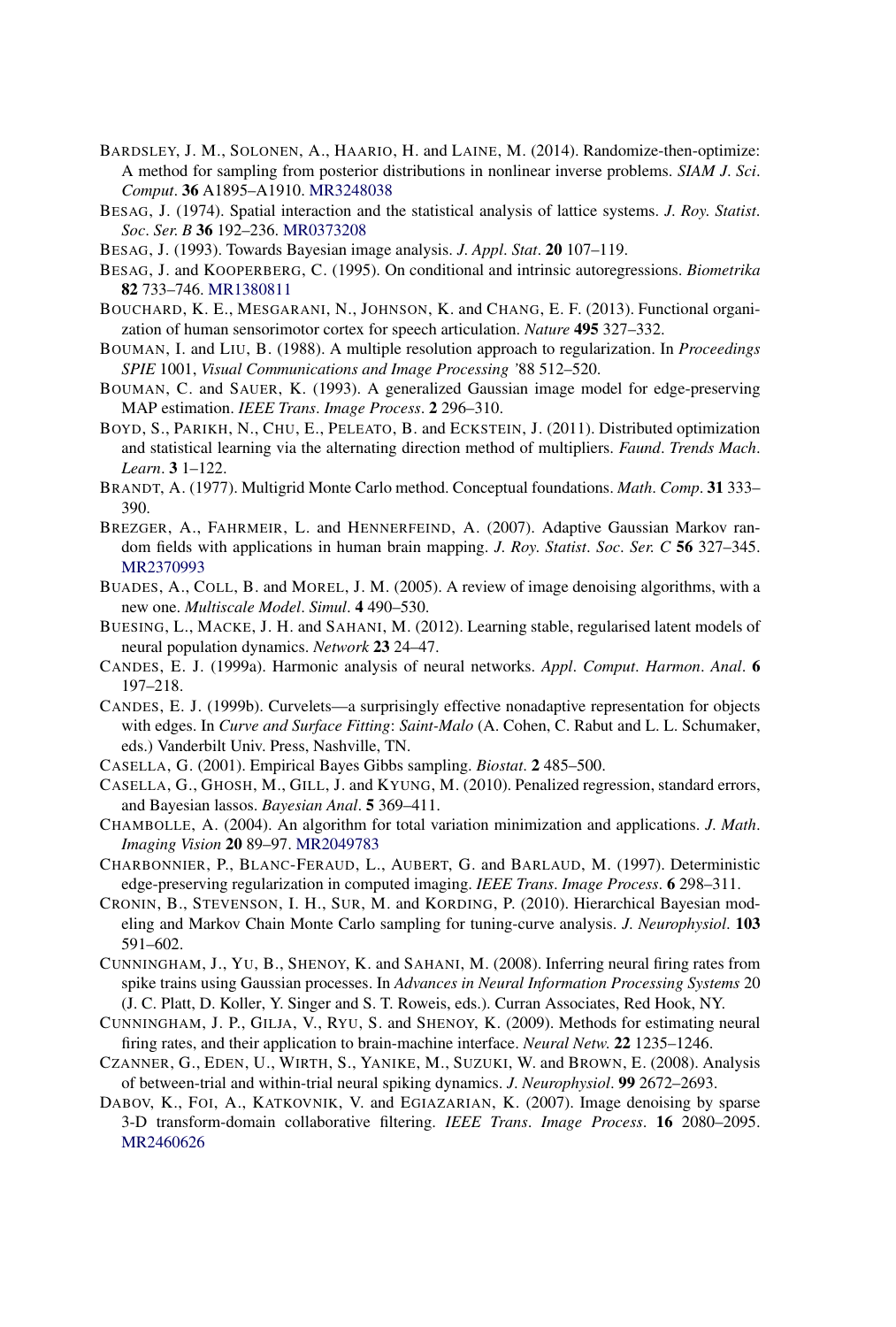DAVIS, T. (2006). *Direct Methods for Sparse Linear Systems*. SIAM, Philadelphia, PA.

- DAYAN, P. and ABBOTT, L. F. (2001). *Theoretical Neuroscience*. *Computational Neuroscience*. MIT Press, Cambridge, MA. [MR1985615](http://www.ams.org/mathscinet-getitem?mr=1985615)
- DEFRISE, M., VANHOVE, C. and LIU, X. (2011). An algorithm for total variation regularization in high-dimensional linear problems. *Inverse Probl*. **27** 065002.
- DOI, E., GAUTHIER, J. L., FIELD, G. D., SHLENS, J., SHER, A., GRESCHNER, M., MACHADO, T. A., JEPSON, L. H., MATHIESON, K., GUNNING, D. E., LITKE, A. M., PANINSKI, L., CHICHILNISKY, E. J. and SIMONCELLI, E. P. (2012). Efficient coding of spatial information in the primate retina. *J*. *Neurosci*. **32** 16256–16264.
- DONOHO, D. and JOHNSTONE, I. (1994). Ideal spatial adaptation by wavelet shrinkage. *Biometrika* **81** 425–455.
- DUANE, S., KENNEDY, A. D., PENDELTON, B. J. and ROWETH, D. (1987). Hybrid Monte Carlo. *Phys*. *Lett*. *B* **55**.
- ELTOFT, T., KIM, T. and LEE, T. (2006). On the multivariate Laplace distribution. *IEEE Signal Process*. *Lett*. **13** 300–303.
- FAHRMEIR, L., KNEIB, T. and LANG, S. (2004). Penalized structured additive regression for spacetime data: A Bayesian perspective. *Statist*. *Sinica* **14** 731–761. [MR2087971](http://www.ams.org/mathscinet-getitem?mr=2087971)
- FEINBERG, E. H. and MEISTER, M. (2014). Orientation columns in the mouse superior colliculus. *Nature* **519** 229–232.
- GAO, Y., BLACK, M., BIENENSTOCK, E., SHOHAM, S. and DONOGHUE, J. (2002). Probabilistic inference of arm motion from neural activity in motor cortex. In *Advances in Neural Information Processing Systems* 14 (Z. G. Thomas, G. Dietterich and S. Becker, eds.) 213–220.
- GELMAN, A., CARLIN, J., STERN, H. and RUBIN, D. (2003). *Bayesian Data Analysis*. CRC Press, Boca Raton, FL.
- GEMAN, S. and GEMAN, D. (1984). Stochastic relaxation, Gibbs distribution, and the Bayesian restoration of images. *IEEE Trans*. *Pattern Anal*. *Mach*. *Intell*. **6** 721–741.
- GEMAN, D. and REYNOLDS, G. (1992). Constrained restoration and the recovery of discontinuities. *IEEE Trans*. *Pattern Anal*. *Mach*. *Intell*. **14** 367–383.
- GEMAN, D. and YANG, C. (1995). Nonlinear image recovery with half-quadratic regularization. *IEEE Trans*. *Image Process*. **4** 932–946.
- GEORGOPOULOS, A., KETTNER, R. and SCHWARTZ, A. (1986). Neuronal population coding of movement direction. *Science* **233** 1416–1419.
- GILAVERT, C., MOUSSAOUI, S. and IDIER, J. (2015). Efficient Gaussian sampling for solving largescale inverse problems using MCMC. *IEEE Trans*. *Signal Process*. **63** 70–80. [MR3286325](http://www.ams.org/mathscinet-getitem?mr=3286325)
- GIRMAN, S. V., SAUVÉ, Y. and LUND, R. D. (1999). Receptive field properties of single neurons in rat primary visual cortex. *J*. *Neurophysiol*. **82** 301–311.
- GIROLAMI, M., CALDERHEAD, B. and CHIN, S. (2011). Riemann manifold Langevin and Hamiltonian Monte Carlo methods. *J*. *Roy*. *Statist*. *Soc*. *Ser*. *B* **73** 123–214. [MR2814492](http://www.ams.org/mathscinet-getitem?mr=2814492)
- GOODMAN, J. and SOKAL, A. D. (1989). Multigrid Monte Carlo method. Conceptual foundations. *Phys*. *Rev*. *D* **40** 2035–2071.
- GREEN, P. J. (1990). Bayesian reconstructions from emission tomography data using a modified EM algorithm. *IEEE Trans*. *Med*. *Imag*. **9** 84–94.
- GROSENICK, L., KLINGENBERG, B., KATOVICH, K., KNUTSON, B. and TAYLOR, J. E. (2013). Interpretable whole-brain prediction analysis with GraphNet. *NeuroImage* **73** 304–321.
- GROVES, A. R., CHAPPELL, M. A. and WOOLRICH, M. W. (2009). Combined spatial and nonspatial prior for inference on MRI time-scales. *NeuroImage* **45** 795–809.
- GUILLAUME, F. and PENNY, W. D. (2007). Bayesian fMRI data analysis with sparse spatial basis function priors. *NeuroImage* **34** 1108–1125.
- HAFTING, T., FYHN, M., MOLDEN, S., MOSER, M. B. and MOSER, E. I. (2005). Microstructure of a spatial map in the enthorhinal cortex. *Nature* **436** 801–806.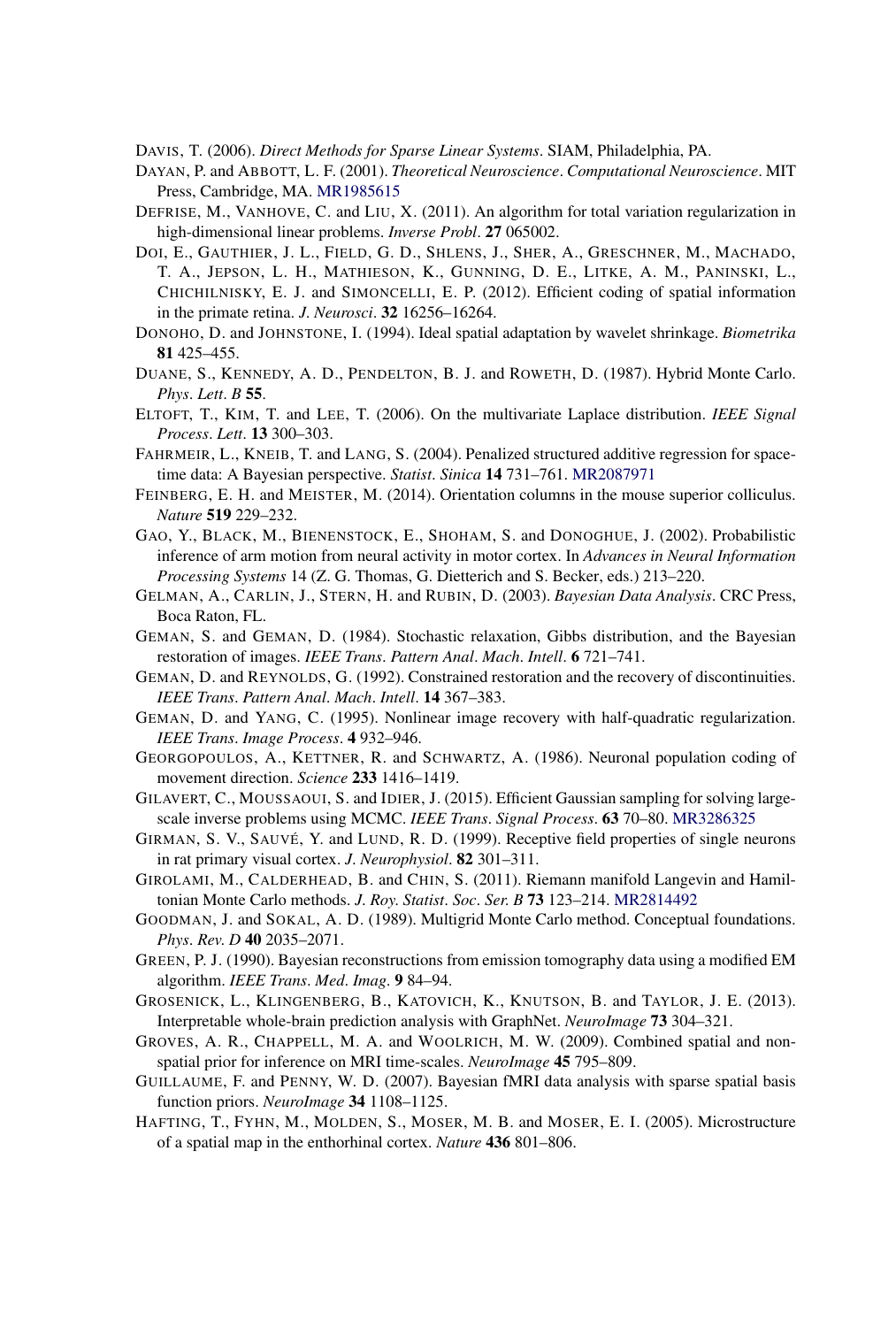- HALLAC, D., LESKOVEC, J. and BOYD, S. (2015). Network lasso: Clustering and optimization in large graphs. In *SIGKDD* 387–396.
- HAMEL, E. J. O., GREWE, B. F., PARKER, J. G. and SCHNITZER, M. J. (2015). Cellular level brain imaging in behaving mammals: An engineering approach. *Neuron* **86** 140–159. DOI[:10.1016/j.neuron.2015.03.055.](http://dx.doi.org/10.1016/j.neuron.2015.03.055)
- HARRISON, L. M. and GREEN, G. G. R. (2010). A Bayesian spatiotemporal model for very large data sets. *NeuroImage* **50** 1126–1141.
- HARRISON, L. M., PENNY, W., ASHBURNER, J., TRUJILLO-BARRETO, N. and FRISTON, K. J. (2007). Diffusion-based spatial priors for imaging. *NeuroImage* **38** 677–695.
- HARRISON, S. J., WOOLRICH, M. W., ROBINSON, E. C., GLASSER, M. F., BECKMAN, C. F., JENKINSON, M. and SMITH, S. M. (2015). Large-scale probabilistic functional modes from resting state fMRI. *NeuroImage* **109** 217–231.
- HENRY, G. H., DREHER, B. and BISHOP, P. O. (1974). Orientation specificity of cells in cat striate cortex. *J*. *Neurophysiol*. **37** 1394–1409.
- HOFFMAN, Y. (2009). Gaussian fields and constrained simulations of the large-scale structure. In *Data Analysis in Cosmology* 565–583. Springer, Berlin.
- HOFFMAN, Y. and RIBAK, E. (1991). Constrained realization of Gaussian fields—a simple algorithm. *Astrophys*. *J*. **380** L5–L8.
- HUBEL, D. H. and WIESEL, T. N. (1962). Receptive fields, binocular interaction and functional architecture in the cat's visual cortex. *J*. *Physiol*. **160** 106–154.
- HUBEL, D. H. and WIESEL, T. N. (1968). Receptive fields and functional architecture of the monkey striate cortex. *J*. *Neurophysiol*. **195** 215–243.
- HUBER, P. J. (1964). Robust estimation of a location parameter. *Ann*. *Math*. *Stat*. **35** 73–101. [MR0161415](http://www.ams.org/mathscinet-getitem?mr=0161415)
- ISSA, J. B., HAEFFELE, B. D., AGARWAL, A., BERGLES, D. E., YOUNG, E. D. and YUE, D. T. (2014). Multiscale optical Ca 2+ imaging of tonal organization in mouse auditory cortex. *Neuron* **83** 944–959.
- KASCHUBE, M., SCHNABEL, M., LÖWEL, S., COPPOLA, D. M., WHITE, L. E. and WOLF, F. (2010). Universality in the evolution of orientation columns in the visual cortex. *Science* **330** 1113–1116.
- KEIL, W., KASCHUBE, M., SCHNABEL, M., KISVARDAY, Z., LOWEL, S., COPPOLA, D. M., WHITE, L. E. and WOLF, F. (2012). Response to comment on "Universality in the evolution of orientation columns in the visual cortex." *Science* **336**.
- KIM, S. J., KOH, S., BOYD, S. and GORINEVSKY, D. (2009).  $\ell_1$  trend filtering. *SIAM Rev.* 51 339–360.
- KROUCHEV, N., KALASKA, J. F. and DREW, T. (2006). Sequential activation of muscle synergies during locomotion in the intact cat as revealed by cluster analysis and direct decomposition. *J*. *Neurophysiol*. **96** 1991–2010.
- LANG, S. and BREZGER, A. (2004). Bayesian P-splines. *J*. *Comput*. *Graph*. *Statist*. **13** 183–212. [MR2044877](http://www.ams.org/mathscinet-getitem?mr=2044877)
- LANG, S., FRONK, E.-M. and FAHRMEIR, L. (2002). Function estimation with locally adaptive dynamic models. *Comput*. *Statist*. **17** 479–499. [MR1952693](http://www.ams.org/mathscinet-getitem?mr=1952693)
- LASSAS, M. and SILTANEN, S. (2004). Can one use total variation prior for edge-preserving Bayesian inversion? *Inverse Probl*. **20** 1537.
- LEBRUN, M., BUADES, A. and MOREL, J. M. (2013). A nonlocal Bayesian image denoising algorithm. *SIAM J*. *Imaging Sci*. **3** 1665–1688.
- LEYTON, A. S. and SHERRINGTON, C. S. (1917). Observations on the excitable cortex of the chimpanzee, orangutan, and gorilla. *Q*.*j*. *Exp*. *Physiol*. **11** 135–222.
- LOUCHET, C. and MOISAN, L. (2013). Posterior expectation of the total variation model: Properties and experiments. *SIAM J*. *Imaging Sci*. **6** 2640–2684. [MR3143828](http://www.ams.org/mathscinet-getitem?mr=3143828)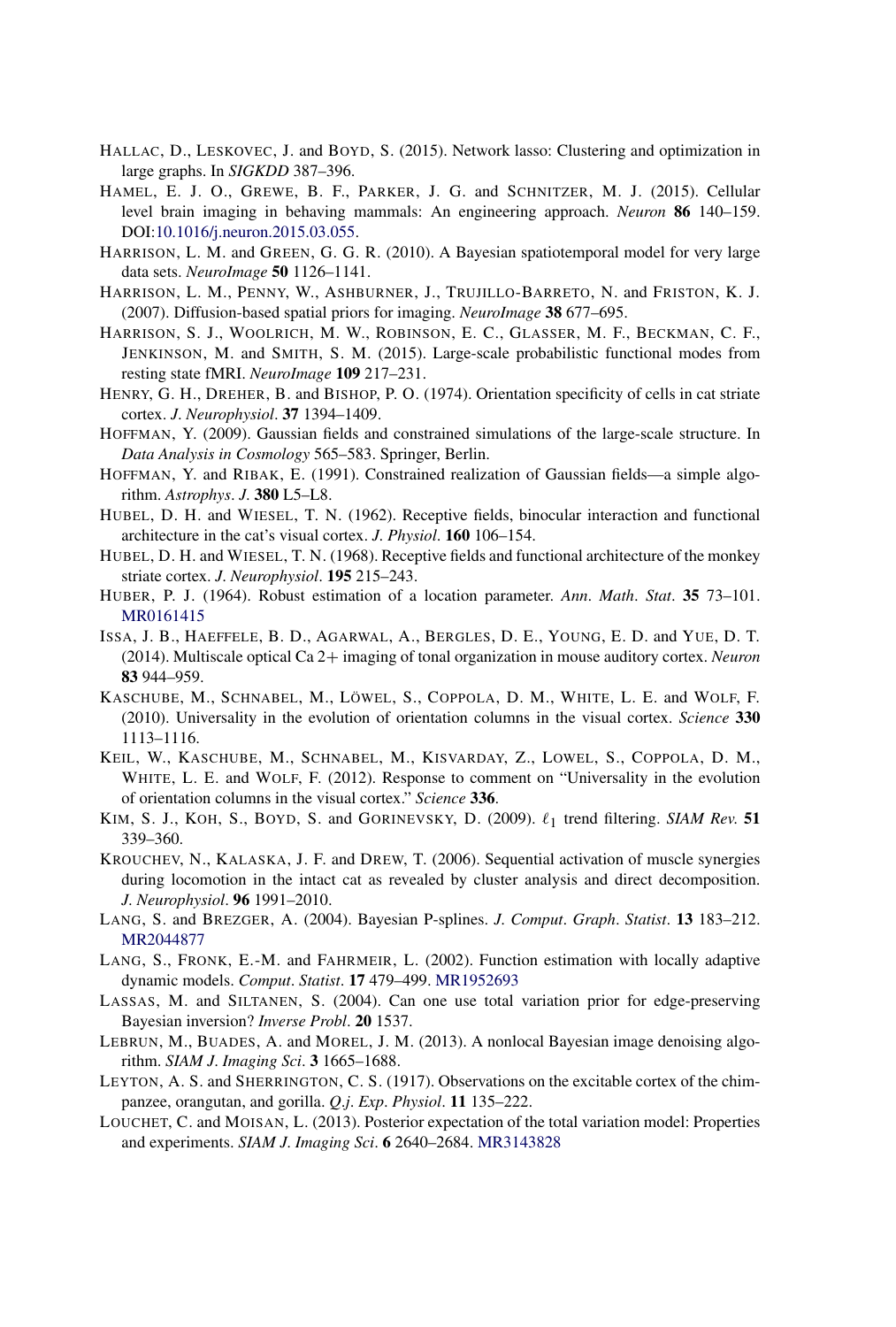- MACHADO, T. A., PNEVMATIKAKIS, E., PANINSKI, L., JESSELL, T. and MIRI, A. (2015). Primacy of flexor locomotor pattern revealed by ancestral reversion of motor neuron identity. *Cell* **162** 338–350.
- MACKAY, D. (1995). Probable networks and plausible predictions—a review of practical Bayesian methods for supervised neural networks. *Network* **6** 469–505.
- MACKE, J. H., GERWINN, S., WHITE, L. E., KASCHUBE, M. and BETHGE, M. (2010). Bayesian estimation of orientation preference maps. *Adv*. *Neural Inf*. *Process*. *Syst*. **22** 1195–1203.
- MACKE, J. H., GERWINN, S., WHITE, L. E., KASCHUBE, M. and BETHGE, M. (2011). Gaussian process methods for estimating cortical maps. *NeuroImage* **56** 570–581.
- METIN, C., GODEMENT, P. and IMBERT, M. (1988). The primary visual cortex in the mouses: Receptive field properties and functional organization. *Exp*. *Brain Res*. **69**.
- MOTWANI, M. C., GADIYA, M. C., MOTWANI, R. C. and HARRIS, F. C. (2004). Survey of image denoising techniques. In *Global Signal Processing Expo*, Santa Clara, CA.
- MURPHY, E. H. and BERMAN, N. (1979). The rabit and the cat: A comparison of some features of response properties of single cells in the primary visual cortex. *J*. *Comp*. *Neurol*. **188**.
- MURRAY, I., ADAMS, R. P. and MACKAY, D. (2010). Elliptical slice sampling. In *The Proceedings of the* 13*th International Conference on Artificial Intelligence and Statistics* (*AISTATS*) **9** 541– 548.
- OHKI, K., CHUNG, S., CH'NG, Y., KARA, P. and REID, C. (2005). Functional imaging with cellular resolution reveals precise micro-architecture in visual cortex. *Nature* **433** 597–603.
- OHKI, K., CHUNG, S., KARA, P., HUBENER, M., BONHOEFFER, T. and REID, R. C. (2006). Highly ordered arrangement of single neurons in orientation pinwheels. *Nature* **442** 925–928. DOI[:10.1038/nature05019](http://dx.doi.org/10.1038/nature05019).
- OLIVEIRA, J., BIOUCAS-DIAS, J. M. and FIGUEIREDO, M. (2009). Adaptive total variation image deblurring: A majorization-minimization approach. *Signal Process*. **89** 1683–1693.
- PANINSKI, L. (2010). Fast Kalman filtering on quasilinear dendritic trees. *J*. *Comput*. *Neurosci*. **28** 211–228. [MR2609429](http://www.ams.org/mathscinet-getitem?mr=2609429)
- PANINSKI, L., AHMADIAN, Y., FERREIRA, D. G., KOYAMA, S., RAHNAMA RAD, K., VIDNE, M., VOGELSTEIN, J. and WU, W. (2010). A new look at state-space models for neural data. *J*. *Comput*. *Neurosci*. **29** 107–126. [MR2721336](http://www.ams.org/mathscinet-getitem?mr=2721336)
- PAPANDREOU, G. and YUILLE, A. (2010). Gaussian sampling by local perturbations. In *Advances in Neural Information Processing Systems* 23 (J. D. Lafferty, C. K. I. Williams, J. Shawe-Taylor, R. S. Zemel and A. Culotta, eds.) 1858–1866. Curran Associates, Red Hook, NY.
- PARK, T. and CASELLA, G. (2008). The Bayesian lasso. *J*. *Amer*. *Statist*. *Assoc*. **103** 681–686. [MR2524001](http://www.ams.org/mathscinet-getitem?mr=2524001)
- PENFIELD, W. and RASMUSSEN, T. (1950). The cerebral cortex of man; a clinical study of localization of function. *J*. *Amer*. *Med*. *Assoc*. **144**.
- PENNY, W. D., TRUJILLO-BARRETO, N. and FRISTON, K. J. (2005). Bayesian fMRI time series analysis with spatial priors. *NeuroImage* **24** 350–362.
- PNEVMATIKAKIS, E. A., GAO, Y., SOUDRY, D., PFAU, D., LACEFIELD, C., POSKANZER, K., BRUNO, R., YUSTE, R. and PANINSKI, L. (2014a). A structured matrix factorization framework for large scale calcium imaging data analysis. Preprint. Available at [arXiv:1409.2903](http://arxiv.org/abs/arXiv:1409.2903).
- PNEVMATIKAKIS, E. A., RAHNAMA RAD, K., HUGGINS, J. and PANINSKI, L. (2014b). Fast Kalman filtering and forward-backward smoothing via low-rank perturbative approach. *J*. *Comput*. *Graph*. *Statist*. **23** 316–339. [MR3215813](http://www.ams.org/mathscinet-getitem?mr=3215813)
- PORTILLA, J., STRELA, V., WAINWRIGHT, M. J. and SIMONCELLI, E. P. (2003). Image denoising using scale mixtures of Gaussians in the wavelet domain. *IEEE Trans*. *Image Process*. **12** 1338– 1351. [MR2026777](http://www.ams.org/mathscinet-getitem?mr=2026777)
- PORTUGUES, R., FEIERSTEIN, C. E., ENGERT, F. and ORGER, M. B. (2014). Whole-brain activity maps reveal stereotyped, distributed networks for visuomotor behavior. *Neuron* **81** 1328–1343. DOI[:10.1016/j.neuron.2014.01.019](http://dx.doi.org/10.1016/j.neuron.2014.01.019).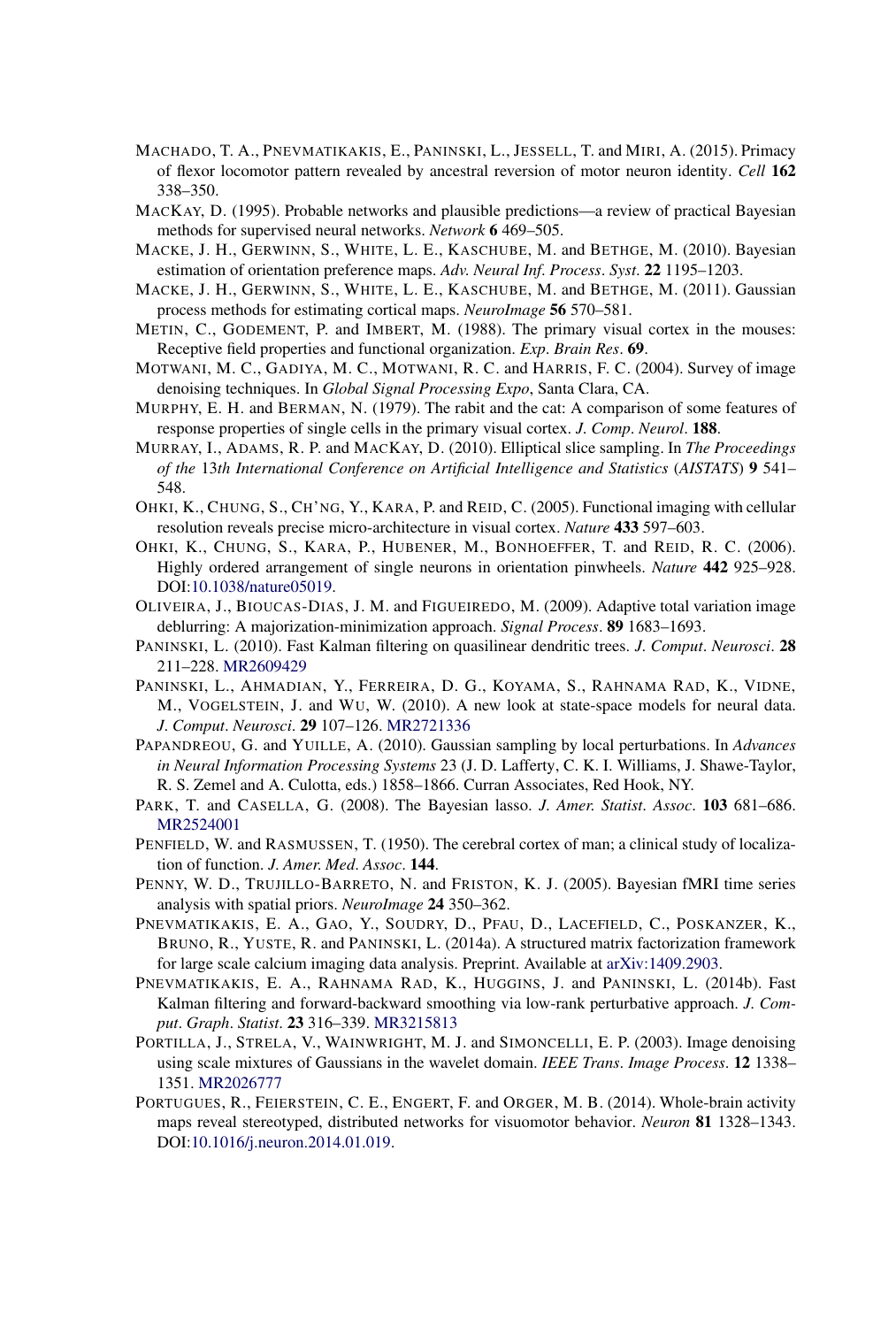- PRESS, W., TEUKOLSKY, S., VETTERLING, W. and FLANNERY, B. (1992). *Numerical Recipes in C*. Cambridge Univ. Press, Cambridge.
- PREVEDEL, R., YOON, Y., HOFFMANN, M., PAK, N., WETZSTEIN, G., KATO, S., SCHRÖDEL, T., RASKAR, R., ZIMMER, M., BOYDEN, E. et al. (2014). Simultaneous whole-animal 3D imaging of neuronal activity using light-field microscopy. *Nat*. *Methods* **11** 727–730.
- QUIROS, A., DIEZ, R. M. and GAMERMAN, D. (2010). Bayesian spatiotemporal model of fMRI data. *NeuroImage* **49** 442–456.
- RAHNAMA RAD, K. and PANINSKI, L. (2010). Efficient estimation of two-dimensional firing rate surfaces via Gaussian process methods. *Network* **21** 142–168.
- RASMUSSEN, C. and WILLIAMS, C. (2006). *Gaussian Processes for Machine Learning*. MIT Press, Cambridge, MA.
- REICHL, L., LÖWEL, S. and WOLF, F. (2009). Pinwheel stabilization by ocular dominance segregation. *Phys*. *Rev*. *Lett*. **102** 208101.
- RIEKE, F., WARLAND, D., DE RUYTER VAN STEVENINCK, R. and BIALEK, W. (1997). *Spikes*: *Exploring the Neural Code*. MIT Press, Cambridge, MA.
- ROBERT, C. P. and CASELLA, G. (2004). *Monte Carlo Statistical Methods*, 2nd ed. Springer, New York. [MR2080278](http://www.ams.org/mathscinet-getitem?mr=2080278)
- ROBERTS, G. O. and STRAMER, O. (2002). Langevin diffusions and Metropolis-Hastings algorithms. *Methodol*. *Comput*. *Appl*. *Probab*. **4** 337–357. [MR2002247](http://www.ams.org/mathscinet-getitem?mr=2002247)
- ROMANES, G. J. (1964). The motor pools of the spinal cord. *Prog*. *Brain Res*. **11** 93–119.
- RUDIN, L. I., OSHER, S. and FATEMI, E. (1992). Nonlinear total variation based noise removal algorithms. *Phys*. *D* **60** 259–268. [MR3363401](http://www.ams.org/mathscinet-getitem?mr=3363401)
- RUE, H. and HELD, L. (2005). *Gaussian Markov Random Fields*: *Theory and Applications*. Taylor & Francis, London.
- SCHNABEL, M., KASCHUBE, M., LOWEL, S. and WOLF, F. (2007). Random waves in the brain: Symmetries and defect generation in the visual cortex. *Eur*. *Phys*. *J*. *Spec*. *Top*. **145** 137–157.
- SCOTT, S. H. (2000). Population vectors and motor cortex: Neural coding or epiphenomenon? *Nat*. *Neurosci*. **3** 307–308.
- SHMUEL, A. and GRINVALD, A. (1996). Functional organization for direction of motion and its relationship to orientation maps in cat area 18. *J*. *Neurosci*. **16** 6945–6964.
- SIDEN, P., EKLUND, A., BOLIN, D. and VILLANI, M. (2016). Fast Bayesian whole-brain fMRI analysis with spatial 3D priors. Preprint. Available at [arXiv:1606.00980v1](http://arxiv.org/abs/arXiv:1606.00980v1) [stat.CO].
- SLAWSKI, M. (2012). The structured elastic net for quantile regression and support vector classification. *Stat*. *Comput*. **22** 153–168. [MR2865062](http://www.ams.org/mathscinet-getitem?mr=2865062)
- SLAWSKI, M., ZU CASTELL, W. and TUTZ, G. (2010). Feature selection guided by structural information. *Ann*. *Appl*. *Stat*. **4** 1055–1080. [MR2758433](http://www.ams.org/mathscinet-getitem?mr=2758433)
- STARCK, J., CANDES, E. and DONOHO, D. (2002). The curvevlet transform for image denoising. *IEEE Trans*. *Image Process*. **11** 670–684.
- STEVENSON, R. and DELP, E. (1990a). Fitting curves with discontinuities. In *Proceedings of International Workshop on Robust Comput*. *Vision*, 127–136.
- STEVENSON, R. and DELP, E. (1990b). Surface reconstruction with discontinuities. *Proc*. *SPIE Int*. *Soc*. *Opt*. *Eng*. **1610** 46–57.
- SWINDALE, N. V. (1998). Orientation tuning curves: Empirical description and estimation of parameters. *Biol*. *Cybernet*. **78** 45–56.
- SWINDALE, N. V. (2008). Visual map. *Scholarpedia* **3** 4607.
- TIAO, Y. C. and BLAKEMORE, C. (1976). Functional organization in the visual cortex of the golden hamster. *J*. *Comp*. *Neurol*. **168** 459–481.
- TIBSHIRANI, R. J. and TAYLOR, J. (2011). The solution path of the generalized lasso. *Ann*. *Statist*. **39** 1335–1371. [MR2850205](http://www.ams.org/mathscinet-getitem?mr=2850205)
- VAN GERVEN, M. A. J., CSEKE, B., DE LANGE, F. P. and HESKES, T. (2010). Efficient Bayesian multivariate fMRI analysis using a sparsifying spatio-temporal prior. *NeuroImage* **50** 150–161.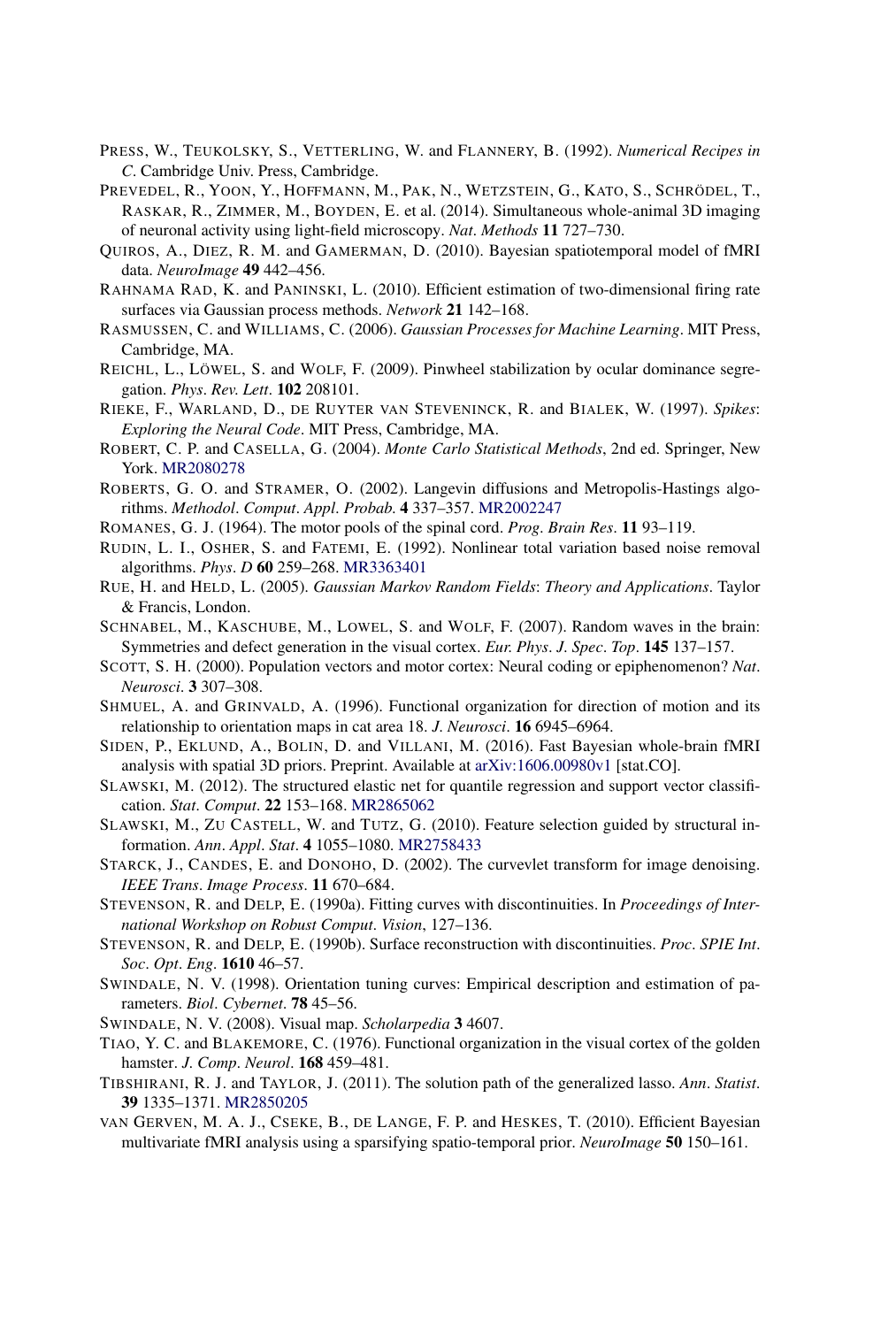- VAN HOOSER, S. D., HEIMEL, J. A. F., CHUNG, S., NELSON, S. B. and TOTH, L. J. (2005). Orientation selectivity without orientation maps in visual cortex of a highly visual mammal. *J*. *Neurosci*. **25** 19–28.
- VIDNE, M., AHMADIAN, Y., SHLENS, J., PILLOW, J. W., KULKARNI, J., LITKE, A. M., CHICHILNISKY, E. J., SIMONCELLI, E. and PANINSKI, L. (2012). Modeling the impact of common noise inputs on the network activity of retinal ganglion cells. *J*. *Comput*. *Neurosci*. **33** 97–121. [MR2956393](http://www.ams.org/mathscinet-getitem?mr=2956393)
- VOGEL, C. R. and OMAN, M. E. (1996). Iterative methods for total variation denoising. *SIAM J*. *Sci*. *Comput*. **17** 227–238. [MR1375276](http://www.ams.org/mathscinet-getitem?mr=1375276)
- VOGEL, C. R. and OMAN, M. E. (1998). Fast, robust total variation-based reconstruction of noisy, blurred images. *IEEE Trans*. *Image Process*. **7** 813–824. [MR1667392](http://www.ams.org/mathscinet-getitem?mr=1667392)
- WAHBA, G. (1990). *Spline Models for Observational Data*. SIAM, Philadelphia, PA.
- WANDELL, B. (1995). *Foundations of Vision*. Sinauer, Boston, MA.
- WANG, Y., YANG, J., YIN, W. and ZHANG, Y. (2009). A new alternative minimization algorithm for total variation image reconstruction. *SIAM J*. *Imaging Sci*. **1** 248–272.
- WANG, Y.-X., SHARPNACK, J., SMOLA, A. J. and TIBSHIRANI, R. J. (2016). Trend filtering on graphs. *J*. *Mach*. *Learn*. *Res*. **17** 1–41. [MR3543511](http://www.ams.org/mathscinet-getitem?mr=3543511)
- WEST, M. (1987). On scale mixtures of normal distributions. *Biometrika* **74** 646–648. [MR0909372](http://www.ams.org/mathscinet-getitem?mr=0909372)
- WILSON, S. and MOORE, C. (2015). S1 somatotopic maps. *Scholarpedia* **10** 8574.
- WIPF, D. and NAGARAJAN, S. (2008). A new view of automatic relevance determination. In *Advances in Neural Information Processing Systems* 1625–1632. Curran Associates, Red Hook.
- WOOLRICH, M. W. (2012). Bayesian inference in fMRI. *NeuroImage* **62** 801–810.
- WOOLRICH, M. W., JENKINSON, M., BRADY, J. M. and SMITH, S. M. (2004). Fully Bayesian spatio-temporal modeling of fMRI data. *IEEE Trans*. *Med*. *Imag*. **23** 213–231.
- YUAN, M. and LIN, Y. (2006). Model selection and estimation in regression with grouped variables. *J*. *R*. *Stat*. *Soc*. *Ser*. *B*. *Stat*. *Methodol*. **68** 49–67. [MR2212574](http://www.ams.org/mathscinet-getitem?mr=2212574)
- YUE, Y., LOH, J. M. and LINDQUIST, M. A. (2010). Adaptive spatial smoothing of fMRI images. *Stat*. *Interface* **3** 3–13. [MR2609707](http://www.ams.org/mathscinet-getitem?mr=2609707)
- YUE, Y. and SPECKMAN, P. L. (2010). Nonstationary spatial Gaussian Markov random fields. *J*. *Comput*. *Graph*. *Statist*. **19** 96–116. [MR2654402](http://www.ams.org/mathscinet-getitem?mr=2654402)
- YUE, Y. R., SPECKMAN, P. L. and SUN, D. (2012). Priors for Bayesian adaptive spline smoothing. *Ann*. *Inst*. *Statist*. *Math*. **64** 577–613. [MR2880870](http://www.ams.org/mathscinet-getitem?mr=2880870)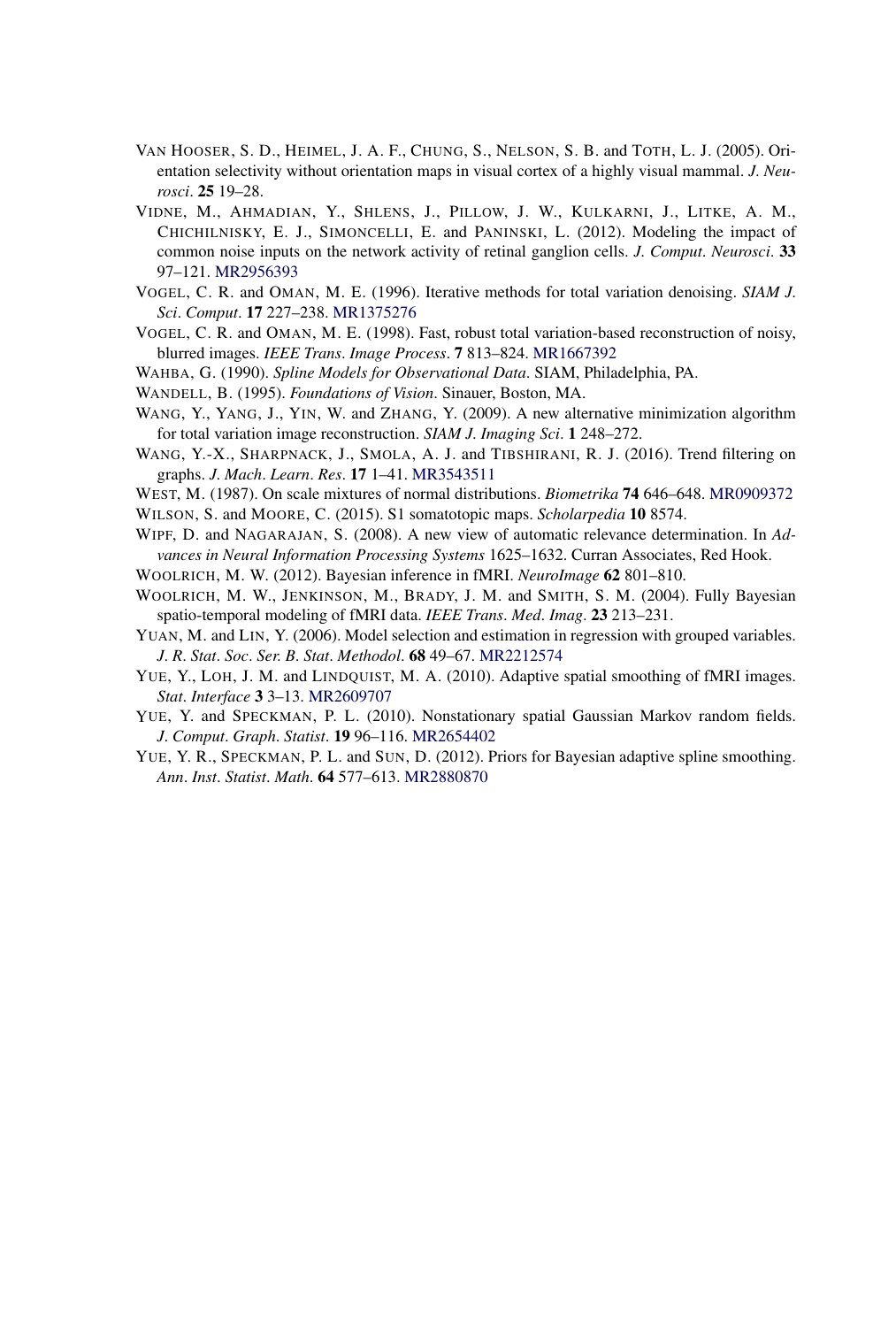## **IMPROVING EFFICIENCY IN BIOMARKER INCREMENTAL VALUE EVALUATION UNDER TWO-PHASE DESIGNS**[1](#page-27-0)

BY YINGYE ZHENG<sup>\*</sup>, MARSHALL BROWN<sup>\*</sup>, ANNA LOK<sup>†</sup> AND TIANXI CAI<sup>‡</sup>

*Fred Hutchinson Cancer Research Center*∗*, University of Michigan*† *and Harvard T.H. Chan School of Public Health*‡

Cost-effective yet efficient designs are critical to the success of biomarker evaluation research. Two-phase sampling designs, under which expensive markers are only measured on a subsample of cases and noncases within a prospective cohort, are useful in novel biomarker studies for preserving study samples and minimizing cost of biomarker assaying. Statistical methods for quantifying the predictiveness of biomarkers under two-phase studies have been proposed [*Biostatistics* **13** (2012) 89–100, *Biometrics* **68** (2012) 1219– 1227]. These methods are based on a class of inverse probability weighted (IPW) estimators where weights are "true" sampling weights that simply reflect the sampling strategy of the study. While simple to implement, existing IPW estimators are limited by lack of practicality and efficiency. In this manuscript, we investigate a variety of two-phase design options and provide statistical approaches aimed at improving the efficiency of simple IPW estimators by incorporating auxiliary information available for the entire cohort. We consider accuracy summary estimators that accommodate auxiliary information in the context of evaluating the incremental values of novel biomarkers over existing prediction tools. In addition, we evaluate the relative efficiency of a variety of sampling and estimation options under two-phase studies, shedding light on issues pertaining to both the design and analysis of biomarker validation studies. We apply our methods to the evaluation of a novel biomarker for liver cancer risk conducted with a two-phase nested case control design [*Gastroenterology* **138** (2010) 493–502].

- BORGAN, Ø., GOLDSTEIN, L. and LANGHOLZ, B. (1995). Methods for the analysis of sampled cohort data in the Cox proportional hazards model. *Ann*. *Statist*. **23** 1749–1778. [MR1370306](http://www.ams.org/mathscinet-getitem?mr=1370306)
- BORGAN, Ø., LANGHOLZ, B., SAMUELSEN, S. O., GOLDSTEIN, L. and POGODA, J. (2000). Exposure stratified case-cohort designs. *Lifetime Data Anal*. **6** 39–58. [MR1767493](http://www.ams.org/mathscinet-getitem?mr=1767493)
- BRESLOW, N. E., DAY, N. E. et al. (1980). *Statistical Methods in Cancer Research*, *Vol*. 1. IARC Publications.
- BRESLOW, N. E., LUMLEY, T., BALLANTYNE, C. M., CHAMBLESS, L. E. and KULICH, M. (2009a). Using the whole cohort in the analysis of case-cohort data. *Am*. *J*. *Epidemiol*. **169** 1398– 1405.
- BRESLOW, N. E., LUMLEY, T., BALLANTYNE, C. M., CHAMBLESS, L. E. and KULICH, M. (2009b). Improved Horvitz–Thompson estimation of model parameters from two-phase stratified samples: Applications in epidemiology. *Statistics in Biosciences* **1** 32–49.

*Key words and phrases.* Biomarker, prediction accuracy, risk prediction, two-phase study.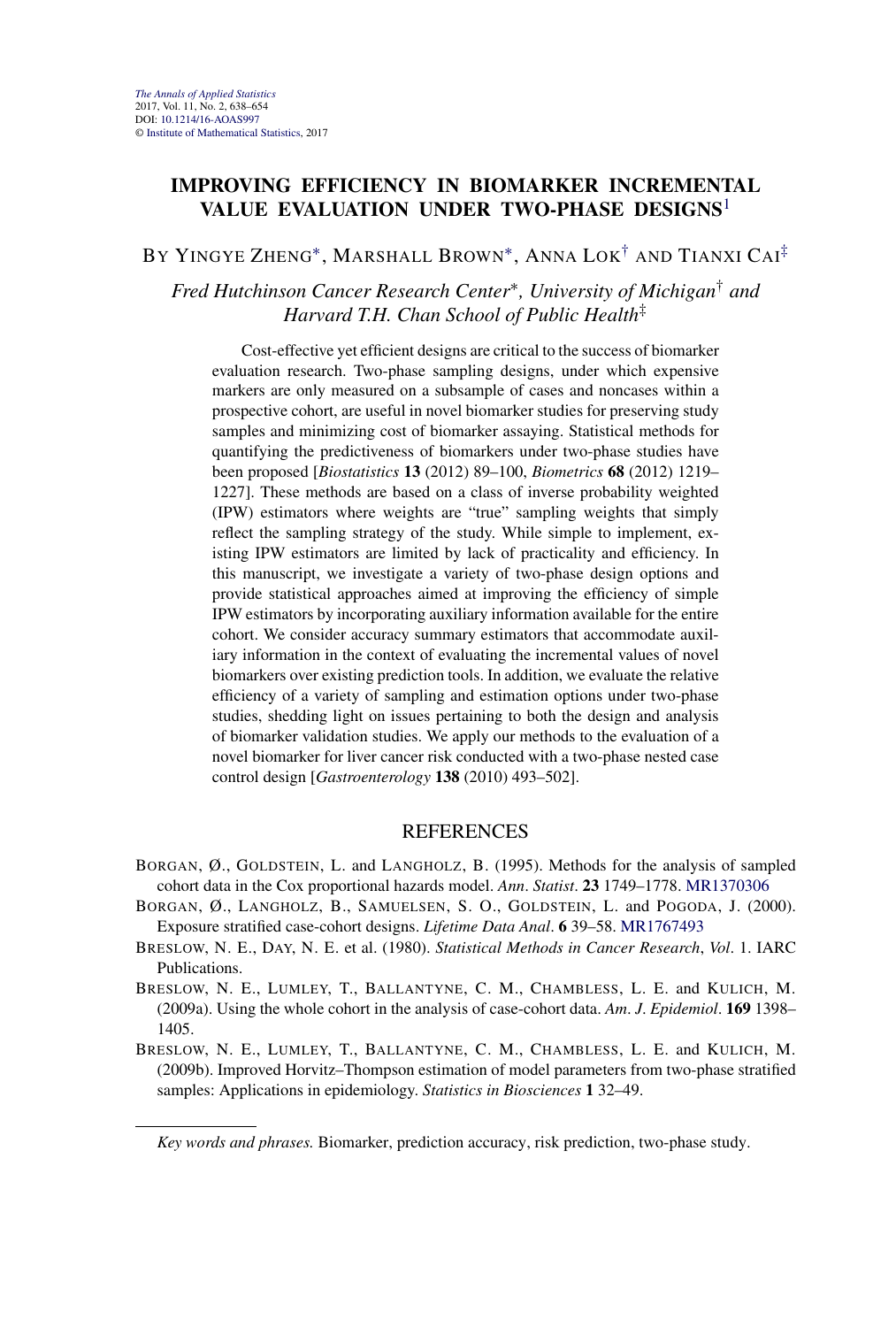- BROWN, L. D., CAI, T. T. and DASGUPTA, A. (2002). Confidence intervals for a binomial proportion and asymptotic expansions. *Ann*. *Statist*. **30** 160–201. [MR1892660](http://www.ams.org/mathscinet-getitem?mr=1892660)
- CAI, T. and ZHENG, Y. (2011). Nonparametric evaluation of biomarker accuracy under nested casecontrol studies. *J*. *Amer*. *Statist*. *Assoc*. **106** 569–580. [MR2847971](http://www.ams.org/mathscinet-getitem?mr=2847971)
- CAI, T. and ZHENG, Y. (2012). Evaluating prognostic accuracy of biomarkers under nested casecontrol studies. *Biostatistics* **13** 89–100.
- CHENG, S. C., WEI, L. J. and YING, Z. (1995). Analysis of transformation models with censored data. *Biometrika* **82** 835–845.
- CHENG, S. C., WEI, L. J. and YING, Z. (1997). Predicting survival probabilities with semiparametric transformation models. *J*. *Amer*. *Statist*. *Assoc*. **92** 227–235. [MR1436111](http://www.ams.org/mathscinet-getitem?mr=1436111)
- COX, D. R. (1972). Regression models and life-tables. *J*. *R*. *Stat*. *Soc*., *B* **34** 187–220. [MR0341758](http://www.ams.org/mathscinet-getitem?mr=0341758)
- GRAY, R. J. (2009). Weighted analyses for cohort sampling designs. *Lifetime Data Anal*. **15** 24–40.
- LANGHOLZ, B. and BORGAN, Y. (1997). Estimation of absolute risk from nested case-control data. *Biometrics* **53** 767–774.
- LIU, D., CAI, T. and ZHENG, Y. (2012). Evaluating the predictive value of biomarkers with stratified case-cohort design. *Biometrics* **68** 1219–1227.
- LOK, A. S., STERLING, R. K., EVERHART, J. E., WRIGHT, E. C., HOEFS, J. C., DI BIS-CEGLIE, A. M., MORGAN, T. R., KIM, H.-Y., LEE, W. M., BONKOVSKY, H. L. et al. (2010). Des-*γ* -carboxy prothrombin and *α*-fetoprotein as biomarkers for the early detection of hepatocellular carcinoma. *Gastroenterology* **138** 493–502.
- MURPHY, S. A., ROSSINI, A. J. and VAN DER VAART, A. W. (1997). Maximum likelihood estimation in the proportional odds model. *J*. *Amer*. *Statist*. *Assoc*. **92** 968–976. [MR1482127](http://www.ams.org/mathscinet-getitem?mr=1482127)
- PENCINA, M. J., D'AGOSTINO, R. B. SR., D'AGOSTINO, R. B. JR. and VASAN, R. S. (2008). Evaluating the added predictive ability of a new marker: From area under the ROC curve to reclassification and beyond. *Stat*. *Med*. **27** 157–172. [MR2412695](http://www.ams.org/mathscinet-getitem?mr=2412695)
- PFEIFFER, R. M. and GAIL, M. H. (2011). Two criteria for evaluating risk prediction models. *Biometrics* **67** 1057–1065. [MR2829240](http://www.ams.org/mathscinet-getitem?mr=2829240)
- PRENTICE, R. L. (1986). A case-cohort design for epidemiologic cohort studies and disease prevention trials. *Biometrika* **73** 1–11.
- QI, L., WANG, C. Y. and PRENTICE, R. L. (2005). Weighted estimators for proportional hazards regression with missing covariates. *J*. *Amer*. *Statist*. *Assoc*. **100** 1250–1263. [MR2236439](http://www.ams.org/mathscinet-getitem?mr=2236439)
- SAEGUSA, T. and WELLNER, J. A. (2013). Weighted likelihood estimation under two-phase sampling. *Ann*. *Statist*. **41** 269–295. [MR3059418](http://www.ams.org/mathscinet-getitem?mr=3059418)
- SAMUELSEN, S. O. (1997). A pseudolikelihood approach to analysis of nested case-control studies. *Biometrika* **84** 379–394.
- SELF, S. G., PRENTICE, R. L. (1988). Asymptotic distribution theory and efficiency results for case-cohort studies. *Ann*. *Statist*. **16** 64–81. [MR0924857](http://www.ams.org/mathscinet-getitem?mr=0924857)
- THOMAS, D. C. (1977). Addendum to "Methods of cohort analysis: Appraisal by application to asbestos mining." *J*. *Roy*. *Statist*. *Soc*. *Ser*. *A* **140** 483–485.
- WANG, S. and WANG, C. Y. (2001). A note on kernel assisted estimators in missing covariate regression. *Statist*. *Probab*. *Lett*. **55** 439–449. [MR1877649](http://www.ams.org/mathscinet-getitem?mr=1877649)
- WANG, T., ROHAN, T. E., GUNTER, M. J., XUE, X., WACTAWSKI-WENDE, J., RAJ-PATHAK, S. N., CUSHMAN, M., STRICKLER, H. D., KAPLAN, R. C., WASSERTHEIL-SMOLLER, S., SCHERER, P. E. and GLORIA, Y. F. HO (2011). A prospective study of inflammation markers and endometrial cancer risk in postmenopausal hormone nonusers. *Cancer Epidemiol*. *Biomark*. *Prev*. **20** 971–977.
- ZENG, D. and LIN, D. Y. (2006). Efficient estimation of semiparametric transformation models for counting processes. *Biometrika* **93** 627–640. [MR2261447](http://www.ams.org/mathscinet-getitem?mr=2261447)
- ZENG, D. and LIN, D. Y. (2014). Efficient estimation of semiparametric transformation models for two-phase cohort studies. *J*. *Amer*. *Statist*. *Assoc*. **109** 371–383. [MR3180570](http://www.ams.org/mathscinet-getitem?mr=3180570)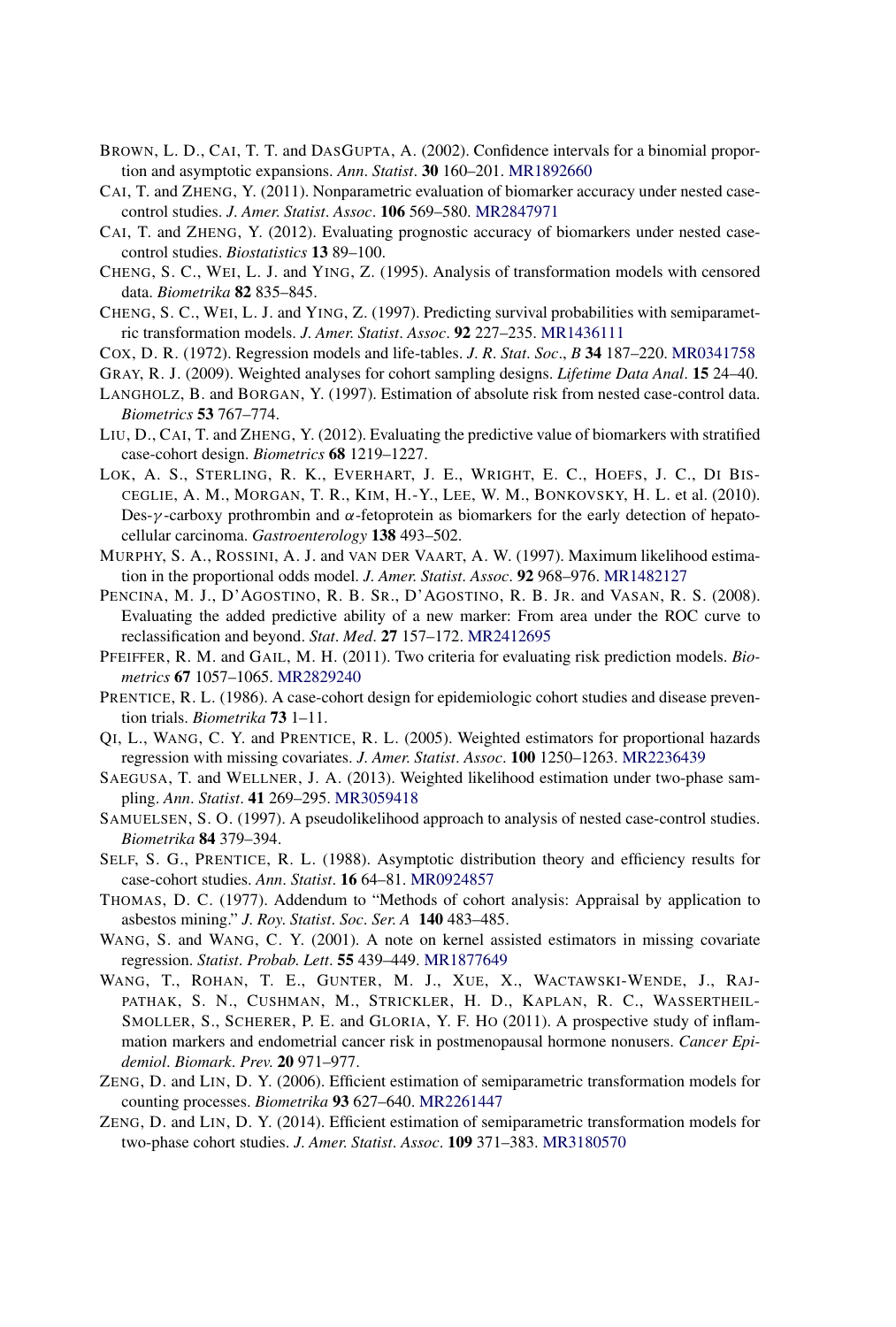ZHENG, Y., BROWN, M., LOK, A. and CAI, T. (2017). Supplement to "Improving Efficiency in Biomarker Incremental Value Evaluation under Two-phase Designs." DOI[:10.1214/16-](http://dx.doi.org/10.1214/16-AOAS997SUPP) [AOAS997SUPP.](http://dx.doi.org/10.1214/16-AOAS997SUPP)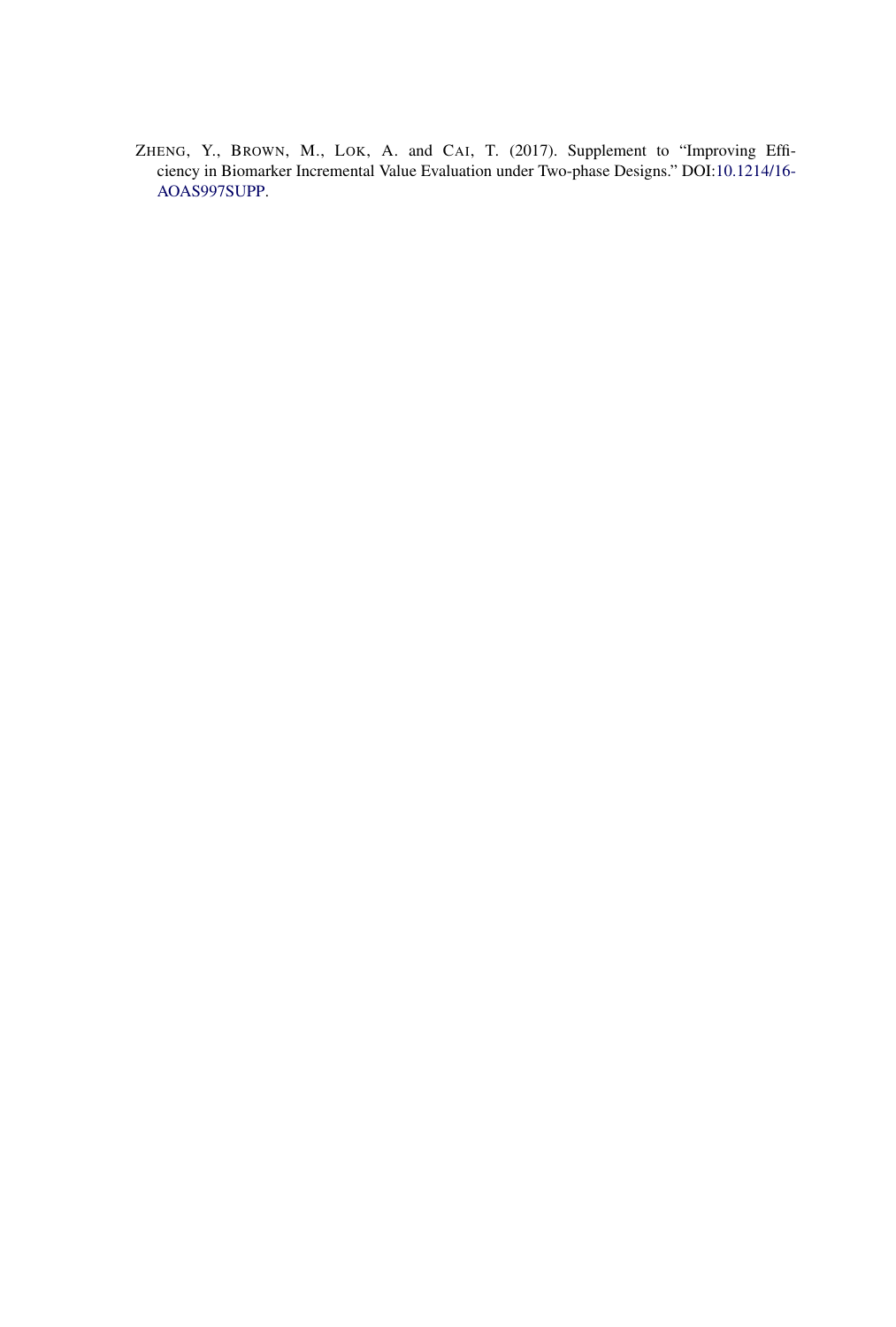## **STOCHASTIC MODELLING AND INFERENCE IN ELECTRONIC HOSPITAL DATABASES FOR THE SPREAD OF INFECTIONS:** *CLOSTRIDIUM DIFFICILE* **TRANSMISSION IN OXFORDSHIRE HOSPITALS 2007–2010**[1](#page-27-0)

## BY MADELEINE CULE AND PETER DONNELLY<sup>[2](#page-27-0)</sup>

#### *University of Oxford*

The combination of genetic information with electronic patient records promises to provide a powerful new resource for understanding human disease and its treatment. Here we develop and apply a novel stochastic compartmental model to a large dataset on *Clostridium difficile* infection (CDI) in three Oxfordshire hospitals over a 2.5 year period which combines genetic information on 858 confirmed cases of CDI with a database of 750,000 patient records. *C. difficile* is a major cause of healthcare-associated diarrhoea and is responsible for substantial mortality and morbidity, with relatively little known about its biology or its transmission epidemiology. Bayesian analysis of our model, via Markov chain Monte Carlo, provides new information about the biology of CDI, including genetic heterogeneity in infectiousness across different sequence types, and evidence for ward contamination as a significant mode of transmission, and allows inferences about the contribution of particular individuals, wards or hospitals to transmission of the bacterium, and assessment of changes in these over time following changes in hospital practice. Our work demonstrates the value of using statistical modelling and computational inference on large-scale hospital patient databases and genetic data.

- BARTLETT, J. G., CHANG, T. E. W., GURWITH, M., GORBACH, S. L. and ONDERDONK, A. B. (1978). Antibiotic-associated pseudomembranous colitis due to toxin-producing clostridia. *N*. *Engl*. *J*. *Med*. **298** 531–534.
- BEST, E. L., FAWLEY, W. N., PARNELL, P. and WILCOX, M. H. (2010). The potential for airborne dispersal of *Clostridium difficile* from symptomatic patients. *Clin*. *Infect*. *Dis*. **50** 1450–1457.
- BOBULSKY, G. S., AL-NASSIR, W. N., RIGGS, M. M., SETHI, A. K. and DONSKEY, C. J. (2008). *Clostridium difficile* skin contamination in patients with *C. difficile*-associated disease. *Clin*. *Infect*. *Dis*. **46** 447–450.
- BOURDAIN, A. (2001). *Typhoid Mary*: *An Urban Historical*. Bloomsbury, New York.
- COOPER, B. S., MEDLEY, G. F., BRADLEY, S. J. and SCOTT, G. M. (2008). An augmented data method for the analysis of nosocomial infection data. *Am*. *J*. *Epidemiol*. **168** 548–557.
- COOPER, B. S., KYPRAIOS, T., BATRA, R., WYNCOLL, D., TOSAS, O. and EDGEWORTH, J. D. (2012). Quantifying type-specific reproduction numbers for nosocomial pathogens: Evidence for heightened transmission of an Asian sequence type 239 MRSA clone. *PLoS Comput*. *Biol*. **8** e1002454.

*Key words and phrases.* Stochastic modelling, Markov chain Monte Carlo, medicine.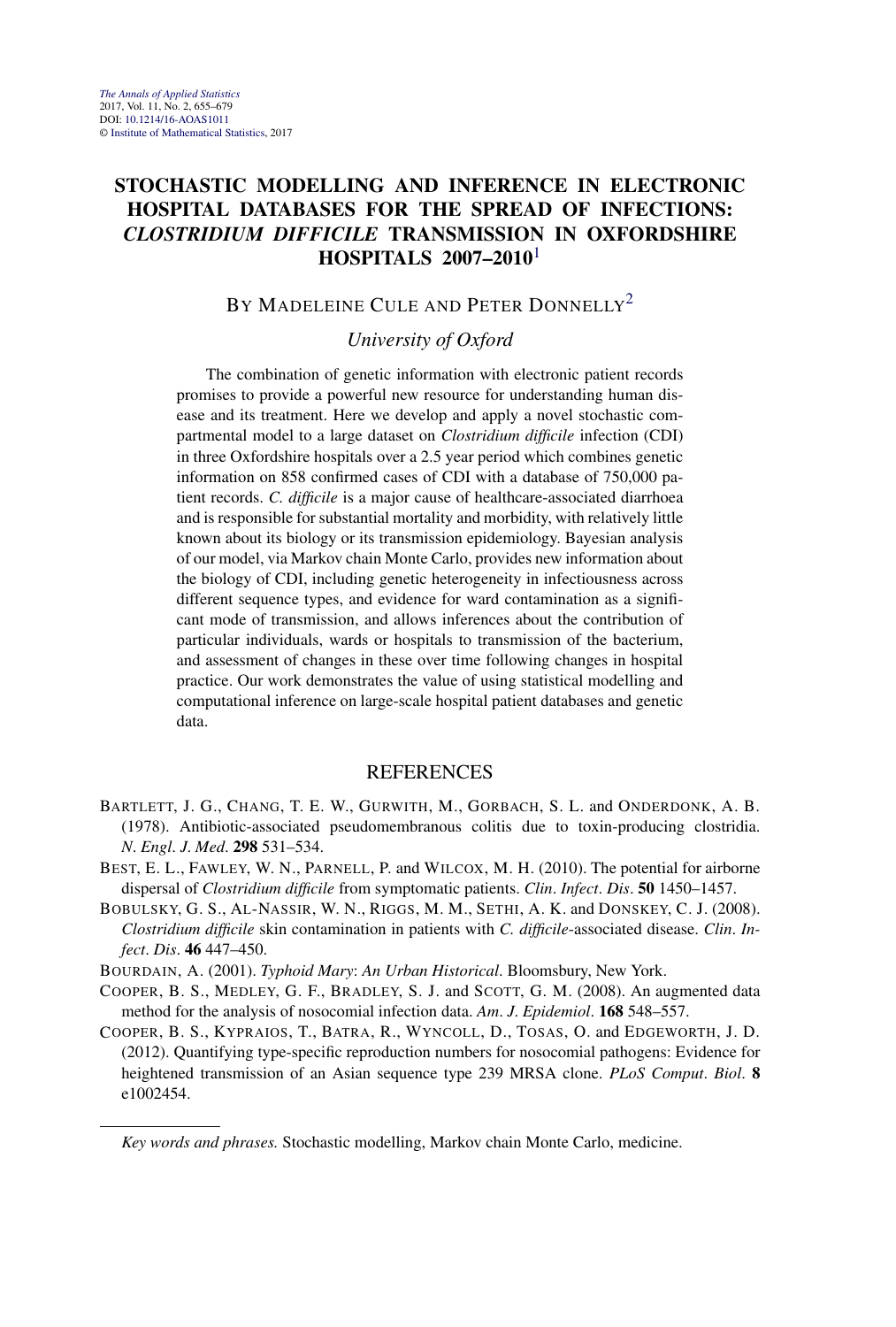- CULE, M. and DONNELLY, P. (2017). Supplement to "Stochastic modelling and inference in electronic hospital databases for the spread of infections: *Clostridium difficile* transmission in Oxfordshire hospitals 2007–2010." DOI[:10.1214/16-AOAS1011SUPP](http://dx.doi.org/10.1214/16-AOAS1011SUPP).
- DONSKEY, C. J. (2010). Preventing transmission of *Clostridium difficile*: Is the answer blowing in the wind? *Clin*. *Infect*. *Dis*. **50** 1458–1461.
- FINNEY, J. M., WALKER, A. S., PETO, T. E. A. and WYLLIE, D. H. (2011). An efficient record linkage scheme using graphical analysis for identifier error detection. *BMC Med*. *Inform*. *Decis*. *Mak*. **11** 7.
- GILKS, W. R., RICHARDSON, S. and SPIEGELHALTER, D. J. (1998). *Markov Chain Monte Carlo in Practice*. Chapman & Hall, London.
- GRIFFITHS, D., FAWLEY, W., KACHRIMANIDOU, M., BOWDEN, R., CROOK, D. W., FUNG, R., GOLUBCHIK, T., HARDING, R. M., JEFFERY, K. J. M., JOLLEY, K. A., KIRTON, R., PETO, T. E. A., REES, G., STOESSER, N., VAUGHAN, A., WALKER, A. S., YOUNG, B. C., WILCOX, M. and DINGLE, K. E. (2010). Multilocus sequence typing of *Clostridium difficile*. *J*. *Clin*. *Microbiol*. **48** 770–778.
- HEALTH PROTECTION AGENCY (2009). Voluntary surveillance of *Clostridium difficile* in England, Wales and Northern Ireland, 2008.
- HEALTH PROTECTION AGENCY (2010). *Clostridium difficile* Ribotyping Network (CDRN) for England and Northern Ireland Annual Report 2010/2011.
- JOHNSON, S. (2009). Recurrent *Clostridium difficile* infection: A review of risk factors, treatments, and outcomes. *J*. *Infect*. **58** 403–410.
- KARAS, J. A., ENOCH, D. A. and ALIYU, S. H. (2010). A review of mortality due to *Clostridium difficile* infection. *J*. *Infect*. **61** 1–8.
- KYPRAIOS, T., NEILL, P. D. O., HUANG, S. S., RIFAS-SHIMAN, S. L. and COOPER, B. S. (2010). Assessing the role of undetected colonization and isolation precautions in reducing methicillinresistant *Staphylococcus aureus* transmission in intensive care units. *BMC Infect*. *Dis*.
- LANZAS, C., DUBBERKE, E. R., LU, Z., RESKE, K. A. and GRÖHN, Y. T. (2011). Epidemiological model for *Clostridium difficile* transmission in healthcare settings. *Infect*. *Control Hosp*. *Epidemiol*. **32** 553–561.
- LLOYD-SMITH, J. O., SCHREIBER, S. J., KOPP, P. E. and GETZ, W. M. (2005). Superspreading and the effect of individual variation on disease emergence. *Nature* **438** 355–359.
- LOO, V. G., BOURGAULT, A.-M., POIRIER, L., LAMOTHE, F., MICHAUD, S., TURGEON, N., TOYE, B., BEAUDOIN, A., FROST, E. H., GILCA, R., BRASSARD, P., DENDUKURI, N., BÉLIVEAU, C., OUGHTON, M., BRUKNER, I. and DASCAL, A. (2011). Host and pathogen factors for *Clostridium difficile* infection and colonization. *N*. *Engl*. *J*. *Med*. **365** 1693–1703.
- MCDONALD, L. L. C., KILLGORE, G. E., THOMPSON, A., OWENS JR, R. C., KAZAKOVA, S. V., SAMBOL, S. P., JOHNSON, S. and GERDING, D. N. (2005). An epidemic, toxin gene-variant strain of *Clostridium difficile*. *N*. *Engl*. *J*. *Med*. **353** 2433–2441.
- MCFARLAND, L. V., MULLIGAN, M. E., KWOK, R. Y. Y. and STAMM, W. E. (1989). Nosocomial acquisition of *Clostridium difficile* infection. *N*. *Engl*. *J*. *Med*. **320** 204–210.
- PLANCHE, T., AGHAIZU, A., HOLLIMAN, R., RILEY, P., POLONIECKI, J., BREATHNACH, A. and KRISHNA, S. (2008). Diagnosis of *Clostridium difficile* infection by toxin detection kits: A systematic review. *Lancet*, *Infect*. *Dis*. **8** 777–784.
- ROLFE, R. D. (1988). Asymptomatic intestinal colonization by *Clostridium difficile*. In *Clostridium Difficile*: *Its Role in Intestinal Disease* 201–225. Academic Press, San Diego, CA.
- STARR, J. M. and CAMPBELL, A. (2001). Mathematical modeling of *Clostridium difficile* infection. *Clin*. *Microbiol*. *Infect*. **7** 432–437.
- STARR, J. M., CAMPBELL, A., RENSHAW, E., POXTON, I. R. and GIBSON, G. J. (2009). Spatiotemporal stochastic modelling of *Clostridium difficile*. *J*. *Hosp*. *Infect*. **71** 49–56.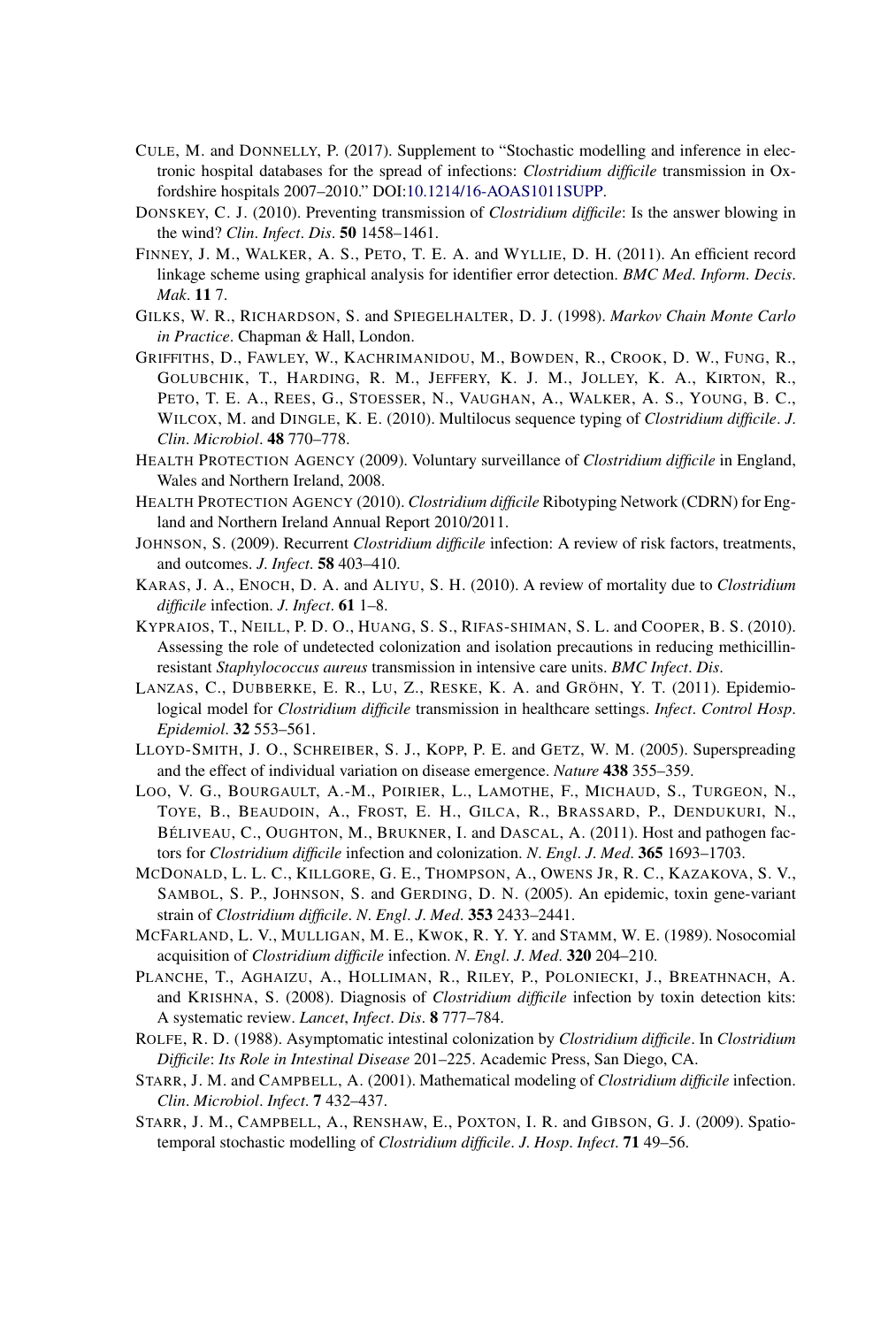- WALKER, A. S., EYRE, D. W., WYLLIE, D. H., DINGLE, K. E., HARDING, R. M., O'CONNOR, L., GRIFFITHS, D., VAUGHAN, A., FINNEY, J. M., WILCOX, M. H., CROOK, D. W., PETO, T. E. A. and WALKER, A. S. (2011). Characterisation of *Clostridium difficile* hospital ward-based transmission using extensive epidemiological data and molecular typing. *PLoS Med*. **9** e1001172.
- WILCOX, M. and FAWLEY, W. (2000). Hospital disinfectants and spore formation by *Clostridium difficile*. *Lancet* **356** 1324–1324.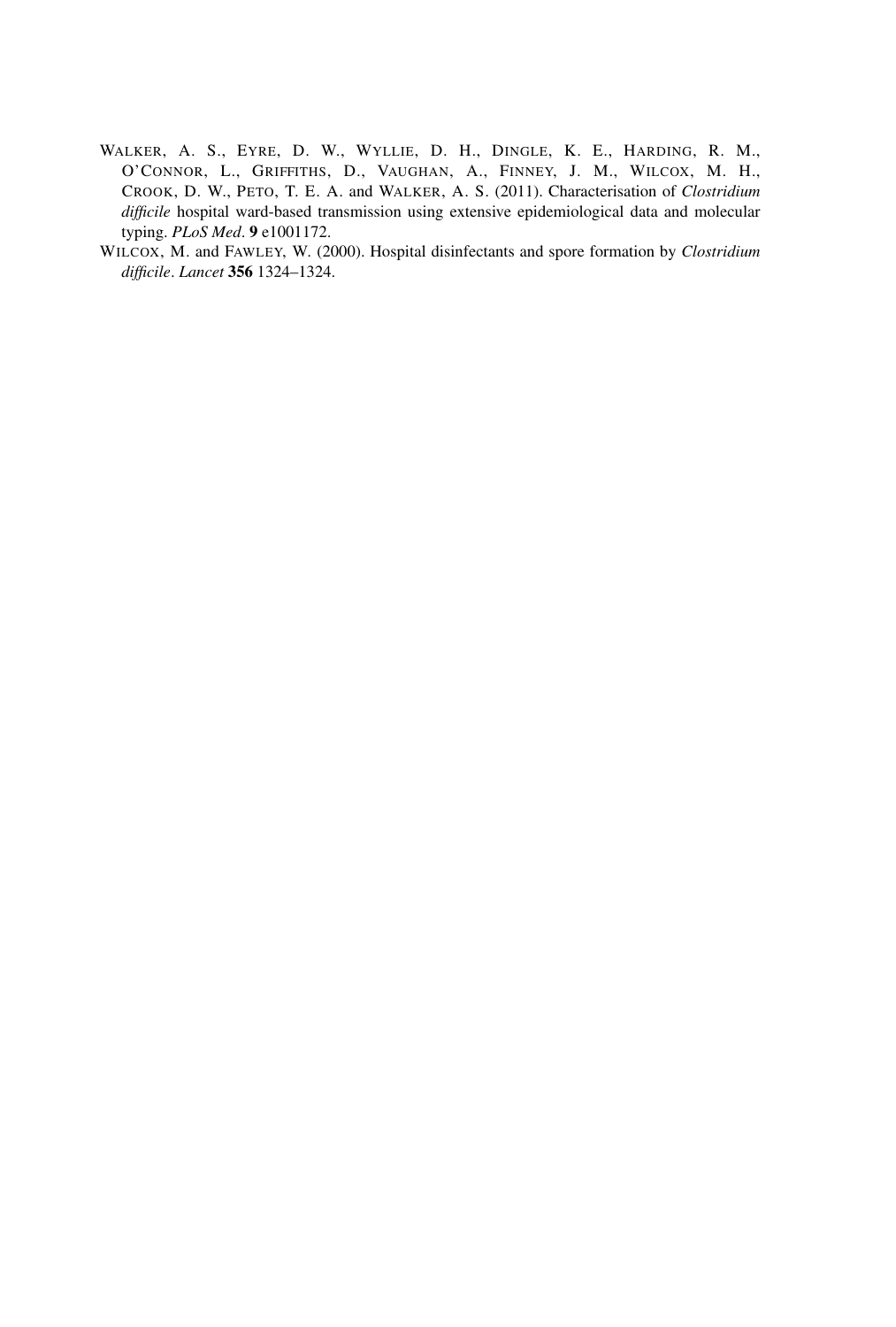## <span id="page-27-0"></span>**MODELING LOG-LINEAR CONDITIONAL PROBABILITIES FOR ESTIMATION IN SURVEYS**

## BY YVES THIBAUDEAU<sup>\*</sup>, ERIC SLUD<sup>\*,†</sup> AND ALFRED GOTTSCHALCK<sup>\*</sup>

*U.S. Census Bureau*<sup>∗</sup> *and University of Maryland*†

The Survey of Income and Program Participation (SIPP) is a survey with a longitudinal structure and complex nonignorable design, for which correct estimation requires using the weights. The longitudinal setting also suggests conditional-independence relations between survey variables and early- versus late-wave employment classifications. We state original assumptions justifying an extension of the partially model-based approach of Pfeffermann, Skinner and Humphreys [*J. Roy. Statist. Soc. Ser. A* **161** (1998) 13–32], accounting for the design of SIPP and similar longitudinal surveys. Our assumptions support the use of log-linear models of longitudinal survey data. We highlight the potential they offer for simultaneous bias-control and reduction of sampling error relative to direct methods when applied to small subdomains and cells. Our assumptions allow us to innovate by showing how to rigorously use only a longitudinal survey to estimate a complex log-linear longitudinal association structure and embed it in cross-sectional totals to construct estimators that can be more efficient than direct estimators for small cells.

- ABOWD, J., STEPHENS, B., VILHUBER, L., ANDERSSON, F., MCKINNEY, K., ROEMER, M. and WOODCOCK, S. (2005). The LEHD Infrastructure Files and the Creation of the Quarterly Workforce Indicators. Technical Paper TP 2006-01. Available at [lehd.ces.census.gov/doc/](http://lehd.ces.census.gov/doc/technical_paper/tp-2006-01.pdf) [technical\\_paper/tp-2006-01.pdf.](http://lehd.ces.census.gov/doc/technical_paper/tp-2006-01.pdf)
- AGRESTI, A. (2013). *Categorical Data Analysis*, 3rd ed. Wiley, Hoboken, NJ. [MR3087436](http://www.ams.org/mathscinet-getitem?mr=3087436)
- BINDER, D. A. (1983). On the variances of asymptotically normal estimators from complex surveys. *Int*. *Stat*. *Rev*. **51** 279–292. [MR0731144](http://www.ams.org/mathscinet-getitem?mr=0731144)
- BISHOP, Y. M. M., FIENBERG, S. E. and HOLLAND, P. W. (1975). *Discrete Multivariate Analysis*: *Theory and Practice*. MIT Press, Cambridge, MA. [MR0381130](http://www.ams.org/mathscinet-getitem?mr=0381130)
- CHAMBERS, R. L. FEENEY, G. A. (1977). Log linear models for small area estimation. Paper presented at the Joint Conference of the CSIRO Division of Mathematics and the Australian of the Biometrics Society, Newcastle, Australia, Biometrics Abstract 2655.
- CONAWAY, M. and LOHR, L. (1994). A longitudinal analysis of factors associated with reporting violent crimes to the police. *J*. *Quant*. *Criminol*. **10** 23–39.
- FIENBERG, S. E. (1980). The measurement of crime victimization: Prospect for panel analysis of a panel survey. *J*. *Roy*. *Statist*. *Soc*. *Ser*. *D* **29** 313–350.
- FIENBERG, S. E. and RINALDO, A. (2012). Maximum likelihood estimation in log-linear models. *Ann*. *Statist*. **40** 996–1023. [MR2985941](http://www.ams.org/mathscinet-getitem?mr=2985941)

*Key words and phrases.* Log-linear model, conditional probability, Horvitz–Thompson estimator, model calibration.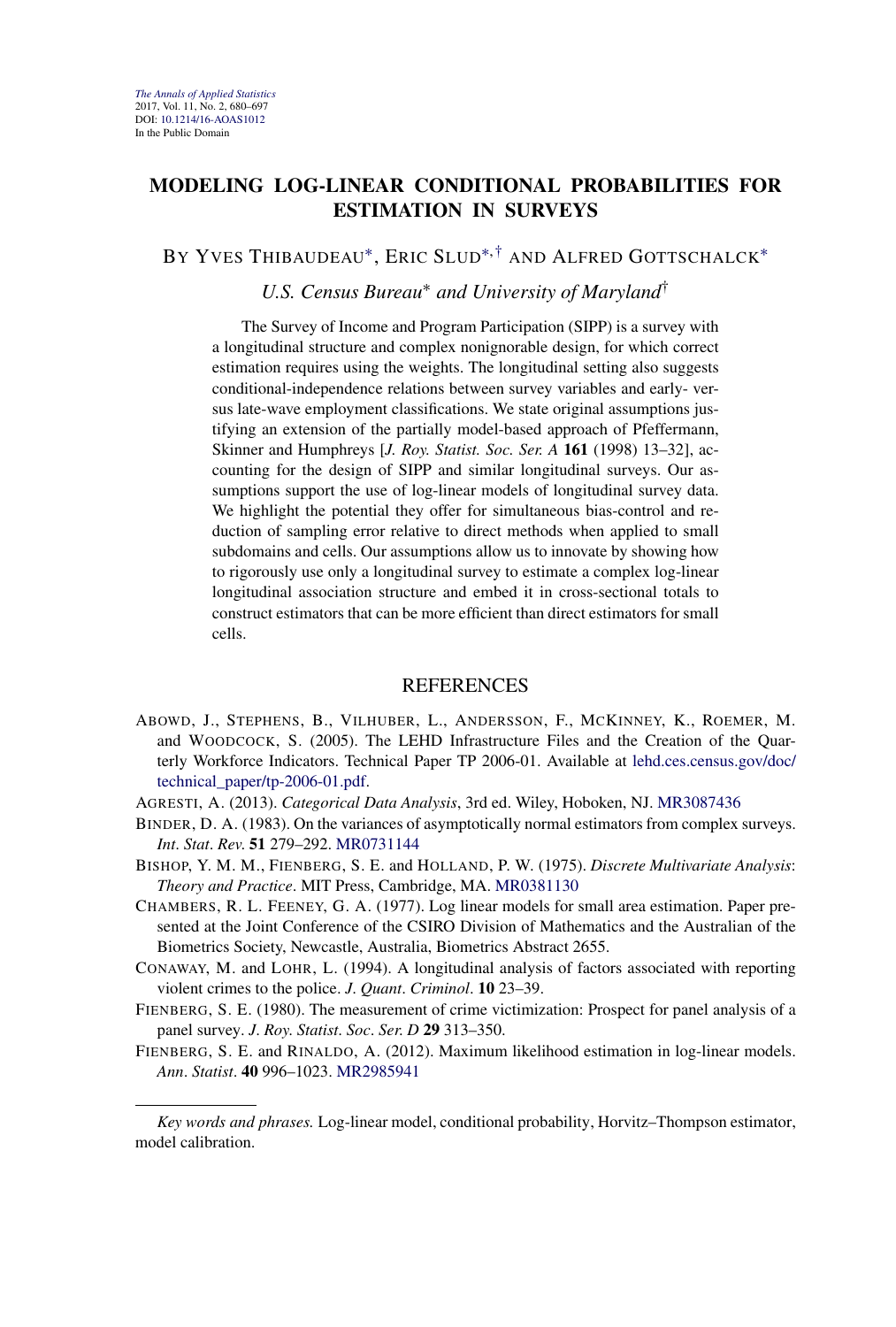- FIENBERG, S. E. and STASNY, E. (1983). Estimating monthly gross flows in labour force participation. *Surv*. *Methodol*. **9** 78–101.
- FULLER, W. (2009). *Sampling Statistics*. Wiley, New York.
- FULLER, W. and ISAKI, C. (1981). Survey design under superpopulation models. In *Current Topics in Survey Sampling* (D. Krewski, J. N. K. Rao and R. Platek, eds.). Academic Press, San Diego.
- GELMAN, A. (2007). Struggles with survey weighting and regression modeling. *Statist*. *Sci*. **22** 153– 164. [MR2408951](http://www.ams.org/mathscinet-getitem?mr=2408951)
- GHOSH, M. and RAO, J. N. K. (1994). Small area estimation: An appraisal. *Statist*. *Sci*. **9** 55–93. [MR1278679](http://www.ams.org/mathscinet-getitem?mr=1278679)
- HABER, S. (1985). Applications of a Matched File Linking the Bureau of the Census Survey of Income Program Participation and Income Data. The Survey of Income and Program Participation WP 3.
- JUDKINS, D. (1990). Fay's method for variance estimation. *J*. *Off*. *Stat*. **6** 223–239.
- KREWSKI, D. and RAO, J. N. K. (1981). Inference from stratified samples: Properties of the linearization, jackknife and balanced repeated replication methods. *Ann*. *Statist*. **9** 1010–1019. [MR0628756](http://www.ams.org/mathscinet-getitem?mr=0628756)
- LOPEZ-VIZCAINO, E., LOMBARDÍA, M. and MORALES, D. (2015). Small area estimation of labour force indicators under a multinomial model with correlated time and area effects. *J*. *Roy*. *Statist*. *Soc*. *Ser*. *A* **178** 535–575.
- MARKER, D. (1999). Organization of small area estimates estimators using a generalized linear regression framework. *J*. *Off*. *Stat*. **15** 1–24.
- MOLINA, I., SAEI, A. and LOMBARDÍA, M. J. (2007). Small area estimates of labour force participation under a multinomial logit mixed model. *J*. *Roy*. *Statist*. *Soc*. *Ser*. *A* **170** 975–1000. [MR2408988](http://www.ams.org/mathscinet-getitem?mr=2408988)
- NOBLE, A., HASLETT, S. and ARNOLD, G. (2002). Small area estimation via generalized linear models. *J*. *Off*. *Stat*. **18** 45–60.
- PFEFFERMANN, D., SKINNER, C. and HUMPHREYS, K. (1998). The estimation of gross flows in the presence of measurement error using auxiliary variables. *J*. *Roy*. *Statist*. *Soc*. *Ser*. *A* **161** 13–32.
- PURCELL, N. J. and KISH, L. (1979). Estimation for small domains. *Biometrics* **35** 365–384. [MR0535774](http://www.ams.org/mathscinet-getitem?mr=0535774)
- PURCELL, N. J. and KISH, L. (1980). Postcensal estimates from local areas (or domains). *Int*. *Stat*. *Rev*. **48** 3–18.
- PURCELL, N. J. (1979). Efficient Small Domain Estimation: A Categorical Data Approach. Unpublished Ph.D. Thesis, Univ. Michigan.
- RAO, J. N. K. and MOLINA, I. (2015). *Small Area Estimation*, 2nd ed. Wiley, Hoboken, NJ. [MR3380626](http://www.ams.org/mathscinet-getitem?mr=3380626)
- RAO, J. N. K. and SCOTT, A. (1984). On chi-squared tests for multiway contingency tables with cell proportions estimated from survey data. *Ann*. *Statist*. **12** 46–60. [MR0733498](http://www.ams.org/mathscinet-getitem?mr=0733498)
- REILLY, C., GELMAN, A. and KATZ, J. (2001). Poststratification without population level information on the poststratifying variable with application to political polling. *J*. *Amer*. *Statist*. *Assoc*. **96** 1–11. [MR1973779](http://www.ams.org/mathscinet-getitem?mr=1973779)
- SAPHIRE, D. (1984). *Estimation of Victimization Prevalence Using Data from the National Crime Survey*. Springer, New York.
- SCOTT, J. (2005). SIPP2004+: Cross-Sectional Weighting Specifications for Wave 1. Memorandum WGT-20. U.S. Department of Commerce, U.S. Census Bureau, Washington, DC.
- SKINNER, C. (2011). Log-linear Modelling with Complex Survey Data. Proceedings 58th World Statistical Congress, 2011, Dublin (Session IPS056).
- SLAVKOVIĆ, A., ZHU, X. and PETROVIĆ, S. (2015). Fibers of multi-way contingency tables given conditionals: Relation to marginals, cell bounds and Markov bases. *Ann*. *Inst*. *Statist*. *Math*. **67** 621–648. [MR3357932](http://www.ams.org/mathscinet-getitem?mr=3357932)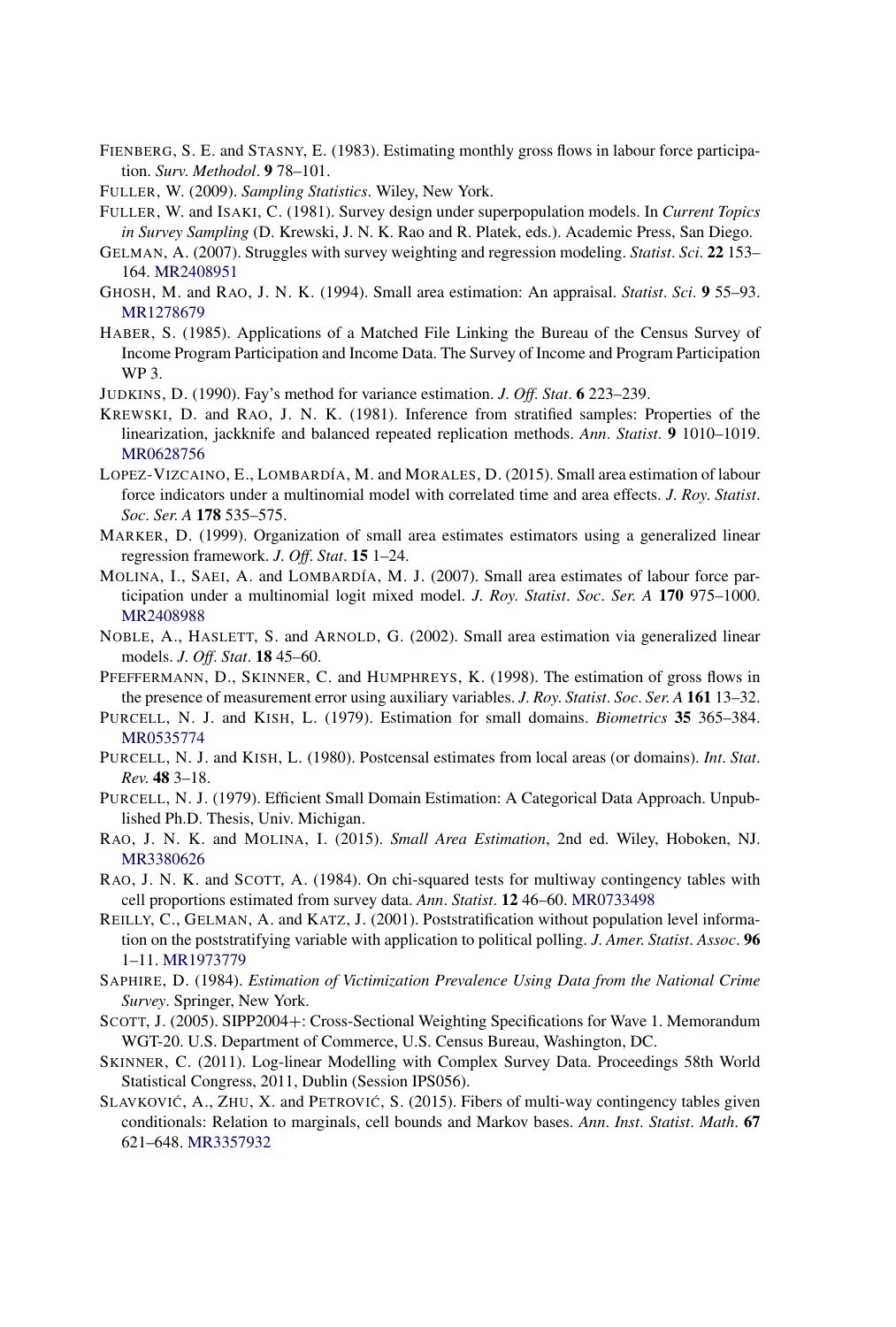- STASNY, E. (1987). Some Markov-chain models for nonresponse in estimating Gross labor force flows. *J*. *Off*. *Stat*. **3** 359–373.
- THIBAUDEAU, Y., SLUD, E. and GOTTSCHALCK, A. (2017). Supplement to "Modeling log-linear conditional probabilities for estimation in surveys." DOI[:10.1214/16-AOAS1012SUPP](http://dx.doi.org/10.1214/16-AOAS1012SUPP).
- U.S. BUREAU OF THE CENSUS (2009). SIPP User Guide's Sample Design and Interview Procedures Chapter 2. Available at [http://www2.census.gov/programs-surveys/sipp/guidance/SIPP\\_](http://www2.census.gov/programs-surveys/sipp/guidance/SIPP_2008_USERS_Guide_Chapter2.pdf) [2008\\_USERS\\_Guide\\_Chapter2.pdf.](http://www2.census.gov/programs-surveys/sipp/guidance/SIPP_2008_USERS_Guide_Chapter2.pdf)
- WINKLER, W. (1993). On Dykstra's iterative fitting procedure. *Ann*. *Probab*. **18** 1410–1415. [MR1062075](http://www.ams.org/mathscinet-getitem?mr=1062075)
- WOLTER, K. M. (1985). *Introduction to Variance Estimation*. Springer, New York. [MR0799715](http://www.ams.org/mathscinet-getitem?mr=0799715)
- YBARRA, L. and LOHR, S. (2002). Estimates of repeat victimization using the national crime victimization survey. *J*. *Quant*. *Criminol*. **18** 1–21.
- ZHANG, L.-C. and CHAMBERS, R. L. (2004). Small area estimates for cross-classifications. *J*. *R*. *Stat*. *Soc*. *Ser*. *B*. *Stat*. *Methodol*. **66** 479–496. [MR2062389](http://www.ams.org/mathscinet-getitem?mr=2062389)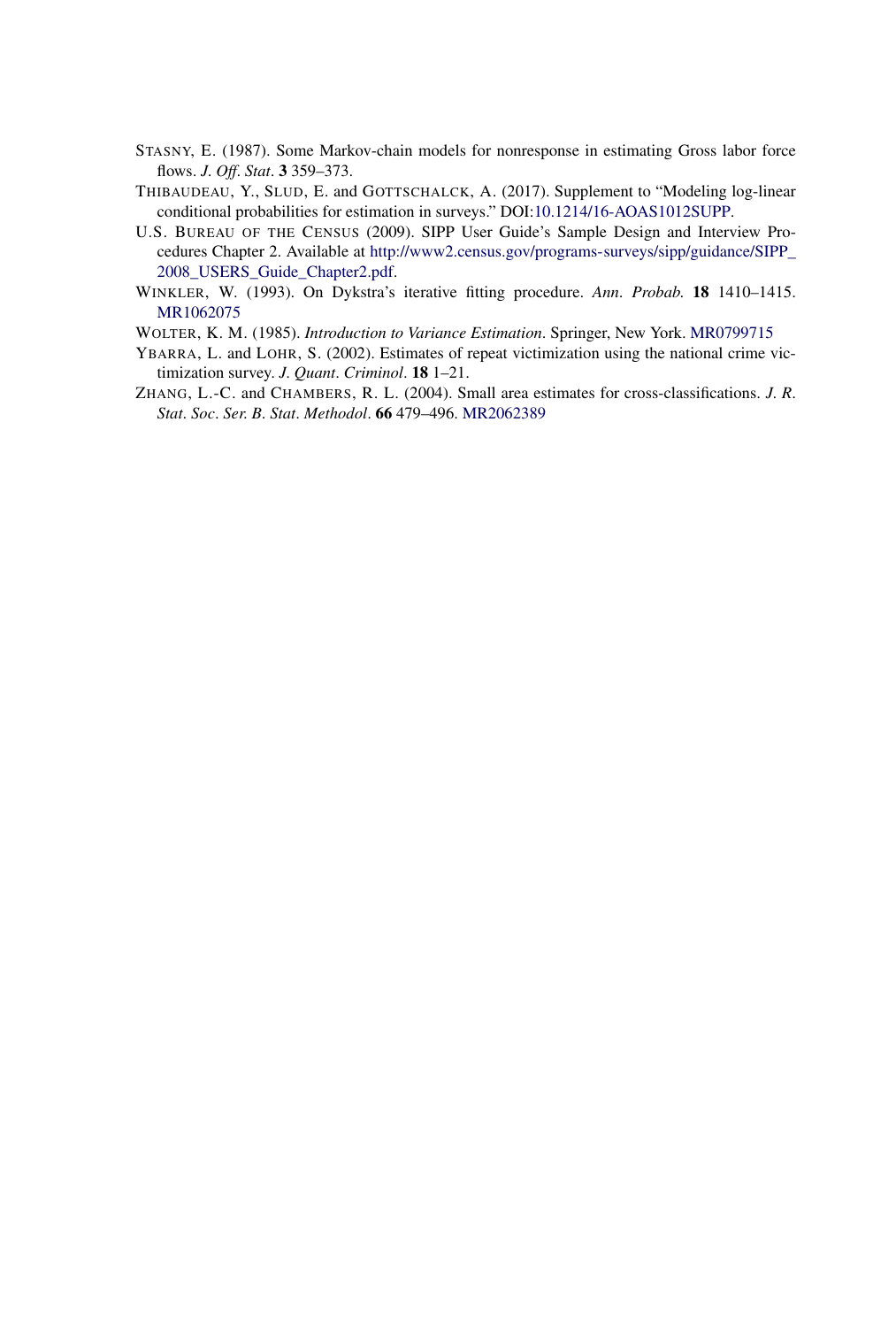## **PHOTO-***z* **ESTIMATION: AN EXAMPLE OF NONPARAMETRIC CONDITIONAL DENSITY ESTIMATION UNDER SELECTION BIAS**[1](#page-27-0)

## BY RAFAEL IZBICKI[∗](#page-5-0), ANN B. LEE[†](#page-9-0) AND PETER E. FREEMAN[†](#page-9-0)

#### *Federal University of São Carlos*<sup>∗</sup> *and Carnegie Mellon University*†

Redshift is a key quantity for inferring cosmological model parameters. In photometric redshift estimation, cosmologists use the coarse data collected from the vast majority of galaxies to predict the redshift of individual galaxies. To properly quantify the uncertainty in the predictions, however, one needs to go beyond standard regression and instead estimate the *full conditional density*  $f(z|\mathbf{x})$  of a galaxy's redshift *z* given its photometric covariates **x**. The problem is further complicated by *selection bias*: usually only the rarest and brightest galaxies have known redshifts, and these galaxies have characteristics and measured covariates that do not necessarily match those of more numerous and dimmer galaxies of unknown redshift. Unfortunately, there is not much research on how to best estimate complex multivariate densities in such settings.

Here we describe a general framework for properly constructing and assessing nonparametric conditional density estimators under selection bias, and for combining two or more estimators for optimal performance. We propose new improved photo-*z* estimators and illustrate our methods on data from the Sloan Data Sky Survey and an application to galaxy–galaxy lensing. Although our main application is photo-*z* estimation, our methods are relevant to any high-dimensional regression setting with complicated asymmetric and multimodal distributions in the response variable.

- AIHARA, H. et al. (2011). The eighth data release of the Sloan Digital Sky Survey: First data from SDSS-III. *Astrophys*. *J*., *Suppl*. *Ser*. **193** 29.
- BALL, N. M. and BRUNNER, R. J. (2010). Data mining and machine learning in astronomy. *Internat*. *J*. *Modern Phys*. *D* **19** 1049–1106.
- BICKEL, S., BRÜCKNER, M. and SCHEFFER, T. (2009). Discriminative learning under covariate shift. *J*. *Mach*. *Learn*. *Res*. **10** 2137–2155. [MR2550104](http://www.ams.org/mathscinet-getitem?mr=2550104)
- CORRADI, V. and SWANSON, N. R. (2006). Predictive density evaluation. In *Handbook of Economic Forecasting*. North-Holland, Amsterdam.
- CUNHA, C. E., LIMA, M., OYAIZU, H., FRIEMAN, J. and LIN, H. (2009). Estimating the redshift distribution of photometric galaxy samples—II. Applications and tests of a new method. *Mon*. *Not*. *R*. *Astron*. *Soc*. **396** 2379–2398.
- DAHLEN, T., MOBASHER, B., FABER, S. M., FERGUSON, H. C., BARRO, G., FINKEL-STEIN, S. L., FINLATOR, K., FONTANA, A., GRUETZBAUCH, R., JOHNSON, S. et al. (2013).

*Key words and phrases.* Density estimation, nonparametric statistics, selection bias, photometric redshift.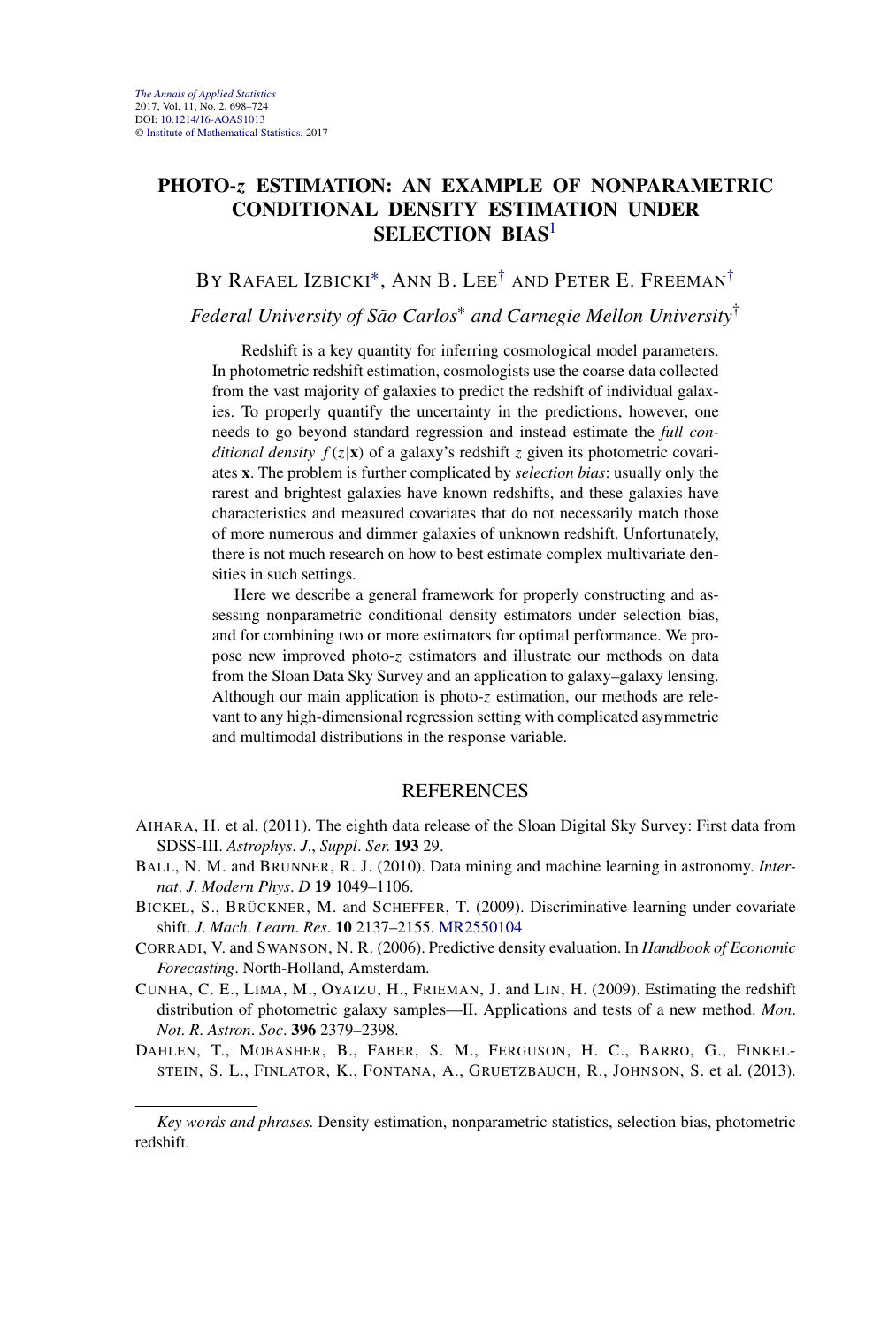A critical assessment of photometric redshift methods: A CANDELS investigation. *Astrophys*. *J*. **775** 93.

- FERNÁNDEZ-SOTO, A., LANZETTA, K. M. and YAHIL, A. (1998). A new catalog of photometric redshifts in the Hubble Deep Field. *Astrophys*. *J*. **513** 34–50.
- GRETTON, A., SMOLA, A., HUANG, J., SCHMITTFULL, M., BORGWARDT, K. and SCHÖLKOPF, B. (2010). Covariate shift by kernel mean matching. In *Dataset Shift in Machine Learning* (J. Quionero-Candela, M. Sugiyama, A. Schwaighofer and N. D. Lawrence, eds.) Chapter 8. MIT Press, Cambridge, MA.
- HALL, P. (1987). On Kullback–Leibler loss and density estimation. *Ann*. *Statist*. **15** 1491–1519. [MR0913570](http://www.ams.org/mathscinet-getitem?mr=0913570)
- HASTIE, T., TIBSHIRANI, R. and FRIEDMAN, J. H. (2009). *The Elements of Statistical Learning*: *Data Mining*, *Inference*, *and Prediction*. Springer, Berlin.
- IZBICKI, R. and LEE, A. B. (2016). Nonparametric conditional density estimation in a highdimensional regression setting. *J*. *Comput*. *Graph*. *Statist*. **25** 1297–1316. [MR3572041](http://www.ams.org/mathscinet-getitem?mr=3572041)
- IZBICKI, R., LEE, A. B and FREEMAN, P. E (2017). Supplement to "Photo-*z* estimation: An example of nonparametric conditional density estimation under selection bias." DOI[:10.1214/16-](http://dx.doi.org/10.1214/16-AOAS1013SUPP) [AOAS1013SUPP.](http://dx.doi.org/10.1214/16-AOAS1013SUPP)
- IZBICKI, R., LEE, A. B. and SCHAFER, C. M. (2014). High-dimensional density ratio estimation with extensions to approximate likelihood computation. *J*. *Mach*. *Learn*. *Res*. **33**.
- KANAMORI, T., HIDO, S. and SUGIYAMA, M. (2009). A least-squares approach to direct importance estimation. *J*. *Mach*. *Learn*. *Res*. **10** 1391–1445. [MR2534866](http://www.ams.org/mathscinet-getitem?mr=2534866)
- KANAMORI, T., SUZUKI, T. and SUGIYAMA, M. (2012). Statistical analysis of kernel-based leastsquares density-ratio estimation. *Mach*. *Learn*. **86** 335–367. [MR2897527](http://www.ams.org/mathscinet-getitem?mr=2897527)
- KIND, M. C. and BRUNNER, R. J. (2013). Tpz: Photometric redshift pdfs and ancillary information by using prediction trees and random forests. *Mon*. *Not*. *R*. *Astron*. *Soc*. **432** 1483–1501.
- KOENKER, R. (2005). *Quantile Regression*. *Econometric Society Monographs* **38**. Cambridge Univ. Press, Cambridge. [MR2268657](http://www.ams.org/mathscinet-getitem?mr=2268657)
- KREMER, J., GIESEKE, F., PEDERSEN, K. S. and IGEL, C. (2015). Nearest neighbor density ratio estimation for large-scale applications in astronomy. *Astron*. *Comput*.
- LEE, A. B. and IZBICKI, R. (2016). A spectral series approach to high-dimensional nonparametric regression. *Electron*. *J*. *Stat*. **10** 423–463. [MR3466189](http://www.ams.org/mathscinet-getitem?mr=3466189)
- LIMA, M., CUNHA, C. E., OYAIZU, H., FRIEMAN, J., LIN, H. and SHELDON, E. (2008). Estimating the redshift distribution of photometric galaxy samples. *Mon*. *Not*. *R*. *Astron*. *Soc*. **390** 118–130.
- LOOG, M. (2012). Nearest neighbor-based importance weighting. In *IEEE International Workshop on Machine Learning for Signal Processing*.
- MANDELBAUM, R., SELJAK, U., HIRATA, C. M., BARDELLI, S., BOLZONELLA, M., BON-GIORNO, A., CAROLLO, M., CONTINI, T., CUNHA, C. E., GARILLI, B., IOVINO, A., KAM-PCZYK, P., KNEIB, J. P., KNOBEL, C., KOO, D. C., LAMAREILLE, F., LE FEVRE, O., LEBORGNE, J. F., LILLY, S. J., MAIER, C., MAINIERI, V., MIGNOLI, M., NEWMAN, J. A., OESCH, P. A., PEREZ-MONTERO, E., RICCIARDELLI, E., SCODEGGIO, M., SILVERMAN, J. and TASCA, L. (2008). Precision photometric redshift calibration for galaxy–galaxy weak lensing. *Mon*. *Not*. *R*. *Astron*. *Soc*. **386** 781–806.
- MARGOLIS, A. (2011). A literature review of domain adaptation with unlabeled data. Available at [http://ssli.ee.washington.edu/~amargoli/review\\_Mar23.pdf](http://ssli.ee.washington.edu/~amargoli/review_Mar23.pdf).
- MINH, H. Q., NIYOGI, P. and YAO, Y. (2006). Mercer's theorem, feature maps, and smoothing. In *Learning Theory*, 19*th Annual Conference on Learning Theory*.
- MORENO-TORRES, J. G., RAEDER, T., ALAÍZ-RODRÍGUEZ, R., CHAWLA, N. V. and HER-RERA, F. (2012). A unifying view on dataset shift in classification. *Pattern Recogn*. **45** 521–530.
- OYAIZU, H., LIMA, M., CUNHA, C. E., LIN, H. and FRIEMAN, J. (2008). Photometric redshift error estimators. *Astrophys*. *J*. **689** 709–720.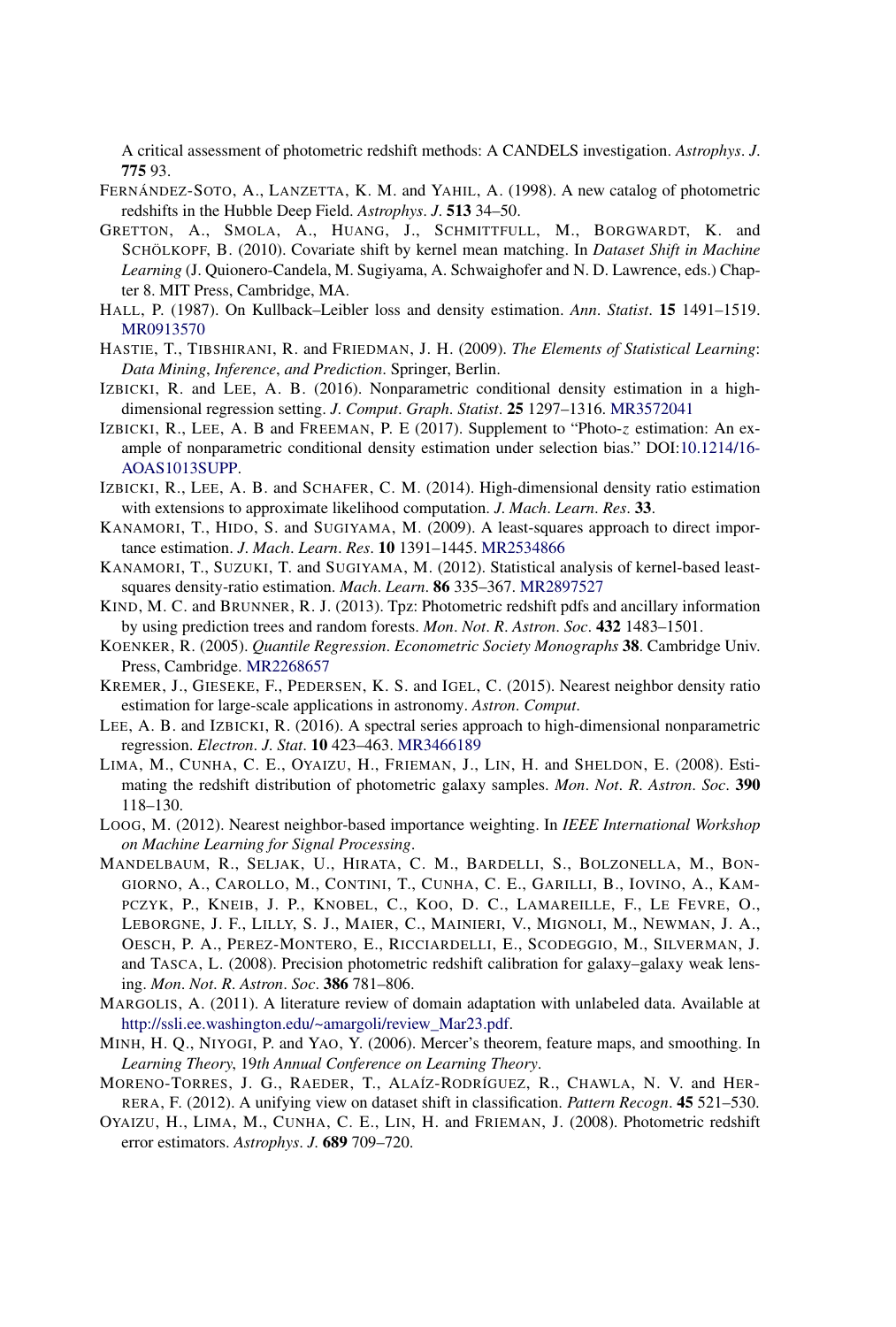- QUIONERO-CANDELA, J., SUGIYAMA, M., SCHWAIGHOFER, A. and LAWRENCE, N. D. (2009). *Dataset Shift in Machine Learning*. MIT Press, Cambridge, MA.
- RUBIN, D. B. (1976). Inference and missing data. *Biometrika* **63** 581–592.
- SHELDON, E. S., CUNHA, C. E., MANDELBAUM, R., BRINKMANN, J. and WEAVER, B. A. (2012). Photometric redshift probability distributions for galaxies in the SDSS DR8. *Astrophys*. *J*., *Suppl*. *Ser*. **201** 32.
- SHIMODAIRA, H. (2000). Improving predictive inference under covariate shift by weighting the log-likelihood function. *J*. *Statist*. *Plann*. *Inference* **90** 227–244. [MR1795598](http://www.ams.org/mathscinet-getitem?mr=1795598)
- SPRINGEL, V., FRENK, C. S. and WHITE, S. D. M. (2006). The large-scale structure of the universe. *Nature* **440** 1137–1144.
- SUGIYAMA, M., SUZUKI, T., NAKAJIMA, S., KASHIMA, H., VON BÜNAU, P. and KAWANABE, M. (2008). Direct importance estimation for covariate shift adaptation. *Ann*. *Inst*. *Statist*. *Math*. **60** 699–746. [MR2453568](http://www.ams.org/mathscinet-getitem?mr=2453568)
- WASSERMAN, L. (2006). *All of Nonparametric Statistics*. Springer, New York.
- WEINER, B. J., PHILLIPS, A. C., FABER, S. M., WILLMER, C. N. A., VOGT, N. P. et al. (2005). The DEEP groth strip galaxy redshift survey. III. Redshift catalog and properties of galaxies. *Astrophys*. *J*. **620** 595.
- WITTMAN, D. (2009). What lies beneath: Using  $p(z)$  to reduce systematic photometric redshift errors. *Astrophys*. *J*. *Lett*. **700**.
- YORK, D. G., ADELMAN, J., ANDERSON, J. E. JR., ANDERSON, S. F., ANNIS, J., BAH-CALL, N. A., BAKKEN, J. A., BARKHOUSER, R., BASTIAN, S., BERMAN, E. et al. (2000). The Sloan Digital Sky Survey: Technical summary. *Astrophys*. *J*. **120** 1579.
- ZHAO, L. C. and LIU, Z. J. (1985). Strong consistency of the kernel estimators of conditional density function. *Acta Math*. *Appl*. *Sin*. *Engl*. *Ser*. **1** 314–318. [MR0867902](http://www.ams.org/mathscinet-getitem?mr=0867902)
- ZHENG, H. and ZHANG, Y. (2012). Review of techniques for photometric redshift estimation. In *Software and Cyberinfrastructure for Astronomy II* **8451**.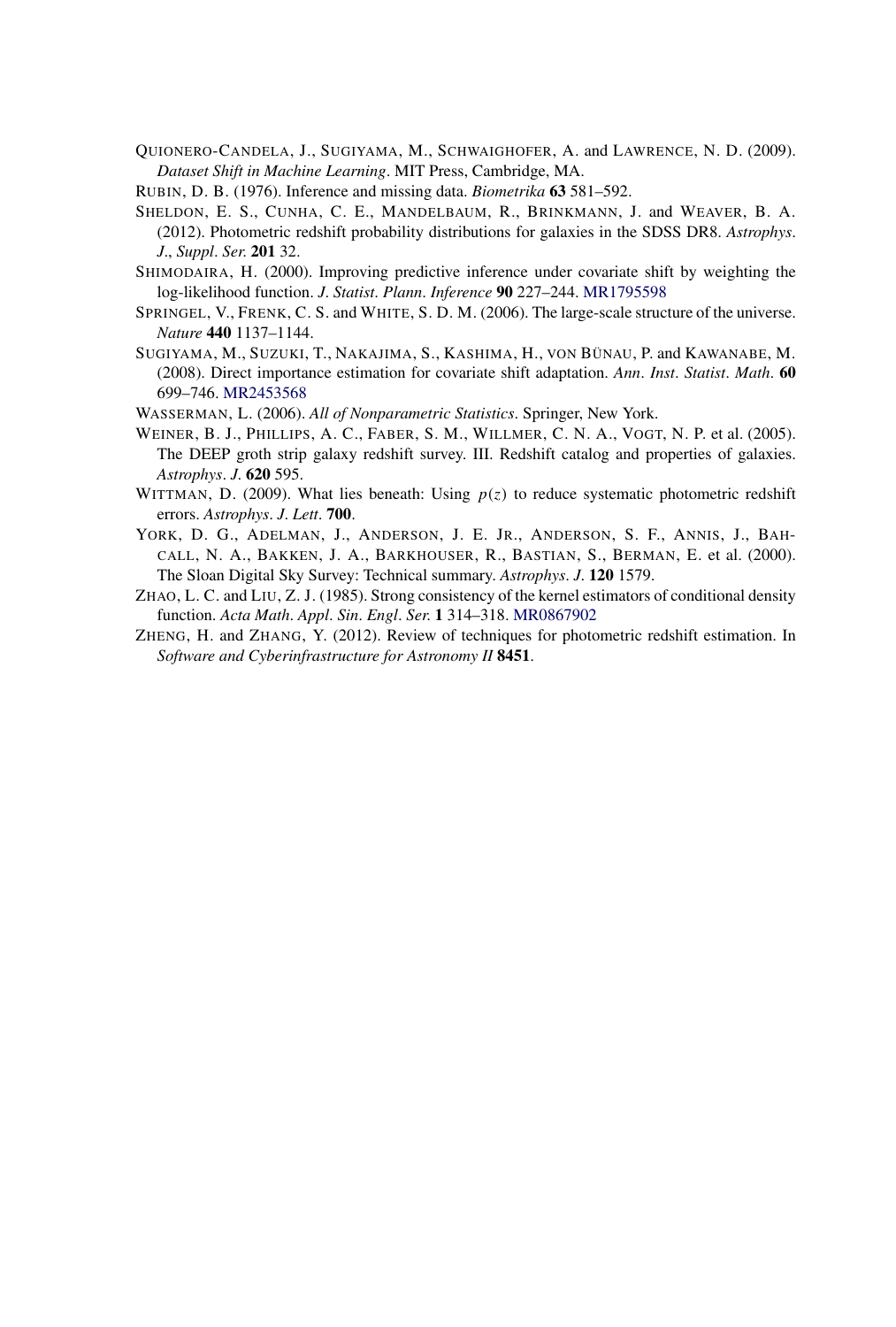## **HYPOTHESIS TESTING FOR NETWORK DATA IN FUNCTIONAL NEUROIMAGING**

BY CEDRIC E. GINESTET\*<sup>, 1</sup>, JUN LI<sup>[†,](#page-9-0) 2</sup>, Prakash Balachandran<sup>†</sup>, STEVEN ROSENBERG<sup>[†,](#page-9-0) 2</sup> AND ERIC D. KOLACZYK<sup>†, 1, 2</sup>

*King's College London*<sup>∗</sup> *and Boston University*†

In recent years, it has become common practice in neuroscience to use networks to summarize relational information in a set of measurements, typically assumed to be reflective of either functional or structural relationships between regions of interest in the brain. One of the most basic tasks of interest in the analysis of such data is the testing of hypotheses, in answer to questions such as "Is there a difference between the networks of these two groups of subjects?" In the classical setting, where the unit of interest is a scalar or a vector, such questions are answered through the use of familiar two-sample testing strategies. Networks, however, are not Euclidean objects, and hence classical methods do not directly apply. We address this challenge by drawing on concepts and techniques from geometry and high-dimensional statistical inference. Our work is based on a precise geometric characterization of the space of graph Laplacian matrices and a nonparametric notion of averaging due to Fréchet. We motivate and illustrate our resulting methodologies for testing in the context of networks derived from functional neuroimaging data on human subjects from the 1000 Functional Connectomes Project. In particular, we show that this global test is more statistically powerful than a mass-univariate approach. In addition, we have also provided a method for visualizing the individual contribution of each edge to the overall test statistic.

- ACHARD, S., SALVADOR, R., WHITCHER, B., SUCKLING, J. and BULLMORE, E. (2006). A resilient, low-frequency, small-world human brain functional network with highly connected association cortical hubs. *J*. *Neurosci*. **26** 63–72.
- ANDERSON, T. W. (2003). *An Introduction to Multivariate Statistical Analysis*, 3rd ed. Wiley, Hoboken, NJ. [MR1990662](http://www.ams.org/mathscinet-getitem?mr=1990662)
- ARSIGNY, V., FILLARD, P., PENNEC, X. and AYACHE, N. (2007). Geometric means in a novel vector space structure on symmetric positive-definite matrices. *SIAM J*. *Matrix Anal*. *Appl*. **29** 328–347. [MR2288028](http://www.ams.org/mathscinet-getitem?mr=2288028)
- AYDIN, B., PATAKI, G., WANG, H., BULLITT, E. and MARRON, J. S. (2009). A principal component analysis for trees. *Ann*. *Appl*. *Stat*. **3** 1597–1615. [MR2752149](http://www.ams.org/mathscinet-getitem?mr=2752149)
- BARDEN, D., LE, H. and OWEN, M. (2013). Central limit theorems for Frechet means in the space of phylogenetic trees. *Electron*. *J*. *Probab*. **18** 1–25. [MR3035753](http://www.ams.org/mathscinet-getitem?mr=3035753)
- BECKMANN, C. F., DELUCA, M., DEVLIN, J. T. and SMITH, S. M. (2005). Investigations into resting-state connectivity using independent component analysis. *Philos*. *Trans*. *R*. *Soc*. *Lond*. *B*, *Biol*. *Sci*. **360** 1001–1013.

*Key words and phrases.* Fréchet mean, fMRI, graph Laplacian, hypothesis testing, matrix manifold, network data, object data.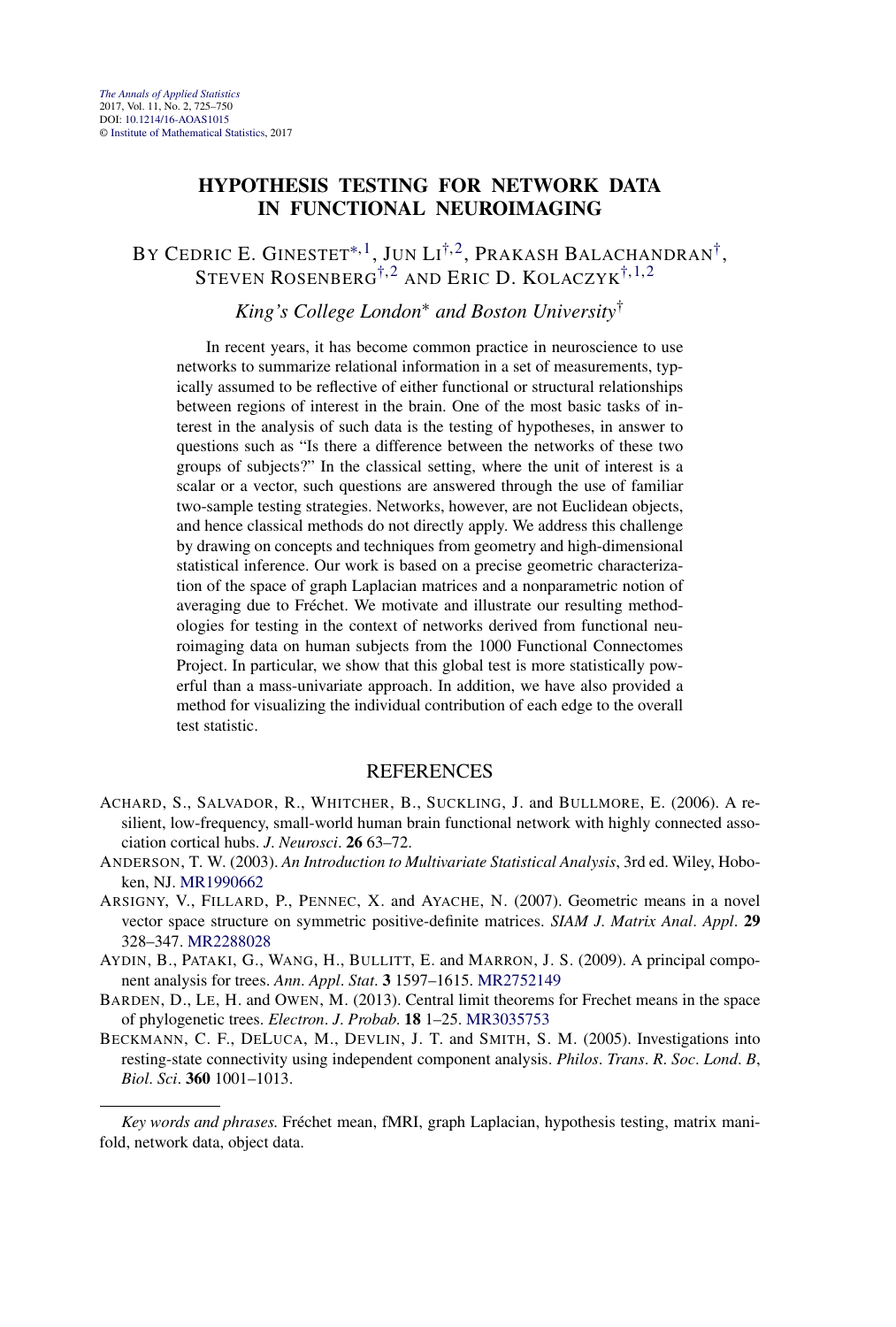BHATIA, R. (1997). *Matrix Analysis*. *Graduate Texts in Mathematics* **169**. Springer, New York. [MR1477662](http://www.ams.org/mathscinet-getitem?mr=1477662)

BHATIA, R. (2007). *Positive Definite Matrices*. Princeton Univ. Press, Princeton, NJ. [MR2284176](http://www.ams.org/mathscinet-getitem?mr=2284176)

- BHATTACHARYA, A. and BHATTACHARYA, R. (2012). *Nonparametric Inference on Manifolds with Applications to Shape Spaces*. Cambridge Univ. Press, New York.
- BHATTACHARYA, R. and LIN, L. (2017). Omnibus CLTs for Fréchet means and nonparametric inference on non-Euclidean spaces. *Proc*. *Amer*. *Math*. *Soc*. **145** 413–428. [MR3565392](http://www.ams.org/mathscinet-getitem?mr=3565392)
- BHATTACHARYA, R. and PATRANGENARU, V. (2003). Large sample theory of intrinsic and extrinsic sample means on manifolds. I. *Ann*. *Statist*. **31** 1–29. [MR1962498](http://www.ams.org/mathscinet-getitem?mr=1962498)
- BHATTACHARYA, R. and PATRANGENARU, V. (2005). Large sample theory of intrinsic and extrinsic sample means on manifolds. II. *Ann*. *Statist*. **33** 1225–1259. [MR2195634](http://www.ams.org/mathscinet-getitem?mr=2195634)
- BHATTACHARYA, R., BUIBAS, M., DRYDEN, I., ELLINGSON, L., GROISSER, D., HENDRIKS, H., HUCKEMANN, S., LE, H., LIU, X. and MARRON, J. (2011). Extrinsic data analysis on sample spaces with a manifold stratification. In *Advances in Mathematics*, *Invited Contributions at the Seventh Congress of Romanian Mathematicians*, *Brasov* 148–156.
- BICKEL, P. J. and LEVINA, E. (2008a). Covariance regularization by thresholding. *Ann*. *Statist*. **36** 2577–2604. [MR2485008](http://www.ams.org/mathscinet-getitem?mr=2485008)
- BICKEL, P. J. and LEVINA, E. (2008b). Regularized estimation of large covariance matrices. *Ann*. *Statist*. **36** 199–227. [MR2387969](http://www.ams.org/mathscinet-getitem?mr=2387969)
- BILLERA, L. J., HOLMES, S. P. and VOGTMANN, K. (2001). Geometry of the space of phylogenetic trees. *Adv*. *in Appl*. *Math*. **27** 733–767. [MR1867931](http://www.ams.org/mathscinet-getitem?mr=1867931)
- BISWAL, B. B., MENNES, M., ZUO, X.-N., GOHEL, S. and KELLY, C. et al. (2010). Toward discovery science of human brain function. *Proc*. *Natl*. *Acad*. *Sci*. *USA* **107** 4734–4739.
- BONNABEL, S. and SEPULCHRE, R. (2009). Riemannian metric and geometric mean for positive semidefinite matrices of fixed rank. *SIAM J*. *Matrix Anal*. *Appl*. **31** 1055–1070.
- BOOKSTEIN, F. (1978). *The Measurement of Biological Shape and Shape Change*. Springer, London.
- BUCKNER, R. L., ANDREWS-HANNA, J. R. and SCHACTER, D. L. (2008). The brain's default network: Anatomy, function and relevance to disease. *Ann*. *N*.*Y*. *Acad*. *Sci*. **1124** 1–38.
- BULLMORE, E. and SPORNS, O. (2009). Complex brain networks: Graph theoretical analysis of structural and functional systems. *Nat*. *Rev*., *Neurosci*. **10** 186–198.
- BULLMORE, E. and SPORNS, O. (2012). The economy of brain network organization. *Nat*. *Rev*., *Neurosci*. **13** 336–349.
- CAI, T. and LIU, W. (2011). Adaptive thresholding for sparse covariance matrix estimation. *J*. *Amer*. *Statist*. *Assoc*. **106** 672–684.
- CAI, T., LIU, W. and LUO, X. (2011). A constrained *L*1 minimization approach to sparse precision matrix estimation. *J*. *Amer*. *Statist*. *Assoc*. **106** 594–607. [MR2847973](http://www.ams.org/mathscinet-getitem?mr=2847973)
- CHAVEL, I. (1984). *Eigenvalues in Riemannian Geometry*. *Pure and Applied Mathematics* **115**. Academic Press, Inc., Orlando, FL. Including a chapter by Burton Randol. With an appendix by Jozef Dodziuk. [MR0768584](http://www.ams.org/mathscinet-getitem?mr=0768584)
- CHENG, S. H. and HIGHAM, N. J. (1998). A modified Cholesky algorithm based on a symmetric indefinite factorization. *SIAM J*. *Matrix Anal*. *Appl*. **19** 1097–1110. [MR1636528](http://www.ams.org/mathscinet-getitem?mr=1636528)
- CHUNG, F. R. K. (1997). *Spectral Graph Theory*. *CBMS Regional Conference Series in Mathematics* **92**. Amer. Math. Soc., Providence, RI. [MR1421568](http://www.ams.org/mathscinet-getitem?mr=1421568)
- DRYDEN, I. L., KOLOYDENKO, A. and ZHOU, D. (2009). Non-Euclidean statistics for covariance matrices, with applications to diffusion tensor imaging. *Ann*. *Appl*. *Stat*. **3** 1102–1123.
- EL KAROUI, N. (2008). Operator norm consistent estimation of large-dimensional sparse covariance matrices. *Ann*. *Statist*. **36** 2717–2756. [MR2485011](http://www.ams.org/mathscinet-getitem?mr=2485011)
- ELLEGREN, H. and PARSCH, J. (2007). The evolution of sex-biased genes and sex-biased gene expression. *Nat*. *Rev*., *Genet*. **8** 689–698.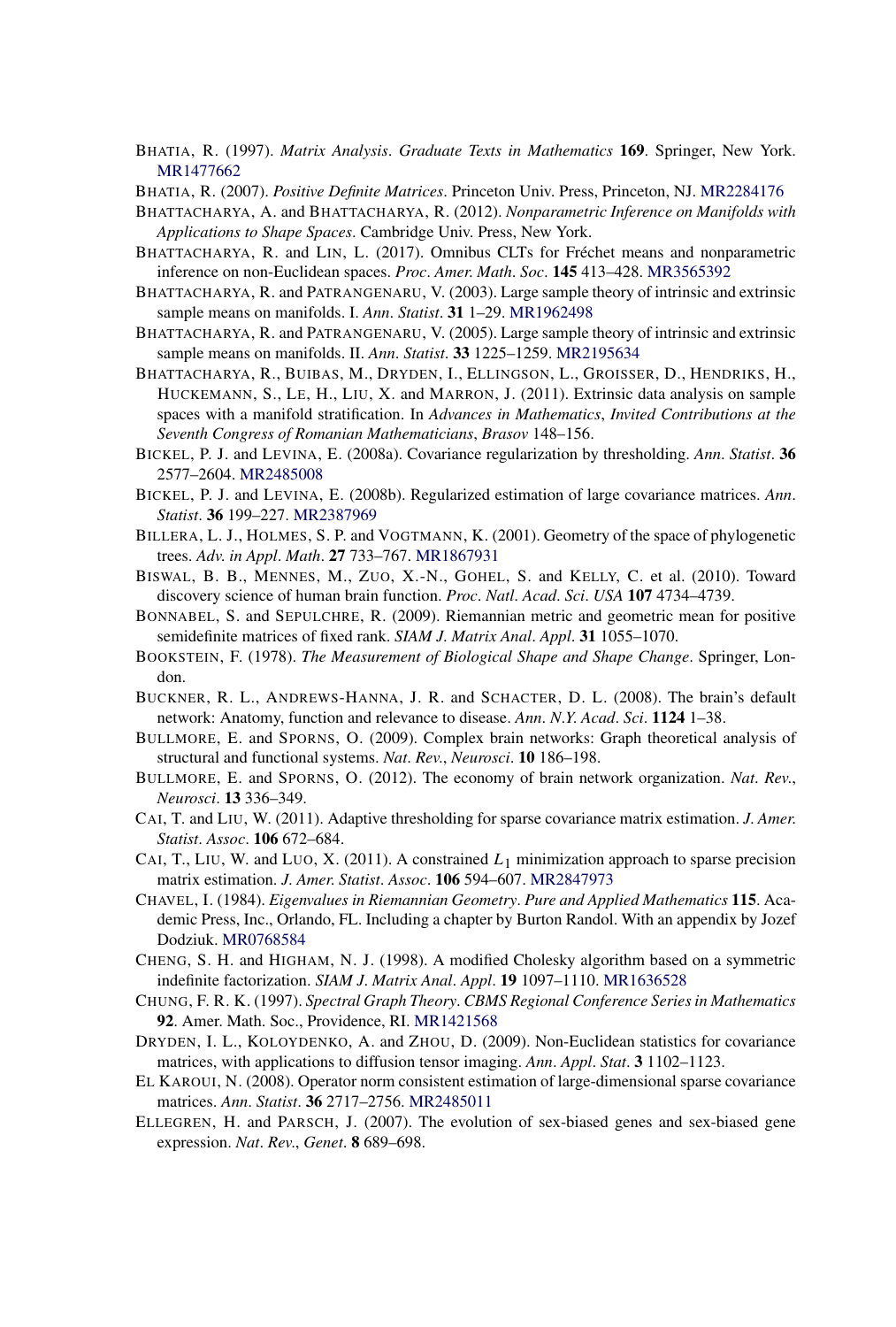FISHER, R. (1953). Dispersion on a sphere. *Proc*. *R*. *Soc*. *Lond*. *Ser*. *A* **217** 295–305. [MR0056866](http://www.ams.org/mathscinet-getitem?mr=0056866)

- FISHER, N. I., LEWIS, T. and EMBLETON, B. J. J. (1987). *Statistical Analysis of Spherical Data*. Cambridge Univ. Press, Cambridge. [MR0899958](http://www.ams.org/mathscinet-getitem?mr=0899958)
- FRÉCHET, M. (1948). Les éléments aléatoires de nature quelconque dans un espace distancié. *Ann*. *Inst*. *Henri Poincaré* **10** 215–310. [MR0027464](http://www.ams.org/mathscinet-getitem?mr=0027464)
- FU, Y. and MA, Y. (2013). *Graph Embedding for Pattern Analysis*. Springer, New York.
- GINESTET, C. E., FOURNEL, A. P. and SIMMONS, A. (2014). Statistical network analysis for functional MRI: Summary networks and group comparisons. *Front*. *Comput*. *Neurosci*. **8** Art. ID 51.
- GINESTET, C. E. and SIMMONS, A. (2011). Statistical parametric network analysis of functional connectivity dynamics during a working memory task. *NeuroImage* **5** 688–704.
- GINESTET, C. E., LI, J., BALACHANDRAN, P., ROSENBERG, P. and KOLACZYK, E. D. (2017). Supplement to "Hypothesis testing for network data in functional neuroimaging." DOI[:10.1214/16-AOAS1015SUPP.](http://dx.doi.org/10.1214/16-AOAS1015SUPP)
- GREICIUS, M. D., KRASNOW, B., REISS, A. L. and MENON, V. (2003). Functional connectivity in the resting brain: A network analysis of the default mode hypothesis. *Proc*. *Natl*. *Acad*. *Sci*. *USA* **100** 253–258.
- GROMOV, M. (2007). *Metric Structures for Riemannian and Non-Riemannian Spaces*, English ed. Birkhäuser, Inc., Boston, MA. [MR2307192](http://www.ams.org/mathscinet-getitem?mr=2307192)
- HIGHAM, N. J. (2002). Computing the nearest correlation matrix: A problem from finance. *IMA J*. *Numer*. *Anal*. **22** 329–343.
- HOTZ, T., HUCKEMANN, S., LE, H., MARRON, J. S., MATTINGLY, J. C., MILLER, E., NOLEN, J., OWEN, M., PATRANGENARU, V. and SKWERER, S. (2013). Sticky central limit theorems on open books. *Ann*. *Appl*. *Probab*. **23** 2238–2258. [MR3127934](http://www.ams.org/mathscinet-getitem?mr=3127934)
- KANG, H., OMBAO, H., LINKLETTER, C., LONG, N. and BADRE, D. (2012). Spatio-spectral mixed-effects model for functional magnetic resonance imaging data. *J*. *Amer*. *Statist*. *Assoc*. **107** 568–577. [MR2980068](http://www.ams.org/mathscinet-getitem?mr=2980068)
- KENDALL, D. G. (1977). The diffusion of shape. *Adv*. *in Appl*. *Probab*. **9** 428–430.
- KENDALL, D. G. (1984). Shape manifolds, Procrustean metrics, and complex projective spaces. *Bull*. *Lond*. *Math*. *Soc*. **16** 81–121. [MR0737237](http://www.ams.org/mathscinet-getitem?mr=0737237)
- KENDALL, W. S. and LE, H. (2011). Limit theorems for empirical Fréchet means of independent and non-identically distributed manifold-valued random variables. *Braz*. *J*. *Probab*. *Stat*. **25** 323– 352.
- KRISHNAMACHARI, R. T. and VARANASI, M. K. (2013). On the geometry and quantization of manifolds of positive semi-definite matrices. *IEEE Trans*. *Signal Process*. **61** 4587–4599. [MR3096701](http://www.ams.org/mathscinet-getitem?mr=3096701)
- LE, H. (2001). Locating Fréchet means with application to shape spaces. *Adv*. *in Appl*. *Probab*. **33** 324–338. [MR1842295](http://www.ams.org/mathscinet-getitem?mr=1842295)
- LE, H. and KUME, A. (2000). The Fréchet mean shape and the shape of the means. *Adv*. *in Appl*. *Probab*. **32** 101–113.
- LEE, J. (2006). *Introduction to Smooth Manifolds*. Springer, London.
- LEON, P. S., KNOCK, S. A., WOODMAN, M. M., DOMIDE, L., MERSMANN, J., MCIN-TOSH, A. R. and JIRSA, V. (2013). The Virtual Brain: A simulator of primate brain network dynamics. *Front*. *Neuroinform*. **7** Art. ID 10.
- LINIAL, N. (2002). Finite metric spaces: Combinatorics, geometry and algorithms. In *Proceedings of the Eighteenth Annual Symposium on Computational Geometry* 63.
- LINIAL, N., LONDON, E. and RABINOVICH, Y. (1995). The geometry of graphs and some of its algorithmic applications. *Combinatorica* **15** 215–245.
- MARDIA, K. V. and JUPP, P. E. (2000). *Directional Statistics*. Wiley, Cichester.
- MCEWEN, B. S. (1999). Permanence of brain sex differences and structural plasticity of the adult brain. *Proc*. *Natl*. *Acad*. *Sci*. *USA* **96** 7128–7130.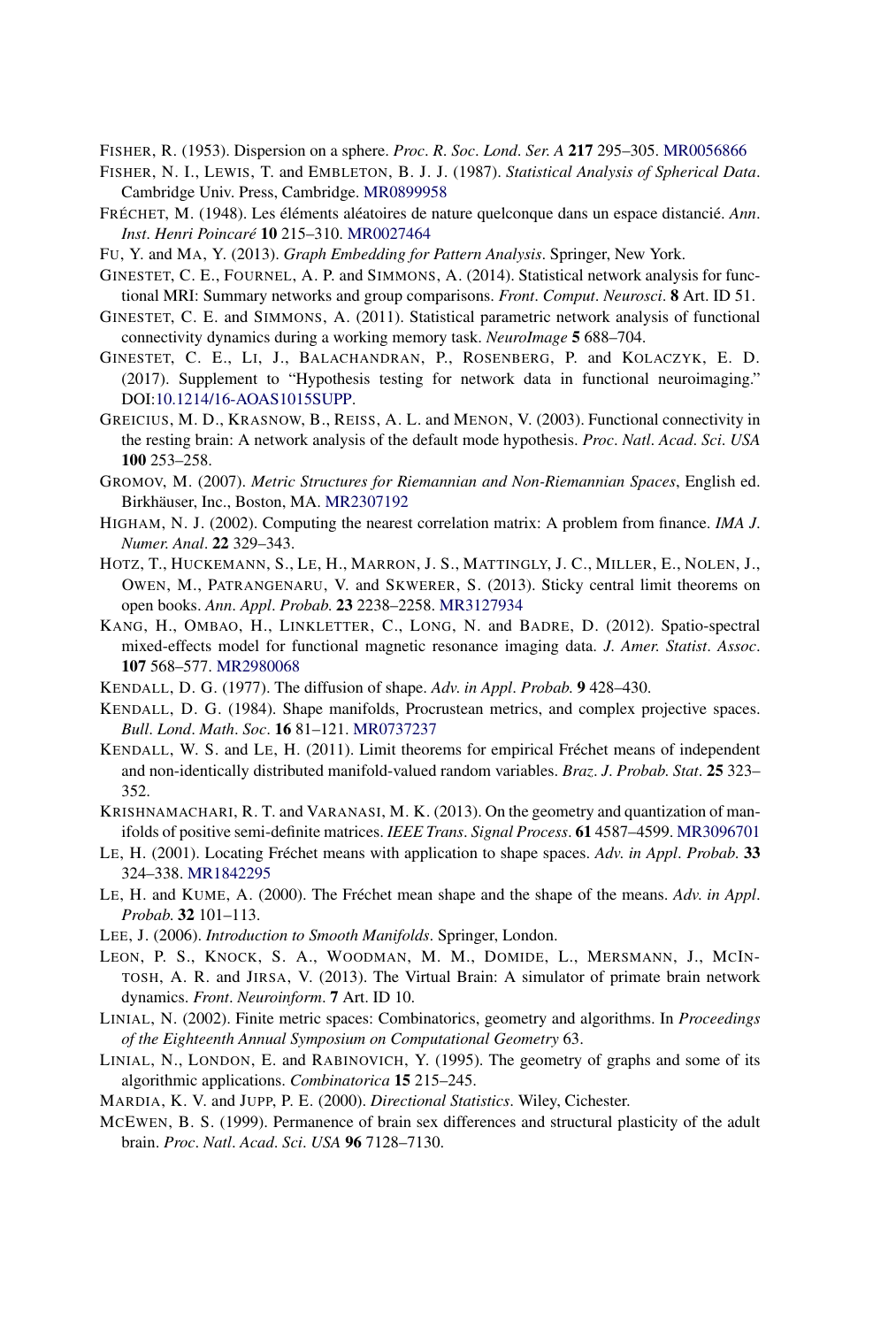- MICHELOYANNIS, S., VOURKAS, M., TSIRKA, V., KARAKONSTANTAKI, E., KANATSOULI, K. and STAM, C. J. (2009). The influence of ageing on complex brain networks: A graph theoretical analysis. *Hum*. *Brain Mapp*. **30** 200–208.
- MOAKHER, M. (2005). A differential geometric approach to the geometric mean of symmetric positive-definite matrices. *SIAM J*. *Matrix Anal*. *Appl*. **26** 735–747. [MR2137480](http://www.ams.org/mathscinet-getitem?mr=2137480)
- MOAKHER, M. and ZÉRAÏ, M. (2011). The Riemannian geometry of the space of positive-definite matrices and its application to the regularization of positive-definite matrix-valued data. *J*. *Math*. *Imaging Vision* **40** 171–187. [MR2782125](http://www.ams.org/mathscinet-getitem?mr=2782125)

NEWMAN, M. E. J. (2010). *Networks*: *An Introduction*. Oxford Univ. Press, Oxford. [MR2676073](http://www.ams.org/mathscinet-getitem?mr=2676073)

- PACHOU, E., VOURKAS, M., SIMOS, P., SMIT, D., STAM, C., TSIRKA, V. and MICHELOYAN-NIS, S. (2008). Working memory in schizophrenia: An EEG study using power spectrum and coherence analysis to estimate cortical activation and network behavior. *Brain Topogr*. **21** 128– 137.
- SCHÄFER, J. and STRIMMER, K. (2005). A shrinkage approach to large-scale covariance matrix estimation and implications for functional genomics. *Stat*. *Appl*. *Genet*. *Mol*. *Biol*. **4** Art. ID 32.
- SKWERER, S., BULLITT, E., HUCKEMANN, S., MILLER, E., OGUZ, I., OWEN, M., PATRANGE-NARU, V., PROVAN, S. and MARRON, J. (2014). Tree-oriented analysis of brain artery structure. *J*. *Math*. *Imaging Vision* **50** 126–143.
- THIRION, B., FLANDIN, G., PINEL, P., ROCHE, A., CIUCIU, P. and POLINE, J.-B. (2006). Dealing with the shortcomings of spatial normalization: Multi-subject parcellation of fMRI datasets. *Hum*. *Brain Mapp*. **27** 678–693.
- TOMASI, D. and VOLKOW, N. D. (2010). Functional connectivity density mapping. *Proc*. *Natl*. *Acad*. *Sci*. *USA* **107** 9885–9890.
- TOMASI, D. and VOLKOW, N. D. (2011). Gender differences in brain functional connectivity density. *Hum*. *Brain Mapp*. **33** 849–860.
- TZOURIO-MAZOYER, N., LANDEAU, B., PAPATHANASSIOU, D., CRIVELLO, F., ETARD, O., DELCROIX, N., MAZOYER, B. and JOLIOT, M. (2002). Automated anatomical labeling of activations in SPM using a macroscopic anatomical parcellation of the MNI MRI single-subject brain. *NeuroImage* **15** 273–289.
- WANG, H. and MARRON, J. (2007). Object oriented data analysis: Sets of trees. *Ann*. *Statist*. **35** 1849–1873. [MR2363955](http://www.ams.org/mathscinet-getitem?mr=2363955)
- WANG, J., WANG, L., ZANG, Y., YANG, H., TANG, H., GONG, Q., CHEN, Z., ZHU, C. and HE, Y. (2009). Parcellation-dependent small-world brain functional networks: A resting-state fMRI study. *Hum*. *Brain Mapp*. **30** 1511–1523.
- WATSON, G. S. (1983). *Statistics on Spheres*. *University of Arkansas Lecture Notes in the Mathematical Sciences* **6**. Wiley, New York. [MR0709262](http://www.ams.org/mathscinet-getitem?mr=0709262)
- WATTS, D. J. and STROGATZ, S. H. (1998). Collective dynamics of 'small-world' networks. *Nature* **393** 440–442.
- XIA, C. (2013). *Eigenvalues in Riemannian Geometry*. IMPA, Rio de Janeiro.
- YAN, S., XU, D., ZHANG, B., ZHANG, H.-J., YANG, Q. and LIN, S. (2007). Graph embedding and extensions: A general framework for dimensionality reduction. *IEEE Trans*. *Pattern Anal*. *Mach*. *Intell*. **29** 40–51.
- YAN, C.-G., CRADDOCK, R. C., ZUO, X.-N., ZANG, Y.-F. and MILHAM, M. P. (2013). Standardizing the intrinsic brain: Towards robust measurement of inter-individual variation in 1000 functional connectomes. *NeuroImage* **80** 246–262.
- ZIEZOLD, H. (1977). On expected figures and a strong law of large numbers for random elements in quasi-metric spaces. In *Transactions of the Seventh Prague Conference on Information Theory*, *Statistical Decision Functions*, *Random Processes and of the* 1974 *European Meeting of Statisticians*.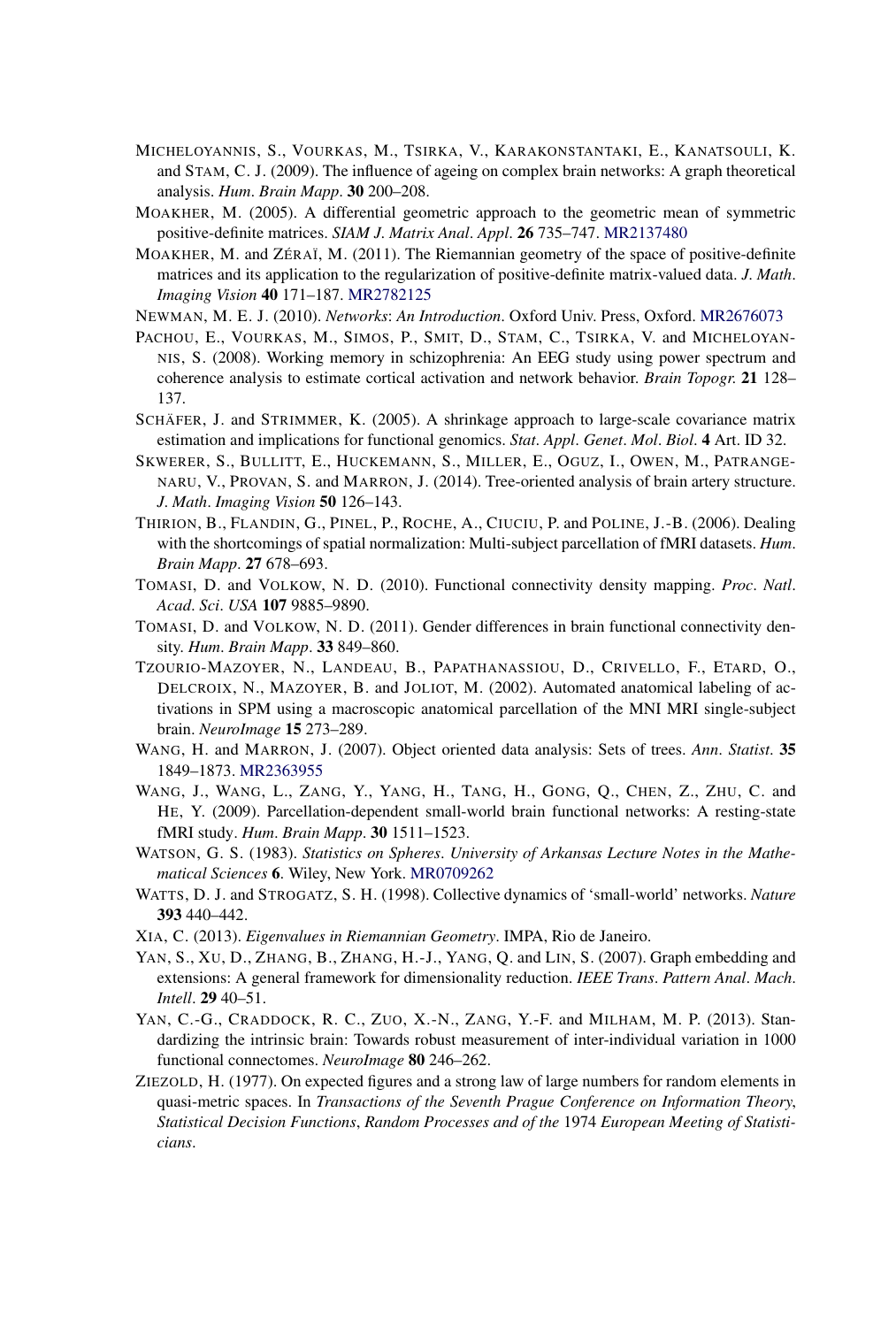ZUO, X.-N., EHMKE, R., MENNES, M., IMPERATI, D., CASTELLANOS, F. X., SPORNS, O. and MILHAM, M. P. (2012). Network centrality in the human functional connectome. *Cereb*. *Cortex* **22** 1862–1875.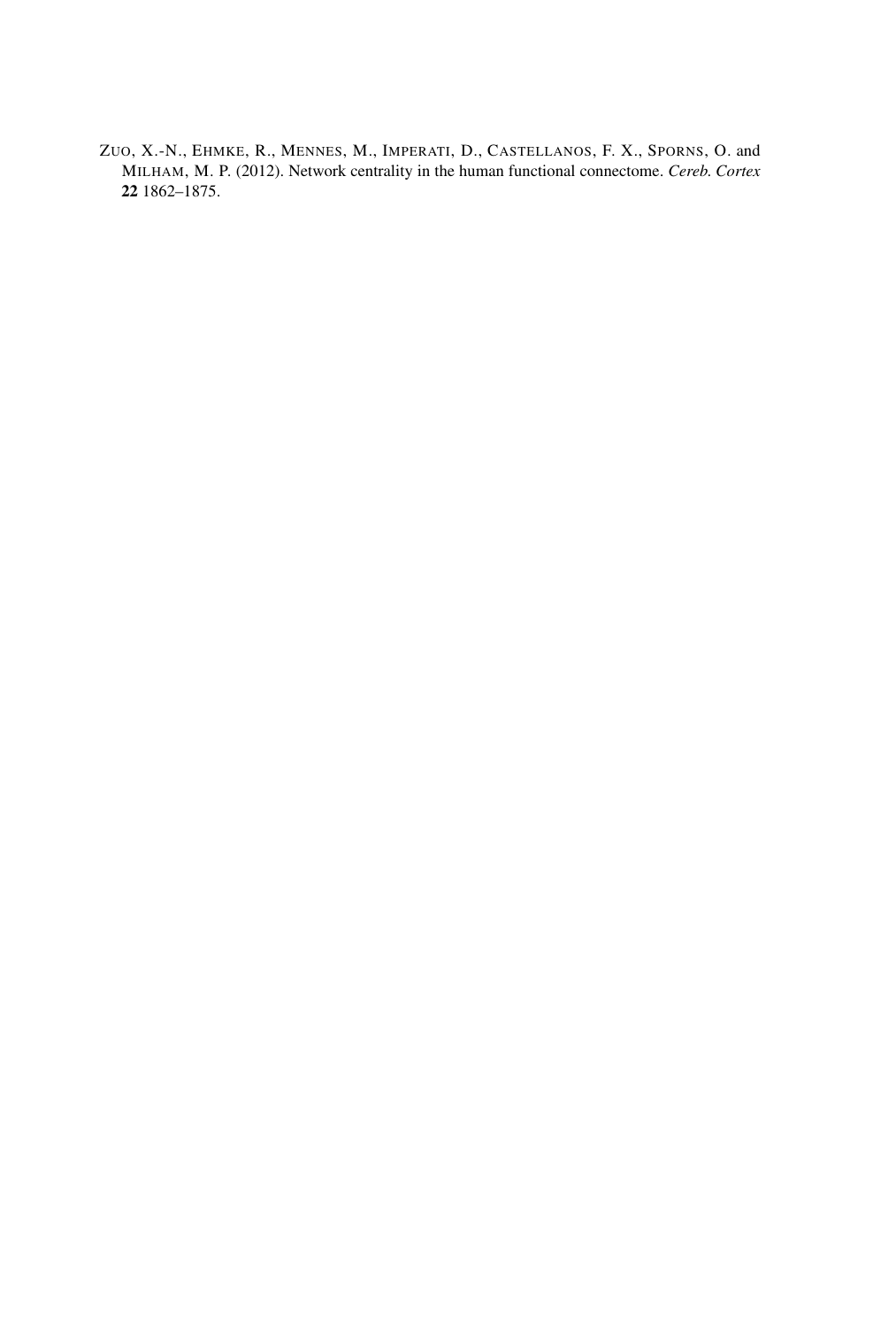# **ASSIGNMENT OF ENDOGENOUS RETROVIRUS INTEGRATION SITES USING A MIXTURE MODEL**

### BY DAVID R. HUNTER, LE BAO AND MARY POSS

### *Pennsylvania State University*

Structural variation occurs in the genomes of individuals because of the different positions occupied by repetitive genome elements like endogenous retroviruses, or ERVs. The presence or absence of ERVs can be determined by identifying the junction with the host genome using high-throughput sequence technology and a clustering algorithm. The resulting data give the number of sequence reads assigned to each ERV-host junction sequence for each sampled individual. Variability in the number of reads from an individual integration site makes it difficult to determine whether a site is present for low read counts. We present a novel two-component mixture of negative binomial distributions to model these counts and assign a probability that a given ERV is present in a given individual. We explain how our approach is superior to existing alternatives, including another form of two-component mixture model and the much more common approach of selecting a threshold count for declaring the presence of an ERV. We apply our method to a data set of ERV integrations in mule deer (*Odocoileus hemionus*), a species for which no genomic resources are available, and demonstrate that the discovered patterns of shared integration sites contain information about animal relatedness.

- AKAGI, K., LI, J., STEPHENS, R. M., VOLFOVSKY, N. and SYMER, D. E. (2008). Extensive variation between inbred mouse strains due to endogenous L1 retrotransposition. *Genome Res*. **18** 869–880.
- AKAIKE, H. (1974). A new look at the statistical model identification. *IEEE Trans*. *Automat*. *Control* **19** 716–723. [MR0423716](http://www.ams.org/mathscinet-getitem?mr=0423716)
- BAILLIE, J. K., BARNETT, M. W., UPTON, K. R., GERHARDT, D. J., RICHMOND, T. A., DE SA-PIO, F., BRENNAN, P. M., RIZZU, P., SMITH, S., FELL, M., TALBOT, R. T., GUSTINCICH, S., FREEMAN, T. C., MATTICK, J. S., HUME, D. A., HEUTINK, P., CARNINCI, P., JEDDE-LOH, J. A. and FAULKNER, G. J. (2011). Somatic retrotransposition alters the genetic landscape of the human brain. *Nature* **479** 534–537.
- BAO, L., ELLEDER, D., MALHOTRA, R., DEGIORGIO, M., MARAVEGIAS, T., HORVATH, L., CARREL, L., GILLIN, C., HRON, T., FÁBRYOVÁ, H., HUNTER, D. R. and POSS, M. (2014). Computational and statistical analyses of insertional polymorphic endogenous retroviruses in a non-model organism. *Comput*. **2** 221–245.
- BÖHNE, A., BRUNET, F., GALIANA-ARNOUX, D., SCHULTHEIS, C. and VOLFF, J.-N. (2008). Transposable elements as drivers of genomic and biological diversity in vertebrates. *Chromosome Res*. **16** 203–15.

*Key words and phrases.* Mixture model, negative binomial, read count data.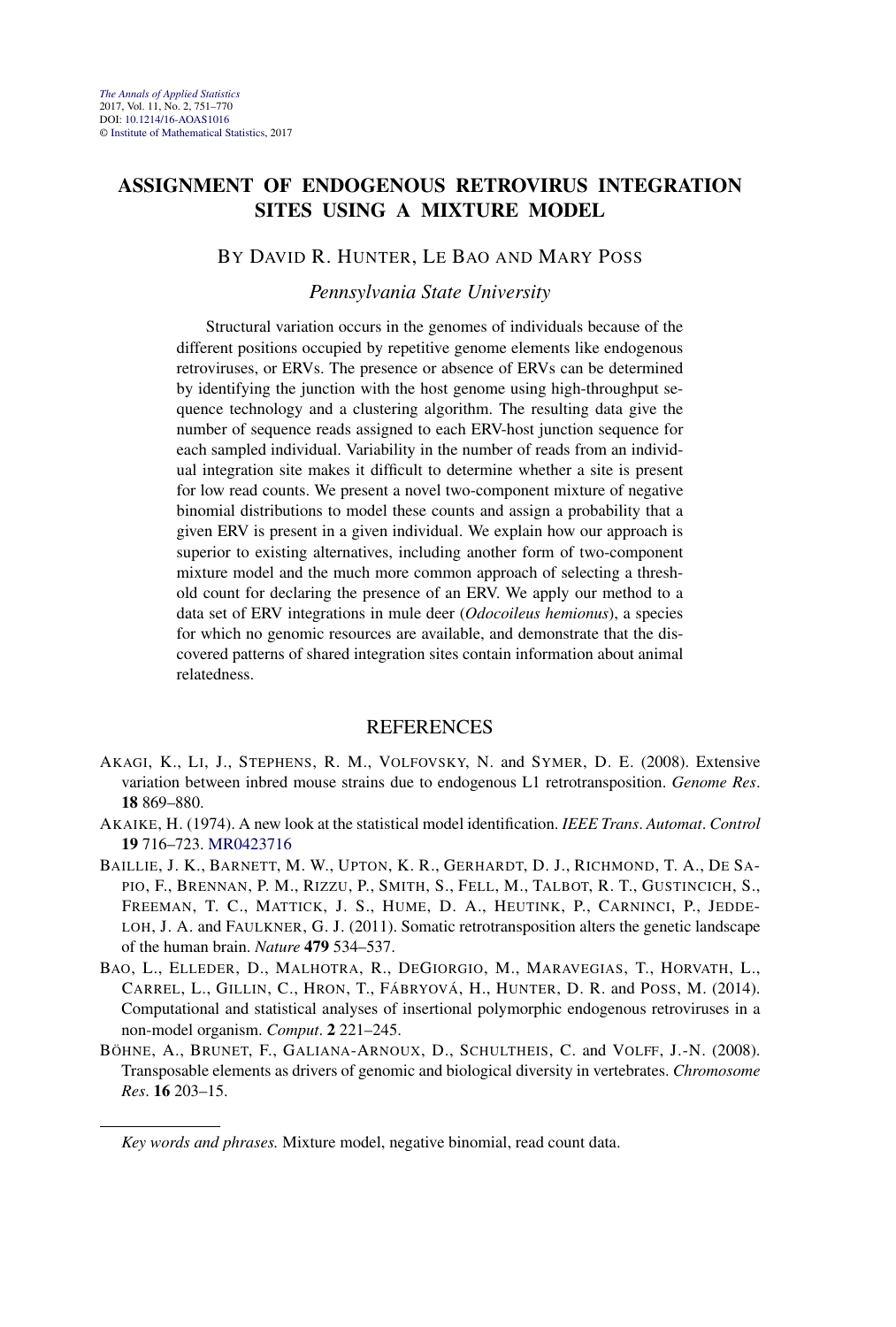- BOURQUE, G. (2009). Transposable elements in gene regulation and in the evolution of vertebrate genomes. *Curr*. *Option Genet*. *Dev*. **19** 607–12.
- BRADLEY, A. P. (1997). The use of the area under the ROC curve in the evaluation of machine learning algorithms. *Pattern Recognit*. **30** 1145–1159.
- BURNS, K. H. and BOEKE, J. D. (2012). Human transposon tectonics. *Cell* **149** 740–52.
- CONTRERAS-GALINDO, R., KAPLAN, M. H., HE, S., CONTRERAS-GALINDO, A. C., GONZALEZ-HERNANDEZ, M. J., KAPPES, F., DUBE, D., CHAN, S. M., ROBINSON, D., MENG, F., DAI, M., GITLIN, S. D., CHINNAIYAN, A. M., OMENN, G. S. and MARKOVITZ, D. M. (2013). HIV infection reveals widespread expansion of novel centromeric human endogenous retroviruses. *Genome Res*. **23** 1505–1513.
- CORDAUX, R. and BATZER, M. A. (2009). The impact of retrotransposons on human genome evolution. *Nat*. *Rev*. *Genet*. **10** 691–703.
- CULLINGHAM, C. I., NAKADA, S. M., MERRILL, E. H., BOLLINGER, T. K., PYBUS, M. J. and COLTMAN, D. W. (2011). Multiscale population genetic analysis of mule deer (*Odocoileus hemionus hemionus*) in western Canada sheds new light on the spread of chronic wasting disease. *Can*. *J*. *Zool*. **89** 134–147.
- ELLEDER, D., KIM, O., PADHI, A., BANKERT, J. G., SIMEONOV, I., SCHUSTER, S. C., WIT-TEKINDT, N. E., MOTAMENY, S. and POSS, M. (2012). Polymorphic integrations of an endogenous gammaretrovirus in the mule deer genome. *J*. *Virol*. **86** 2787–96.
- EVRONY, G. D., CAI, X., LEE, E., HILLS, L. B., ELHOSARY, P. C., LEHMANN, H. S., PARKER, J. J., ATABAY, K. D., GILMORE, E. C., PODURI, A., PARK, P. J. and WALSH, C. A. (2012). Single-neuron sequencing analysis of L1 retrotransposition and somatic mutation in the human brain. *Cell* **151** 483–496.
- EVRONY, G. D., LEE, E., PARK, P. J. and WALSH, C. A. (2016). Resolving rates of mutation in the brain using single-neuron genomics. *eLife* **5** e12966.
- FAIRCLOTH, B. C. and GLENN, T. C. (2012). Not all sequence tags are created equal: Designing and validating sequence identification tags robust to indels. *PLoS ONE* **7** e42543.
- FEDOROFF, N. V. (2012). Transposable elements, epigenetics, and genome evolution. *Science* **338** 758–767.
- HUNTER, D. R., BAO, L. and POSS, M. (2017). Supplement to "Assignment of endogenous retrovirus integration sites using a mixture model." DOI[:10.1214/16-AOAS1016SUPP.](http://dx.doi.org/10.1214/16-AOAS1016SUPP)
- ISKOW, R. C., MCCABE, M. T., MILLS, R. E., TORENE, S., PITTARD, W. S., NEUWALD, A. F., VAN MEIR, E. G., VERTINO, P. M. and DEVINE, S. E. (2010). Natural mutagenesis of human genomes by endogenous retrotransposons. *Cell* **141** 1253–61.
- KAPUSTA, A., KRONENBERG, Z., LYNCH, V. J., ZHUO, X., RAMSAY, L., BOURQUE, G., YAN-DELL, M. and FESCHOTTE, C. (2013). Transposable elements are major contributors to the origin, diversification, and regulation of vertebrate long noncoding RNAs. *PLoS Genet*. **9** e1003470.
- KAZAZIAN, H. H. (2004). Mobile elements: Drivers of genome evolution. *Science* **303** 1626–32.
- KOKOŠAR, J. and KORDIŠ, D. (2013). Genesis and regulatory wiring of retroelement-derived domesticated genes: A phylogenomic perspective. *Mol*. *Biol*. *Evol*. **30** 1015–1031.
- LATCH, E. K., REDING, D. M., HEFFELFINGER, J. R., ALCALÁ-GALVÁN, C. H. and RHODES, O. E. (2014). Range-wide analysis of genetic structure in a widespread, highly mobile species (*Odocoileus hemionus*) reveals the importance of historical biogeography. *Mol*. *Ecol*. **23** 3171–3190.
- MALHOTRA, R., ELLEDER, D., BAO, L., HUNTER, D. R., ACHARYA, R. and POSS, M. (2016). Clustering pipeline for determining consensus sequences in targeted next-generation sequencing. In *Proceedings of the* 8*th International Conference on Bioinformatics and Computational Biology* (*BICOB* 2016).
- MENG, X.-L. and RUBIN, D. B. (1993). Maximum likelihood estimation via the ECM algorithm: A general framework. *Biometrika* **80** 267–278.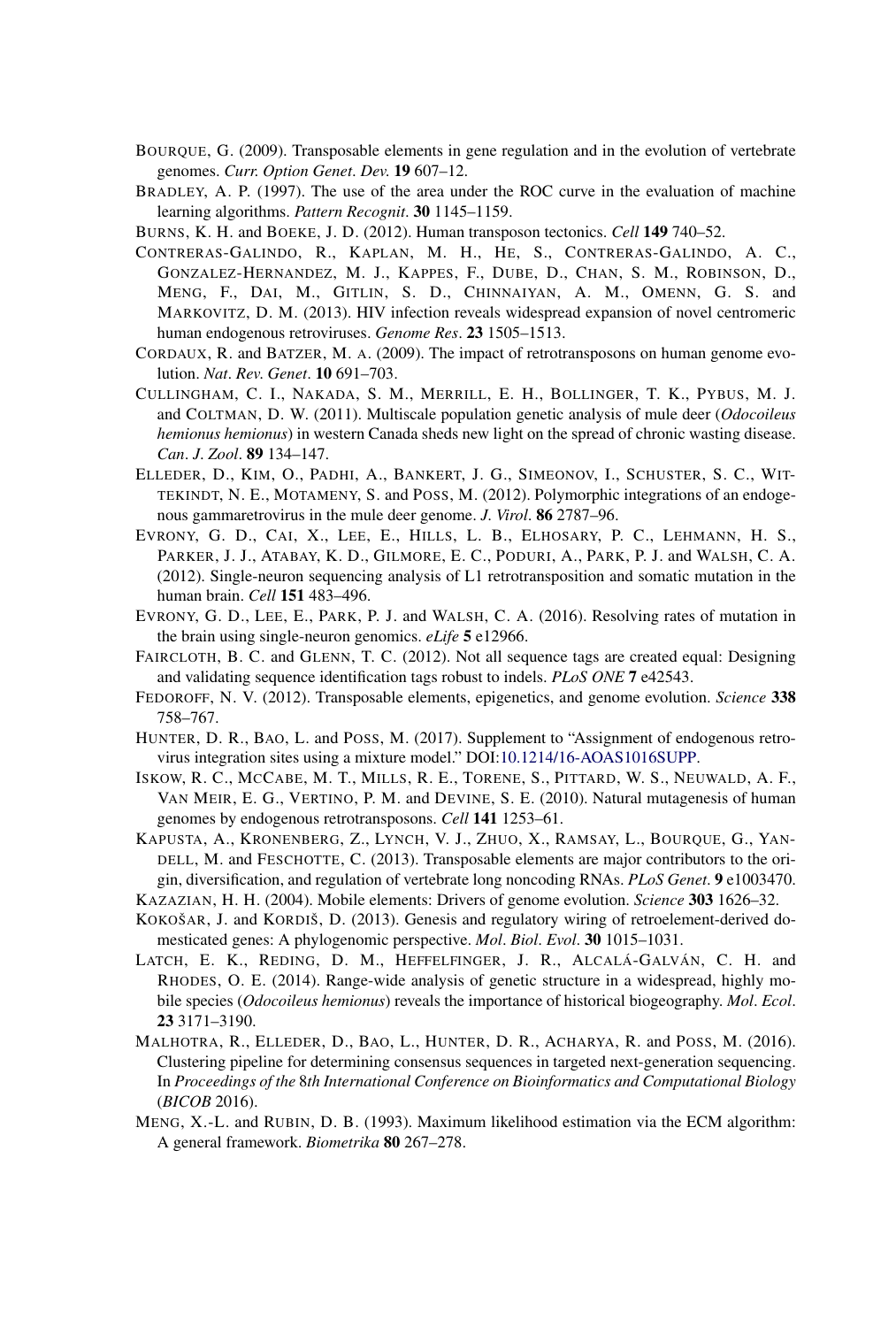- O'DONNELL, K. A. and BURNS, K. H. (2010). Mobilizing diversity: Transposable element insertions in genetic variation and disease. *Mob*. *DNA* **1** 21.
- POWELL, J. H., KALINOWSKI, S. T., HIGGS, M. D., EBINGER, M. R., VU, N. V. and CROSS, P. C. (2013). Microsatellites indicate minimal barriers to mule deer *Odocoileus hemionus* dispersal across Montana, USA. *Wildl*. *Biol*. **19** 102–110.
- RICHARDSON, S. R., MORELL, S. and FAULKNER, G. J. (2014). L1 retrotransposons and somatic mosaicism in the brain. *Annu*. *Rev*. *Genet*. **48** 1–27.
- R CORE TEAM (2016). *R*: *A Language and Environment for Statistical Computing*. R Foundation for Statistical Computing, Vienna, Austria.
- WITTEKINDT, N. E., PADHI, A., SCHUSTER, S. C., QI, J., ZHAO, F., TOMSHO, L. P., KAS-SON, L. R., PACKARD, M., CROSS, P. and POSS, M. (2010). Nodeomics: Pathogen detection in vertebrate lymph nodes using meta-transcriptomics. *PLoS ONE* **5** e13432.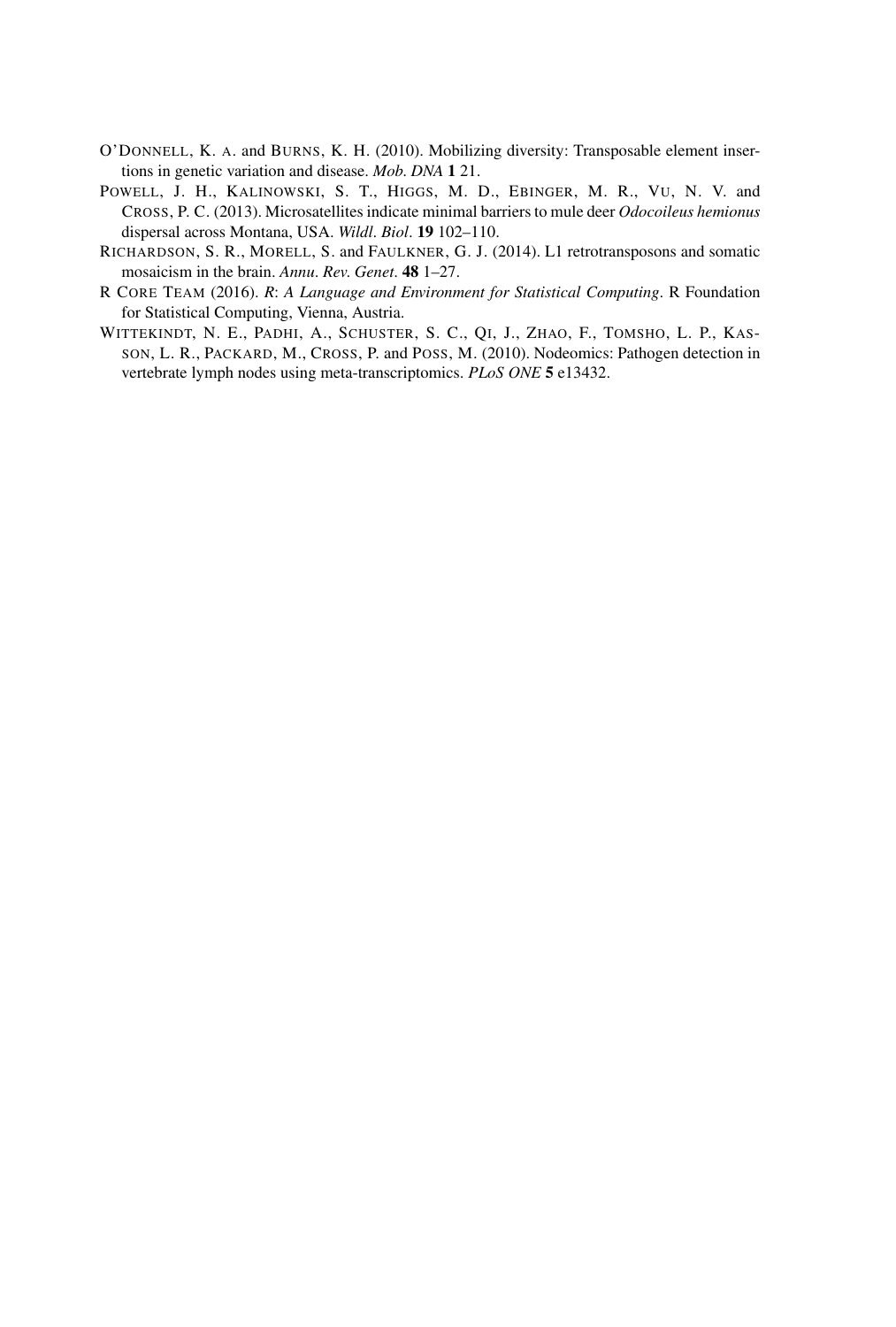## **STRUCTURED SUBCOMPOSITION SELECTION IN REGRESSION AND ITS APPLICATION TO MICROBIOME DATA ANALYSIS**[1](#page-27-0)

BY TAO WANG<sup>\*</sup> AND HONGYU ZHAO<sup>\*,[†](#page-9-0)</sup>

### *Shanghai Jiao Tong University*<sup>∗</sup> *and Yale University*†

Compositional data arise naturally in many practical problems and the analysis of such data presents many statistical challenges, especially in high dimensions. In this article, we consider the problem of subcomposition selection in regression with compositional covariates, where the relationships among the covariates can be represented by a tree with leaf nodes corresponding to covariates. Assuming that the tree structure is available as prior knowledge, we adopt a symmetric version of the linear log contrast model, and propose a tree-guided regularization method for this structured subcomposition selection. Our method is based on a novel penalty function that incorporates the tree structure information node-by-node, encouraging the selection of subcompositions at subtree levels. We show that this optimization problem can be formulated as a generalized lasso problem, the solution of which can be computed efficiently using existing algorithms. An application to a human gut microbiome study and simulations are presented to compare the performance of the proposed method with an  $l_1$  regularization method where the tree structure information is not utilized.

- AITCHISON, J. (1986). *The Statistical Analysis of Compositional Data*. Chapman & Hall, London. [MR0865647](http://www.ams.org/mathscinet-getitem?mr=0865647)
- AITCHISON, J. and BACON-SHONE, J. (1984). Log contrast models for experiments with mixtures. *Biometrika* **71** 323–330.
- AKAIKE, H. (1998). *Selected Papers of Hirotugu Akaike*. Springer, New York. [MR1486823](http://www.ams.org/mathscinet-getitem?mr=1486823)
- BREIMAN, L. (1995). Better subset regression using the nonnegative garrote. *Technometrics* **37** 373– 384. [MR1365720](http://www.ams.org/mathscinet-getitem?mr=1365720)
- CAPORASO, J. G., KUCZYNSKI, J., STOMBAUGH, J., BITTINGER, K., BUSHMAN, F. D., COSTELLO, E. K., FIERER, N., PENA, A. G., GOODRICH, J. K., GORDON, J. I. et al. (2010). QIIME allows analysis of high-throughput community sequencing data. *Nat*. *Methods* **7** 335–336.
- CHEN, J., BUSHMAN, F. D., LEWIS, J. D., WU, G. D. and LI, H. (2013). Structure-constrained sparse canonical correlation analysis with an application to microbiome data analysis. *Biostat*. **14** 244–258.
- FAN, Y. and TANG, C. Y. (2013). Tuning parameter selection in high dimensional penalized likelihood. *J*. *R*. *Stat*. *Soc*. *Ser*. *B*. *Stat*. *Methodol*. **75** 531–552. [MR3065478](http://www.ams.org/mathscinet-getitem?mr=3065478)
- FLEISSNER, C. K., HUEBEL, N., ABD EL-BARY, M. M., LOH, G., KLAUS, S. and BLAUT, M. (2010). Absence of intestinal microbiota does not protect mice from diet-induced obesity. *Br*. *J*. *Nutr*. **104** 919–929.

*Key words and phrases.* Compositional data analysis, feature selection, homogeneity, log ratio transformations, penalized regression, phylogenetic tree, the lasso.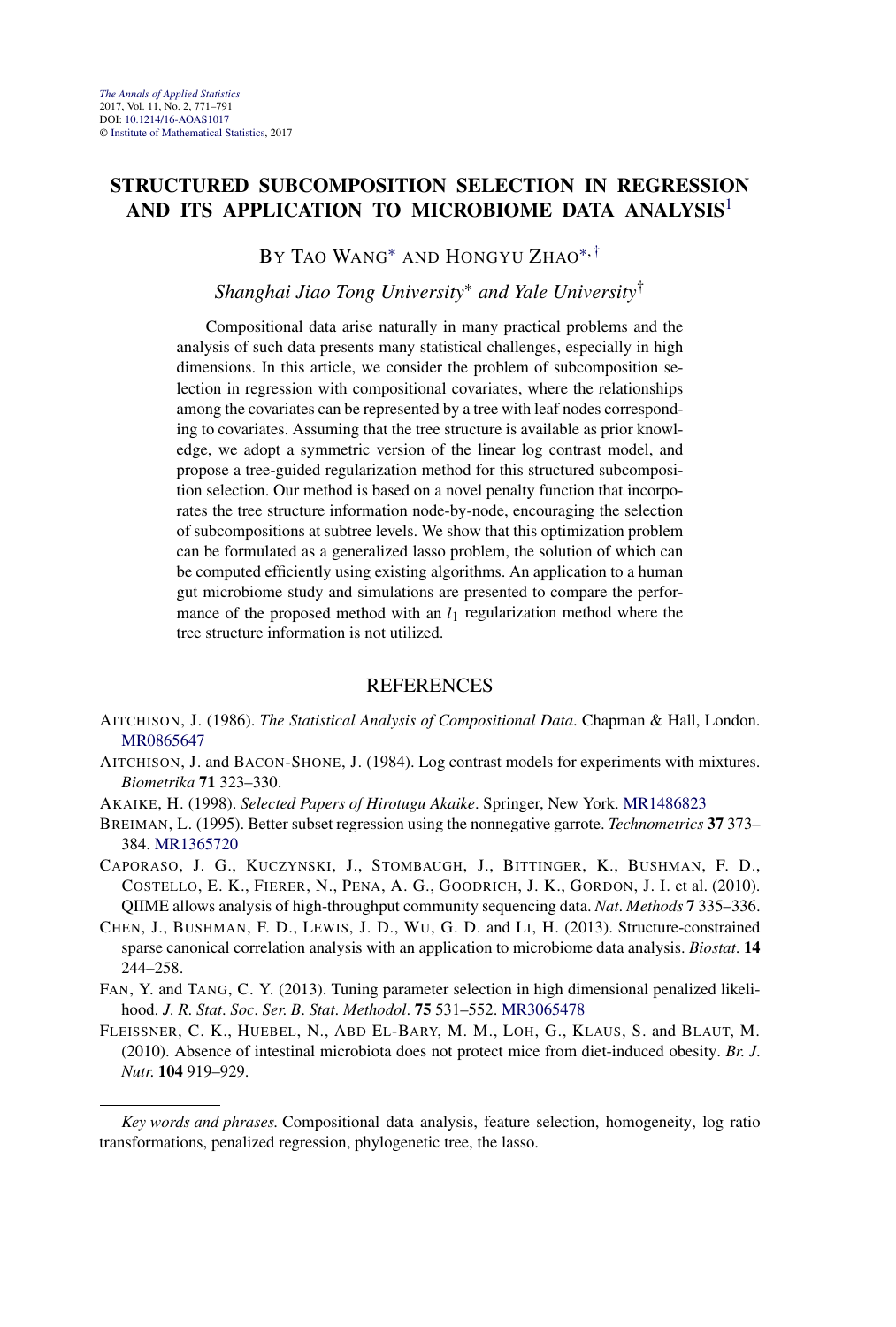- GARCIA, T. P., MÜLLER, S., CARROLL, R. J. and WALZEM, R. L. (2014). Identification of important regressor groups, subgroups and individuals via regularization methods: Application to gut microbiome data. *Bioinformatics* **30** 831–837.
- GILL, S. R., POP, M., DEBOY, R. T., ECKBURG, P. B., TURNBAUGH, P. J., SAMUEL, B. S., GOR-DON, J. I., RELMAN, D. A., FRASER-LIGGETT, C. M. and NELSON, K. E. (2006). Metagenomic analysis of the human distal gut microbiome. *Science* **312** 1355–1359.
- HOERL, A. E. and KENNARD, R. W. (1970). Ridge regression: Biased estimation for nonorthogonal problems. *Technometrics* **12** 55–67.
- JENATTON, R., AUDIBERT, J.-Y. and BACH, F. (2011). Structured variable selection with sparsityinducing norms. *J*. *Mach*. *Learn*. *Res*. **12** 2777–2824. [MR2854347](http://www.ams.org/mathscinet-getitem?mr=2854347)
- JENATTON, R., MAIRAL, J., OBOZINSKI, G. and BACH, F. (2011). Proximal methods for hierarchical sparse coding. *J*. *Mach*. *Learn*. *Res*. **12** 2297–2334. [MR2825428](http://www.ams.org/mathscinet-getitem?mr=2825428)
- KIM, S. and XING, E. P. (2009). Statistical estimation of correlated genome associations to a quantitative trait network. *PLoS Genet*. **5** e1000587.
- KIM, S. and XING, E. P. (2012). Tree-guided group lasso for multi-response regression with structured sparsity, with an application to EQTL mapping. *Ann*. *Appl*. *Stat*. **6** 1095–1117. [MR3012522](http://www.ams.org/mathscinet-getitem?mr=3012522)
- KNIGHTS, D., PARFREY, L. W., ZANEVELD, J., LOZUPONE, C. and KNIGHT, R. (2011). Humanassociated microbial signatures: Examining their predictive value. *Cell Host & Microbe* **10** 292– 296.
- LEE, J. D., SUN, Y. and TAYLOR, J. E. (2015). On model selection consistency of regularized M-estimators. *Electron*. *J*. *Stat*. **9** 608–642. [MR3331852](http://www.ams.org/mathscinet-getitem?mr=3331852)
- LEY, R. E. (2010). Obesity and the human microbiome. *Curr*. *Opin Gastroenterol*. **26** 5–11.
- LI, H. (2015). Microbiome, metagenomics and high-dimensional compositional data analysis. *Ann*. *Rev*. *Stat*. *Appl*. **2** 73–94.
- LIN, W., SHI, P., FENG, R. and LI, H. (2014). Variable selection in regression with compositional covariates. *Biometrika* **101** 785–797. [MR3286917](http://www.ams.org/mathscinet-getitem?mr=3286917)
- MCMURDIE, P. J. and HOLMES, S. (2013). phyloseq: An R package for reproducible interactive analysis and graphics of microbiome census data. *PLoS ONE* **8** e61217.
- NAVAS-MOLINA, J. A., PERALTA-SÁNCHEZ, J. M., GONZÁLEZ, A., MCMURDIE, P. J., VÁZQUEZ-BAEZA, Y., XU, Z., URSELL, L. K., LAUBER, C., ZHOU, H., SONG, S. J., HUNTLEY, J., ACKERMANN, G. L., BERG-LYONS, D., HOLMES, S., CAPORASO, J. G. and KNIGHT, R. (2013). Advancing our understanding of the human microbiome using QIIME. *Methods Enzymol*. **531** 371–444.
- ROTA, G.-C. (1964). The number of partitions of a set. *Amer*. *Math*. *Monthly* **71** 498–504. [MR0161805](http://www.ams.org/mathscinet-getitem?mr=0161805)
- SCEALY, J. L. and WELSH, A. H. (2011). Regression for compositional data by using distributions defined on the hypersphere. *J*. *R*. *Stat*. *Soc*. *Ser*. *B*. *Stat*. *Methodol*. **73** 351–375. [MR2815780](http://www.ams.org/mathscinet-getitem?mr=2815780)
- SCEALY, J. L., DE CARITAT, P., GRUNSKY, E. C., TSAGRIS, M. T. and WELSH, A. H. (2015). Robust principal component analysis for power transformed compositional data. *J*. *Amer*. *Statist*. *Assoc*. **110** 136–148. [MR3338492](http://www.ams.org/mathscinet-getitem?mr=3338492)
- SCHWARZ, G. (1978). Estimating the dimension of a model. *Ann*. *Statist*. **6** 461–464. [MR0468014](http://www.ams.org/mathscinet-getitem?mr=0468014)
- SHI, P., ZHANG, A. and LI, H. (2016). Regression analysis for microbiome compositional data. *Ann*. *Appl*. *Stat*. **10** 1019–1040. [MR3528370](http://www.ams.org/mathscinet-getitem?mr=3528370)
- ST. JOHN, R. C. (1984). Experiments with mixtures, ill-conditioning, and ridge regression. *J*. *Qual*. *Technol*. **16** 81–96.
- TIBSHIRANI, R. (1996). Regression shrinkage and selection via the lasso. *J*. *R*. *Stat*. *Soc*., *B* **58** 267–288. [MR1379242](http://www.ams.org/mathscinet-getitem?mr=1379242)
- TIBSHIRANI, R. J. and TAYLOR, J. (2011). The solution path of the generalized lasso. *Ann*. *Statist*. **39** 1335–1371. [MR2850205](http://www.ams.org/mathscinet-getitem?mr=2850205)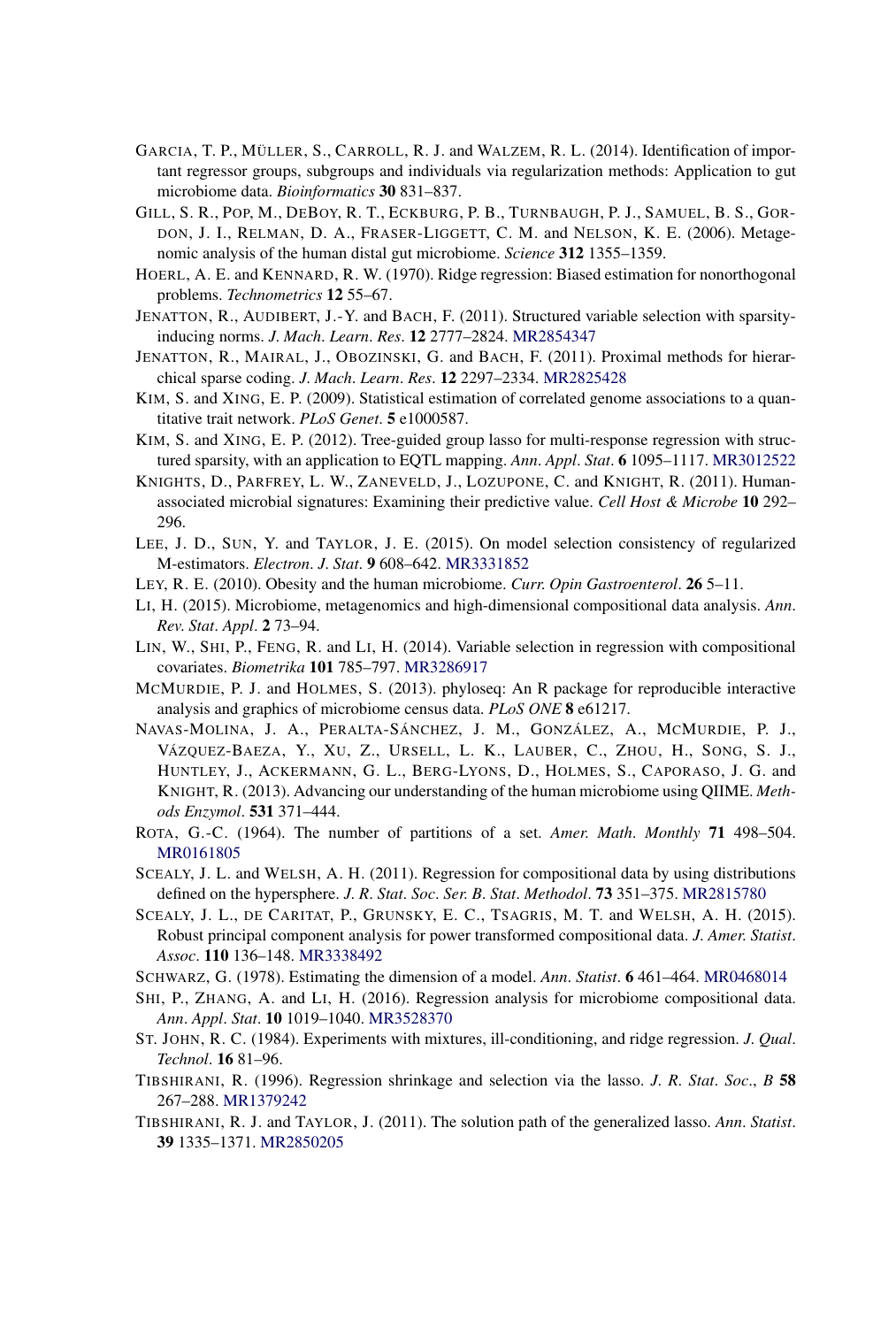- TURNBAUGH, P. J., LEY, R. E., MAHOWALD, M. A., MAGRINI, V., MARDIS, E. R. and GOR-DON, J. I. (2006). An obesity-associated gut microbiome with increased capacity for energy harvest. *Nature* **444** 1027–1031.
- TURNBAUGH, P. J., BÄCKHED, F., FULTON, L. and GORDON, J. I. (2008). Diet-induced obesity is linked to marked but reversible alterations in the mouse distal gut microbiome. *Cell Host & Microbe* **3** 213–223.
- WU, G. D., CHEN, J., HOFFMANN, C., BITTINGER, K., CHEN, Y.-Y., KEILBAUGH, S. A., BEW-TRA, M., KNIGHTS, D., WALTERS, W. A., KNIGHT, R. et al. (2011). Linking long-term dietary patterns with gut microbial enterotypes. *Science* **334** 105–108.
- YUAN, M. and LIN, Y. (2006). Model selection and estimation in regression with grouped variables. *J*. *R*. *Stat*. *Soc*. *Ser*. *B*. *Stat*. *Methodol*. **68** 49–67. [MR2212574](http://www.ams.org/mathscinet-getitem?mr=2212574)
- ZHANG, H., DIBAISE, J. K., ZUCCOLO, A., KUDRNA, D., BRAIDOTTI, M., YU, Y., PARAMESWARAN, P., CROWELL, M. D., WING, R., RITTMANN, B. E. et al. (2009). Human gut microbiota in obesity and after gastric bypass. *Proc*. *Natl*. *Acad*. *Sci*. *USA* **106** 2365–2370.
- ZHANG, C., ZHANG, M., WANG, S., HAN, R., CAO, Y., HUA, W., MAO, Y., ZHANG, X., PANG, X., WEI, C. et al. (2010). Interactions between gut microbiota, host genetics and diet relevant to development of metabolic syndromes in mice. *ISME J*. **4** 232–241.
- ZHAO, P., ROCHA, G. and YU, B. (2009). The composite absolute penalties family for grouped and hierarchical variable selection. *Ann*. *Statist*. **37** 3468–3497. [MR2549566](http://www.ams.org/mathscinet-getitem?mr=2549566)
- ZOU, H. and HASTIE, T. (2005). Regularization and variable selection via the elastic net. *J*. *R*. *Stat*. *Soc*. *Ser*. *B*. *Stat*. *Methodol*. **67** 301–320. [MR2137327](http://www.ams.org/mathscinet-getitem?mr=2137327)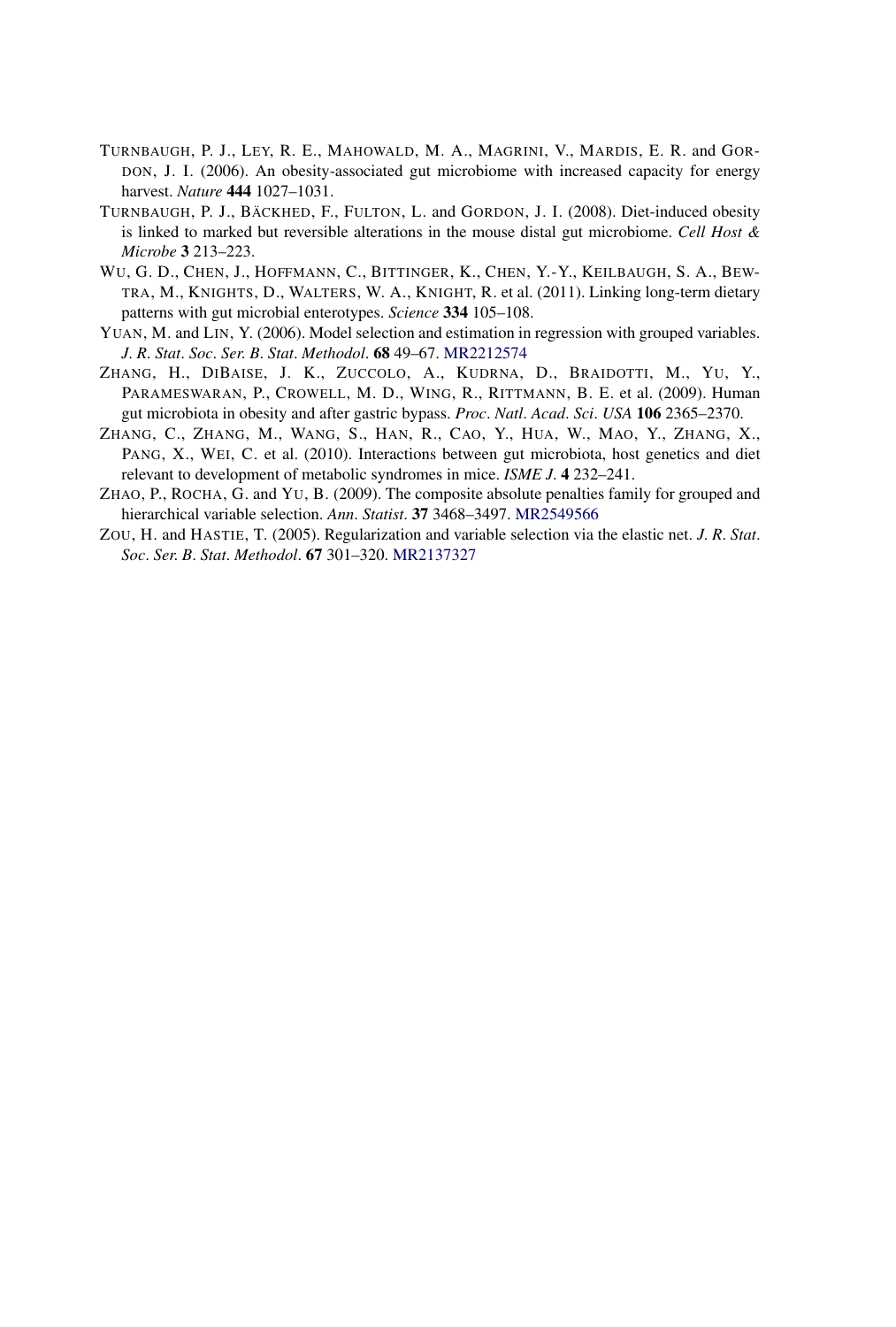## **SPATIAL MULTIRESOLUTION ANALYSIS OF THE EFFECT OF PM2***.***<sup>5</sup> ON BIRTH WEIGHTS**[1](#page-27-0)

BY JOSEPH ANTONELLI[∗](#page-5-0), JOEL SCHWARTZ[∗](#page-5-0), ITAI KLOOG[†](#page-9-0) AND BRENT A. COULL[∗](#page-5-0)

> *Harvard Chan School of Public Health*∗ *and Ben-Gurion University of The Negev*†

Fine particulate matter (PM<sub>2</sub>,  $\epsilon$ ) measured at a given location is a mix of pollution generated locally and pollution traveling long distances in the atmosphere. Therefore, the identification of spatial scales associated with health effects can inform on pollution sources responsible for these effects, resulting in more targeted regulatory policy. Recently, prediction methods that yield high-resolution spatial estimates of PM2*.*5 exposures allow one to evaluate such scale-specific associations. We propose a two-dimensional wavelet decomposition that alleviates restrictive assumptions required for standard wavelet decompositions. Using this method, we decompose daily surfaces of PM2*.*5 to identify which scales of pollution are most associated with adverse health outcomes. A key feature of the approach is that it can remove the purely temporal component of variability in PM2*.*5 levels and calculate effect estimates derived solely from spatial contrasts. This eliminates the potential for unmeasured confounding of the exposure—outcome associations by temporal factors, such as season. We apply our method to a study of birth weights in Massachusetts, U.S.A., from 2003–2008 and find that both local and urban sources of pollution are strongly negatively associated with birth weight. Results also suggest that failure to eliminate temporal confounding in previous analyses attenuated the overall effect estimate toward zero, with the effect estimate growing in magnitude once this source of variability is removed.

- ALEXEEFF, S. E., SCHWARTZ, J., KLOOG, I., CHUDNOVSKY, A., KOUTRAKIS, P. and COULL, B. A. (2015). Consequences of kriging and land use regression for PM2. 5 predictions in epidemiologic analyses: Insights into spatial variability using high-resolution satellite data. *Journal of Exposure Science and Environmental Epidemiology* **25** 138–144.
- BREYSSE, P. N., DELFINO, R. J., DOMINICI, F., ELDER, A. C., FRAMPTON, M. W., FROINES, J. R., GEYH, A. S., GODLESKI, J. J., GOLD, D. R., HOPKE, P. K. et al. (2013). US EPA particulate matter research centers: Summary of research results for 2005–2011. *Air Quality*, *Atmosphere & Health* **6** 333–355.
- BROCHU, P. J., KIOUMOURTZOGLOU, M.-A., COULL, B. A., HOPKE, P. K. and SUH, H. H. (2011). Development of a new method to estimate the regional and local contributions to black carbon. *Atmos*. *Environ*. **45** 7681–7687.

*Key words and phrases.* Wavelets, multiresolution analysis, spatiotemporal modeling, environmental modeling.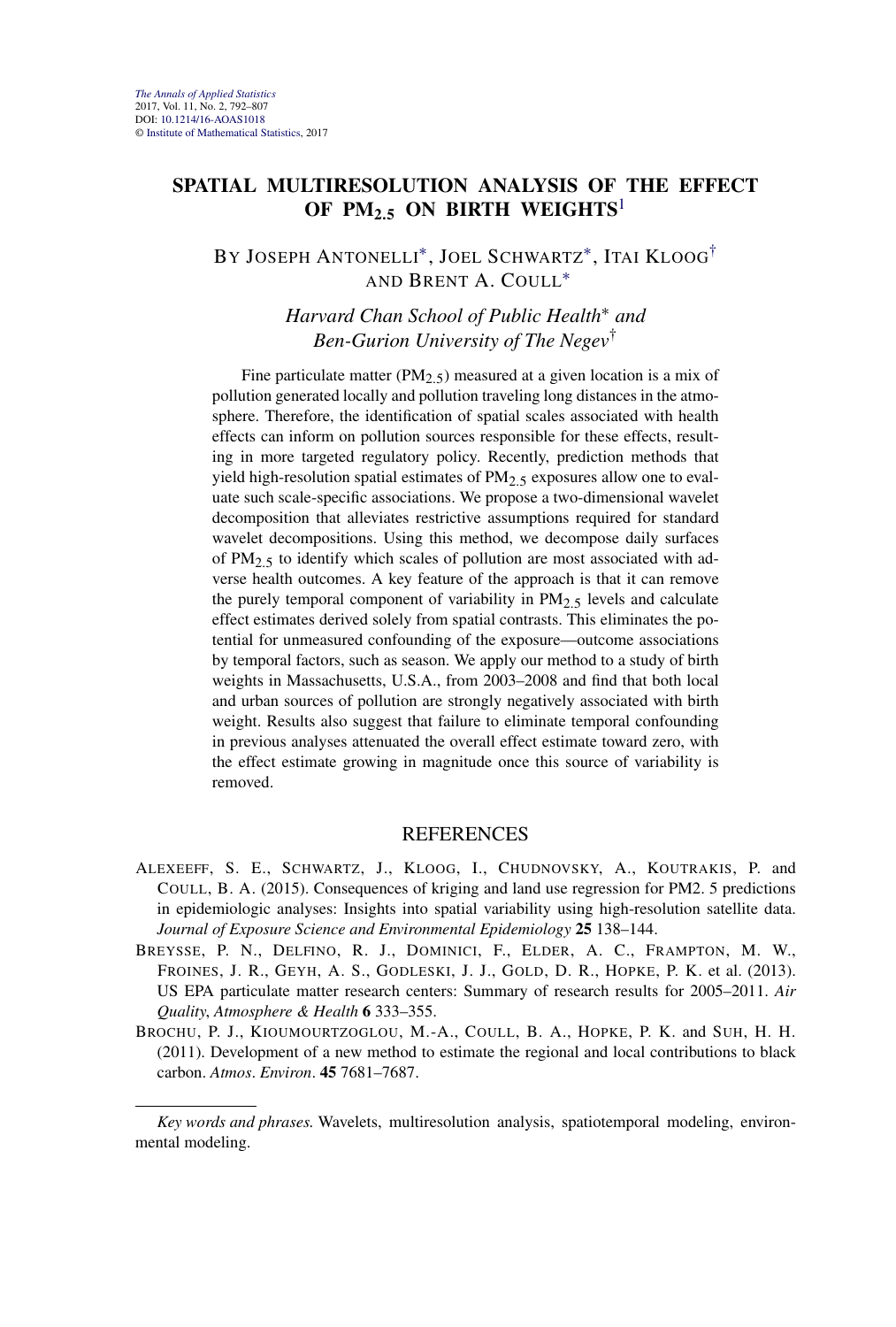- BUHMANN, M. D. (1995). Multiquadric prewavelets on nonequally spaced knots in one dimension. *Math*. *Comp*. **64** 1611–1625. [MR1308448](http://www.ams.org/mathscinet-getitem?mr=1308448)
- CHUI, C. K., WARD, J. D., JETTER, K. and STÖCKLER, J. (1996). Wavelets for analyzing scattered data: An unbounded operator approach. *Appl*. *Comput*. *Harmon*. *Anal*. **3** 254–267. [MR1400083](http://www.ams.org/mathscinet-getitem?mr=1400083)
- DADVAND, P., PARKER, J., BELL, M. L., BONZINI, M., BRAUER, M., DARROW, L. A., GEHRING, U., GLINIANAIA, S. V., GOUVEIA, N., HA, E.-H. et al. (2013). Maternal exposure to particulate air pollution and term birth weight: A multi-country evaluation of effect and heterogeneity.
- DARROW, L. A., STRICKLAND, M. J., KLEIN, M., WALLER, L. A., FLANDERS, W. D., COR-REA, A., MARCUS, M. and TOLBERT, P. E. (2009). Seasonality of birth and implications for temporal studies of preterm birth. *Epidemiology* **20** 699.
- DAUBECHIES, I. (1988). Orthonormal bases of compactly supported wavelets. *Comm*. *Pure Appl*. *Math*. **41** 909–996. [MR0951745](http://www.ams.org/mathscinet-getitem?mr=0951745)
- DOCKERY, D. W., POPE, C. A., XU, X., SPENGLER, J. D., WARE, J. H., FAY, M. E., FER-RIS JR, B. G. and SPEIZER, F. E. (1993). An association between air pollution and mortality in six US cities. *N*. *Engl*. *J*. *Med*. **329** 1753–1759.
- DOMINICI, F., SHEPPARD, L. and CLYDE, M. (2003). Health effects of air pollution: A statistical review. *Int*. *Stat*. *Rev*. **71** 243–276.
- DOMINICI, F., PENG, R. D., BELL, M. L., PHAM, L., MCDERMOTT, A., ZEGER, S. L. and SAMET, J. M. (2006). Fine particulate air pollution and hospital admission for cardiovascular and respiratory diseases. *J*. *Amer*. *Med*. *Assoc*. **295** 1127–1134.
- FRIEDMAN, J., HASTIE, T. and TIBSHIRANI, R. (2010). Regularization paths for generalized linear models via coordinate descent. *J*. *Stat*. *Softw*. **33** 1–22.
- GLINIANAIA, S. V., RANKIN, J., BELL, R., PLESS-MULLOLI, T. and HOWEL, D. (2004). Particulate air pollution and fetal health: A systematic review of the epidemiologic evidence. *Epidemiology* **15** 36–45.
- GUPTA, C., LAKSHMINARAYAN, C., WANG, S. and MEHTA, A. (2010). Non-dyadic Haar wavelets for streaming and sensor data. In *Data Engineering* (*ICDE*), 2010 *IEEE* 26*th International Conference on* 569–580. IEEE, New York.
- HULATA, E., SEGEV, R. and BEN-JACOB, E. (2002). A method for spike sorting and detection based on wavelet packets and Shannon's mutual information. *J*. *Neurosci*. *Methods* **117** 1–12.
- KLOOG, I., MELLY, S. J., RIDGWAY, W. L., COULL, B. A., SCHWARTZ, J. et al. (2012). Using new satellite based exposure methods to study the association between pregnancy pm<sub>2.5</sub> exposure, premature birth and birth weight in Massachusetts. *Environ*. *Health* **11** 1–8.
- KLOOG, I., CHUDNOVSKY, A. A., JUST, A. C., NORDIO, F., KOUTRAKIS, P., COULL, B. A., LYAPUSTIN, A., WANG, Y. and SCHWARTZ, J. (2014). A new hybrid spatio-temporal model for estimating daily multi-year PM 2.5 concentrations across northeastern USA using high resolution aerosol optical depth data. *Atmos*. *Environ*. **95** 581–590.
- MAYNARD, D., COULL, B. A., GRYPARIS, A. and SCHWARTZ, J. (2007). Mortality risk associated with short-term exposure to traffic particles and sulfates. *Environ*. *Health Perspect*. 751–755.
- MORENO, T., QUEROL, X., ALASTUEY, A., VIANA, M. and GIBBONS, W. (2009). Profiling transient daytime peaks in urban air pollutants: City centre traffic hotspot versus urban background concentrations. *J*. *Environ*. *Monit*. **11** 1535–1542.
- NENADIC, Z. and BURDICK, J. W. (2005). Spike detection using the continuous wavelet transform. *IEEE Trans*. *Biomed*. *Eng*. **52** 74–87.
- PENG, R. D., DOMINICI, F. and LOUIS, T. A. (2006). Model choice in time series studies of air pollution and mortality. *J*. *Roy*. *Statist*. *Soc*. *Ser*. *A* **169** 179–203. [MR2225539](http://www.ams.org/mathscinet-getitem?mr=2225539)
- PETROSIAN, A. A. and MEYER, F. G. (2013). *Wavelets in Signal and Image Analysis*: *From Theory to Practice* **19**. Springer Science & Business Media, Dordrecht.
- POLLOCK, S. and CASCIO, I. L. (2007). Non-dyadic wavelet analysis. In *Optimisation*, *Econometric and Financial Analysis* 167–203. Springer, Berlin.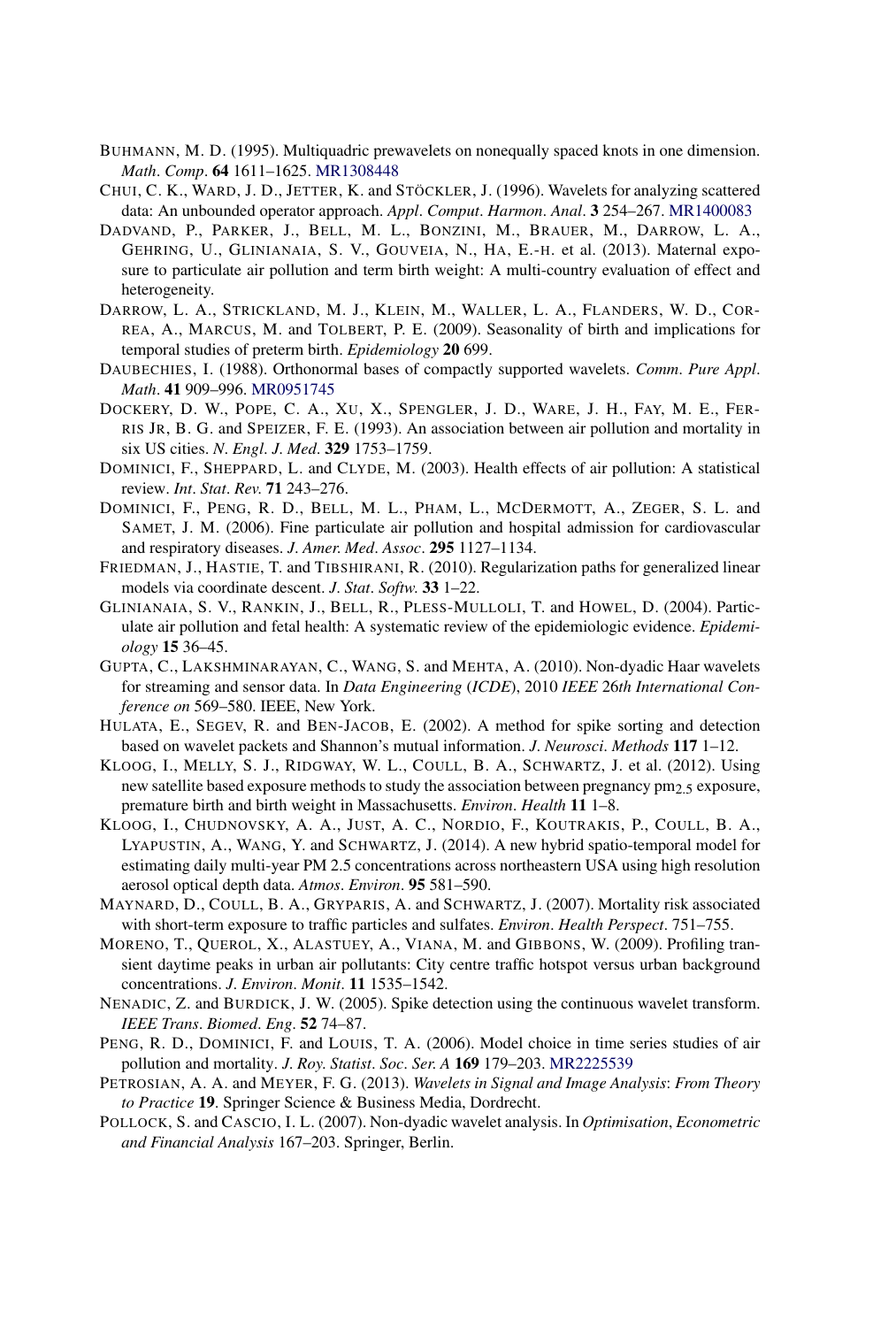- POPE III, C. A. (2007). Mortality effects of longer term exposures to fine particulate air pollution: Review of recent epidemiological evidence. *Inhal*. *Toxicol*. **19** 33–38.
- SAMET, J. M., DOMINICI, F., CURRIERO, F. C., COURSAC, I. and ZEGER, S. L. (2000). Fine particulate air pollution and mortality in 20 US cities, 1987–1994. *N*. *Engl*. *J*. *Med*. **343** 1742– 1749.
- SWELDENS, W. (1998). The lifting scheme: A construction of second generation wavelets. *SIAM J*. *Math*. *Anal*. **29** 511–546. [MR1616507](http://www.ams.org/mathscinet-getitem?mr=1616507)
- TIBSHIRANI, R. (1996). Regression shrinkage and selection via the lasso. *J*. *Roy*. *Statist*. *Soc*. *Ser*. *B* **58** 267–288. [MR1379242](http://www.ams.org/mathscinet-getitem?mr=1379242)
- TORRENCE, C. and COMPO, G. P. (1998). A practical guide to wavelet analysis. *Bull*. *Am*. *Meteorol*. *Soc*. **79** 61–78.
- WAND, M. P. and ORMEROD, J. T. (2011). Penalized wavelets: Embedding wavelets into semiparametric regression. *Electron*. *J*. *Stat*. **5** 1654–1717. [MR2870147](http://www.ams.org/mathscinet-getitem?mr=2870147)
- XIONG, R., XU, J. and WU, F. (2006). A lifting-based wavelet transform supporting non-dyadic spatial scalability. In *Image Processing*, 2006 *IEEE International Conference on* 1861–1864. IEEE, New York.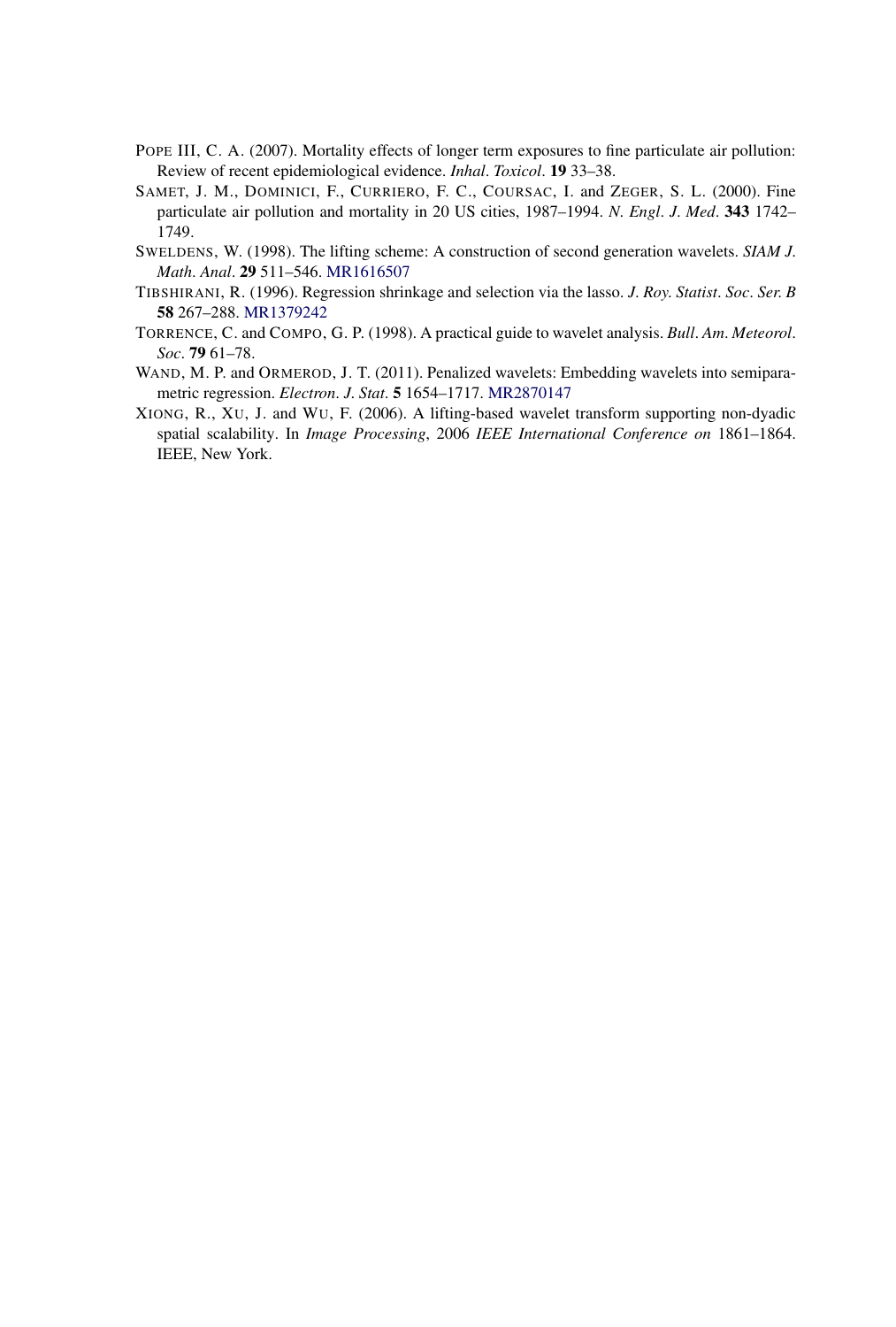## **CLUSTERING CORRELATED, SPARSE DATA STREAMS TO ESTIMATE A LOCALIZED HOUSING PRICE INDEX**<sup>1</sup>

### BY YOU REN, EMILY B. FOX AND ANDREW BRUCE

### *University of Washington*

Understanding how housing values evolve over time is important to policy makers, consumers and real estate professionals. Existing methods for constructing housing indices are computed at a coarse spatial granularity, such as metropolitan regions, which can mask or distort price dynamics apparent in local markets, such as neighborhoods and census tracts. A challenge in moving to estimates at, for example, the census tract level is the scarcity of spatiotemporally localized house sales observations. Our work aims to address this challenge by leveraging observations from multiple census tracts discovered to have correlated valuation dynamics. Our proposed Bayesian nonparametric approach builds on the framework of latent factor models to enable a flexible, data-driven method for inferring the clustering of correlated census tracts. We explore methods for scalability and parallelizability of computations, yielding a housing valuation index at the level of census tract rather than zip code, and on a monthly basis rather than quarterly. Our analysis is provided on a large Seattle metropolitan housing dataset.

- BAILEY, M. J., MUTH, R. F. and NOURSE, H. O. (1963). A Regression Method for Real Estate Price Index Construction. *J*. *Amer*. *Statist*. *Assoc*. **58** 933–942.
- BLACKWELL, D. and MACQUEEN, J. B. (1973). Ferguson distributions via Pólya urn schemes. *Ann*. *Statist*. **1** 353–355. [MR0362614](http://www.ams.org/mathscinet-getitem?mr=0362614)
- BRUNAUER, W., LANG, S. and UMLAUF, N. (2013). Modelling house prices using multilevel structured additive regression. *Stat*. *Model*. **13** 95–123. [MR3179520](http://www.ams.org/mathscinet-getitem?mr=3179520)
- CASE, B. and QUIGLEY, J. M. (1991). The dynamics of real estate prices. *Rev*. *Econ*. *Stat*. **73** 50–58.
- CASE, K. E. and SHILLER, R. J. (1987). Prices of single family homes since 1970: New indexes for four cities. *N*. *Engl*. *Econ*. *Rev*. 45–56.
- CASE, K. E. and SHILLER, R. J. (1989). The efficiency of the market for single-family homes. *Amer*. *Econ*. *Rev*. **79** 125–137.
- CLEVELAND, R. B., CLEVELAND, W. S., MCRAE, J. E. and TERPENNING, I. (1990). STL: A seasonal-trend decomposition procedure based on loess (with discussion). *J*. *Off*. *Stat*. **6** 3– 73.
- ENGLUND, P., QUIGLEY, J. M. and REDFEARN, C. L. (1999). The choice of methodology for computing housing price indexes: Comparisons of temporal aggregation and sample definition. *J*. *Real Estate Finance Econ*. **19** 91–112.
- ESCOBAR, M. D. and WEST, M. (1995). Bayesian density estimation and inference using mixtures. *J*. *Amer*. *Statist*. *Assoc*. **90** 577–588. [MR1340510](http://www.ams.org/mathscinet-getitem?mr=1340510)

*Key words and phrases.* Bayesian nonparametrics, clustering, housing price index, multiple time series, state space models.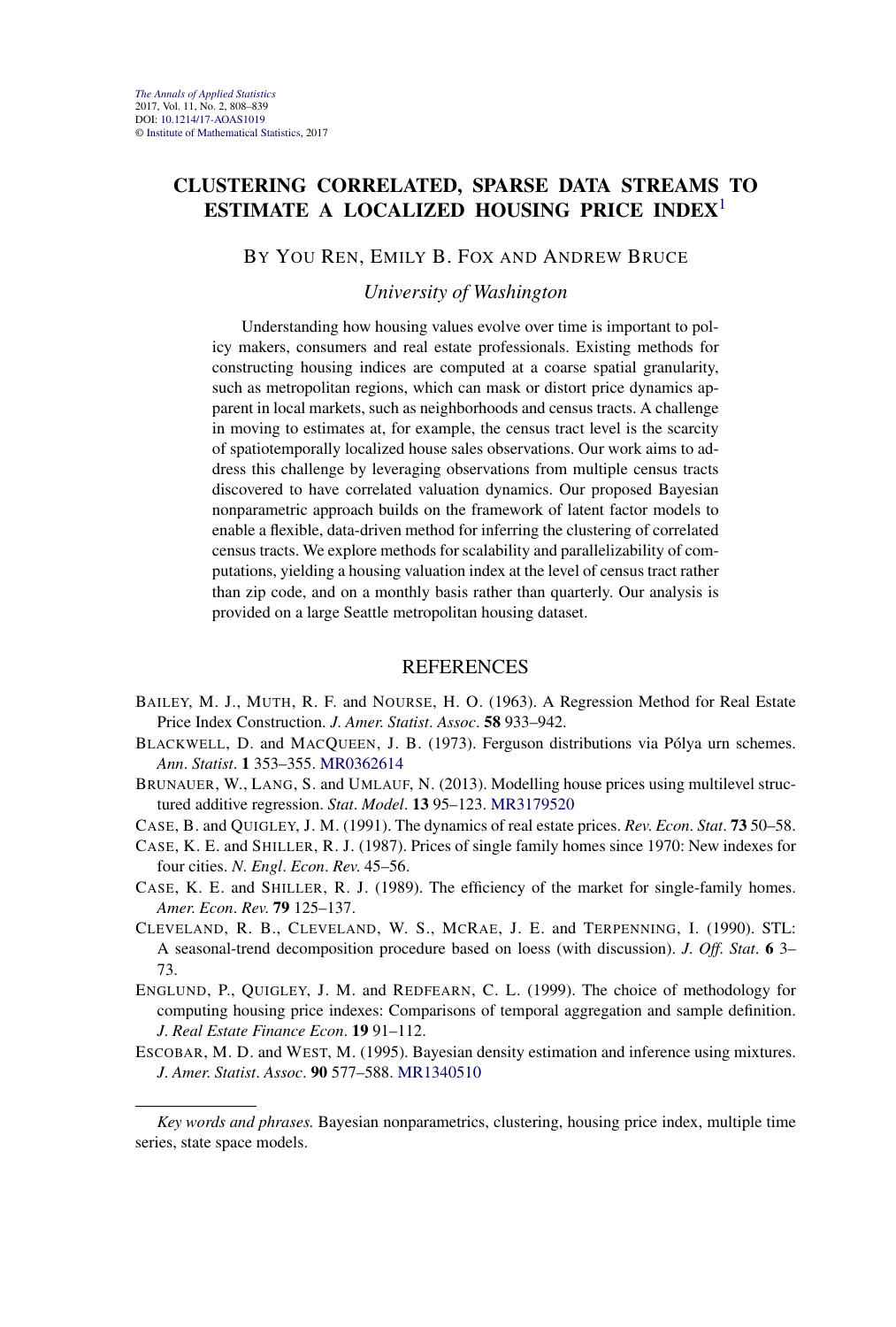- FERGUSON, T. S. (1973). A Bayesian analysis of some nonparametric problems. *Ann*. *Statist*. **1** 209–230. [MR0350949](http://www.ams.org/mathscinet-getitem?mr=0350949)
- GATZLAFF, D. H. and HAURIN, D. R. (1997). Sample selection bias and repeat-sales index estimates. *J*. *Real Estate Finance Econ*. **14** 33–50.
- GELMAN, A. and RUBIN, D. B. (1992). Inference from iterative simulation using multiple sequences. *Statist*. *Sci*. **7** 457–472.
- GOETZMANN, W. N. and PENG, L. (2002). The bias of the RSR estimator and the accuracy of some alternatives. *Real Estate Econ*. **30** 13–39.
- IACOVIELLO, M. (2011). Housing wealth and consumption. Board of Governors of the Federal Reserve System, International Finance Discussion Papers 1027.
- LIAO, T. W. (2005). Clustering of time series data—A survey. *Pattern Recognit*. **38** 1857–1874.
- MACLAURIN, D. and ADAMS, R. (2014). Firefly Monte Carlo: Exact MCMC with subsets of data. In *Uncertainty in Artificial Intelligence*.
- MEESE, R. A. and WALLACE, N. E. (1997). The construction of residential housing price indices: A comparison of repeat-sales, hedonic-regression, and hybrid approaches. *J*. *Real Estate Finance Econ*. **14** 51–73.
- MUNKRES, J. (1957). Algorithms for the assignment and transportation problems. *J*. *Soc*. *Indust*. *Appl*. *Math*. **5** 32–38. [MR0093429](http://www.ams.org/mathscinet-getitem?mr=0093429)
- NAGARAJA, C. H., BROWN, L. D. and ZHAO, L. H. (2011). An autoregressive approach to house price modeling. *Ann*. *Appl*. *Stat*. **5** 124–149. [MR2810392](http://www.ams.org/mathscinet-getitem?mr=2810392)
- NEAL, R. M. (2000). Markov chain sampling methods for Dirichlet process mixture models. *J*. *Comput*. *Graph*. *Statist*. **9** 249–265. [MR1823804](http://www.ams.org/mathscinet-getitem?mr=1823804)
- NIETO-BARAJAS, L. E. and CONTRERAS-CRISTÁN, A. (2014). A Bayesian nonparametric approach for time series clustering. *Bayesian Anal*. **9** 147–169. [MR3188303](http://www.ams.org/mathscinet-getitem?mr=3188303)
- PALLA, K., GHAHRAMANI, Z. and KNOWLES, D. (2012). A nonparametric variable clustering model. *Adv*. *Neural Inf*. *Process*. *Syst*. **25** 2987–2995.
- PITMAN, J. (2006). *Combinatorial Stochastic Processes*. *Lecture Notes in Math*. **1875**. Springer, Berlin. [MR2245368](http://www.ams.org/mathscinet-getitem?mr=2245368)
- REN, Y., FOX, E. B. and BRUCE, A. (2017). Supplement to "Clustering correlated, sparse data streams to estimate a localized housing price index." DOI[:10.1214/17-AOAS1019SUPP](http://dx.doi.org/10.1214/17-AOAS1019SUPP).
- SETHURAMAN, J. (1994). A constructive definition of Dirichlet priors. *Statist*. *Sinica* **4** 639–650. [MR1309433](http://www.ams.org/mathscinet-getitem?mr=1309433)
- SHILLER, R. (1991). Arithmetic repeat sales price estimators. *J*. *Housing Econ*. **1** 110–126.
- SMITH, P. L. (1979). Splines as a useful and convenient statistical tool. *Amer*. *Statist*. **33** 57–62.
- WILLIAMSON, S., DUBEY, A. and XING, E. (2013). Parallel Markov chain Monte Carlo for nonparametric mixture models. In *International Conference on Machine Learning* 98–106.
- ZILLOW (2014). Zillow home value index: Methodology. [http://www.zillow.com/research/](http://www.zillow.com/research/zhvi-methodology-6032/) [zhvi-methodology-6032/](http://www.zillow.com/research/zhvi-methodology-6032/).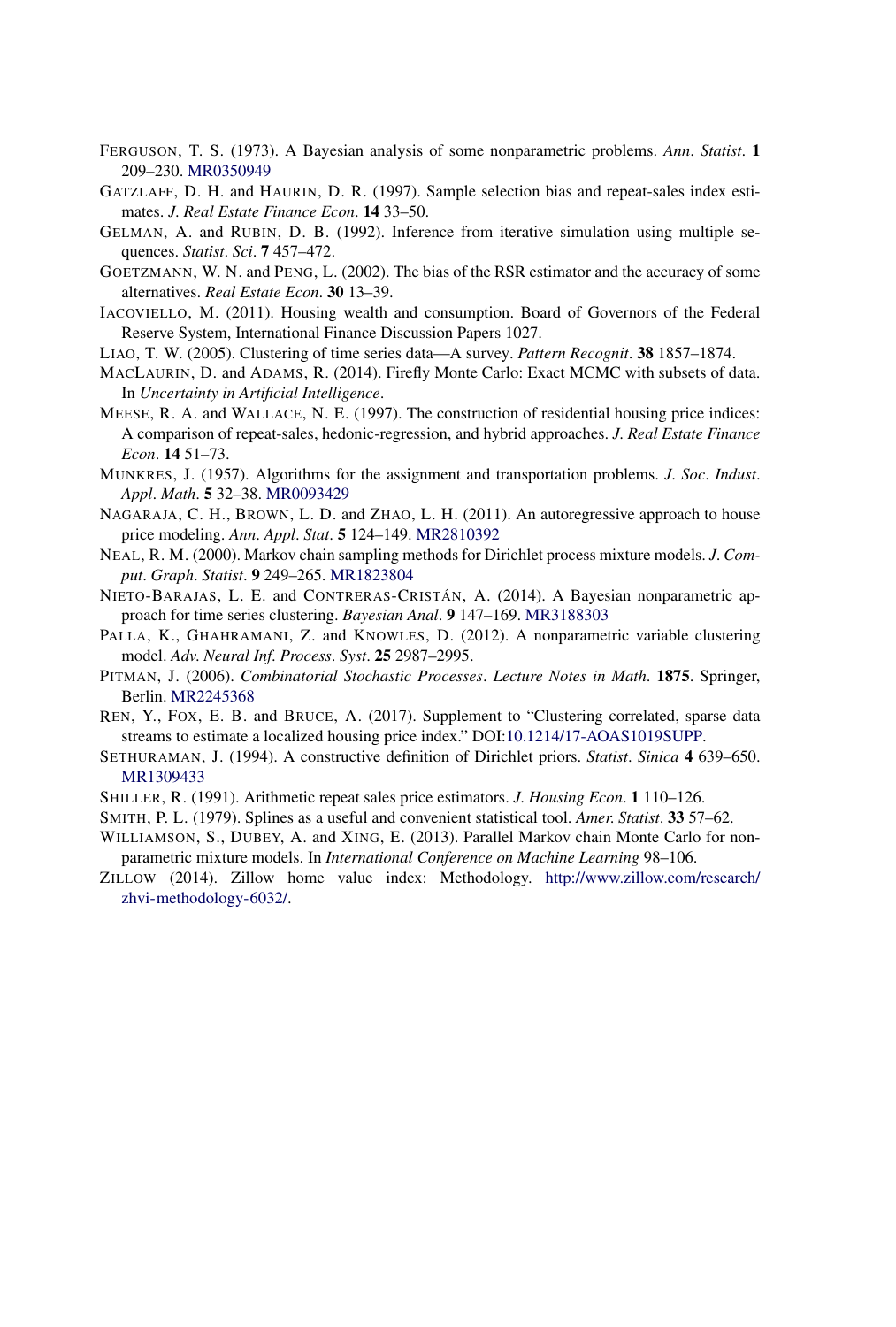## **NONPARAMETRIC ESTIMATION OF PREGNANCY OUTCOME PROBABILITIES**[1](#page-27-0)

### BY SARAH FRIEDRICH<sup>\*</sup>, JAN BEYERSMANN<sup>\*</sup>, URSULA WINTERFELD<sup>†</sup>, MARTIN SCHUMACHER<sup>[‡](#page-5-0)</sup> AND ARTHUR ALLIGNOL<sup>\*</sup>

*Ulm University*∗*, University Hospital Lausanne*† *and University Medical Center Freiburg*‡

Estimating pregnancy outcome probabilities based on observational cohorts has to account for both left-truncation, because the time scale is gestational age, and for competing risks, because, for example, an induced abortion may be precluded by a spontaneous abortion. The applied aim of this work was to investigate the impact of statins on pregnancy outcomes using data from Teratology Information Services. Using the standard Aalen–Johansen estimator of the cumulative event probabilities suggested the medically unexpected finding that statin exposure decreased the probability of induced abortion and led to more live births. The reason was an early induced abortion in a very small risk set in the control group, leading to unstable estimation which propagated over the whole time span. We suggest a stabilized Aalen– Johansen estimator which discards contributions from overly small risk sets. The decision whether a risk set is considered overly small is controlled by tuning parameters which we choose using a cross-validated Brier Score. We show that the new estimator enjoys the same asymptotic properties as the original Aalen–Johansen estimator. Small sample properties are investigated in extensive simulations. We also discuss extensions to more general multistate models.

- AALEN, O. O. and JOHANSEN, S. (1978). An empirical transition matrix for non-homogeneous Markov chains based on censored observations. *Scand*. *J*. *Stat*. **5** 141–150. [MR0509450](http://www.ams.org/mathscinet-getitem?mr=0509450)
- ALLIGNOL, A., SCHUMACHER, M. and BEYERSMANN, J. (2010). A note on variance estimation of the Aalen-Johansen estimator of the cumulative incidence function in competing risks, with a view towards left-truncated data. *Biom*. *J*. **52** 126–137. [MR2756598](http://www.ams.org/mathscinet-getitem?mr=2756598)
- ANDERSEN, P. K. and KEIDING, N. (2012). Interpretability and importance of functionals in competing risks and multistate models. *Stat*. *Med*. **31** 1074–1088. [MR2925679](http://www.ams.org/mathscinet-getitem?mr=2925679)
- ANDERSEN, P. K., BORGAN, Ø., GILL, R. D. and KEIDING, N. (1993). *Statistical Models Based on Counting Processes*. Springer, New York. [MR1198884](http://www.ams.org/mathscinet-getitem?mr=1198884)
- ANDERSEN, A.-M. N., ANDERSEN, P. K., OLSEN, J., GRØNBÆK, M. and STRANDBERG-LARSEN, K. (2012). Moderate alcohol intake during pregnancy and risk of fetal death. *Int*. *J*. *Epidemiol*. **41** 405–413.
- BEYERSMANN, J., ALLIGNOL, A. and SCHUMACHER, M. (2012). *Competing Risks and Multistate Models with R*. Springer, New York. [MR3025354](http://www.ams.org/mathscinet-getitem?mr=3025354)
- BEYERSMANN, J. and SCHUMACHER, M. (2008). Time-dependent covariates in the proportional subdistribution hazards model for competing risks. *Biostatistics* **9** 765–776.

*Key words and phrases.* Left-truncation, pregnancy, competing risks, abortion, Brier score.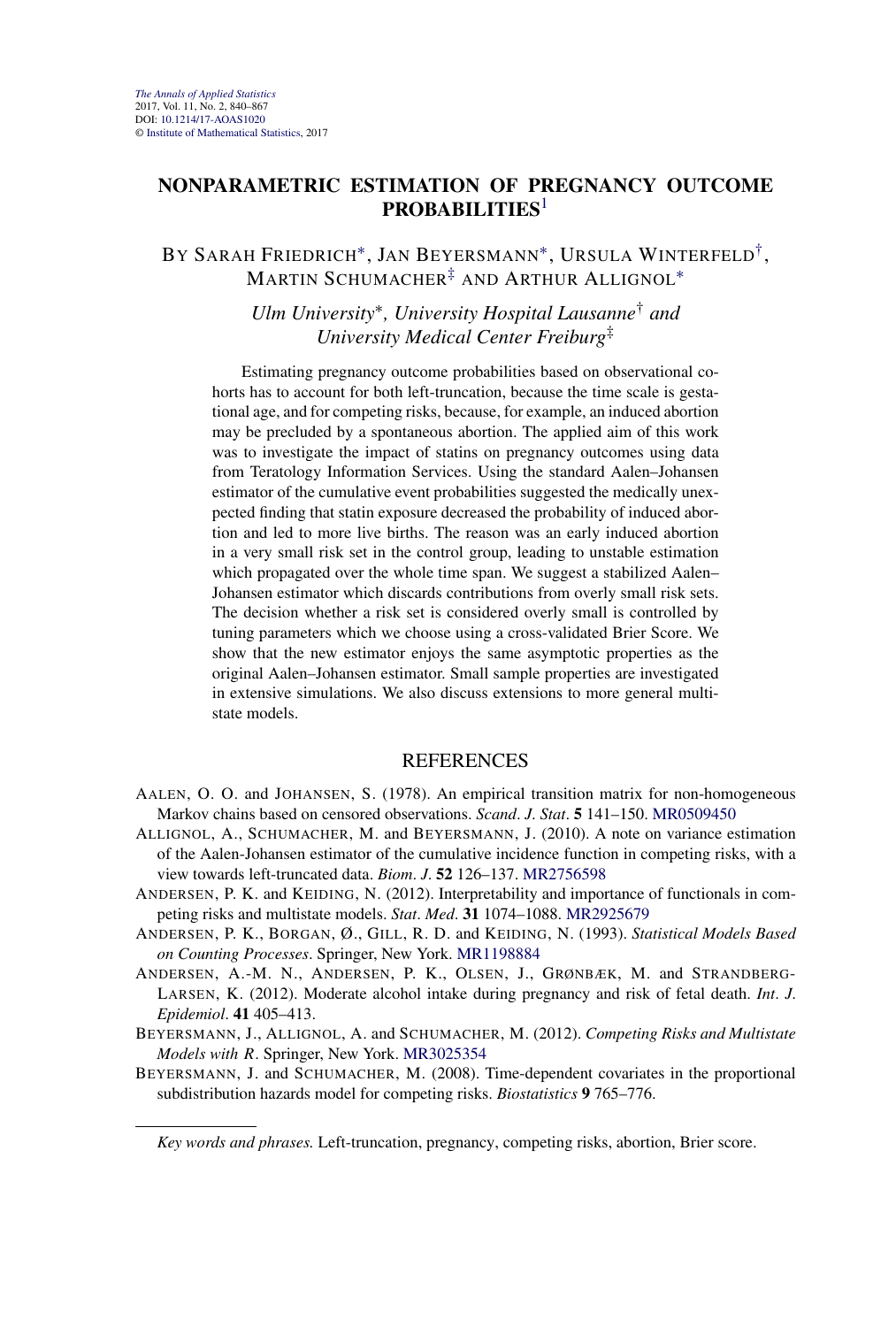- BEYERSMANN, J., LATOUCHE, A., BUCHHOLZ, A. and SCHUMACHER, M. (2009). Simulating competing risks data in survival analysis. *Stat*. *Med*. **28** 956–971. [MR2518359](http://www.ams.org/mathscinet-getitem?mr=2518359)
- EFRON, B. (1983). Estimating the error rate of a prediction rule: Improvement on cross-validation. *J*. *Amer*. *Statist*. *Assoc*. **78** 316–331. [MR0711106](http://www.ams.org/mathscinet-getitem?mr=0711106)
- EFRON, B. and TIBSHIRANI, R. (1997). Improvements on cross-validation: The 632+ bootstrap method. *J*. *Amer*. *Statist*. *Assoc*. **92** 548–560. [MR1467848](http://www.ams.org/mathscinet-getitem?mr=1467848)
- FRIEDRICH, S., BEYERSMANN, J., WINTERFELD, U., SCHUMACHER, M. and ALLIGNOL, A. (2017). Supplement to "Nonparametric estimation of pregnancy outcome probabilities." DOI[:10.1214/17-AOAS1020SUPP.](http://dx.doi.org/10.1214/17-AOAS1020SUPP)
- GERDS, T. A. and SCHUMACHER, M. (2006). Consistent estimation of the expected Brier score in general survival models with right-censored event times. *Biom*. *J*. **48** 1029–1040. [MR2312613](http://www.ams.org/mathscinet-getitem?mr=2312613)
- GERDS, T. A. and SCHUMACHER, M. (2007). Efron-type measures of prediction error for survival analysis. *Biometrics* **63** 1283–1287, 1316. [MR2414608](http://www.ams.org/mathscinet-getitem?mr=2414608)
- GOOLEY, T. A., LEISENRING, W., CROWLEY, J., STORER, B. E. et al. (1999). Estimation of failure probabilities in the presence of competing risks: New representations of old estimators. *Stat*. *Med*. **18** 695–706.
- GRZESKOWIAK, L. E., GILBERT, A. L. and MORRISON, J. L. (2012). Exposed or not exposed? Exploring exposure classification in studies using administrative data to investigate outcomes following medication use during pregnancy. *Eur*. *J*. *Clin*. *Pharmacol*. **68** 459–67.
- HANCOCK, R. L., KOREN, G., EINARSON, A. and UNGAR, W. J. (2007). The effectiveness of teratology information services (TIS). *Reprod*. *Toxicol*. (*Elmsford N*.*Y*.) **23** 125–132.
- HASTIE, T., TIBSHIRANI, R. and FRIEDMAN, J. (2009). *The Elements of Statistical Learning*: *Data Mining*, *Inference*, *and Prediction*, 2nd ed. Springer, New York. [MR2722294](http://www.ams.org/mathscinet-getitem?mr=2722294)
- HELD, L. and SABANÉS BOVÉ, D. (2014). *Applied Statistical Inference*. Springer, Heidelberg. [MR3155114](http://www.ams.org/mathscinet-getitem?mr=3155114)
- KEIDING, N. and GILL, R. D. (1990). Random truncation models and Markov processes. *Ann*. *Statist*. **18** 582–602. [MR1056328](http://www.ams.org/mathscinet-getitem?mr=1056328)
- KLEIN, J. P. (1991). Small sample moments of some estimators of the variance of the Kaplan–Meier and Nelson–Aalen estimators. *Scand*. *J*. *Stat*. **18** 333–340. [MR1157787](http://www.ams.org/mathscinet-getitem?mr=1157787)
- LAI, T. L. and YING, Z. (1991). Estimating a distribution function with truncated and censored data. *Ann*. *Statist*. **19** 417–442. [MR1091860](http://www.ams.org/mathscinet-getitem?mr=1091860)
- LUPATTELLI, A., SPIGSET, O., TWIGG, M. J. et al. (2014). Medication use in pregnancy: A crosssectional, multinational web-based study. *BMJ Open* **4**.
- MACKENZIE, T. (2012). Survival curve estimation with dependent left truncated data using Cox's model. *Int*. *J*. *Biostat*. **8** Art. 29. [MR2997679](http://www.ams.org/mathscinet-getitem?mr=2997679)
- MEISTER, R. and SCHAEFER, C. (2008). Statistical methods for estimating the probability of spontaneous abortion in observational studies—analyzing pregnancies exposed to coumarin derivatives. *Reprod*. *Toxicol*. (*Elmsford N*.*Y*.) **26** 31–35.
- SCHOOP, R., BEYERSMANN, J., SCHUMACHER, M. and BINDER, H. (2011). Quantifying the predictive accuracy of time-to-event models in the presence of competing risks. *Biom*. *J*. **53** 88–112. [MR2767380](http://www.ams.org/mathscinet-getitem?mr=2767380)
- SLAMA, R., BALLESTER, F., CASAS, M., CORDIER, S., EGGESBØ, M., INIGUEZ, C., NIEUWEN-HUIJSEN, M., PHILIPPAT, C., REY, S., VANDENTORREN, S. et al. (2014). Epidemiologic tools to study the influence of environmental factors on fecundity and pregnancy-related outcomes. *Epidemiol*. *Rev*. **36** 148–164.
- TSAI, W.-Y. (1990). Testing the assumption of independence of truncation time and failure time. *Biometrika* **77** 169–177. [MR1049418](http://www.ams.org/mathscinet-getitem?mr=1049418)
- VAN HOUWELINGEN, H. C. and PUTTER, H. (2012). *Dynamic Prediction in Clinical Survival Analysis*. *Monographs on Statistics and Applied Probability* **123**. CRC Press, Boca Raton, FL. [MR3058205](http://www.ams.org/mathscinet-getitem?mr=3058205)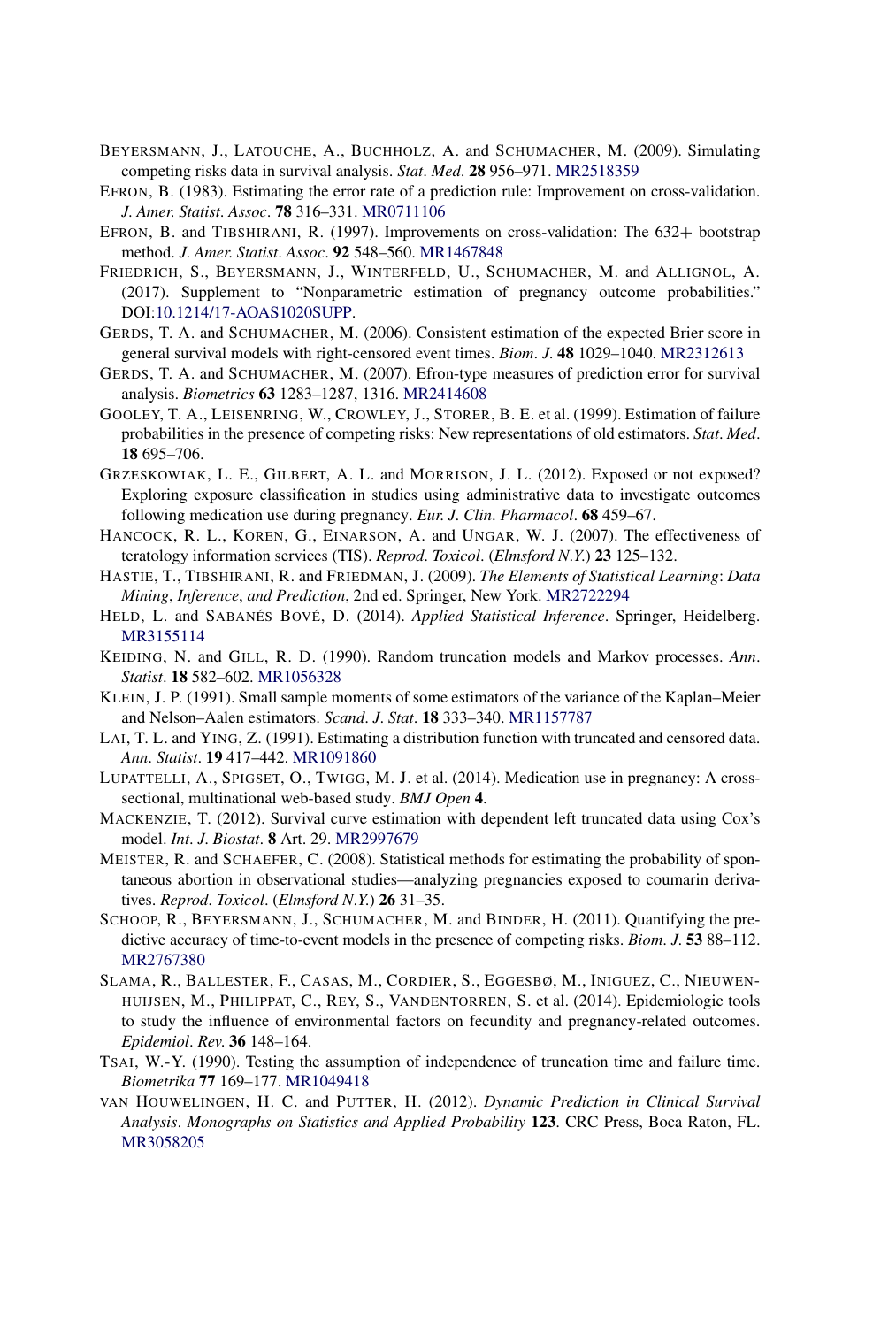WILLAND, I. (2011). *Statistisches Jahrbuch*. Statistisches Bundesamt, Wiesbaden.

WILLAND, I. (2014). *Statistisches Jahrbuch*. Statistisches Bundesamt, Wiesbaden.

WINTERFELD, U., ALLIGNOL, A., PANCHAUD, A., ROTHUIZEN, L. E., MERLOB, P., CUPPERS-MAARSCHALKERWEERD, B., VIAL, T., STEPHENS, S., CLEMENTI, M., SANTIS, M. et al. (2013). Pregnancy outcome following maternal exposure to statins: A multicentre prospective study. *BJOG*: *An International Journal of Obstetrics and Gynaecology* **120** 463–471.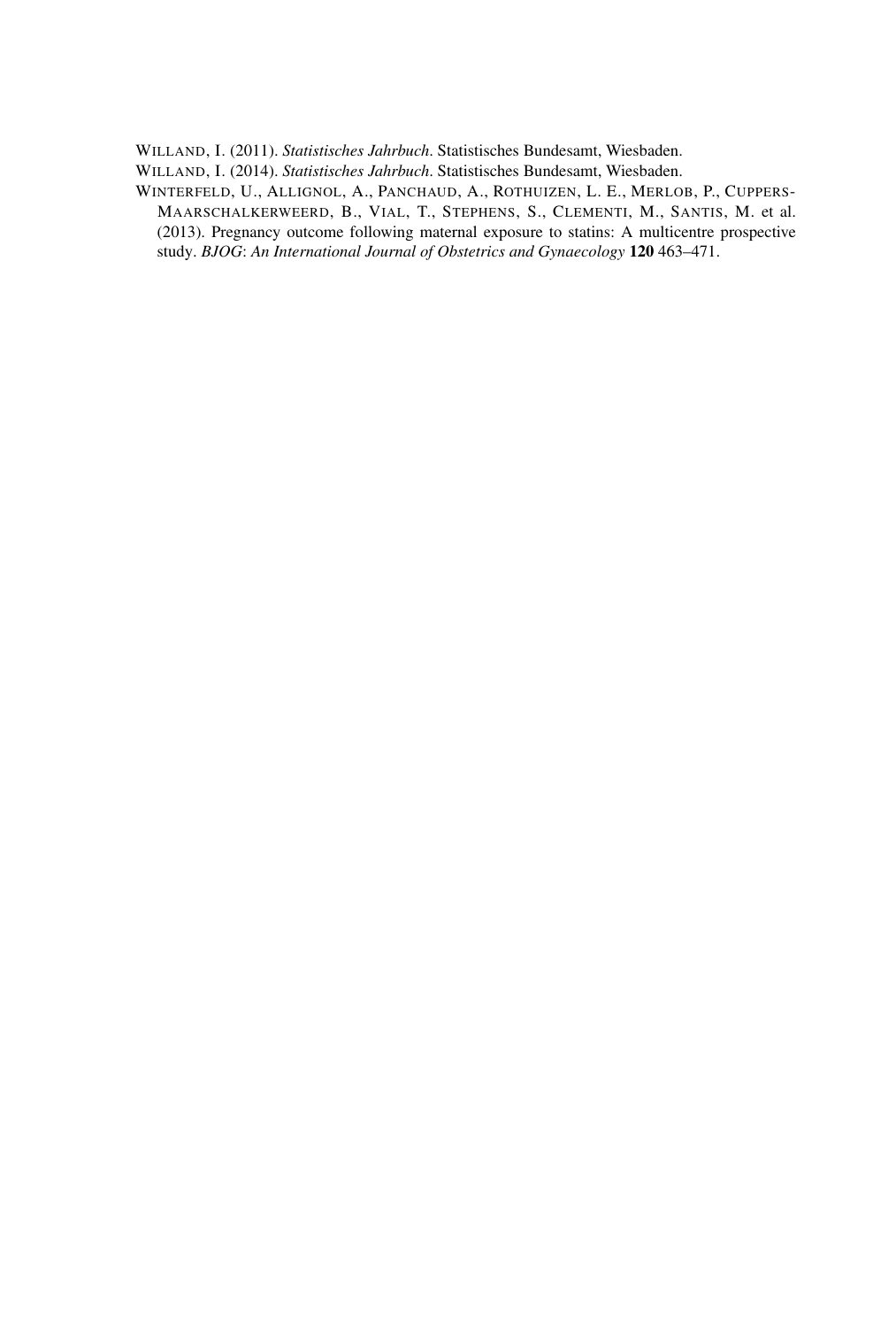## **BAYESIAN INFERENCE OF HIGH-DIMENSIONAL, CLUSTER-STRUCTURED ORDINARY DIFFERENTIAL EQUATION MODELS WITH APPLICATIONS TO BRAIN CONNECTIVITY STUDIES**

# BY TINGTING ZHANG<sup>\*, 1,2</sup>, QIANNAN YIN<sup>\*</sup>, BRIAN CAFFO<sup>†</sup>, YINGE SUN<sup>\*</sup> AND DANA BOATMAN-REICH[†,](#page-21-0)1[,3](#page-63-0)

*University of Virginia* <sup>∗</sup> *and Johns Hopkins University*†

We build a new ordinary differential equation (ODE) model for the directional interaction, also called effective connectivity, among brain regions whose activities are measured by intracranial electrocorticography (ECoG) data. In contrast to existing ODE models that focus on effective connectivity among only a few large anatomic brain regions and that rely on strong prior belief of the existence and strength of the connectivity, the proposed high-dimensional ODE model, motivated by statistical considerations, can be used to explore connectivity among multiple small brain regions. The new model, called the modular and indicator-based dynamic directional model (MIDDM), features a cluster structure, which consists of modules of densely connected brain regions, and uses indicators to differentiate significant and void directional interactions among brain regions. We develop a unified Bayesian framework to quantify uncertainty in the assumed ODE model, identify clusters, select strongly connected brain regions, and make statistical comparison between brain networks across different experimental trials. The prior distributions in the Bayesian model for MIDDM parameters are carefully designed such that the ensuing joint posterior distributions for ODE state functions and the MIDDM parameters have well-defined and easy-tosimulate posterior conditional distributions. To further speed up the posterior simulation, we employ parallel computing schemes in Markov chain Monte Carlo steps. We show that the proposed Bayesian approach outperforms an existing optimization-based ODE estimation method. We apply the proposed method to an auditory electrocorticography dataset and evaluate brain auditory network changes across trials and different auditory stimuli.

### **REFERENCES**

- AERTSEN, A. and PREISSL, H. (1991). Dynamics of activity and connectivity in physiological neuronal networks. In *Nonlinear Dynamics and Neuronal Networks* (H. Schuster, ed.) 281–302. VCH publishers Inc, New York.
- ANDERSON, J. (2005). Learning in sparsely connected and sparsely coded system. Ersatz Brain Project Working Note.

BARD, Y. (1974). *Nonlinear Parameter Estimation*. Academic Press, New York. [MR0326870](http://www.ams.org/mathscinet-getitem?mr=0326870)

BHAUMIK, P. and GHOSAL, S. (2014). Bayesian estimation in differential equation models. Preprint. Available at [arXiv:1403.0609](http://arxiv.org/abs/arXiv:1403.0609).

*Key words and phrases.* Bayesian inference, ODE models, cluster structure, directional brain networks, network edge selection.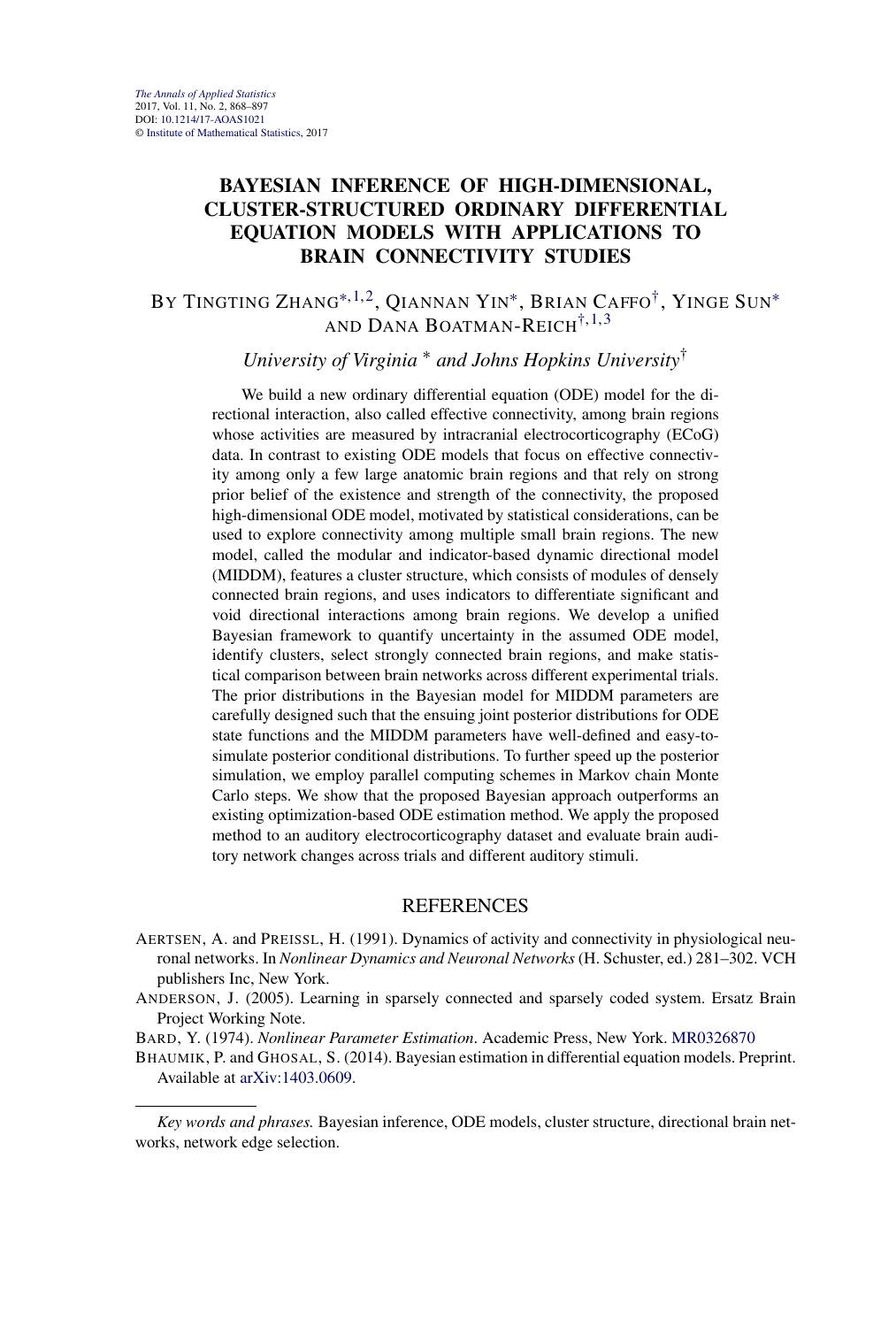- BIEGLER, L., DAMIANO, J. and BLAU, G. (1986). Nonlinear parameter estimation: A case study comparison. *AIChE J*. **32** 29–45.
- BOATMAN-REICH, D., FRANASZCZUK, P. J., KORZENIEWSKA, A., CAFFO, B., RITZL, E. K., COLWELL, S. and CRONE, N. E. (2010). Quantifying auditory event-related responses in multichannel human intracranial recordings. *Front*. *Comput*. *Neurosci*. **4** 4.
- BRESSLER, S. and DING, M. (2002). Event-related potentials. In *The Handbook of Brain Theory and Neural Networks* 412–415. Wiley, New York.
- BROWN, P. J., VANNUCCI, M. and FEARN, T. (1998). Multivariate Bayesian variable selection and prediction. *J*. *R*. *Stat*. *Soc*. *Ser*. *B*. *Stat*. *Methodol*. **60** 627–641. [MR1626005](http://www.ams.org/mathscinet-getitem?mr=1626005)
- BRUNEL, N. J.-B. (2008). Parameter estimation of ODE's via nonparametric estimators. *Electron*. *J*. *Stat*. **2** 1242–1267. [MR2471285](http://www.ams.org/mathscinet-getitem?mr=2471285)
- BULLMORE, E. and SPORNS, O. (2009). Complex brain networks: Graph theoretical analysis of structural and functional systems. *Nat*. *Rev*., *Neurosci*. **10** 186–198.
- CAFFO, B., PENG, R., DOMINICI, F., LOUIS, T. A. and ZEGER, S. (2011). Parallel MCMC for analyzing distributed lag models with systematic missing data for an application in environmental epidemiology. In *Handbook of Markov Chain Monte Carlo* (S. Brooks, A. Gelman, G. Jones and X. Meng, eds.) 493–511. CRC Press, Boca Raton, FL.
- CALDERHEAD, B., GIROLAMI, M. and LAWRENCE, N. (2008). Accelerating Bayesian inference over nonlinear differential equations with Gaussian processes. *Adv*. *Neural Inf*. *Process*. *Syst*. **22**.
- CAMPBELL, D. A. (2007). *Bayesian Collocation Tempering and Generalized Profiling for Estimation of Parameters from Differential Equation Models*. ProQuest LLC, Ann Arbor, MI. Thesis (Ph.D.)–McGill University (Canada). [MR2711737](http://www.ams.org/mathscinet-getitem?mr=2711737)
- CAO, J., HUANG, J. Z. and WU, H. (2012). Penalized nonlinear least squares estimation of timevarying parameters in ordinary differential equations. *J*. *Comput*. *Graph*. *Statist*. **21** 42–56. [MR2913355](http://www.ams.org/mathscinet-getitem?mr=2913355)
- CATANI, M., DELLACQUA, F., VERGANI, F., MALIK, F., HODGE, H., ROY, P., VALABREGUE, R. and THIEBAUT DE SCHOTTEN, M. (2012). Short frontal lobe connections of the human brain. *Cortex* **48** 273–291.
- CERVENKA, M. C., FRANASZCZUK, P. J., CRONE, N. E., HONG, B., CAFFO, B. S., BHATT, P., LENZ, F. A. and BOATMAN-REICH, D. (2013). Reliability of early cortical auditory gammaband responses. *Clin*. *Neurophysiol*. **124** 70–82.
- CHEUNG, S., OLIVER, T., PRUDENCIO, E., PRUDHOMME, S. and MOSER, R. (2011). Bayesian uncertainty analysis with applications to turbulence modeling. *Reliab*. *Eng*. *Syst*. *Saf*. **96** 1137– 1149.
- CHKREBTII, O. A., CAMPBELL, D. A., CALDERHEAD, B. and GIROLAMI, M. A. (2016). Bayesian solution uncertainty quantification for differential equations. *Bayesian Anal*. **11** 1239– 1267. [MR3577378](http://www.ams.org/mathscinet-getitem?mr=3577378)
- CONRAD, P., GIROLAMI, M., SÄRKKÄ, S., STUART, A. and ZYGALAKIS, K. (2015). Probability Measures for Numerical Solutions of Differential Equations.
- DAUNIZEAU, J., DAVID, O. and STEPHAN, K. (2011). Dynamic causal modelling: A critical review of the biophysical and statistical foundations. *NeuroImage* **58** 312–322.
- DAVID, O. and FRISTON, K. (2003). A neural mass model for MEG/EEG: Coupling and neuronal dynamics. *NeuroImage* **20** 1743–1755.
- DAVID, O., KIEBEL, S., HARRISON, L., MATTOUT, J., KILNER, J. and FRISTON, K. (2006). Dynamic causal modelling of evoked responses in EEG and MEG. *NeuroImage* **30** 1255–1272.
- DEUFLHARD, P. and BORNEMANN, F. (2002). *Scientific Computing with Ordinary Differential Equations*. Springer, New York. [MR1912409](http://www.ams.org/mathscinet-getitem?mr=1912409)
- DUNSON, D. B., HERRING, A. H. and ENGEL, S. M. (2008). Bayesian selection and clustering of polymorphisms in functionally related genes. *J*. *Amer*. *Statist*. *Assoc*. **103** 534–546. [MR2523991](http://www.ams.org/mathscinet-getitem?mr=2523991)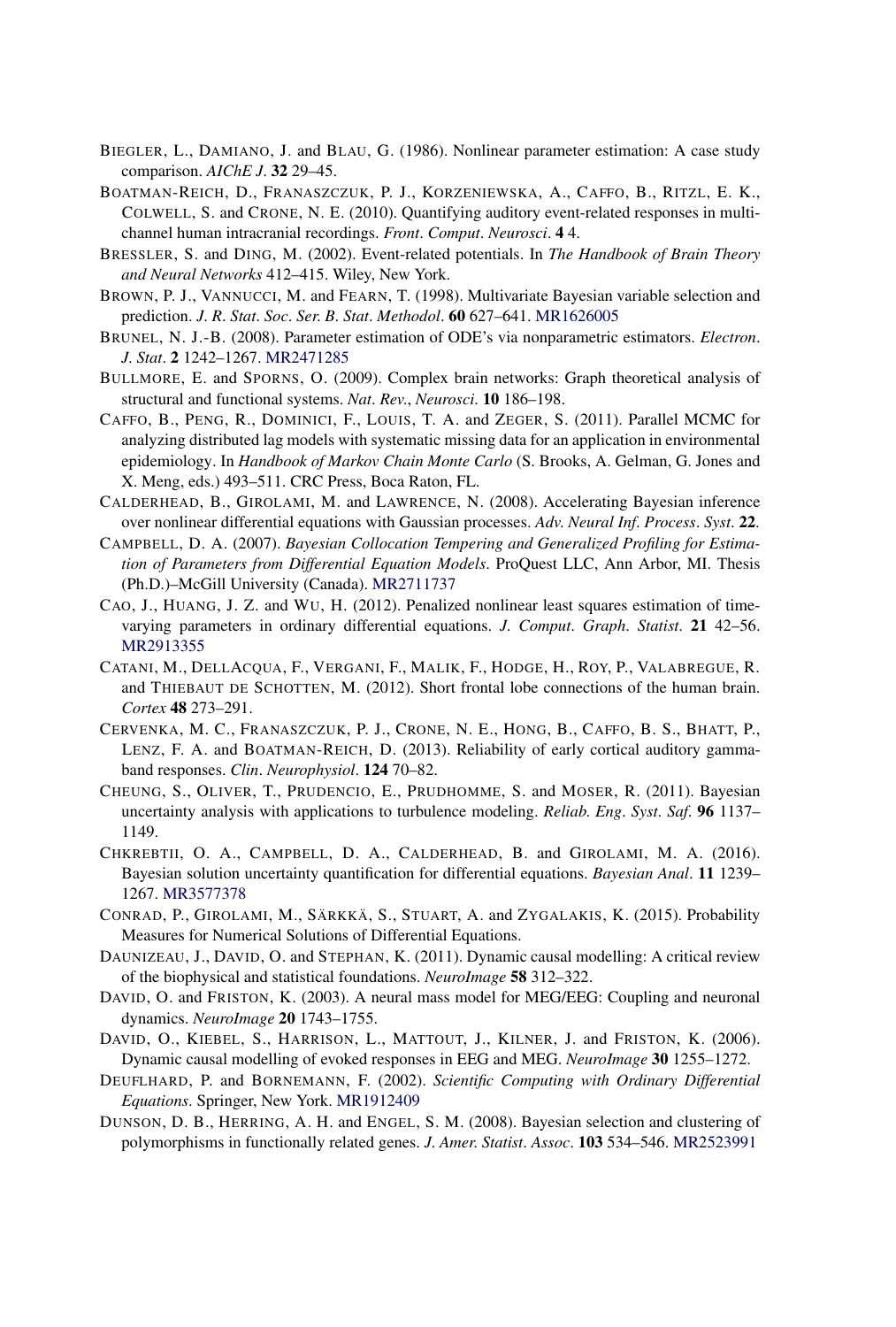- DURKA, P., IRCHA, D., NEUPER, C. and PFURTSCHELLER, G. (2001). Time-frequency microstructure of event-related electro-encephalogram eesynchronisation and synchronisation. *Med*. *Biol*. *Eng*. *Comput*. **39** 315–3211.
- ELIADES, S., CRONE, N., ANDERSON, W., RAMADOSS, D., LENZ, F. and BOATMAN-REICH, D. (2014). Adaptation of high-gamma responses in human auditory association cortex. *J*. *Neurophysiol*. **112** 2147–2163.
- FAN, J. and LI, R. (2001). Variable selection via nonconcave penalized likelihood and its oracle properties. *J*. *Amer*. *Statist*. *Assoc*. **96** 1348–1360. [MR1946581](http://www.ams.org/mathscinet-getitem?mr=1946581)
- FÖLDIÁK, P. and YOUNG, M. P. (1995). Sparse coding in the primate cortex. In *The Handbook of Brain Theory and Neural Networks* 895–898. MIT Press, Cambridge.
- FRANASZCZUK, P. J. and BERGEY, G. K. (1998). Application of the directed transfer function method to mesial and lateral onset temporal lobe seizures. *Brain Topogr*. **11** 13–21.
- FRISTON, K. (2009). Causal modelling and brain connectivity in functional magnetic resonance imaging. *PLoS Biology* **7** 33.
- FRISTON, K., HARRISON, L. and PENNY, W. (2003). Dynamic causal modelling. *NeuroImage* **19** 1273–1302.
- GARRIDO, M., KILNER, J., KIEBEL, S., STEPHAN, K., BALDEWEG, T. and FRISTON, K. (2009). Comparative frequency analysis of single EEG-evoked potential records. *NeuroImage* **48** 269– 279.
- GELMAN, A., BOIS, F. and JIANG, J. (1996). Physiological pharamacokinetic analysis using population modeling and informative prior distributions. *J*. *Amer*. *Statist*. *Assoc*. **91** 1400–1412.
- GELMAN, A., CARLIN, J. B., STERN, H. S. and RUBIN, D. B. (2004). *Bayesian Data Analysis*, 2nd ed. Chapman & Hall/CRC, Boca Raton, FL. [MR2027492](http://www.ams.org/mathscinet-getitem?mr=2027492)
- GEORGE, E. and MCCULLOCH, R. (1993). Variable selection via Gibbs sampling. *J*. *Amer*. *Statist*. *Assoc*. **88** 881–889.
- GEORGE, E. and MCCULLOCH, R. (1997). Approaches for Bayesian variable selection. *Statist*. *Sinica* **7** 339–373.
- GIROLAMI, M. (2008). Bayesian inference for differential equations. *Theoret*. *Comput*. *Sci*. **408** 4– 16. [MR2460604](http://www.ams.org/mathscinet-getitem?mr=2460604)
- GRANER, F. and GLAZIER, J. A. (1992). Simulation of biological cell sorting using a twodimensional extended Potts model. *Phys*. *Rev*. *Lett*. **69** 2013–2016.
- HEMKER, P. (1972). Numerical methods for differential equations in system simulations and in parameter estimation. *Analysis and Simulation of Biochemical Systems* 59–80.
- HERRMANN, B., HENRY, M. and OBLESER, J. (2013). Frequency-specific adaptation in human auditory cortex depends on the spectral variance in the acoustic stimulation. *J*. *Neurophysiol*. **109** 2086–2096.
- HERRMANN, B., SCHLICHTING, N. and OBLESER, J. (2014). Dynamic range adaptation to spectral stimulus statistics in human auditory cortex. *J*. *Neurosci*. **34** 327–331.
- HUANG, Y., LIU, D. and WU, H. (2006). Hierarchical Bayesian methods for estimation of parameters in a longitudinal HIV dynamic system. *Biometrics* **62** 413–423. [MR2227489](http://www.ams.org/mathscinet-getitem?mr=2227489)
- HUANG, Y. and WU, H. (2006). A Bayesian approach for estimating antiviral efficacy in HIV dynamic models. *J*. *Appl*. *Stat*. **33** 155–174. [MR2223142](http://www.ams.org/mathscinet-getitem?mr=2223142)
- ISHWARAN, H. and RAO, J. S. (2005). Spike and slab variable selection: Frequentist and Bayesian strategies. *Ann*. *Statist*. **33** 730–773. [MR2163158](http://www.ams.org/mathscinet-getitem?mr=2163158)
- KENNEDY, M. C. and O'HAGAN, A. (2001). Bayesian calibration of computer models. *J*. *R*. *Stat*. *Soc*. *Ser*. *B*. *Stat*. *Methodol*. **63** 425–464. [MR1858398](http://www.ams.org/mathscinet-getitem?mr=1858398)
- KIEBEL, S., DAVID, O. and FRISTON, K. (2006). Dynamic causal modelling of evoked responses in EEG/MEG with lead-field parameterization. *NeuroImage* **30** 1273–1284.
- KIM, S., TADESSE, M. G. and VANNUCCI, M. (2006). Variable selection in clustering via Dirichlet process mixture models. *Biometrika* **93** 877–893. [MR2285077](http://www.ams.org/mathscinet-getitem?mr=2285077)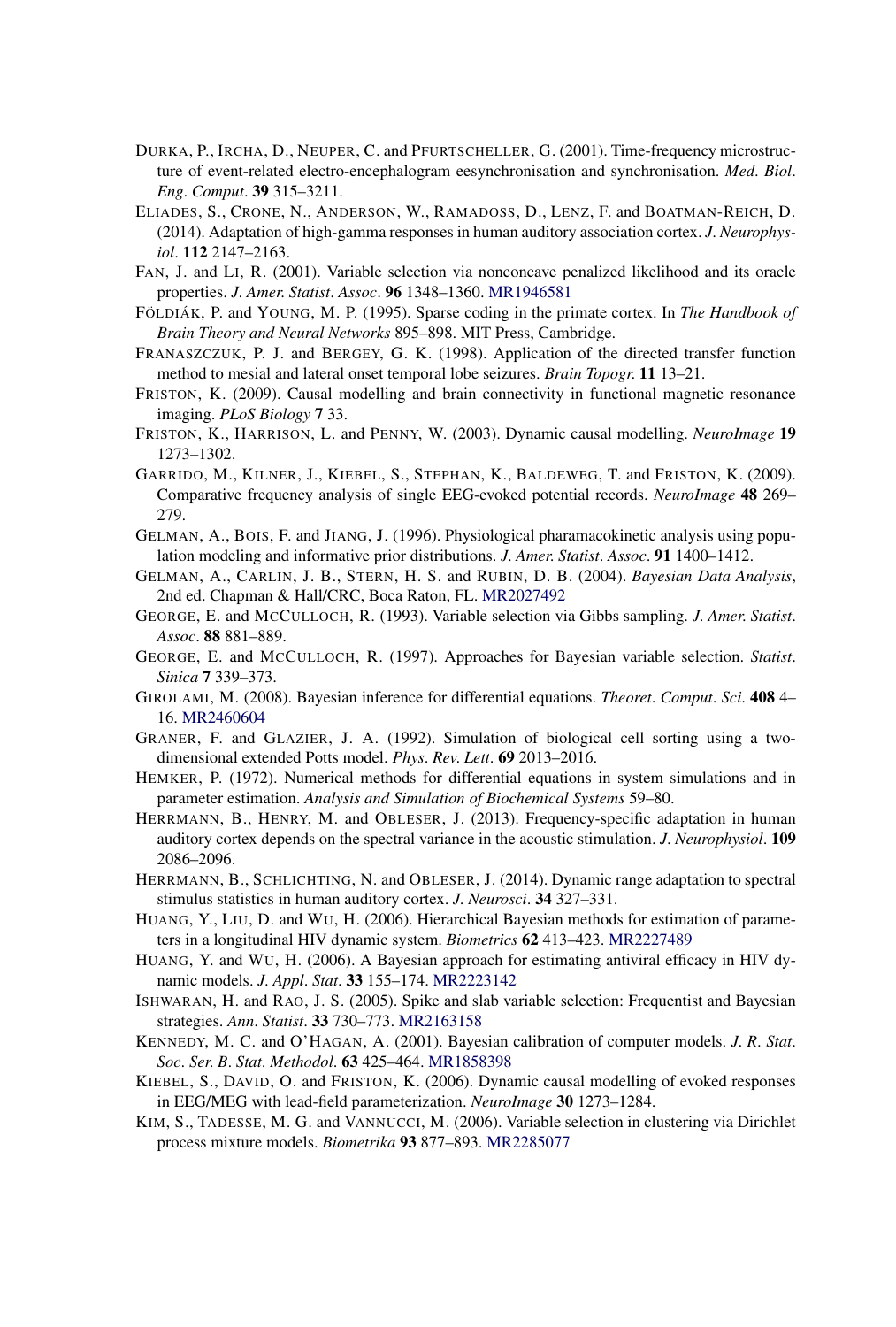- LI, Z., OSBORNE, M. R. and PRVAN, T. (2005). Parameter estimation of ordinary differential equations. *IMA J*. *Numer*. *Anal*. **25** 264–285. [MR2126204](http://www.ams.org/mathscinet-getitem?mr=2126204)
- LU, T., LIANG, H., LI, H. and WU, H. (2011). High-dimensional ODEs coupled with mixed-effects modeling techniques for dynamic gene regulatory network identification. *J*. *Amer*. *Statist*. *Assoc*. **106** 1242–1258. [MR2896833](http://www.ams.org/mathscinet-getitem?mr=2896833)
- MATTHEIJ, R. and MOLENAAR, J. (2002). *Ordinary Differential Equations in Theory and Practice*. *Classics in Applied Mathematics* **43**. SIAM, Philadelphia, PA. [MR1946758](http://www.ams.org/mathscinet-getitem?mr=1946758)
- MICHELOYANNIS, S. (2012). Graph-based network analysis in schizophrenia. *World J*. *Psychiatry* **2** 1–12.
- MILLER, A. (2002). *Subset Selection in Regression*, 2nd ed. Chapman & Hall/CRC, Boca Raton, FL. [MR2001193](http://www.ams.org/mathscinet-getitem?mr=2001193)
- MILO, R., SHEN-ORR, S., ITZKOVITZ, S., KASHTAN, N., CHKLOVSKII, D. and ALON, U. (2002). Network motifs: Simple building blocks of complex networks. *Science* **298** 824–827.
- MILO, R., ITZKOVITZ, S., KASHTAN, N., LEVITT, R., SHEN-ORR, S., AYZENSHTAT, I., SHEF-FER, M. and ALON, U. (2004). Superfamilies of evolved and designed networks. *Science* **303** 1538–1542.
- NÄÄTÄNEN, R., PAAVILAINEN, P., RINNE, T. and ALHO, K. (2007). The mismatch negativity (MMN) in basic research of central auditory processing: A review. *Clin*. *Neurophysiol*. **118** 2544– 2590.
- NEWMAN, M. E. J. (2006). Modularity and community structure in networks. *Proc*. *Natl*. *Acad*. *Sci*. *USA* **103** 8577–8696.
- OLIVER, T. and MOSER, R. (2011). Bayesian uncertainty quantification applied to RANS turbulence models. *Int*. *J*. *Mod*. *Phys*. *Conf*. *Ser*. **318** 042032.
- OLSHAUSEN, B. and FIELD, D. (2004). Sparse coding of sensor inputs. *Current Opinions in Neurobiology* **14** 481–487.
- PARK, H.-J. and FRISTON, K. (2013). Structural and functional brain networks: From connections to cognition. *Science* **342** 1238411.
- POTTS, R. B. (1952). Some generalized order-disorder transformations. *Math*. *Proc*. *Cambridge Philos*. *Soc*. **48** 106–109. [MR0047571](http://www.ams.org/mathscinet-getitem?mr=0047571)
- POYTON, A., VARZIRI, M., MCAULEY, K., MCLELLAN, P. and RAMSAY, J. (2006). Parameter estimation in continuous dynamic models using principal differential analysis. *Computational Chemical Engineering* **30** 698–708.
- QI, X. and ZHAO, H. (2010). Asymptotic efficiency and finite-sample properties of the generalized profiling estimation of parameters in ordinary differential equations. *Ann*. *Statist*. **38** 435–481. [MR2589327](http://www.ams.org/mathscinet-getitem?mr=2589327)
- RAMSAY, J. O. and SILVERMAN, B. W. (2005). *Functional Data Analysis*, 2nd ed. Springer, New York. [MR2168993](http://www.ams.org/mathscinet-getitem?mr=2168993)
- RAMSAY, J. O., HOOKER, G., CAMPBELL, D. and CAO, J. (2007). Parameter estimation for differential equations: A generalized smoothing approach. *J*. *R*. *Stat*. *Soc*. *Ser*. *B Stat*. *Methodol*. **69** 741–796. [MR2368570](http://www.ams.org/mathscinet-getitem?mr=2368570)
- REISS, P. T. and OGDEN, R. T. (2007). Functional principal component regression and functional partial least squares. *J*. *Amer*. *Statist*. *Assoc*. **102** 984–996. [MR2411660](http://www.ams.org/mathscinet-getitem?mr=2411660)
- REISS, P. T. and OGDEN, R. T. (2009). Smoothing parameter selection for a class of semiparametric linear models. *J*. *R*. *Stat*. *Soc*. *Ser*. *B Stat*. *Methodol*. **71** 505–523. [MR2649608](http://www.ams.org/mathscinet-getitem?mr=2649608)
- SCHÖNWIESNER, M., NOVITSKI, N., PAKARINEN, S., CARLSON, S., TERVANIEMI, M. and NÄÄTÄNEN, R. (2007). Heschl's gyrus, posterior superior temporal gyrus, and mid-ventrolateral prefrontal cortex have different roles in the detection of acoustic changes. *J*. *Neurophysiol*. **97** 2075–2082.
- SINAI, A., CRONE, N., WIED, H., FRANASZCZUK, P., MIGLIORETTI, D. and BOATMAN-REICH, D. (2009). Intracranial mapping of auditory perception: Event-related responses and electrocortical stimulation. *Clin*. *Neurophysiol*. **120** 140–149.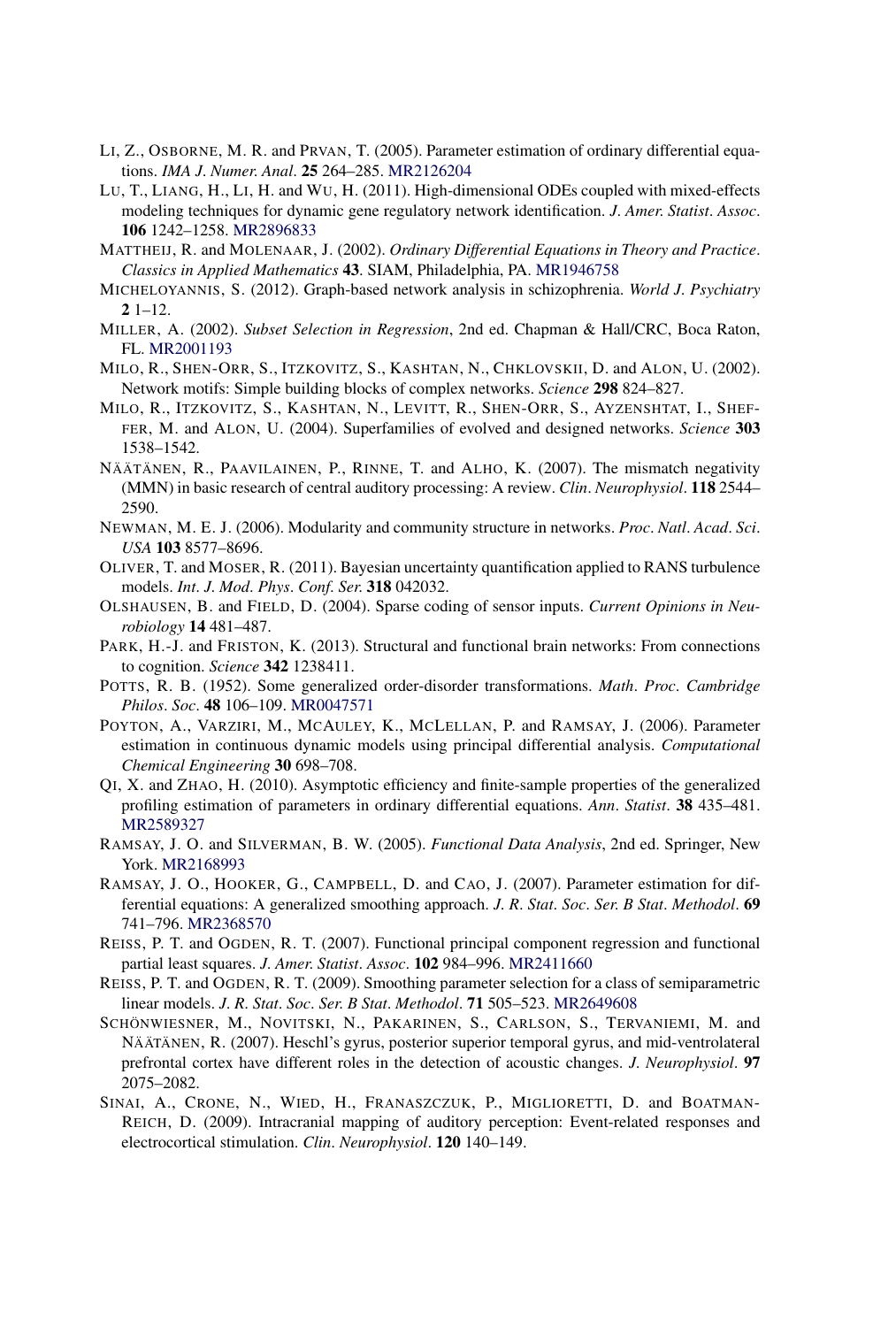SPORNS, O. (2011). *Networks of the Brain*. MIT Press, Cambridge, MA.

- STUART, A. M. (2010). Inverse problems: A Bayesian perspective. *Acta Numer*. **19** 451–559. [MR2652785](http://www.ams.org/mathscinet-getitem?mr=2652785)
- TADESSE, M. G., SHA, N. and VANNUCCI, M. (2005). Bayesian variable selection in clustering high-dimensional data. *J*. *Amer*. *Statist*. *Assoc*. **100** 602–617. [MR2160563](http://www.ams.org/mathscinet-getitem?mr=2160563)
- THEO, H. and MIKE, E. (2004). Mapping multiple QTL using linkage disequilibrium and linkage analysis information and multitrait data. *Genet*. *Sel*. *Evol* **36** 261–279.
- TIBSHIRANI, R. (1996). Regression shrinkage and selection via the lasso. *J*. *Roy*. *Statist*. *Soc*. *Ser*. *B* **58** 267–288. [MR1379242](http://www.ams.org/mathscinet-getitem?mr=1379242)
- VAN DYK, D. A. and PARK, T. (2008). Partially collapsed Gibbs samplers: Theory and methods. *J*. *Amer*. *Statist*. *Assoc*. **103** 790–796. [MR2524010](http://www.ams.org/mathscinet-getitem?mr=2524010)
- VARAH, J. M. (1982). A spline least squares method for numerical parameter estimation in differential equations. *SIAM J*. *Sci*. *Statist*. *Comput*. **3** 28–46. [MR0651865](http://www.ams.org/mathscinet-getitem?mr=0651865)
- VOIT, E. (2000). *Computational Analysis of Biochemical Systems*: *A Practical Guide for Biochemists and Molecular Biologists*. Cambridge Univ. Press, Cambridge.
- WAHBA, G. (1990). *Spline Models for Observational Data*. SIAM, Philadelphia, PA. [MR1045442](http://www.ams.org/mathscinet-getitem?mr=1045442)
- WANG, H. and LENG, C. (2008). A note on adaptive group lasso. *Comput*. *Statist*. *Data Anal*. **52** 5277–5286. [MR2526593](http://www.ams.org/mathscinet-getitem?mr=2526593)
- WU, H., LU, T., XUE, H. and LIANG, H. (2014a). Sparse additive ordinary differential equations for dynamic gene regulatory network modeling. *J*. *Amer*. *Statist*. *Assoc*. **109** 700–716. [MR3223744](http://www.ams.org/mathscinet-getitem?mr=3223744)
- WU, S., XUE, H., WU, Y. and WU, H. (2014b). Variable selection for sparse high-dimensional nonlinear regression models by combining nonnegative garrote and sure independence screening. *Statist*. *Sinica* **24** 1365–1387. [MR3241292](http://www.ams.org/mathscinet-getitem?mr=3241292)
- XUE, H., MIAO, H. and WU, H. (2010). Sieve estimation of constant and time-varying coefficients in nonlinear ordinary differential equation models by considering both numerical error and measurement error. *Ann*. *Statist*. **38** 2351–2387. [MR2676892](http://www.ams.org/mathscinet-getitem?mr=2676892)
- YI, N., GEORGE, V. and ALLISON, D. B. (2003). Stochastic search variable selection for identifying multiple quantitative trait loci. *Genetics* **164** 1129–1138.
- YUAN, M. and LIN, Y. (2005). Efficient empirical Bayes variable selection and estimation in linear models. *J*. *Amer*. *Statist*. *Assoc*. **100** 1215–1225. [MR2236436](http://www.ams.org/mathscinet-getitem?mr=2236436)
- YUAN, M. and LIN, Y. (2006). Model selection and estimation in regression with grouped variables. *J*. *R*. *Stat*. *Soc*. *Ser*. *B*. *Stat*. *Methodol*. **68** 49–67. [MR2212574](http://www.ams.org/mathscinet-getitem?mr=2212574)
- ZHANG, T., WU, J., LI, F., CAFFO, B. and BOATMAN-REICH, D. (2015). A dynamic directional model for effective brain connectivity using electrocorticographic (ECoG) time series. *J*. *Amer*. *Statist*. *Assoc*. **110** 93–106. [MR3338489](http://www.ams.org/mathscinet-getitem?mr=3338489)
- ZOU, H. (2006). The adaptive lasso and its oracle properties. *J*. *Amer*. *Statist*. *Assoc*. **101** 1418–1429. [MR2279469](http://www.ams.org/mathscinet-getitem?mr=2279469)
- ZOU, H. and HASTIE, T. (2005). Regularization and variable selection via the elastic net. *J*. *R*. *Stat*. *Soc*. *Ser*. *B*. *Stat*. *Methodol*. **67** 301–320. [MR2137327](http://www.ams.org/mathscinet-getitem?mr=2137327)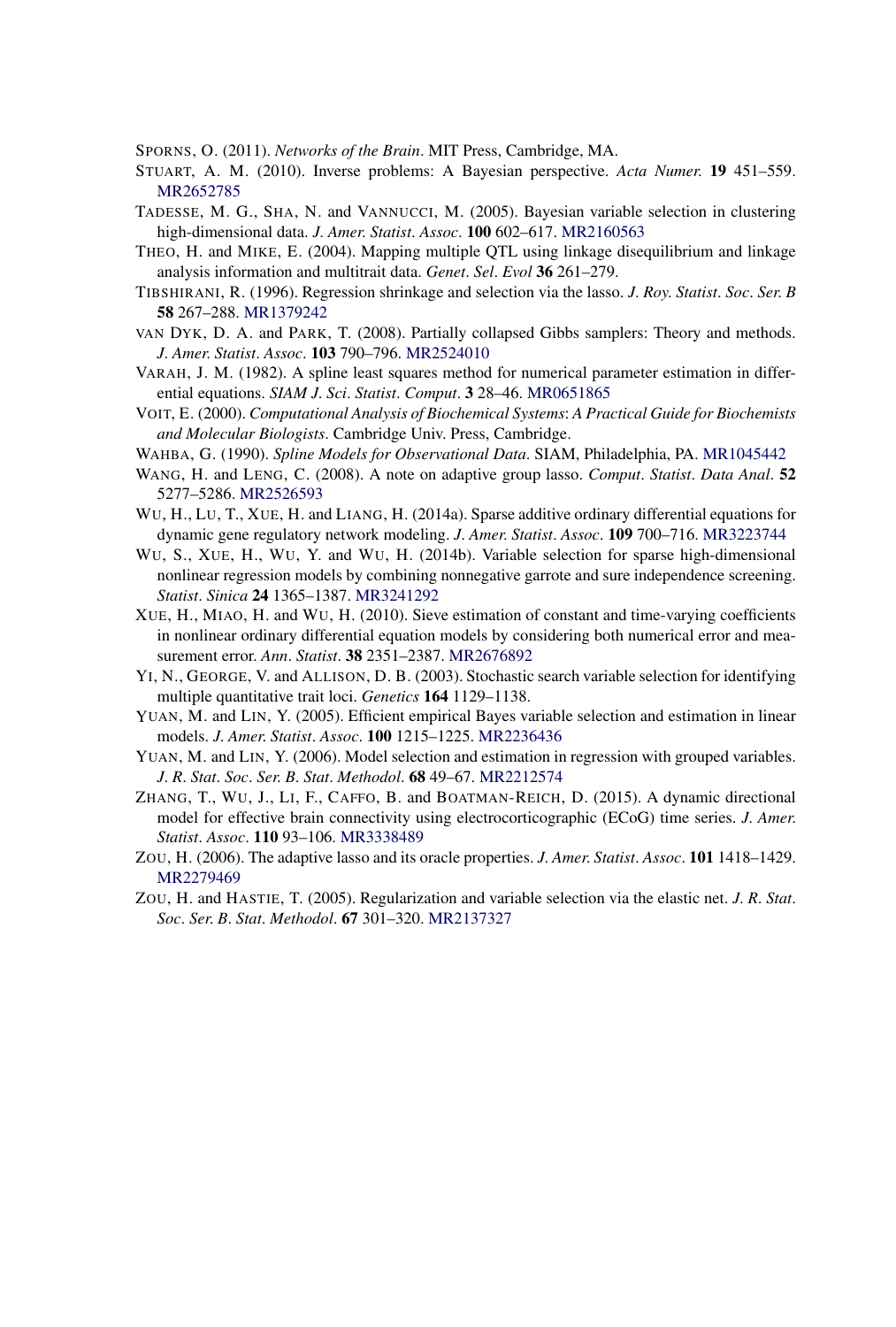## **EVALUATION OF THE COOLING TREND IN THE IONOSPHERE USING FUNCTIONAL REGRESSION WITH INCOMPLETE CURVES**[1](#page-27-0)

### BY OLEKSANDR GROMENKO, PIOTR KOKOSZKA AND JAN SOJKA

#### *IBM Research, Colorado State University and Utah State University*

We develop a statistical framework to test the hypothesis of the existence of an ionospheric cooling trend related to the global warming hypothesis; both are attributed to the same driver, namely the increased concentration of greenhouse gases. However, the study of a temporal trend in the ionosphere is easier because there are fewer covariates to be taken into account. The hypothesis that a cooling trend in the ionosphere exists has been an important focus of space physics research for over two decades. A central difficulty in reaching broadly agreed—on conclusions has been the absence of data with sufficiently long temporal and sufficiently broad spatial coverage. Complete time series of data that cover several decades exist only in a few separated (industrialized) regions. The space physics community has struggled to combine the information contained in these data, and often contradictory conclusions have been reported based on the analyses relying on one or a few locations. We present a statistical analysis that uses all data, even those with incomplete temporal coverage. It is based on a new functional regression approach that can handle spatially indexed curves whose temporal domain depends on location and may contain gaps. The test statistic combines spatial and temporal dependence in the data and is approximately normally distributed. We conclude that a statistically significant cooling trend exists in the Northern Hemisphere. This confirms the hypothesis put forward in the space physics community over two decades ago.

- BAKAR, K. and SAHU, S. (2015). spTimer: Spatio-temporal Bayesian modeling using R. *J*. *Stat*. *Softw*. **63** 1–32.
- BREMER, J., DAMBOLDT, T., MIELICH, J. and SUESSMANN, P. (2012). Comparing long-term trends in the ionospheric F2—Region with two different methods. *Journal of Atmospheric and Solar-Terrestrial Physics* **77** 174–185.
- CRAINICEANU, C. M., STAICU, A.-M., RAY, S. and PUNJABI, N. (2012). Bootstrap-based inference on the difference in the means of two correlated functional processes. *Stat*. *Med*. **31** 3223– 3240. [MR2993623](http://www.ams.org/mathscinet-getitem?mr=2993623)
- CRESSIE, N. and HAWKINS, D. M. (1980). Robust estimation of the variogram. I. *J*. *Int*. *Assoc*. *Math*. *Geol*. **12** 115–125. [MR0595404](http://www.ams.org/mathscinet-getitem?mr=0595404)
- CRESSIE, N. and WIKLE, C. K. (2011). *Statistics for Spatio-Temporal Data*. Wiley, Hoboken, NJ. [MR2848400](http://www.ams.org/mathscinet-getitem?mr=2848400)

*Key words and phrases.* Cooling trend, functional regression, incomplete time series, ionosphere, solar activity, spatial averaging, spatio-temporal modeling.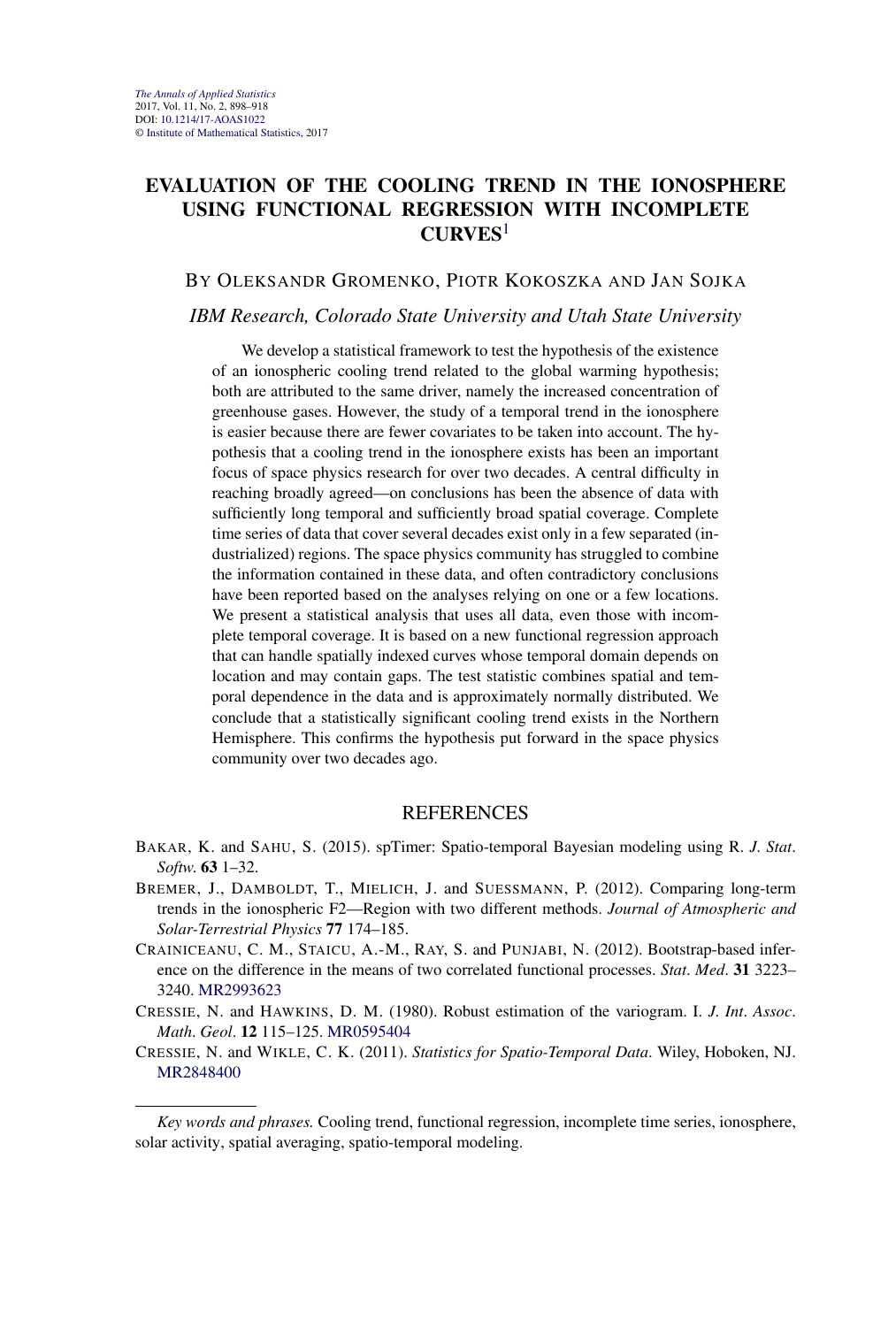- DAMBOLDT, T. and SUESSMANN, P. (2012). Consolidated Database of worldwide measured monthly medians of ionospheric characteristics foF2 and M(3000)F2. INAG Bulletin on the Web, INAG-73. Available at [www.ips.gov.au/IPSHosted/INAG/web-73/index.html.](http://www.ips.gov.au/IPSHosted/INAG/web-73/index.html)
- DELICADO, P., GIRALDO, R., COMAS, C. and MATEU, J. (2010). Statistics for spatial functional data: Some recent contributions. *Environmetrics* **21** 224–239. [MR2842240](http://www.ams.org/mathscinet-getitem?mr=2842240)
- GELFAND, A. E., DIGGLE, P., GUTTORP, P. and FUENTES, M., eds. (2010). *Handbook of Spatial Statistics*. Chapman & Hall/CRC, Boca Raton, FL.
- GENTON, M. G. (1998). Highly robust variogram estimation. *Math*. *Geol*. **30** 213–221. [MR1610687](http://www.ams.org/mathscinet-getitem?mr=1610687)
- GENTON, M. G. (2007). Separable approximations of space–time covariance matrices. *Environmetrics* **18** 681–695. [MR2408938](http://www.ams.org/mathscinet-getitem?mr=2408938)
- GIRALDO, R., DELICADO, P. and MATEU, J. (2010). Continuous time-varying kriging for spatial prediction of functional data: An environmental application. *J*. *Agric*. *Biol*. *Environ*. *Stat*. **15** 66– 82. [MR2755385](http://www.ams.org/mathscinet-getitem?mr=2755385)
- GIRALDO, R., DELICADO, P. and MATEU, J. (2011). Ordinary kriging for function-valued spatial data. *Environ*. *Ecol*. *Stat*. **18** 411–426. [MR2832903](http://www.ams.org/mathscinet-getitem?mr=2832903)
- GIRALDO, R., DELICADO, P. and MATEU, J. (2012). Hierarchical clustering of spatially correlated functional data. *Stat*. *Neerl*. **66** 403–421. [MR2983302](http://www.ams.org/mathscinet-getitem?mr=2983302)
- GROMENKO, O. and KOKOSZKA, P. (2012). Testing the equality of mean functions of ionospheric critical frequency curves. *J*. *R*. *Stat*. *Soc*. *Ser*. *C*. *Appl*. *Stat*. **61** 715–731. [MR2993506](http://www.ams.org/mathscinet-getitem?mr=2993506)
- GROMENKO, O. and KOKOSZKA, P. (2013). Nonparametric inference in small data sets of spatially indexed curves with application to ionospheric trend determination. *Comput*. *Statist*. *Data Anal*. **59** 82–94. [MR3000043](http://www.ams.org/mathscinet-getitem?mr=3000043)
- GROMENKO, O., KOKOSZKA, P., ZHU, L. and SOJKA, J. (2012). Estimation and testing for spatially indexed curves with application to ionospheric and magnetic field trends. *Ann*. *Appl*. *Stat*. **6** 669–696. [MR2976487](http://www.ams.org/mathscinet-getitem?mr=2976487)
- HAAS, T. C. (1995). Local prediction of a spatio-temporal process with an application to wet sulfate deposition. *J*. *Amer*. *Statist*. *Assoc*. **90** 1189–1199.
- HOFF, P. D. (2011). Separable covariance arrays via the Tucker product, with applications to multivariate relational data. *Bayesian Anal*. **6** 179–196. [MR2806238](http://www.ams.org/mathscinet-getitem?mr=2806238)
- HORVÁTH, L. and KOKOSZKA, P. (2012). *Inference for Functional Data with Applications*. Springer, New York. [MR2920735](http://www.ams.org/mathscinet-getitem?mr=2920735)
- JIANG, H. and SERBAN, N. (2012). Clustering random curves under spatial interdependence with application to service accessibility. *Technometrics* **54** 108–119. [MR2929427](http://www.ams.org/mathscinet-getitem?mr=2929427)
- KELLY, M. C. (2009). *The Earth's Ionosphere*, 2nd ed. Academic Press, San Diego, CA.
- KRAUS, D. (2015). Components and completion of partially observed functional data. *J*. *R*. *Stat*. *Soc*. *Ser*. *B*. *Stat*. *Methodol*. **77** 777–801. [MR3382597](http://www.ams.org/mathscinet-getitem?mr=3382597)
- LASTOVICKA, J., SOLOMON, S. C. and QIAN, L. (2012). Trends in the neutral and ionized atmosphere. *Reviews of Space Physics* **168** 113–145.
- LASTOVICKA, J., MIKHAILOV, A. V., ULICH, T., BREMER, J., ELIAS, A., ORTIZ DE ADLER, N., JARA, V., ABBARCA DEL RIO, R., FOPPIANO, A., OVALLE, E. and DANILOV, A. (2006). Long term trends in foF2: A comparison of various methods. *Journal of Atmospheric and Solar-Terrestrial Physics* **68** 1854–1870.
- LIEBL, D. (2013). Modeling and forecasting electricity spot prices: A functional data perspective. *Ann*. *Appl*. *Stat*. **7** 1562–1592. [MR3127959](http://www.ams.org/mathscinet-getitem?mr=3127959)
- LUTTINEN, J. and ILIN, A. (2009). Variational Gaussian-process factor analysis for modeling spatiotemporal data. In *Advances in Neural Information Processing Systems* 22 (Y. Bengio, D. Schuurmans, J. D. Lafferty, C. K. I. Williams and A. Culotta, eds.) 1177–1185. Curran Associates, Red Hook, NY.
- LUTTINEN, J. and ILIN, A. (2012). Efficient Gaussian process inference for short-scale spatio– temporal modeling. In *Proceedings of the International Conference on Artificial Intelligence and Statistics* **22**. JMLR W&CP.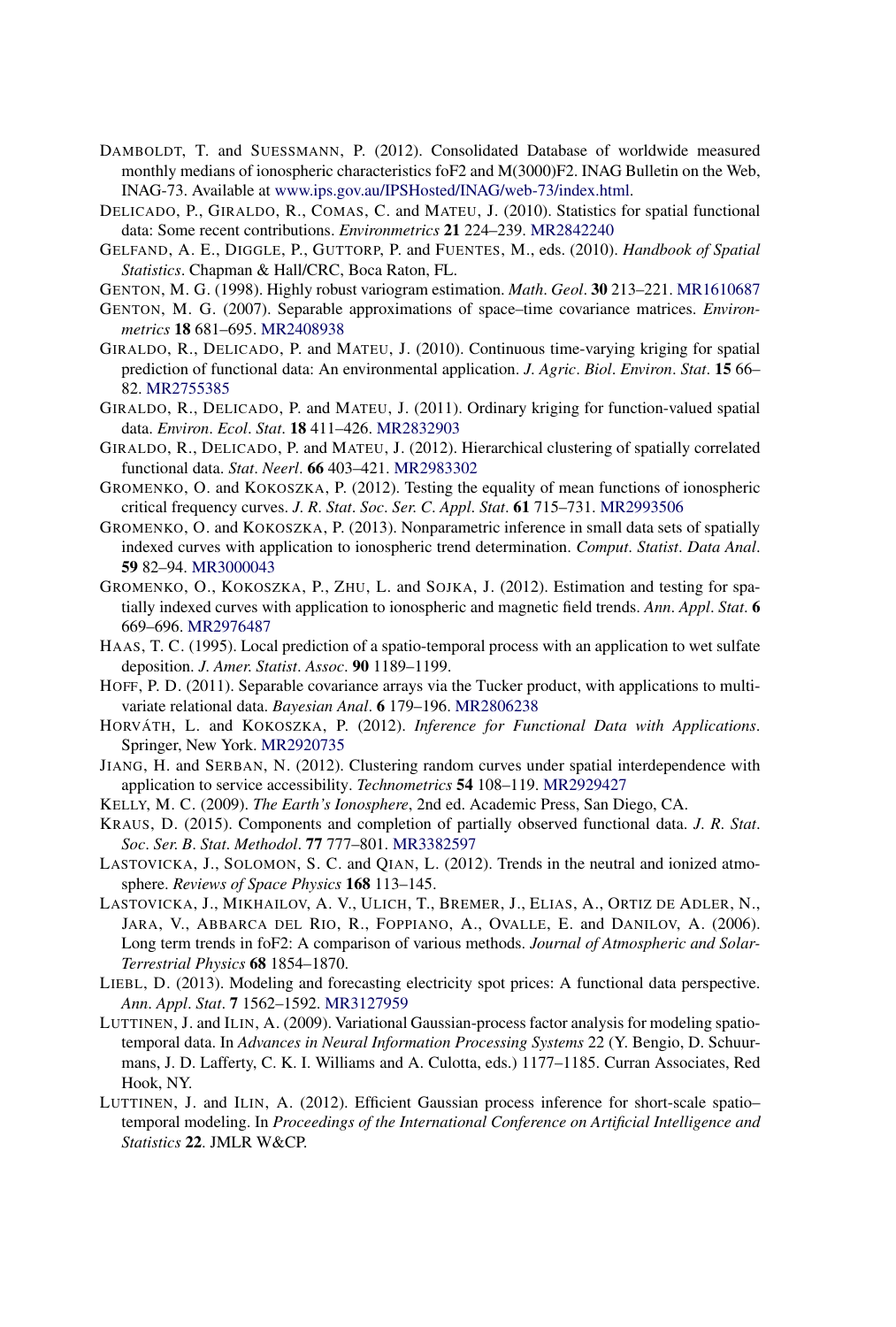- MIELICH, J. and BREMER, J. (2013). Long-term trends in the ionospheric F2 region with different solar activity indices. *Annals of Geophysics* **31** 291–303.
- NERINI, D., MONESTIEZ, P. and MANTÉ, C. (2010). Cokriging for spatial functional data. *J*. *Multivariate Anal*. **101** 409–418. [MR2564350](http://www.ams.org/mathscinet-getitem?mr=2564350)
- PAUL, D. and PENG, J. (2011). Principal components analysis for sparsely observed correlated functional data using a kernel smoothing approach. *Electron*. *J*. *Stat*. **5** 1960–2003. [MR2870154](http://www.ams.org/mathscinet-getitem?mr=2870154)
- RISHBETH, H. (1990). A greenhouse effect in the ionosphere? *Planetary and Space Science* **38** 945–948.
- ROBLE, R. G. and DICKINSON, R. E. (1989). How will changes in carbon dioxide and methane modify the mean structure of the mesosphere and thermosphere? *Geophysical Research Letters* **16** 1441–1444.
- SECCHI, P., VANTINI, S. and VITELLI, V. (2011). A clustering algorithm for spatially dependent functional data. *Procedia Environmental Sciences* **7** 176–181.
- SECCHI, P., VANTINI, S. and VITELLI, V. (2012). Bagging Voronoi classifiers for clustering spatial functional data. *International Journal of Applied Earth Observation and Geoinformation* **22** 53– 64.
- SHERMAN, M. (2011). *Spatial Statistics and Spatio-Temporal Data*: *Covariance Functions and Directional Properties*. Wiley, Chichester. [MR2815783](http://www.ams.org/mathscinet-getitem?mr=2815783)
- STAICU, A.-M., CRAINICEANU, C. and CARROLL, R. J. (2010). Fast methods for spatially correlated multilevel functional data. *Biostatistics* **11** 177–194.
- STAICU, A.-M., CRAINICEANU, C. M., REICH, D. S. and RUPPERT, D. (2012). Modeling functional data with spatially heterogeneous shape characteristics. *Biometrics* **68** 331–343. [MR2959599](http://www.ams.org/mathscinet-getitem?mr=2959599)
- STEIN, M. L. (1999). *Interpolation of Spatial Data*: *Some Theory for Kriging*. Springer, New York. [MR1697409](http://www.ams.org/mathscinet-getitem?mr=1697409)
- STEIN, M. L. (2005). Space–time covariance functions. *J*. *Amer*. *Statist*. *Assoc*. **100** 310–321. [MR2156840](http://www.ams.org/mathscinet-getitem?mr=2156840)
- SUN, Y., LI, B. and GENTON, M. G. (2012). Geostatistics for large datasets. In *Advances and Challenges in Space–Time Modelling of Natural Events* (E. Porcu, J. M. Montero and M. Schlather, eds.) **3** 55–77. Springer, Berlin.
- THÉBAULT, E., FINLAY, C. C., BEGGAN, C. D., ALKEN, P., AUBERT, J., BARROIS, O., BERTRAND, F., BONDAR, T., BONESS, A., BROCCO, L., CANET, E., CHAMBODUT, A., CHUL-LIAT, A., COÏSSON, P., CIVET, F., DU, A., FOURNIER, A., FRATTER, I., GILLET, N., HAMIL-TON, B., HAMOUDI, M., HULOT, G., JAGER, T., KORTE, M., KUANG, W., LALANNE, X., LANGLAIS, B., LÉGER, J.-M., LESUR, V., LOWES, F. J., MACMILLAN, S., MANDEA, M., MANOJ, C., MAUS, S., OLSEN, N., PETROV, V., RIDLEY, V., ROTHER, M., SABAKA, T. J., SATURNINO, D., SCHACHTSCHNEIDER, R., SIROL, O., TANGBORN, A., THOMSON, A., TØFFNER-CLAUSEN, L., VIGNERON, P., WARDINSKI, I. and ZVEREVA, T. (2015). International geomagnetic reference field: The 12th generation. *Earth*, *Planets and Space* **67** 1–19.
- ULICH, T., CLILVERD, M. A. and RISHBETH, H. (2003). Determining long-term change in the ionosphere. *Eos*, *Transactions American Geophysical Union* **84** 581–585.
- YANG, J., ZHU, H., CHOI, T. and COX, D. D. (2016). Smoothing and mean-covariance estimation of functional data with a Bayesian hierarchical model. *Bayesian Anal*. **11** 649–670. [MR3498041](http://www.ams.org/mathscinet-getitem?mr=3498041)
- YAO, F., MÜLLER, H.-G. and WANG, J.-L. (2005). Functional data analysis for sparse longitudinal data. *J*. *Amer*. *Statist*. *Assoc*. **100** 577–590. [MR2160561](http://www.ams.org/mathscinet-getitem?mr=2160561)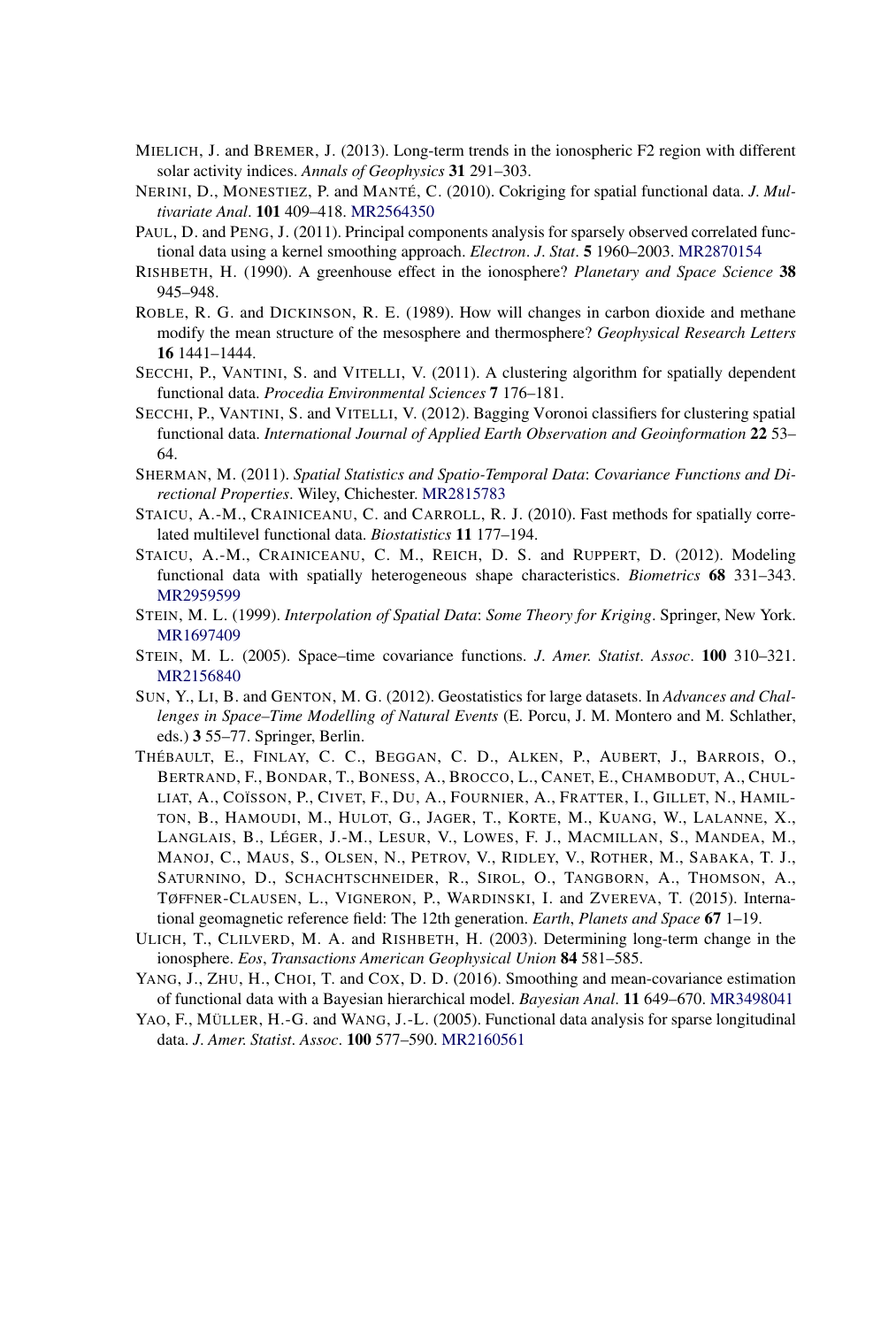### **VACCINES, CONTAGION, AND SOCIAL NETWORKS**

BY ELIZABETH L. OGBURN<sup>1</sup> AND TYLER J. VANDERWEELE<sup>2</sup>

*Johns Hopkins School of Public Health and Harvard School of Public Health*

Consider the causal effect that one individual's treatment may have on another individual's outcome when the outcome is contagious, with specific application to the effect of vaccination on an infectious disease outcome. The effect of one individual's vaccination on another's outcome can be decomposed into two different causal effects, called the "infectiousness" and "contagion" effects. We present identifying assumptions and estimation or testing procedures for infectiousness and contagion effects in two different settings: (1) using data sampled from independent groups of observations, and (2) using data collected from a single interdependent social network. The methods that we propose for social network data require fitting generalized linear models (GLMs). GLMs and other statistical models that require independence across subjects have been used widely to estimate causal effects in social network data, but because the subjects in networks are presumably not independent, the use of such models is generally invalid, resulting in inference that is expected to be anticonservative. We describe a subsampling scheme that ensures that GLM errors are uncorrelated across subjects despite the fact that outcomes are nonindependent. This simultaneously demonstrates the possibility of using GLMs and related statistical models for network data and highlights their limitations.

- ALI, M. M. and DWYER, D. S. (2009). Estimating peer effects in adolescent smoking behavior: A longitudinal analysis. *J*. *Adolesc*. *Health* **45** 402–408.
- ANDERSON, R. M. and MAY, R. M. (1985). Vaccination and herd immunity to infectious diseases. *Nature* **318** 323–329.
- ARONOW, P. M. and SAMII, C. (2013). Estimating average causal effects under general interference. Technical report, [arXiv:1305.6156.](http://arxiv.org/abs/arXiv:1305.6156)
- BOWERS, J., FREDRICKSON, M. M. and PANAGOPOULOS, C. (2013). Reasoning about interference between units: A general framework. *Polit*. *Anal*. **21** 97–124.
- BRESLOW, N. E. (1996). Generalized linear models: Checking assumptions and strengthening conclusions. *Stat*. *Appl*. **8** 23–41.
- CACIOPPO, J. T., FOWLER, J. H. and CHRISTAKIS, N. A. (2009). Alone in the crowd: The structure and spread of loneliness in a large social network. *J*. *Pers*. *Soc*. *Psychol*. **97** 977.
- CHOI, D. S. (2014). Estimation of monotone treatment effects in network experiments. ArXiv Preprint, [arXiv:1408.4102](http://arxiv.org/abs/arXiv:1408.4102).
- CHRISTAKIS, N. A. and FOWLER, J. H. (2007). The spread of obesity in a large social network over 32 years. *N*. *Engl*. *J*. *Med*. **357** 370–379.
- CHRISTAKIS, N. A. and FOWLER, J. H. (2008). The collective dynamics of smoking in a large social network. *N*. *Engl*. *J*. *Med*. **358** 2249–2258.

*Key words and phrases.* Causal inference, social networks, contagion, peer effects.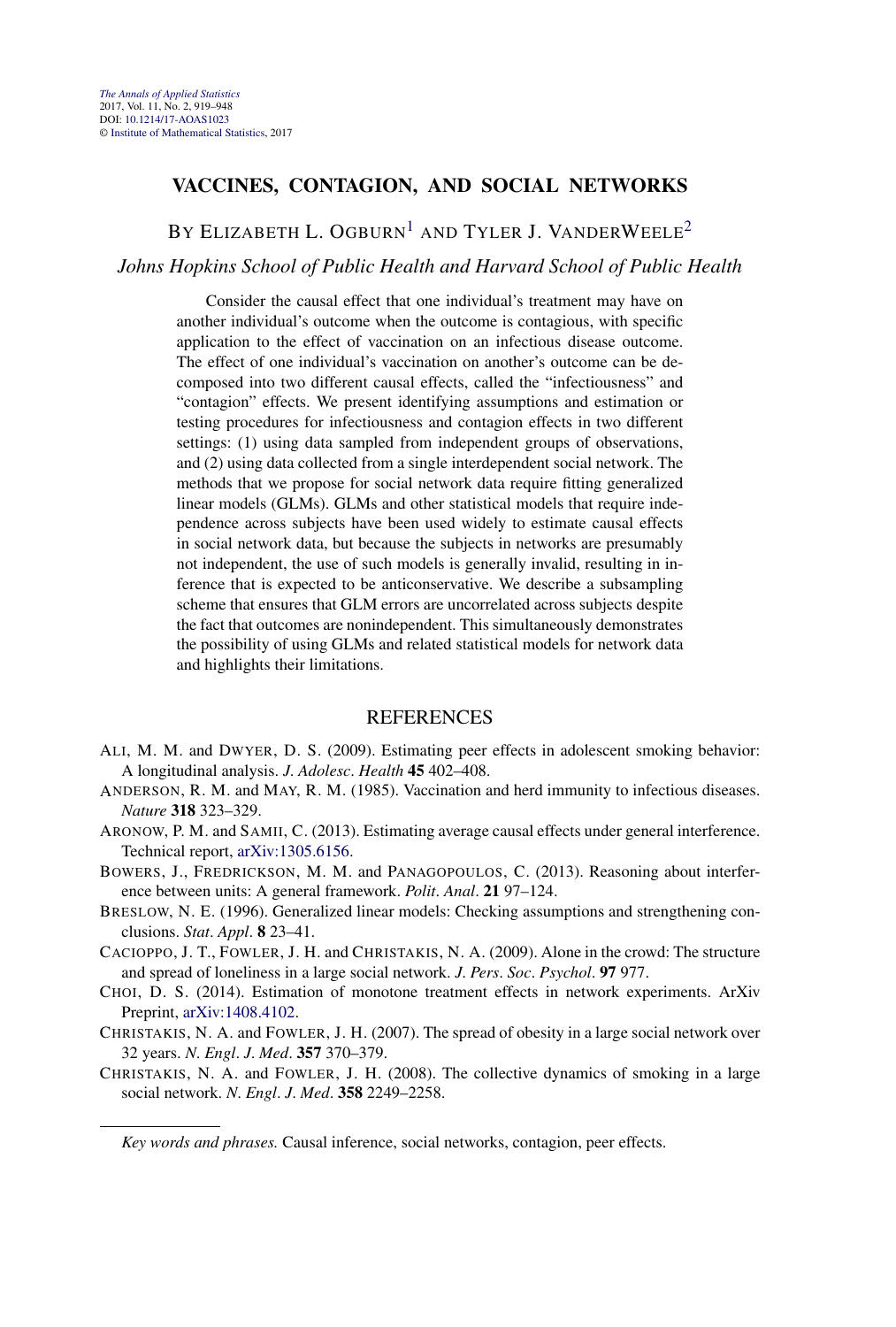- CHRISTAKIS, N. A. and FOWLER, J. H. (2010). Social network sensors for early detection of contagious outbreaks. *PLoS ONE* **5** e12948.
- CHRISTAKIS, N. A. and FOWLER, J. H. (2013). Social contagion theory: Examining dynamic social networks and human behavior. *Stat*. *Med*. **32** 556–577. [MR3042499](http://www.ams.org/mathscinet-getitem?mr=3042499)
- COHEN-COLE, E. and FLETCHER, J. M. (2008). Is obesity contagious? Social networks vs. environmental factors in the obesity epidemic. *J*. *Health Econ*. **27** 1382–1387.
- EAMES, K. T. D. and KEELING, M. J. (2002). Modeling dynamic and network heterogeneities in the spread of sexually transmitted diseases. *Proc*. *Natl*. *Acad*. *Sci*. *USA* **99** 13330–13335.
- EAMES, K. T. D. and KEELING, M. J. (2004). Monogamous networks and the spread of sexually transmitted diseases. *Math*. *Biosci*. **189** 115–130. [MR2065412](http://www.ams.org/mathscinet-getitem?mr=2065412)
- EARN, D. J. D., DUSHOFF, J. and LEVIN, S. A. (2002). Ecology and evolution of the flu. *Trends Ecol*. *Evol*. **17** 334–340.
- ECKLES, D., KARRER, B. and UGANDER, J. (2014). Design and analysis of experiments in networks: Reducing bias from interference. ArXiv Preprint, [arXiv:1404.7530](http://arxiv.org/abs/arXiv:1404.7530).
- EUBANK, S., GUCLU, H., KUMAR, V. S. A., MARATHE, M. V., SRINIVASAN, A., TOROCZKAI, Z. and WANG, N. (2004). Modelling disease outbreaks in realistic urban social networks. *Nature* **429** 180–184.
- FINE, P. E. M. (1993). Herd immunity: History, theory, practice. *Epidemiol*. *Rev*. **15** 265–302.
- FOWLER, J. H. and CHRISTAKIS, N. A. (2008). Estimating peer effects on health in social networks: A response to Cohen-Cole and Fletcher; and Trogdon, Nonnemaker, and Pais. *J*. *Health Econ*. **27** 1400–1405.
- GILL, J. (2001). *Generalized Linear Models*: *A Unified Approach*. *Quantitative Applications in the Social Sciences* **134**. Sage Publications, Thousand Oaks, CA.
- HALLORAN, M. E. and HUDGENS, M. G. (2012). Causal inference for vaccine effects on infectiousness. *Int*. *J*. *Biostat*. **8** Art. 6. [MR2925328](http://www.ams.org/mathscinet-getitem?mr=2925328)
- HALLORAN, M. E. and STRUCHINER, C. J. (1991). Study designs for dependent happenings. *Epidemiology* **2** 331–338.
- HALLORAN, M. E. and STRUCHINER, C. J. (1992). Modeling transmission dynamics of stagespecific malaria vaccines. *Parasitol*. *Today* (*Regul*. *Ed*.) **8** 77–85.
- HALLORAN, M. E. and STRUCHINER, C. J. (1995). Causal inference in infectious diseases. *Epidemiology* **6** 142–151.
- IMAI, K., KEELE, L. and TINGLEY, D. (2010). A general approach to causal mediation analysis. *Psychol*. *Methods* **15** 309–334.
- JOHN, T. J. and SAMUEL, R. (2000). Herd immunity and herd effect: New insights and definitions. *Eur*. *J*. *Epidemiol*. **16** 601–606.
- KEELING, M. J. and EAMES, K. T. (2005). Networks and epidemic models. *J*. *R*. *Soc*. *Interface* **2** 295–307.
- KELLER, M. A. and STIEHM, E. R. (2000). Passive immunity in prevention and treatment of infectious diseases. *Clin*. *Microbiol*. *Rev*. **13** 602–614.
- KLOVDAHL, A. S. (1985). Social networks and the spread of infectious diseases: The AIDS example. *Soc*. *Sci*. *Med*. **21** 1203–1216.
- KLOVDAHL, A. S., POTTERAT, J. J., WOODHOUSE, D. E., MUTH, J. B., MUTH, S. Q. and DAR-ROW, W. W. (1994). Social networks and infectious disease: The Colorado Springs study. *Soc*. *Sci*. *Med*. **38** 79–88.
- LATORA, V., NYAMBA, A., SIMPORE, J., SYLVETTE, B., DIANE, S., SYLVERE, B. and MUSUMECI, S. (2006). Network of sexual contacts and sexually transmitted HIV infection in Burkina Faso. *J*. *Med*. *Virol*. **78** 724–729.
- LAZER, D., RUBINEAU, B., CHETKOVICH, C., KATZ, N. and NEBLO, M. (2010). The coevolution of networks and political attitudes. *Polit*. *Commun*. **27** 248–274.
- LYONS, R. (2011). The spread of evidence-poor medicine via flawed social-network analysis. *Statistics*, *Politics*, *and Policy* **2**.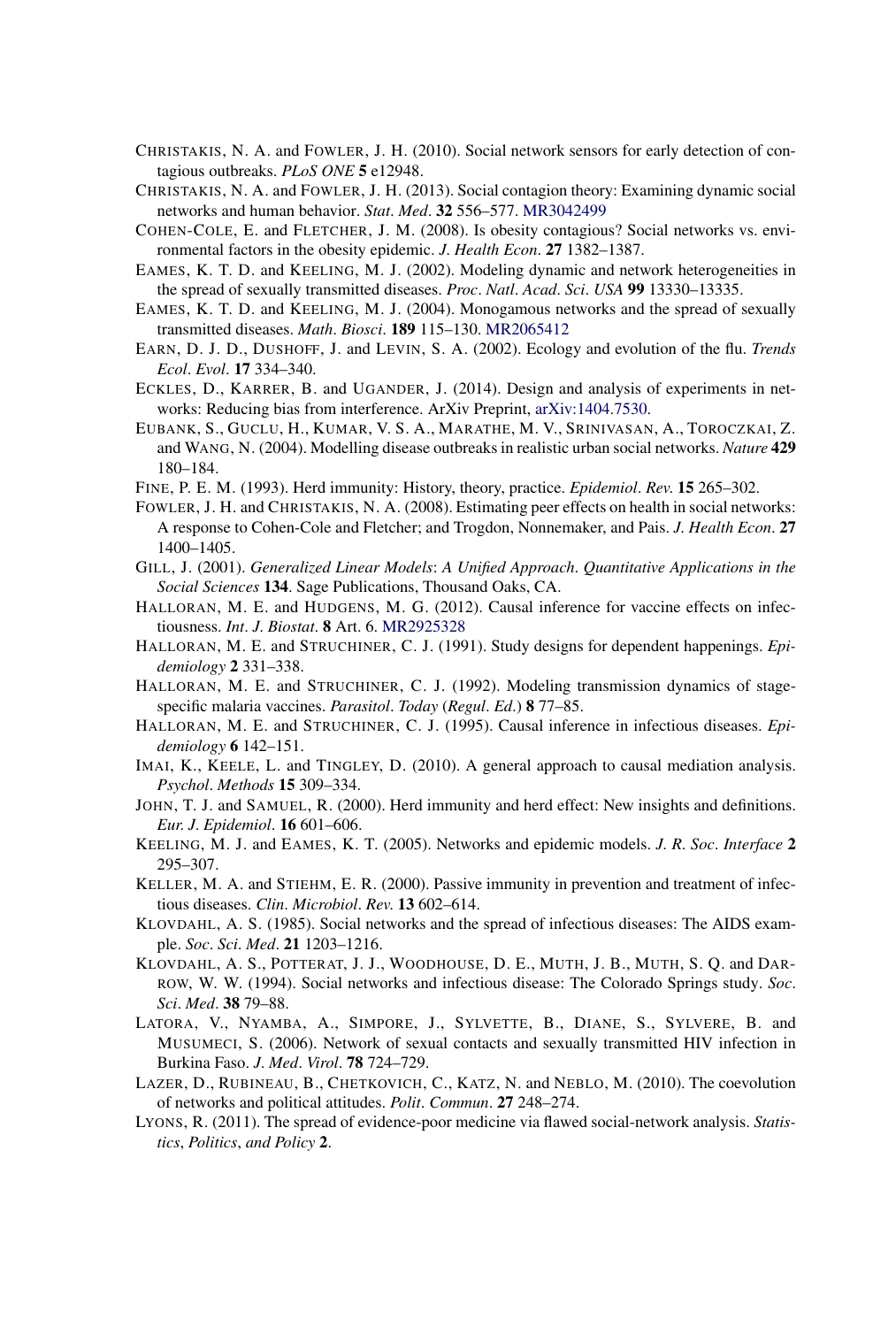- NOEL, H. and NYHAN, B. (2011). The unfriending problem: The consequences of homophily in friendship retention for causal estimates of social influence. *Soc*. *Netw*. **33** 211–218.
- O'BRIEN, K. L. and DAGAN, R. (2003). The potential indirect effect of conjugate pneumococcal vaccines. *Vaccine* **21** 1815–1825.
- OGBURN, E. L. and VANDERWEELE, T. J. (2014). Causal diagrams for interference. *Statist*. *Sci*. **29** 559–578. [MR3300359](http://www.ams.org/mathscinet-getitem?mr=3300359)
- OGBURN, E. L., VANDERWEELE, T. J. and CHRISTAKIS, N. A. (2017). Supplement to "Vaccines, contagion, and social networks." DOI[:10.1214/17-AOAS1023SUPP.](http://dx.doi.org/10.1214/17-AOAS1023SUPP)
- OSTERHOLM, M. T., KELLEY, N. S., SOMMER, A. and BELONGIA, E. A. (2012). Efficacy and effectiveness of influenza vaccines: A systematic review and meta-analysis. *Lancet*, *Infect*. *Dis*. **12** 36–44.
- PEARL, J. (2001). Direct and indirect effects. In *Proceedings of the Seventeenth Conference on Uncertainty in Artificial Intelligence* 411–420.
- ROBINS, J. M. and GREENLAND, S. (1992). Identifiability and exchangeability for direct and indirect effects. *Epidemiology* **3** 143–155.
- ROBINS, J. M. and RICHARDSON, T. S. (2010). Alternative graphical causal models and the identification of direct effects. In *Causality and Psychopathology*: *Finding the Determinants of Disorders and Their Cures* (P. Shrout, ed.). Oxford Univ. Press.
- ROSENBAUM, P. R. (2007). Interference between units in randomized experiments. *J*. *Amer*. *Statist*. *Assoc*. **102** 191–200. [MR2345537](http://www.ams.org/mathscinet-getitem?mr=2345537)
- ROSENQUIST, J. N., MURABITO, J., FOWLER, J. H. and CHRISTAKIS, N. A. (2010). The spread of alcohol consumption behavior in a large social network. *Ann*. *Intern*. *Med*. **152** 426–433.
- SHALIZI, C. R. (2012). Comment on "Why and when 'flawed' social network analyses still yield valid tests of no contagion." *Statistics*, *Politics*, *and Policy* **3**.
- SHALIZI, C. R. and THOMAS, A. C. (2011). Homophily and contagion are generically confounded in observational social network studies. *Sociol*. *Methods Res*. **40** 211–239. [MR2767833](http://www.ams.org/mathscinet-getitem?mr=2767833)
- TOULIS, P. and KAO, E. (2013). Estimation of causal peer influence effects. In *Proceedings of the* 30*th International Conference on Machine Learning* 1489–1497.
- UGANDER, J., KARRER, B., BACKSTROM, L. and KLEINBERG, J. (2013). Graph cluster randomization: Network exposure to multiple universes. In *Proceedings of the* 19*th ACM SIGKDD International Conference on Knowledge Discovery and Data Mining* 329–337. ACM.
- VALERI, L. and VANDERWEELE, T. J. (2013). Mediation analysis allowing for exposure-mediator interactions and causal interpretation: Theoretical assumptions and implementation with SAS and SPSS macros. *Psychol*. *Methods* **18** 137–150.
- VANDERWEELE, T. J. (2011). Sensitivity analysis for contagion effects in social networks. *Sociol*. *Methods Res*. **40** 240–255. [MR2767834](http://www.ams.org/mathscinet-getitem?mr=2767834)
- VANDERWEELE, T. J., OGBURN, E. L. and TCHETGEN TCHETGEN, E. J. (2012). Why and when "flawed" social network analyses still yield valid tests of no contagion. *Statistics*, *Politics*, *and Policy* **3** 1–11.
- VANDERWEELE, T. J. and TCHETGEN TCHETGEN, E. J. (2011a). Bounding the infectiousness effect in vaccine trials. *Epidemiology* **22** 686–693.
- VANDERWEELE, T. J. and TCHETGEN TCHETGEN, E. J. (2011b). Effect partitioning under interference in two-stage randomized vaccine trials. *Statist*. *Probab*. *Lett*. **81** 861–869. [MR2793754](http://www.ams.org/mathscinet-getitem?mr=2793754)
- VANDERWEELE, T. J., TCHETGEN TCHETGEN, E. J. and HALLORAN, M. E. (2012). Components of the indirect effect in vaccine trials: Identification of contagion and infectiousness effects. *Epidemiology* **23** 751–761.
- VAN DER LAAN, M. J. (2012). Causal inference for networks. U.C. Berkeley Division of Biostatistics Working Paper Series, Working Paper 300.
- YANG, Y., SUGIMOTO, J. D., HALLORAN, M. E., BASTA, N. E., CHAO, D. L., MATRAJT, L., POTTER, G., KENAH, E. and LONGINI, I. M. (2009). The transmissibility and control of pandemic influenza A (H1N1) virus. *Science* **326** 729–733.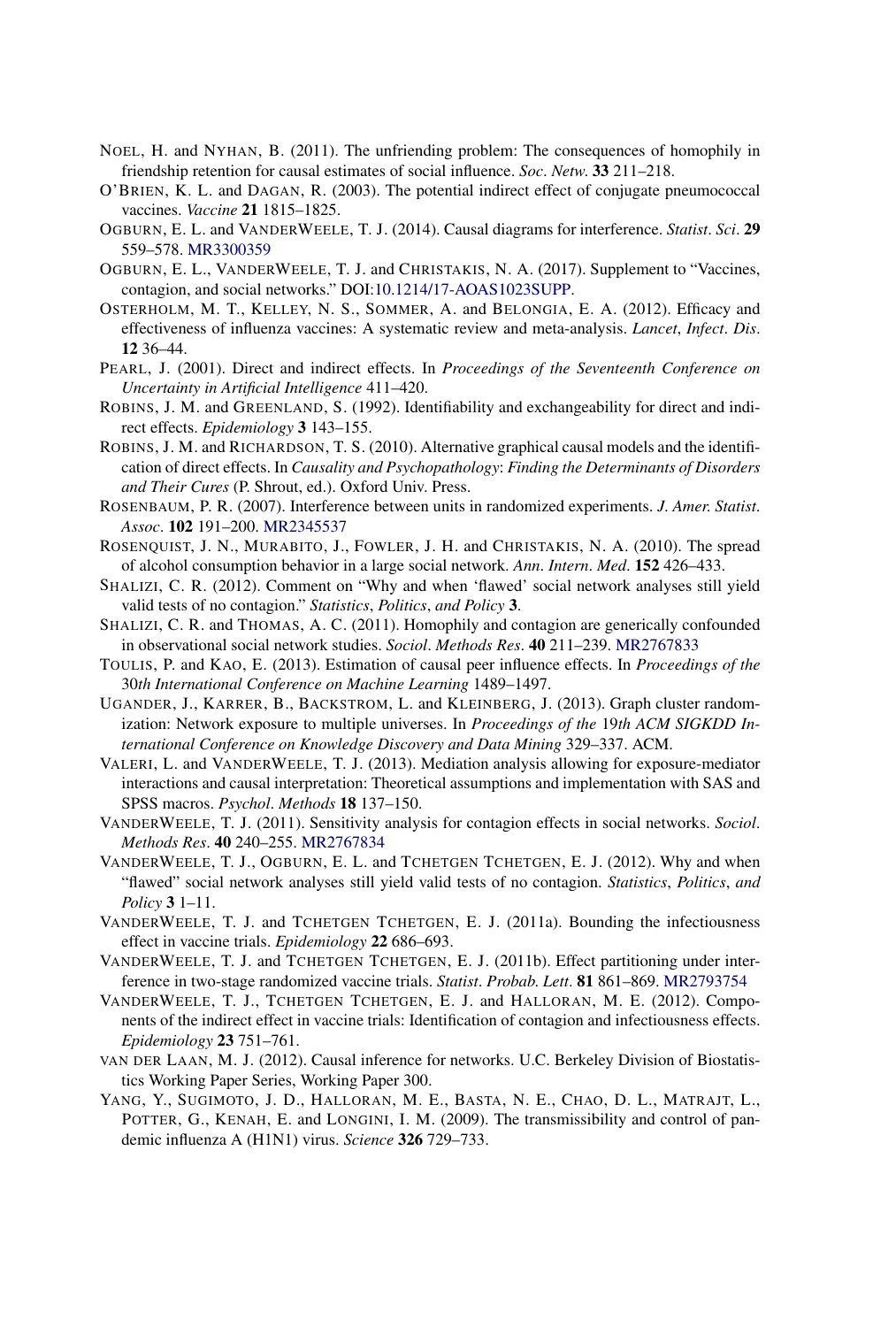## <span id="page-63-0"></span>**SUBGROUP INFERENCE FOR MULTIPLE TREATMENTS AND MULTIPLE ENDPOINTS IN AN ALZHEIMER'S DISEASE TREATMENT TRIAL**

BY PATRICK SCHNELL<sup>\*</sup>, OI TANG<sup>[†,](#page-27-0)‡</sup>, PETER MÜLLER<sup>§</sup> AND BRADLEY P. CARLIN[∗](#page-27-0)

*University of Minnesota*∗*, AbbVie, Inc.*†*, Sanofi, Inc.*‡ *and University of Texas at Austin*§

Many new experimental treatments outperform the current standard only for a subset of the population. Subgroup identification methods provide estimates for the population subset which benefits most from treatment. However, when more than two treatments and multiple endpoints are under consideration, there are many possible requirements for a particular treatment to be beneficial. In this paper, we adapt notions of decision-theoretic admissibility to the context of evaluating treatments in such trials. As an explicit demonstration of admissibility concepts, we combine our approach with the method of credible subgroups, which in the case of a single outcome and treatment comparison provides Bayesian bounds on the benefiting subpopulation. We investigate our methods' performance via simulation, and apply them to a recent dataset from an Alzheimer's disease treatment trial. Our results account for multiplicity while showing patient covariate profiles that are (or are not) likely to be associated with treatment benefit, and are thus useful in their own right or as a guide to patient enrollment in a second stage study.

### **REFERENCES**

- ALMIRALL, D., LIZOTTE, D. J. and MURPHY, S. A. (2012). Comment: "Evaluation of viable dynamic treatment regimes in a sequentially randomized trial of advanced prostate cancer". *J*. *Amer*. *Statist*. *Assoc*. **107** 509–512. [MR2980061](http://www.ams.org/mathscinet-getitem?mr=2980061)
- BERGER, J. O., WANG, X. and SHEN, L. (2014). A Bayesian approach to subgroup identification. *J*. *Biopharm*. *Statist*. **24** 110–129. [MR3196130](http://www.ams.org/mathscinet-getitem?mr=3196130)
- BREIMAN, L., FRIEDMAN, J. H., OLSHEN, R. A. and STONE, C. J. (1984). *Classification and Regression Trees*. *Wadsworth Statistics/Probability Series*. Wadsworth Advanced Books and Software, Belmont, CA. [MR0726392](http://www.ams.org/mathscinet-getitem?mr=0726392)

BURNS, A. and ILIFFE, S. (2009). Alzheimer's disease. *BMJ* **338** b158.

- CHIPMAN, H. A., GEORGE, E. I. and MCCULLOCH, R. E. (1998). Bayesian CART model search. *J*. *Amer*. *Statist*. *Assoc*. **93** 935–948.
- CHIPMAN, H. A., GEORGE, E. I. and MCCULLOCH, R. E. (2010). BART: Bayesian additive regression trees. *Ann*. *Appl*. *Stat*. **4** 266–298. [MR2758172](http://www.ams.org/mathscinet-getitem?mr=2758172)
- DIXON, D. O. and SIMON, R. (1991). Bayesian subset analysis. *Biometrics* 871–881.
- FOSTER, J. C., TAYLOR, J. M. G. and RUBERG, S. J. (2011). Subgroup identification from randomized clinical trial data. *Stat*. *Med*. **30** 2867–2880. [MR2844689](http://www.ams.org/mathscinet-getitem?mr=2844689)

*Key words and phrases.* Bayesian inference, clinical trials, heterogeneous treatment effect, linear model, simultaneous inference, subgroup identification.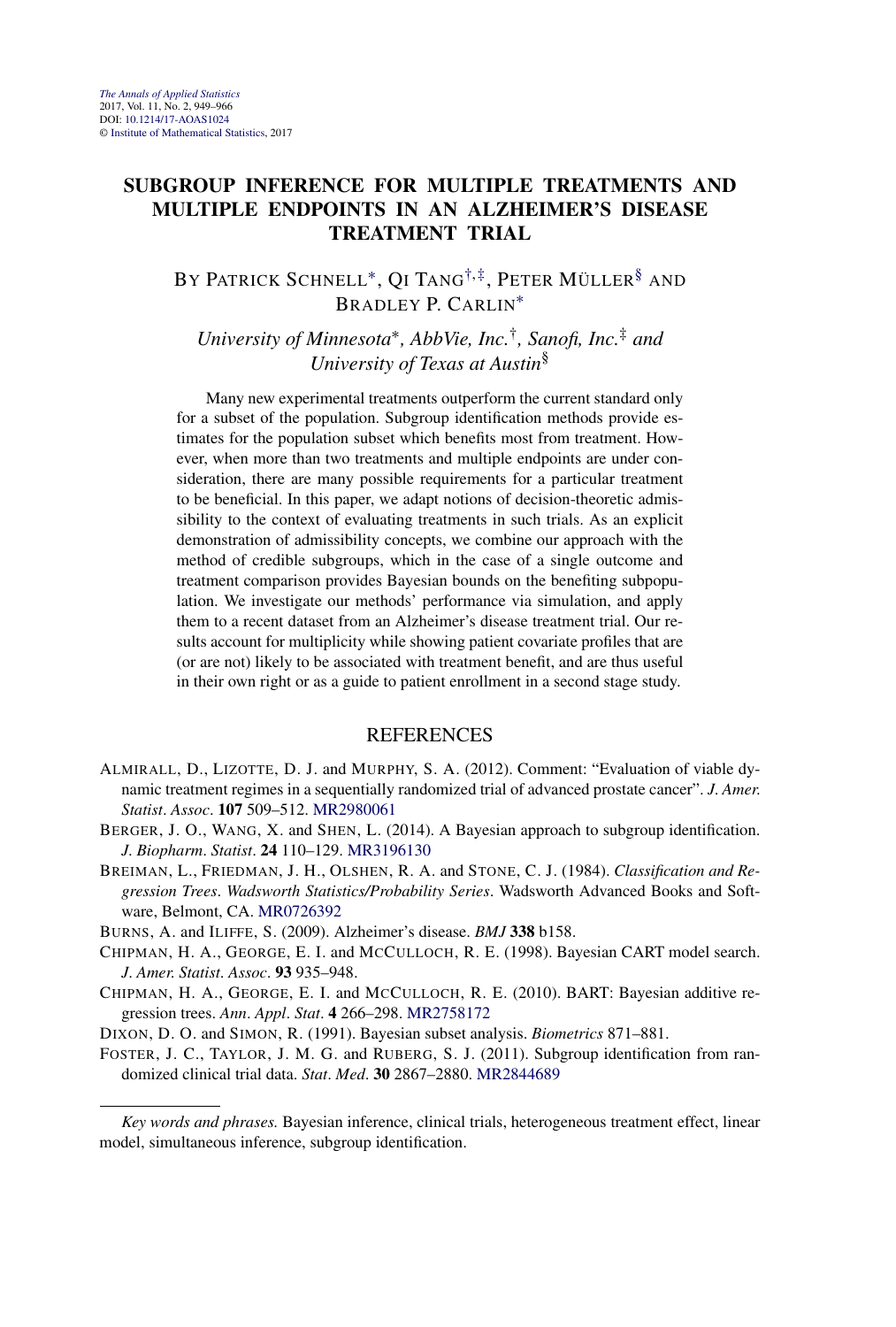- FREIDLIN, B., JIANG, W. and SIMON, R. (2010). The cross-validated adaptive signature design. *Clin*. *Cancer Res*. **16** 691–698.
- FREIDLIN, B. and SIMON, R. (2005). Adaptive signature design: An adaptive clinical trial design for generating and prospectively testing a gene expression signature for sensitive patients. *Clin*. *Cancer Res*. **11** 7872–7878.
- GEORGE, E. I. and MCCULLOCH, R. E. (1993). Variable selection via Gibbs sampling. *J*. *Amer*. *Statist*. *Assoc*. **88** 881–889.
- LABER, E. B., LIZOTTE, D. J. and FERGUSON, B. (2014). Set-valued dynamic treatment regimes for competing outcomes. *Biometrics* **70** 53–61. [MR3251666](http://www.ams.org/mathscinet-getitem?mr=3251666)
- LIZOTTE, D. J., BOWLING, M. and MURPHY, S. A. (2012). Linear fitted-Q iteration with multiple reward functions. *J*. *Mach*. *Learn*. *Res*. **13** 3253–3295. [MR3005887](http://www.ams.org/mathscinet-getitem?mr=3005887)
- LIZOTTE, D. J. and LABER, E. B. (2016). Multi-objective Markov decision processes for datadriven decision support. *J*. *Mach*. *Learn*. *Res*. **17** 1–28. [MR3595145](http://www.ams.org/mathscinet-getitem?mr=3595145)
- NIMBLE DEVELOPMENT TEAM (2015). NIMBLE: An R Package for Programming with BUGS models, Version 0.4.
- PEACE, K. E. and CHEN, D.-G. D. (2010). *Clinical Trial Methodology*. Chapman & Hall/CRC, Boca Raton, FL.
- POCOCK, S. J., ASSMANN, S. E., ENOS, L. E. and KASTEN, L. E. (2002). Subgroup analysis, covariate adjustment and baseline comparisons in clinical trial reporting: Current practice and problems. *Stat*. *Med*. **21** 2917–2930.
- SCHNELL, P. M., TANG, Q., OFFEN, W. W. and CARLIN, B. P. (2016). A Bayesian credible subgroups approach to identifying patient subgroups with positive treatment effects. *Biometrics* **72** 1026–1036.
- SCHNELL, P. M., TANG, Q., MÜLLER, P. and CARLIN, B. P. (2017). Supplement to "Subgroup inference for multiple treatments and multiple endpoints in an Alzheimer's disease treatment trial." DOI[:10.1214/17-AOAS1024SUPP.](http://dx.doi.org/10.1214/17-AOAS1024SUPP)
- SIVAGANESAN, S., LAUD, P. W. and MÜLLER, P. (2011). A Bayesian subgroup analysis with a zero-enriched Polya urn scheme. *Stat*. *Med*. **30** 312–323. [MR2758864](http://www.ams.org/mathscinet-getitem?mr=2758864)
- THALL, P. F., SUNG, H.-G. and ESTEY, E. H. (2002). Selecting therapeutic strategies based on efficacy and death in multicourse clinical trials. *J*. *Amer*. *Statist*. *Assoc*. **97** 29–39. [MR1947271](http://www.ams.org/mathscinet-getitem?mr=1947271)
- THALL, P. F., LOGOTHETIS, C., PAGLIARO, L. C., WEN, S., BROWN, M. A., WILLIAMS, D. and MILLIKAN, R. E. (2007). Adaptive therapy for androgen-independent prostate cancer: A randomized selection trial of four regimens. *J*. *Natl*. *Cancer Inst*. **99** 1613–1622.
- UUSIPAIKKA, E. (1983). Exact confidence bands for linear regression over intervals. *J*. *Amer*. *Statist*. *Assoc*. **78** 638–644. [MR0721213](http://www.ams.org/mathscinet-getitem?mr=0721213)
- XU, Y., TRIPPA, L., MÜLLER, P. and JI, Y. (2016). Subgroup-based adaptive (SUBA) designs for multi-arm biomarker trials. *Stat*. *Biosci*. **8** 159–180.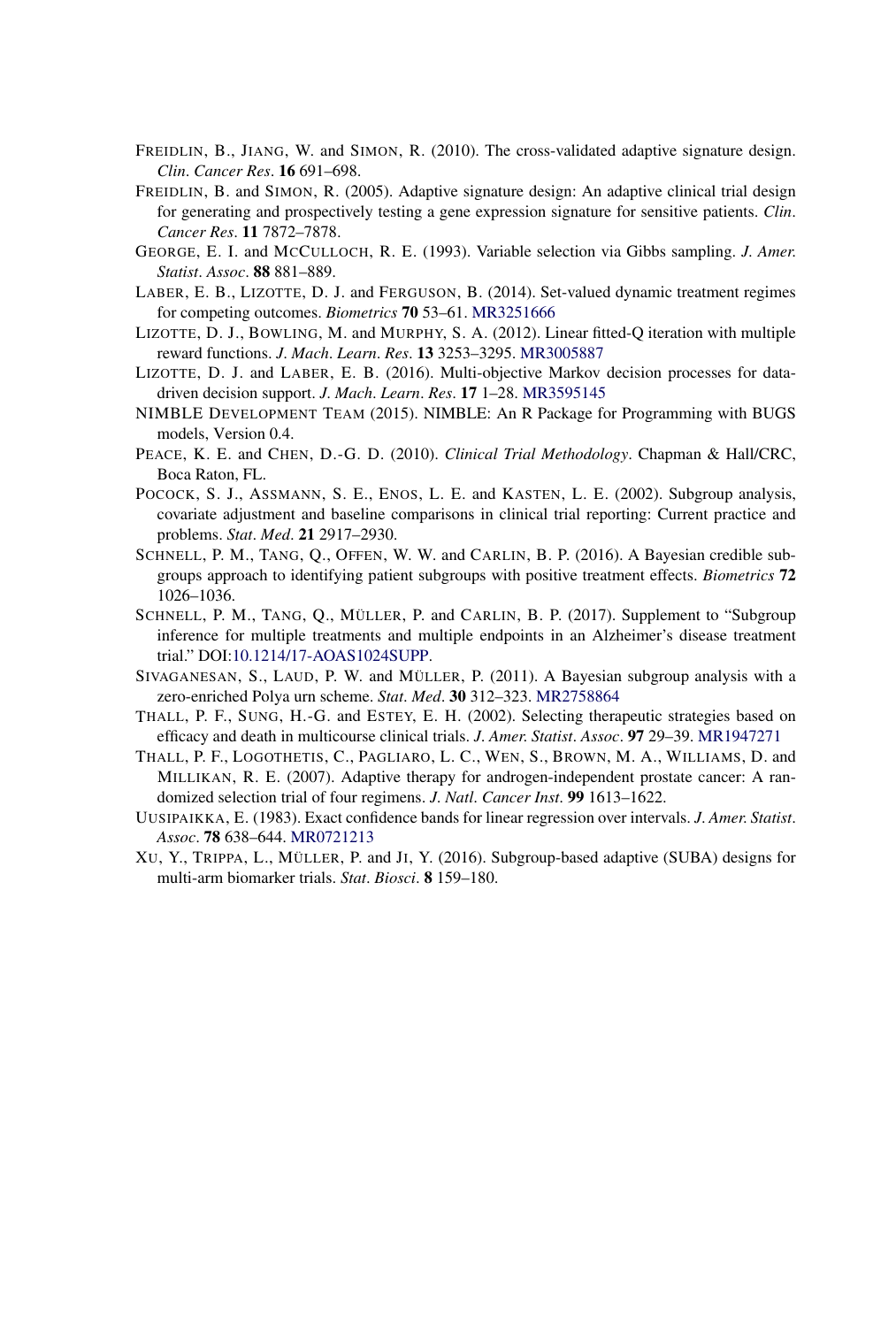# **QUANTIFICATION OF MULTIPLE TUMOR CLONES USING GENE ARRAY AND SEQUENCING DATA**

BY YICHEN CHENG<sup>\*, 1</sup>, JAMES Y. DAI<sup>1</sup>, THOMAS G. PAULSON<sup>2</sup>, XIAOYU WANG, XIAOHONG  $\mathrm{Li}^2$ , Brian J. Reid $^2$  and CHARLES KOOPERBERG<sup>1</sup>

### *Fred Hutchinson Cancer Research Center*

Cancer development is driven by genomic alterations, including copy number aberrations. The detection of copy number aberrations in tumor cells is often complicated by possible contamination of normal stromal cells in tumor samples and intratumor heterogeneity, namely the presence of multiple clones of tumor cells. In order to correctly quantify copy number aberrations, it is critical to successfully de-convolute the complex structure of the genetic information from tumor samples. In this article, we propose a general Bayesian method for estimating copy number aberrations when there are normal cells and potentially more than one tumor clones. Our method provides posterior probabilities for the proportions of tumor clones and normal cells. We incorporate prior information on the distribution of the copy numbers to prioritize biologically more plausible solutions and alleviate possible identifiability issues that have been observed by many researchers. Our model is flexible and can work for both SNP array and next-generation sequencing data. We compare our method to existing ones and illustrate the advantage of our approach in multiple datasets.

- ANDOR, N., HARNESS, J. V., MÜLLER, S., MEWES, H. W. and PETRITSCH, C. (2014). EX-PANDS: Expanding ploidy and allele frequency on nested subpopulations. *Bioinformatics* **30** 50–60.
- ATTIYEH, E. F., DISKIN, S. J., ATTIYEH, M. C., MOSSÉ, Y. P., HOU, C., JACKSON, E. M., KIM, C., GLESSNER, J., HAKONARSON, H., BIEGEL, J. A. and MARIS, J. M. (2009). Genomic copy number determination in cancer cells from single nucleotide polymorphism microarrays based on quantitative genotyping corrected for aneuploidy. *Genome Res*. **19** 276–283.
- BAO, L., PU, M. and MESSER, K. (2014). AbsCN-seq: A statistical method to estimate tumor purity, ploidy and absolute copy numbers from next-generation sequencing data. *Bioinformatics* **30** 1056–1063.
- BEROUKHIM, R., MERMEL, C. H., PORTER, D., WEI, G., RAYCHAUDHURI, S., DONOVAN, J., BARRETINA, J., BOEHM, J. S., DOBSON, J., URASHIMA, M., MC HENRY, K. T., PINCH-BACK, R. M., LIGON, A. H., CHO, Y. J., HAERY, L., GREULICH, H., REICH, M., WINCK-LER, W., LAWRENCE, M. S., WEIR, B. A., TANAKA, K. E., CHIANG, D. Y., BASS, A. J., LOO, A. L., HOFFMAN, C., PRENSNER, J., LIEFELD, T., GAO, Q., YECIES, D., SIG-NORETTI, S., MAHER, E., KAYE, F. J., SASAKI, H., TEPPER, J. E., FLETCHER, J. A., TABERNERO, J., BASELGA, J., TSAO, M. S., DEMICHELIS, F., RUBIN, M. A., JANNE, P. A.,

*Key words and phrases.* Copy number aberration, intratumor heterogeneity, identifiability, BIC.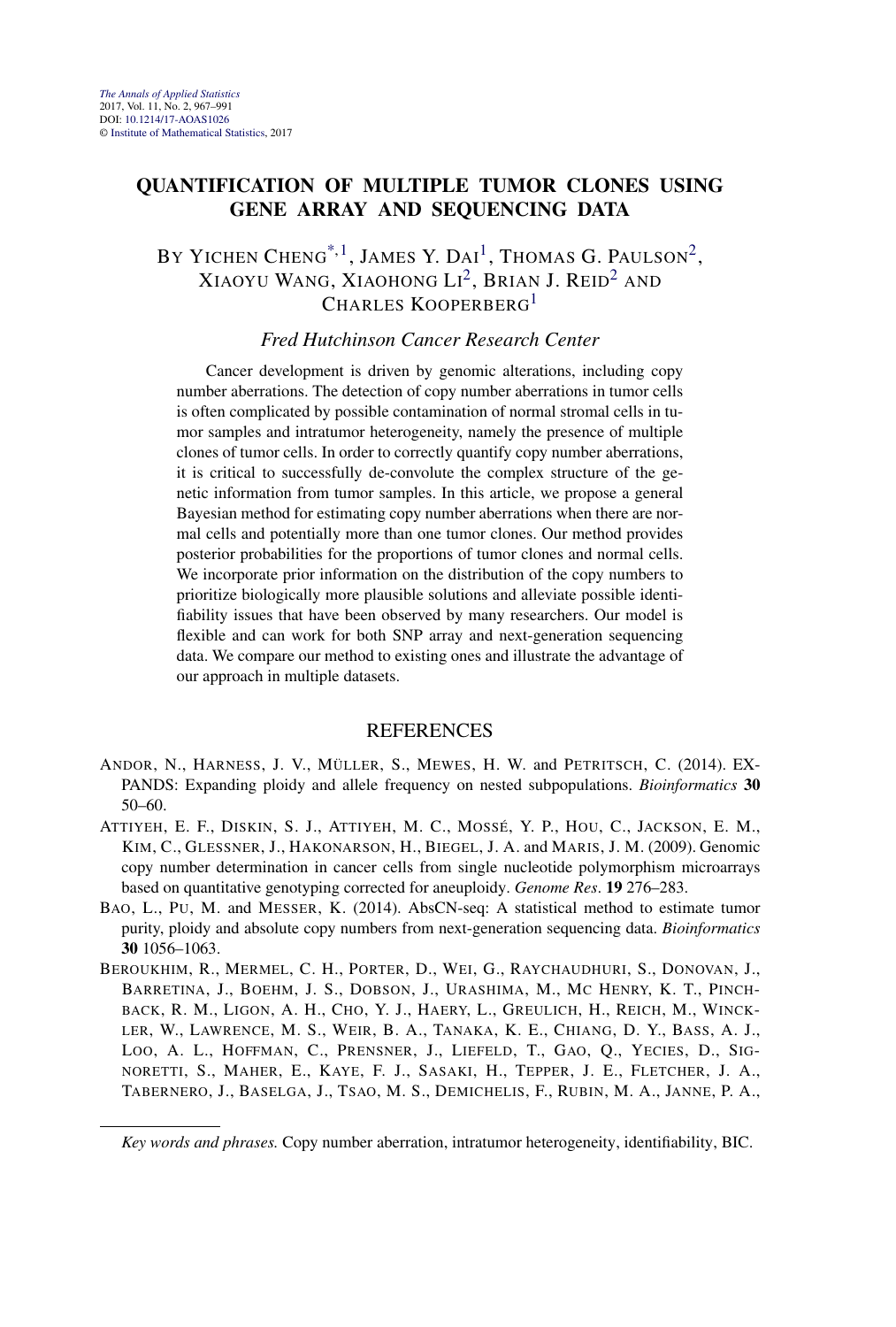DALY, M. J., NUCERA, C., LEVINE, R. L., EBERT, B. L., GABRIEL, S., RUSTGI, A. K., AN-TONESCU, C. R., LADANYI, M., LETAI, A., GARRAWAY, L. A., LODA, M., BEER, D. G., TRUE, L. D., OKAMOTO, A., POMEROY, S. L., SINGER, S., GOLUB, T. R., LANDER, E. S., GETZ, G., SELLERS, W. R. and MEYERSON, M. (2010). The landscape of somatic copy-number alteration across human cancers. *Nature* **463** 899–905.

- CARTER, S. L., CIBULSKIS, K., HELMAN, E., MCKENNA, A., SHEN, H., ZACK, T., LAIRD, P. W., ONOFRIO, R. C., WINCKLER, W., WEIR, B. A., BEROUKHIM, R., PELL-MAN, D., LEVINE, D. A., LANDER, E. S., MEYERSON, M. and GETZ, G. (2012). Absolute quantification of somatic DNA alterations in human cancer. *Nat*. *Biotechnol*. **30** 413–421.
- DE BRUIN, E. C., MCGRANAHAN, N., MITTER, R., SALM, M., WEDGE, D. C., YATES, L., JAMAL-HANJANI, M., SHAFI, S., MURUGAESU, N., ROWAN, A. J., GRÄNROOS, E., MUHAM-MAD, M. A., HORSWELL, S., GERLINGER, M., VARELA, I., JONES, D., MARSHALL, J., VOET, T., LOO, P. V., RASSL, D. M., RINTOUL, R. C., JANES, S. M., LEE, S. M., FORSTER, M., AHMAD, T., LAWRENCE, D., FALZON, M., CAPITANIO, A., HARKINS, T. T., LEE, C. C., TOM, W., TEEFE, E., CHEN, S.-C., BEGUM, S., RABINOWITZ, A., PHILLIMORE, B., SPENCER-DENE, B., STAMP, G., SZALLASI, Z., MATTHEWS, N., STEW-ART, A., CAMPBELL, P. and SWANTON, C. (2014). Spatial and temporal diversity in genomic instability processes defines lung cancer evolution. *Science* **346** 251–256.
- GAZDAR, A. F., KURVARI, V., VIRMANI, A., GOLLAHON, L., SAKAGUCHI, M., WESTER-FIELD, M., KODAGODA, D., STASNY, V., CUNNINGHAM, H. T., WISTUBA, I. I., TOMLIN-SON, G., TONK, V., ASHFAQ, R., LEITCH, A. M., MINNA, J. D. and SHAY, J. W. (1998). Characterization of paired tumor and non-tumor cell lines established from patients with breast cancer. *Int*. *J*. *Cancer* **78** 766–774.
- GERLINGER, M., ROWAN, A. J., HORSWELL, S., LARKIN, J., ENDESFELDER, D., GRON-ROOS, E., MARTINEZ, P., MATTHEWS, N., STEWART, A., TARPEY, P., VARELA, I., PHILLIMORE, B., BEGUM, S., MCDONALD, N. Q., BUTLER, A., JONES, D., RAINE, K., LATIMER, C., SANTOS, C. R., NOHADANI, M., EKLUND, A. C., SPENCER-DENE, B., CLARK, G., PICKERING, L., STAMP, G., GORE, M., SZALLASI, Z., DOWNWARD, J., FUTREAL, P. A. and SWANTON, C. (2012). Intratumor heterogeneity and branched evolution revealed by multiregion sequencing. *N*. *Engl*. *J*. *Med*. **366** 883–892.
- GU, J., AJANI, J. A., HAWK, E. T., YE, Y., LEE, J. H., BHUTANI, M. S., HOFSTETTER, W. L., SWISHER, S. G., WANG, K. K. and WU, X. (2010). Genome-wide catalogue of chromosomal aberrations in barrett's esophagus and esophageal adenocarcinoma: A high-density single nucleotide polymorphism array analysis. *Cancer Prev*. *Res*. **3** 1176–1186.
- LARSON, N. B. and FRIDLEY, B. L. (2013). PurBayes: Estimating tumor cellularity and subclonality in next-generation sequencing data. *Bioinformatics* **29** 1888–1889.
- LI, X., GALIPEAU, P. C., PAULSON, T. G., SANCHEZ, C. A., ARNAUDO, J., LIU, K., SATHER, C. L., KOSTADINOV, R. L., ODZE, R. D., KUHNER, M. K., MALEY, C. C., SELF, S. G., VAUGHAN, T. L., BLOUNT, P. L. and REID, B. J. (2014). Temporal and spatial evolution of somatic chromosomal alterations: A case-cohort study of Barrett's esophagus. *Cancer Prev*. *Res*. **7** 114–127.
- MICHOR, F. and POLYAK, K. (2010). The origins and implications of intratumor heterogeneity. *Cancer Prev*. *Res*. **3** 1361–1364.
- OESPER, L., MAHMOODY, A. and RAPHAEL, B. J. (2013). THetA: Inferring intra-tumor heterogeneity from high-throughput DNA sequencing data. *Genome Biol*. **14** R80.
- OESPER, L., SATAS, G. and RAPHAEL, B. J. (2014). Quantifying tumor heterogeneity in wholegenome and whole-exome sequencing data. *Bioinformatics* **30** 3532–3540.
- OLSHEN, A. B., BENGTSSON, H., NEUVIAL, P., SPELLMAN, P. T., OLSHEN, R. A. and SE-SHAN, V. E. (2011). Parent-specific copy number in paired tumor-normal studies using circular binary segmentation. *Bioinformatics* **27** 2038–2046.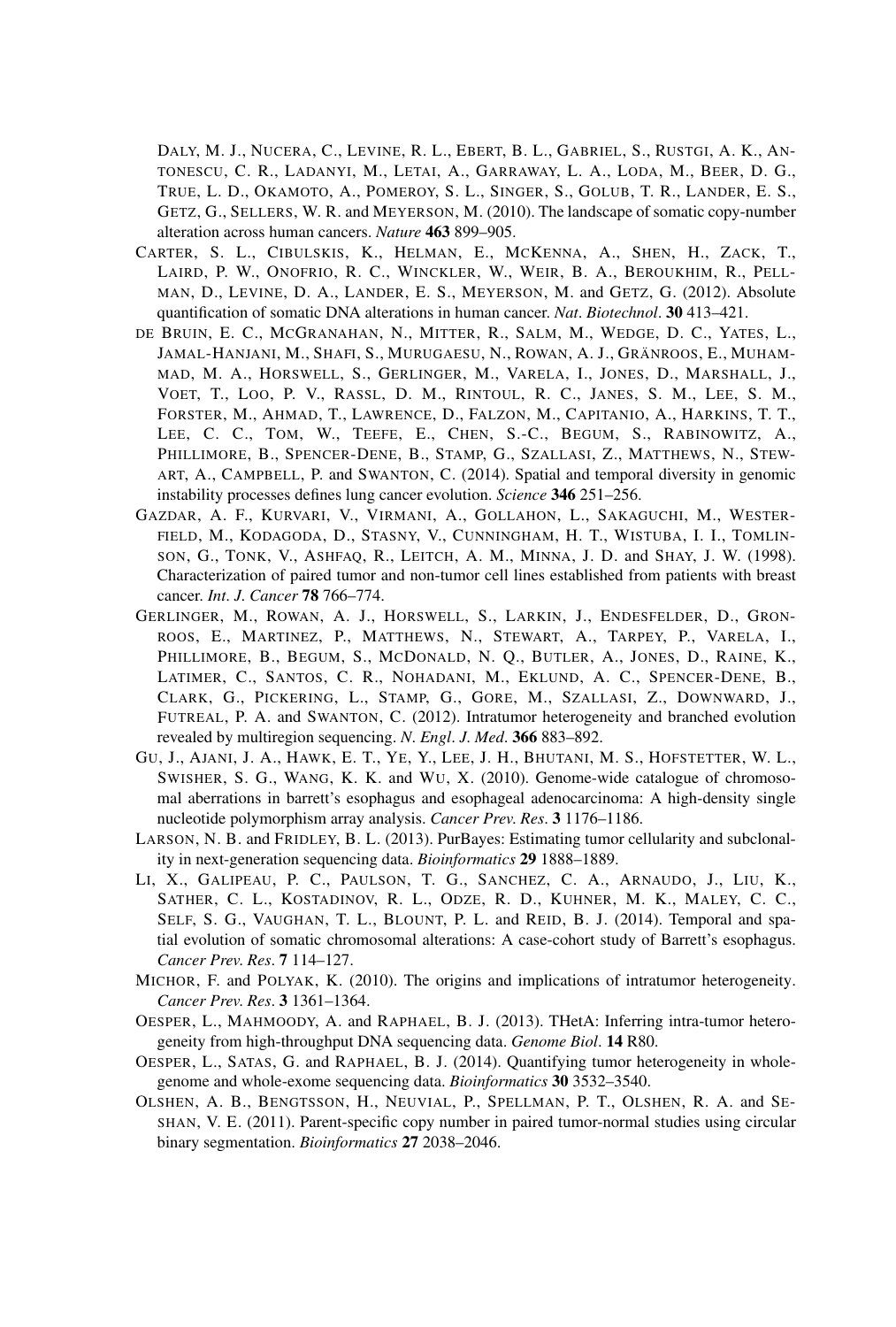- REID, B. J., LI, X., GALIPEAU, P. C. and VAUGHAN, T. L. (2010). Barrett's oesophagus and oesophageal adenocarcinoma: Time for a new synthesis. *Nat*. *Rev*. *Cancer* **10** 87–101.
- STAAF, J., LINDGREN, D., VALLON-CHRISTERSSON, J., ISAKSSON, A., GÖRANSSON, H., JULIUSSON, G., ROSENQUIST, R., HÖGLUND, M., BORG, Å. and RINGNÉR, M. (2008). Segmentation-based detection of allelic imbalance and loss-of-heterozygosity in cancer cells using whole genome SNP arrays. *Genome Biol*. **9** R136.
- VAN LOO, P., NORDGARD, S. H., LINGJÆRDE, O. C., RUSSNES, H. G., TYE, I. H., SUN, W., WEIGMAN, V. J., MARYNEN, P., ZETTERBERG, A., NAUME, B., PEROU, C. M., BØRRESEN-DALE, A. and KRISTENSEN, V. N. (2010). Allele-specific copy number analysis of tumors. *Proc*. *Natl*. *Acad*. *Sci*. *USA* **107** 16910–16915.
- VOLM, M., MATTERN, J., SONKA, J., VOGT-SCHADEN, M. and WAYSS, K. (1985). DNA distribution in non-small-cell lung carcinomas and its relationship to clinical behavior. *Cytometry* **6** 348–56.
- WANG, K. K., SAMPLINER, R. E. and PRACTICE PARAMETERS COMMITTEE OF THE AMERI-CAN COLLEGE OF GASTROENTEROLOGY (2008). Updated guidelines 2008 for the diagnosis, surveillance and therapy of Barrett's esophagus. *Am. J. Gastroenterol.* **103** 788–797.
- XU, Y., MÜLLER, P., YUAN, Y., GULUKOTA, K. and JI, Y. (2015). MAD Bayes for tumor heterogeneity—feature allocation with exponential family sampling. *J*. *Amer*. *Statist*. *Assoc*. **110** 503–514. [MR3367243](http://www.ams.org/mathscinet-getitem?mr=3367243)
- YAU, C. (2013). OncoSNP-SEQ: A statistical approach for the identification of somatic copy number alterations from next-generation sequencing of cancer genomes. *Bioinformatics* **29** 2482–2484.
- YAU, C., MOURADOV, D., JORISSEN, R. N., COLELLA, S., MIRZA, G., STEERS, G., HARRIS, A., RAGOUSSIS, J., SIEBER, O. and HOLMES, C. C. (2010). A statistical approach for detecting genomic aberrations in heterogeneous tumor samples from single nucleotide polymorphism genotyping data. *Genome Biol*. **11** R92.
- YU, Z., LIU, Y., SHEN, Y., WANG, M. and LI, A. (2014). CLImAT: Accurate detection of copy number alteration and loss of heterozygosity in impure and aneuploid tumor samples using wholegenome sequencing data. *Bioinformatics* **30** 2576–2583.
- ZHANG, N. R. and SIEGMUND, D. O. (2007). A modified Bayes information criterion with applications to the analysis of comparative genomic hybridization data. *Biometrics* **63** 22–32. [MR2345571](http://www.ams.org/mathscinet-getitem?mr=2345571)
- ZHANG, J., FUJIMOTO, J., ZHANG, J., WEDGE, D. C., SONG, X., ZHANG, J., SETH, S., CHOW, C.-W., CAO, Y., GUMBS, C., GOLD, K. A., KALHOR, N., LITTLE, L., MA-HADESHWAR, H., MORAN, C., PROTOPOPOV, A., SUN, H., TANG, J., WU, X., YE, Y., WILLIAM, W. N., LEE, J. J., HEYMACH, J. V., HONG, W. K., SWISHER, S., WISTUBA, I. I. and FUTREAL, P. A. (2014). Intratumor heterogeneity in localized lung adenocarcinomas delineated by multiregion sequencing. *Science* **346** 256–259.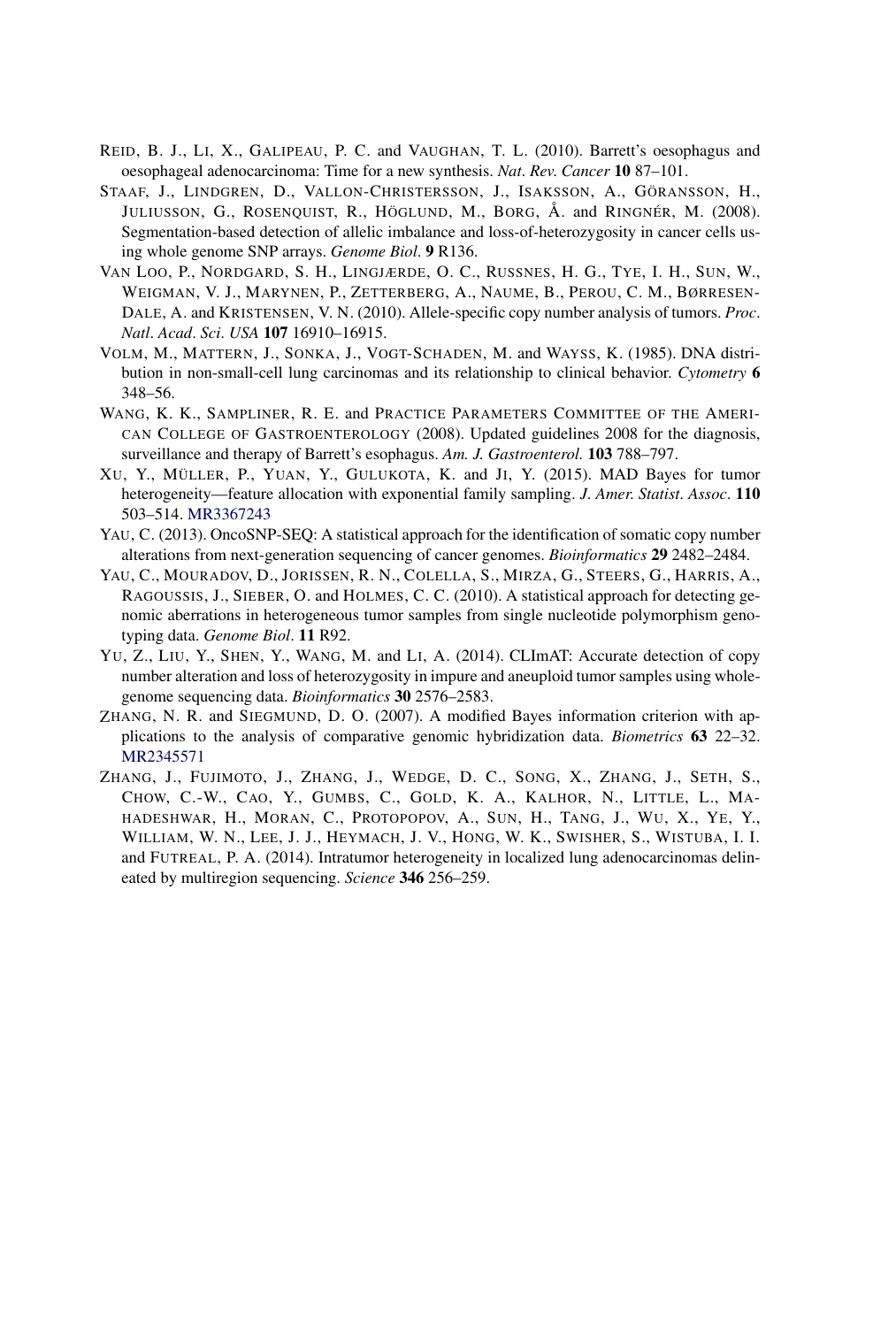## **GENERALIZED MAHALANOBIS DEPTH IN POINT PROCESS AND ITS APPLICATION IN NEURAL CODING**

### BY SHUYI LIU AND WEI WU

### *Florida State University*

In this paper, we propose to generalize the notion of depth in temporal point process observations. The new depth is defined as a weighted product of two probability terms: (1) the number of events in each process, and (2) the center-outward ranking on the event times conditioned on the number of events. In this study, we adopt the Poisson distribution for the first term and the Mahalanobis depth for the second term. We propose an efficient bootstrapping approach to estimate parameters in the defined depth. In the case of Poisson process, the observed events are order statistics where the parameters can be estimated robustly with respect to sample size. We demonstrate the use of the new depth by ranking realizations from a Poisson process. We also test the new method in classification problems using simulations as well as real neural spike train data. It is found that the new framework provides more accurate and robust classifications as compared to commonly used likelihood methods.

- BERRAR, D. P., DUBITZKY, W. and GRANZOW, M. (2009). *A Practical Approach to Microarray Data Analysis*. Springer, Berlin.
- BOX, G. E. P., HUNTER, W. G. and HUNTER, J. S. (1978). *Statistics for Experimenters*: *An Introduction to Design*, *Data Analysis*, *and Model Building*. Wiley, New York. [MR0483116](http://www.ams.org/mathscinet-getitem?mr=0483116)
- BROWN, E. N., BARBIERI, R., VENTURA, V., KASS, R. E. and FRANK, L. M. (2001). The timerescaling theorem and its application to neural spike train data analysis. *Neural Comput*. **14** 325– 346.
- CASCOS, I. (2007). The expected convex hull trimmed regions of a sample. *Comput*. *Statist*. **22** 557–569. [MR2358426](http://www.ams.org/mathscinet-getitem?mr=2358426)
- DIEZ, D. M., SCHOENBERG, F. P. and WOODY, C. D. (2012). Algorithms for computing spike time distance and point process prototypes with application to feline neuronal responses to acoustic stimuli. *J*. *Neurosci*. *Methods* **203** 186–192.
- DRAZEK, L. C. (2013). Intensity estimation for Poisson Processes. The University of Leeds, School of Mathematics.
- DYCKERHOFF, R., MOSLER, K. and KOSHEVOY, G. (1996). Zonoid data depth: Theory and computation. In *OMPSTAT*: *Proceedings in Computational Statistics* 12*th Symposium held in Barcelona*, *Spain*, 1996 235–240. Physica-Verlag, Heidelberg.
- DYCKERHOFF, R. and MOSLER, K. (2011). Weighted-mean trimming of multivariate data. *J*. *Multivariate Anal*. **102** 405–421. [MR2755006](http://www.ams.org/mathscinet-getitem?mr=2755006)
- EFRON, B. (1979). Bootstrap methods: Another look at the jackknife. *Ann*. *Statist*. **7** 1–26. [MR0515681](http://www.ams.org/mathscinet-getitem?mr=0515681)

*Key words and phrases.* Point process, Mahalanobis depth, Poisson process, neural coding, spike train.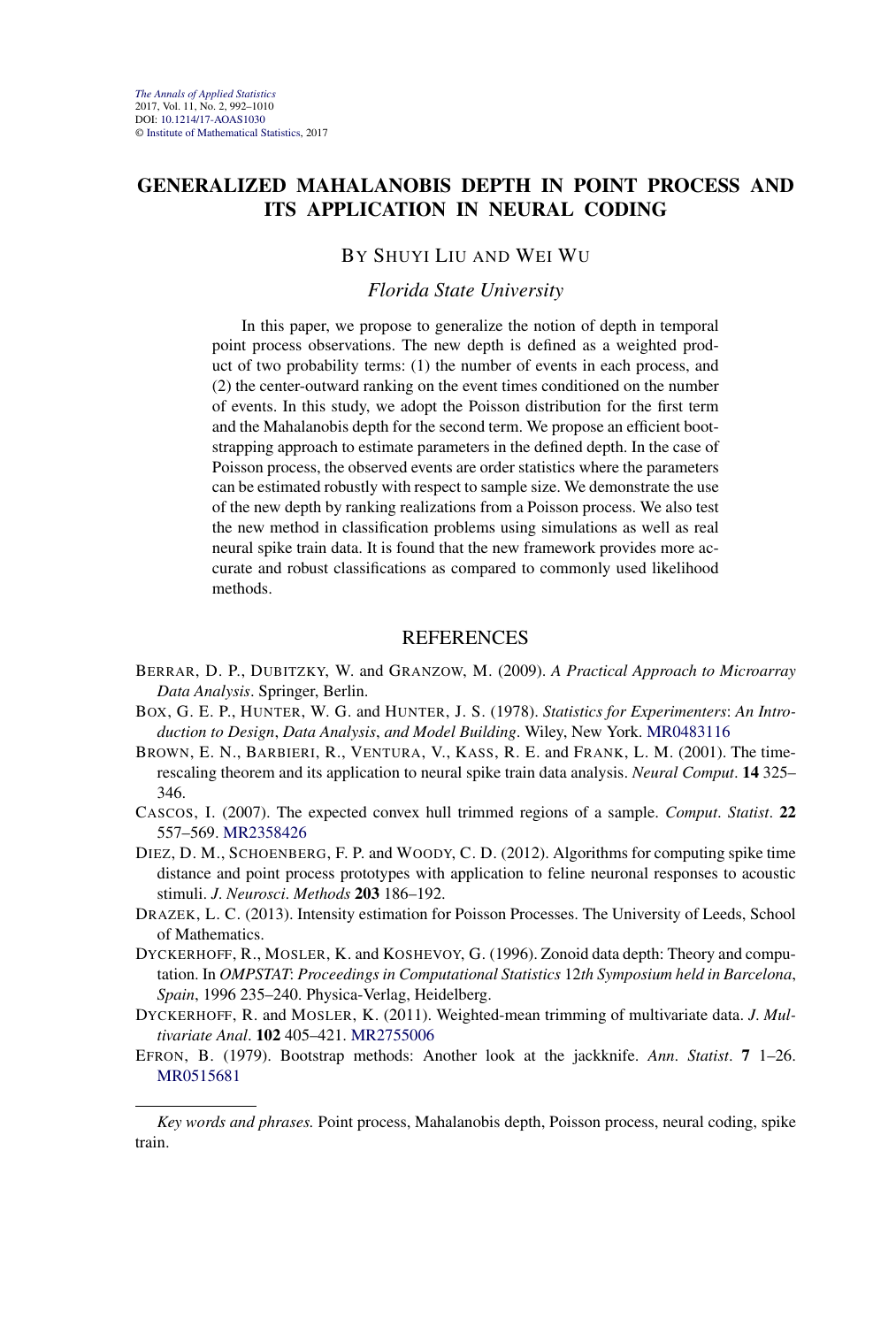- FERGUSON, T. S. (1996). *A Course in Large Sample Theory*. Chapman & Hall, London. [MR1699953](http://www.ams.org/mathscinet-getitem?mr=1699953)
- JULIENNE, H. and HOUGHTON, C. (2013). A simple algorithm for averaging spike trains. *J*. *Math*. *Neurosci*. **3** Art. 3, 14. [MR3042443](http://www.ams.org/mathscinet-getitem?mr=3042443)
- KARLIN, S. (1966). *A First Course in Stochastic Processes*. Academic Press, New York. [MR0208657](http://www.ams.org/mathscinet-getitem?mr=0208657)
- KASS, R. E., VENTURA, V. and BROWN, E. N. (2005). Statistical issues in the analysis of neuronal data. *J*. *Neurophysiol*. **94** 8–25.
- LAURITZEN, S. L. (1996). *Graphical Models*. *Oxford Statistical Science Series* **17**. The Clarendon Press, Oxford Univ. Press, New York. [MR1419991](http://www.ams.org/mathscinet-getitem?mr=1419991)
- LAWHERN, V., NIKONOV, A. A., WU, W. and CONTRARES, R. J. (2011). Spike rate and spike timing contributions to coding taste quality information in rat periphery. *Frontiers in Integrative Neuroscience* **5** 1–14.
- LIU, R. Y. (1990). On a notion of data depth based on random simplices. *Ann*. *Statist*. **18** 405–414. [MR1041400](http://www.ams.org/mathscinet-getitem?mr=1041400)
- LIU, R. Y. and SINGH, K. (1993). A quality index based on data depth and multivariate rank tests. *J*. *Amer*. *Statist*. *Assoc*. **88** 252–260. [MR1212489](http://www.ams.org/mathscinet-getitem?mr=1212489)
- LÓPEZ-PINTADO, S. and ROMO, J. (2009). On the concept of depth for functional data. *J*. *Amer*. *Statist*. *Assoc*. **104** 718–734. [MR2541590](http://www.ams.org/mathscinet-getitem?mr=2541590)
- MATEU, J., SCHOENBERG, F. P., DIEZ, D. M., GONZÁLEZ, J. A. and LU, W. (2015). On measures of dissimilarity between point patterns: Classification based on prototypes and multidimensional scaling. *Biom*. *J*. **57** 340–358. [MR3324443](http://www.ams.org/mathscinet-getitem?mr=3324443)
- MOGHADAM, S. A. and PAZIRA, H. (2011). The relations among the order statistics of uniform distribution. *Trends in Applied Science Research* **6** 719–723.
- MOSLER, K. and POLYAKOVA, Y. (2012). General notions of depth for functional data. Available at [arXiv:1208.1981.](http://arxiv.org/abs/arXiv:1208.1981)
- ROBERT, C. (1995). Simulation of truncated normal variables. *Stat*. *Comput*. 121–125.
- ROSS, S. M. (1983). *Stochastic Processes*. Wiley, New York. [MR0683455](http://www.ams.org/mathscinet-getitem?mr=0683455)
- TUKEY, J. W. (1975). Mathematics and the picturing of data. *International Congress of Mathematicians* **2** 523–531. [MR0426989](http://www.ams.org/mathscinet-getitem?mr=0426989)
- VICTOR, J. D. and PURPURA, K. P. (1997). Metric-space analysis of spike trains: Theory, algorithms and application. *Network* **8** 127–164.
- WESOLOWSKI, S., CONTRERAS, R. J. and WU, W. (2015). A new framework for Euclidean summary statistics in the neural spike train space. *Ann*. *Appl*. *Stat*. **9** 1278–1297. [MR3418723](http://www.ams.org/mathscinet-getitem?mr=3418723)
- WU, W. and SRIVASTAVA, A. (2011). An information-geometric framework for statistical inferences in the neural spike train space. *J*. *Comput*. *Neurosci*. **31** 725–748. [MR2864743](http://www.ams.org/mathscinet-getitem?mr=2864743)
- WU, W. and SRIVASTAVA, A. (2013). Estimating summary statistics in the spike-train space. *J*. *Comput*. *Neurosci*. **34** 391–410. [MR3061973](http://www.ams.org/mathscinet-getitem?mr=3061973)
- ZUO, Y. and SERFLING, R. (2000). General notions of statistical depth function. *Ann*. *Statist*. **28** 461–482. [MR1790005](http://www.ams.org/mathscinet-getitem?mr=1790005)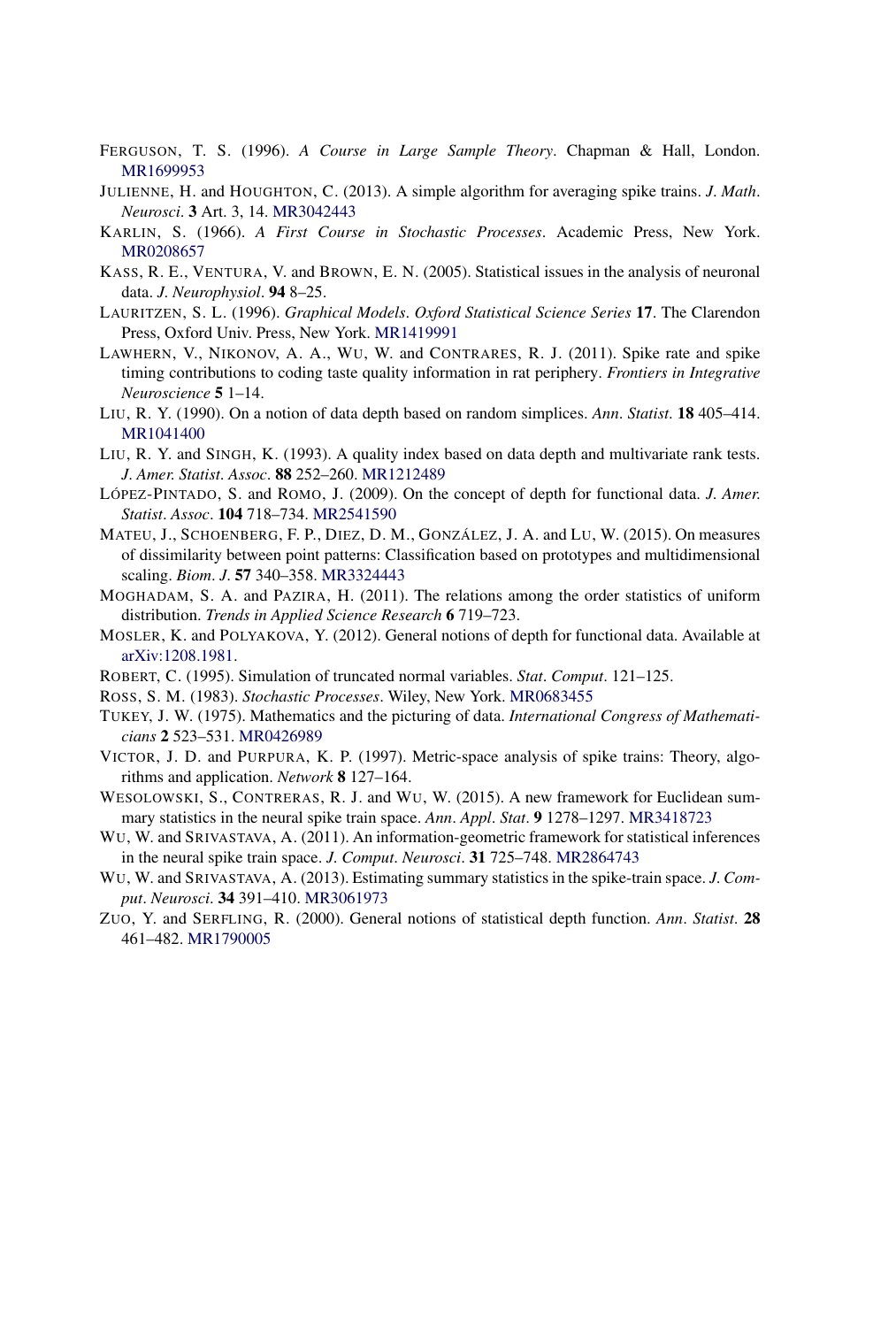## **INTEGRATIVE SPARSE** *K***-MEANS WITH OVERLAPPING GROUP LASSO IN GENOMIC APPLICATIONS FOR DISEASE SUBTYPE DISCOVERY**

# BY ZHIGUANG HUO<sup>1</sup> AND GEORGE TSENG<sup>1</sup>

### *University of Pittsburgh*

Cancer subtypes discovery is the first step to deliver personalized medicine to cancer patients. With the accumulation of massive multi-level omics datasets and established biological knowledge databases, omics data integration with incorporation of rich existing biological knowledge is essential for deciphering a biological mechanism behind the complex diseases. In this manuscript, we propose an integrative sparse *K*-means (IS-*K*means) approach to discover disease subtypes with the guidance of prior biological knowledge via sparse overlapping group lasso. An algorithm using an alternating direction method of multiplier (ADMM) will be applied for fast optimization. Simulation and three real applications in breast cancer and leukemia will be used to compare IS-*K*means with existing methods and demonstrate its superior clustering accuracy, feature selection, functional annotation of detected molecular features and computing efficiency.

- ABRAMSON, V. G., LEHMANN, B. D., BALLINGER, T. J. and PIETENPOL, J. A. (2015). Subtyping of triple-negative breast cancer: Implications for therapy. *Cancer* **121** 8–16.
- BALGOBIND, B. V., VAN DEN HEUVEL-EIBRINK, M. M., DE MENEZES, R. X., REIN-HARDT, D., HOLLINK, I. H. I. M., ARENTSEN-PETERS, S. T. J. C. M., VAN WERING, E. R., KASPERS, G. J. L., CLOOS, J., DE BONT, E. S. J. M., CAYUELA, J. M., BARUCHEL, A., MEYER, C., MARSCHALEK, R., TRKA, J., STARY, J., BEVERLOO, H. B., PIETERS, R., ZWAAN, C. M. and DEN BOER, M. L. (2010). Evaluation of gene expression signatures predictive of cytogenetic and molecular subtypes of pediatric acute myeloid leukemia. *Haematologica* **96** 221–230.
- BASS, A., THORSSON, V., SHMULEVICH, I., REYNOLDS, S., MILLER, M., BERNARD, B., HI-NOUE, T., LAIRD, P., CURTIS, C., SHEN, H. et al. (2014). Comprehensive molecular characterization of gastric adenocarcinoma. *Nature* **513** 202–209.
- BOYD, S., PARIKH, N., CHU, E., PELEATO, B. and ECKSTEIN, J. (2011). Distributed optimization and statistical learning via the alternating direction method of multipliers. *Found*. *Trends Mach*. *Learn*. **3** 1–122.
- CURTIS, C., SHAH, S. P., CHIN, S.-F., TURASHVILI, G., RUEDA, O. M., DUNNING, M. J., SPEED, D., LYNCH, A. G., SAMARAJIWA, S., YUAN, Y. et al. (2012). The genomic and transcriptomic architecture of 2,000 breast tumours reveals novel subgroups. *Nature* **486** 346–352.
- DOMANY, E. (2014). Using high-throughput transcriptomic data for prognosis: A critical overview and perspectives. *Cancer Res*. **74** 4612–4621.

*Key words and phrases.* Cancer subtype, omics integrative analysis, overlapping group lasso, ADMM.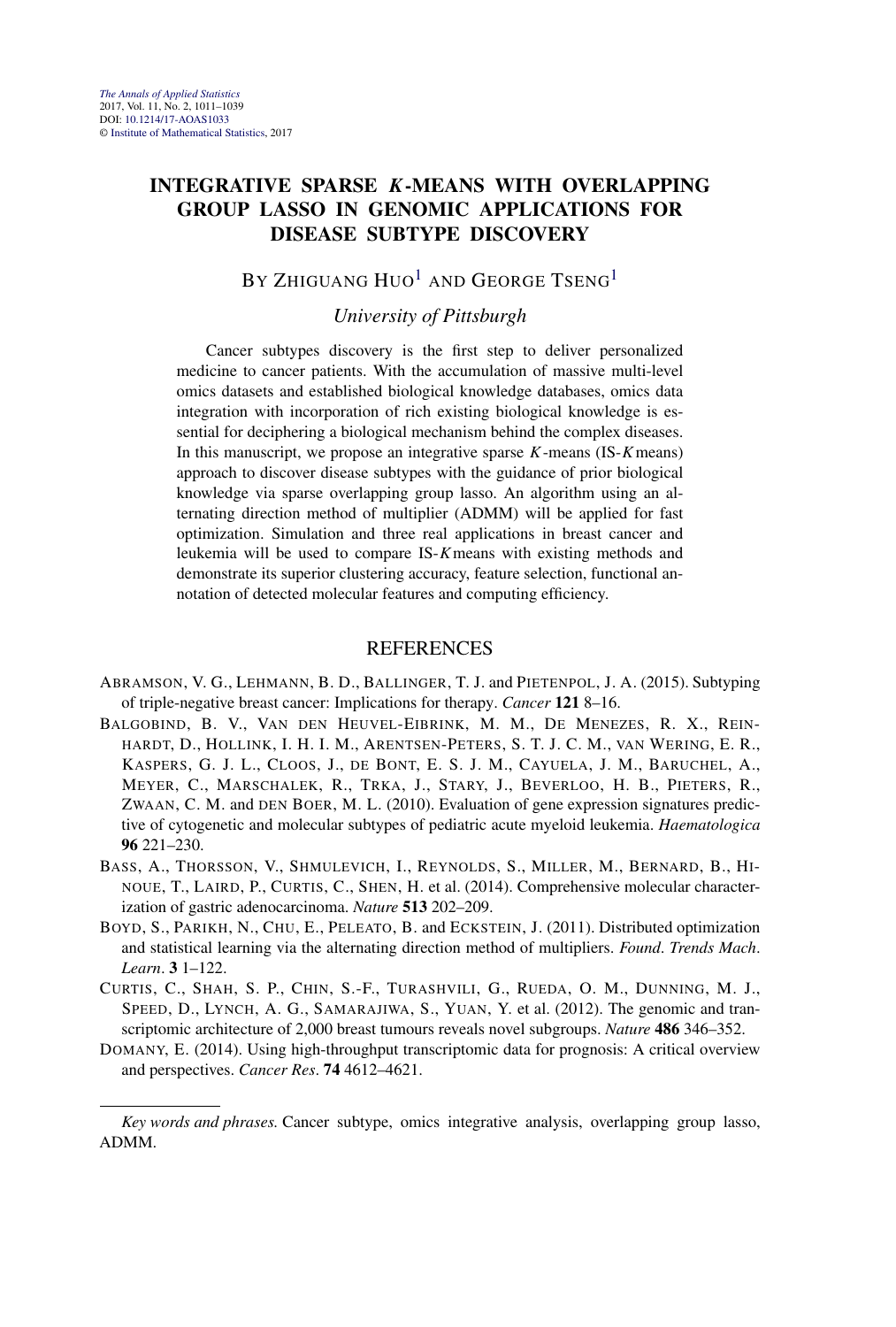- DUDOIT, S. and FRIDLYAND, J. (2002). A prediction-based resampling method for estimating the number of clusters in a dataset. *Genome Biol*. **3** 1–21.
- EISEN, M. B., SPELLMAN, P. T., BROWN, P. O. and BOTSTEIN, D. (1998). Cluster analysis and display of genome-wide expression patterns. *Proc*. *Natl*. *Acad*. *Sci*. *USA* **95** 14863–14868.
- FAN, X. and KURGAN, L. (2015). Comprehensive overview and assessment of computational prediction of microRNA targets in animals. *Brief*. *Bioinform*. **16** 780–794.
- GOLUB, T. R., SLONIM, D. K., TAMAYO, P., HUARD, C., GAASENBEEK, M., MESIROV, J. P., COLLER, H., LOH, M. L., DOWNING, J. R., CALIGIURI, M. A. et al. (1999). Molecular classification of cancer: Class discovery and class prediction by gene expression monitoring. *Science* **286** 531–537.
- HE, B. S., YANG, H. and WANG, S. L. (2000). Alternating direction method with self-adaptive penalty parameters for monotone variational inequalities. *J*. *Optim*. *Theory Appl*. **106** 337–356. [MR1788928](http://www.ams.org/mathscinet-getitem?mr=1788928)
- HUANG, J., HOROWITZ, J. L. and WEI, F. (2010). Variable selection in nonparametric additive models. *Ann*. *Statist*. **38** 2282–2313. [MR2676890](http://www.ams.org/mathscinet-getitem?mr=2676890)
- HUBERT, L. and ARABIE, P. (1985). Comparing partitions. *J*. *Classification* **2** 193–218.
- HUO, Z. and TSENG, G. (2017). Supplement to "Integrative sparse *K*-means with overlapping group lasso in genomic applications for disease subtype discovery." DOI[:10.1214/17-AOAS1033SUPP.](http://dx.doi.org/10.1214/17-AOAS1033SUPP)
- HUO, Z., DING, Y., LIU, S., OESTERREICH, S. and TSENG, G. (2016). Meta-analytic framework for sparse *K*-means to identify disease subtypes in multiple transcriptomic studies. *J*. *Amer*. *Statist*. *Assoc*. **111** 27–42. [MR3494636](http://www.ams.org/mathscinet-getitem?mr=3494636)
- JACCARD, P. (1901). Étude comparative de la distribution florale dans une portion des Alpes et des Jura. *Bull*. *Soc*. *Vaud*. *Sci*. *Nat*. **37** 547–579.
- JACOB, L., OBOZINSKI, G. and VERT, J. P. (2009). Group lasso with overlap and graph lasso. In *ICML '*09: *Proceedings of the* 26*th Annual International Conference on Machine Learning* 433–440. ACM, New York.
- KAUFMAN, L. and ROUSSEEUW, P. (1987). *Clustering by Means of Medoids*. North-Holland, Amsterdam.
- KAUFMAN, L. and ROUSSEEUW, P. J. (1990). *Finding Groups in Data*: *An Introduction to Cluster Analysis*. Wiley, New York. [MR1044997](http://www.ams.org/mathscinet-getitem?mr=1044997)
- KIM, E.-Y., KIM, S.-Y., ASHLOCK, D. and NAM, D. (2009). MULTI-K: Accurate classification of microarray subtypes using ensemble *k*-means clustering. *BMC Bioinform*. **10** 260.
- KOBOLDT, D. C., FULTON, R. S., MCLELLAN, M. D., SCHMIDT, H., KALICKI-VEIZER, J., MCMICHAEL, J. F., FULTON, L. L., DOOLING, D. J., DING, L., MARDIS, E. R. et al. (2012). Comprehensive molecular portraits of human breast tumours. *Nature* **490** 61–70.
- KOHLMANN, A., KIPPS, T. J., RASSENTI, L. Z., DOWNING, J. R., SHURTLEFF, S. A., MILLS, K. I., GILKES, A. F., HOFMANN, W.-K., BASSO, G., DELL'ORTO, M. C., FOÀ, R., CHIARETTI, S., VOS, J. D., RAUHUT, S., PAPENHAUSEN, P. R., HERNÁNDEZ, J. M., LUM-BRERAS, E., YEOH, A. E., KOAY, E. S., LI, R., LIU, W., WILLIAMS, P. M., WIECZOREK, L. and HAFERLACH, T. (2008). An international standardization programme towards the application of gene expression profiling in routine leukaemia diagnostics: The microarray innovations in LEukemia study prephase. *Br*. *J*. *Haematol*. **142** 802–807.
- LEHMANN, B. D., BAUER, J. A., CHEN, X., SANDERS, M. E., CHAKRAVARTHY, A. B., SHYR, Y. and PIETENPOL, J. A. (2011). Identification of human triple-negative breast cancer subtypes and preclinical models for selection of targeted therapies. *J*. *Clin*. *Invest*. **121** 2750.
- LOCK, E. F. and DUNSON, D. B. (2013). Bayesian consensus clustering. *Bioinformatics* **29** 2610– 2616.
- MACQUEEN, J. (1967). Some methods for classification and analysis of multivariate observations. In *Proc*. *Fifth Berkeley Sympos*. *Math*. *Statist*. *and Probability* (*Berkeley*, *Calif*., 1965*/*66) 281–297. Univ. California Press, Berkeley, CA. [MR0214227](http://www.ams.org/mathscinet-getitem?mr=0214227)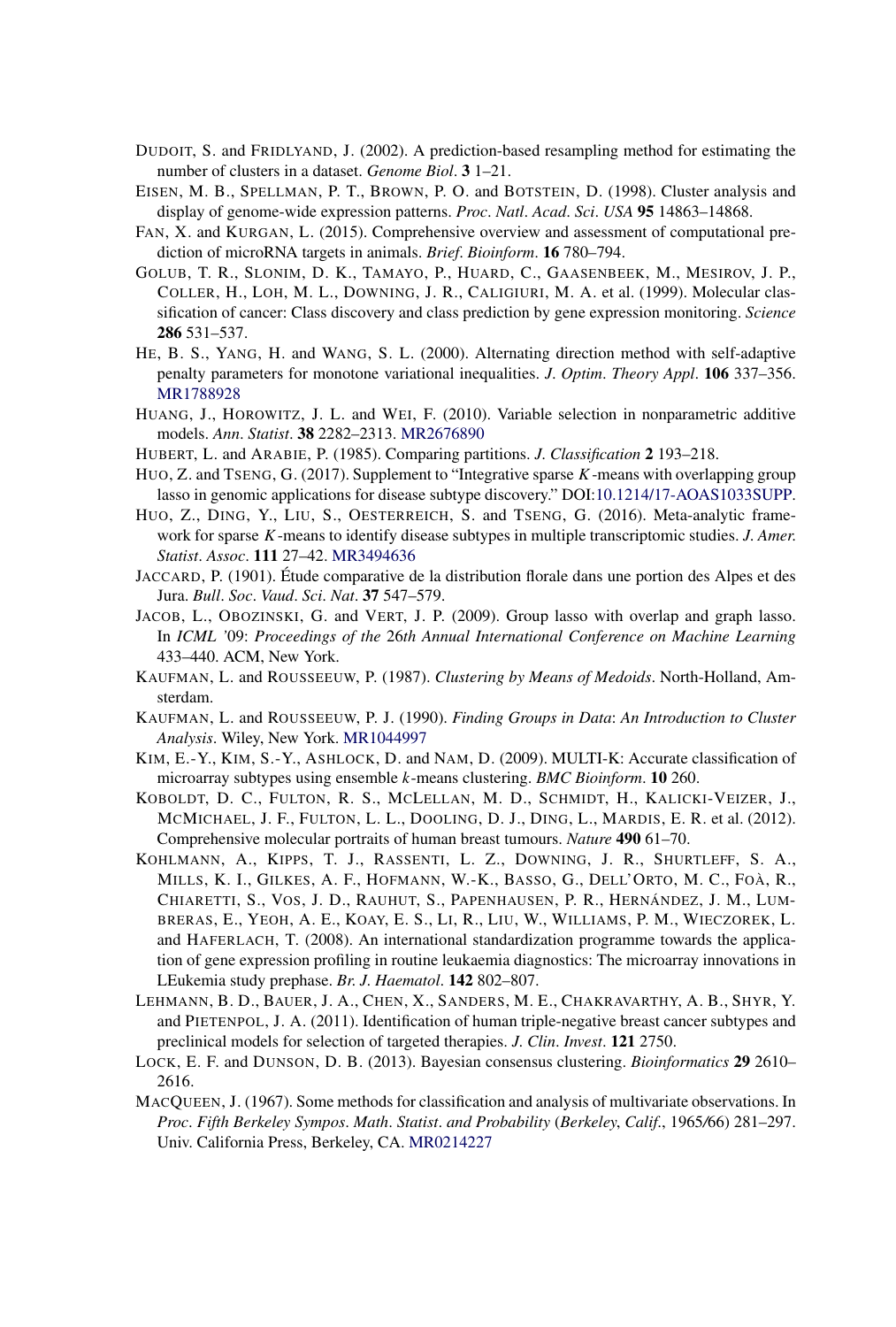- MAITRA, R. and RAMLER, I. P. (2009). Clustering in the presence of scatter. *Biometrics* **65** 341– 352. [MR2751457](http://www.ams.org/mathscinet-getitem?mr=2751457)
- MCLACHLAN, G. J., BEAN, R. and PEEL, D. (2002). A mixture model-based approach to the clustering of microarray expression data. *Bioinformatics* **18** 413–422.
- MILLIGAN, G. W. and COOPER, M. C. (1985). An examination of procedures for determining the number of clusters in a data set. *Psychometrika* **50** 159–179.
- PARKER, J. S., MULLINS, M., CHEANG, M. C., LEUNG, S., VODUC, D., VICKERY, T., DAVIES, S., FAURON, C., HE, X., HU, Z. et al. (2009). Supervised risk predictor of breast cancer based on intrinsic subtypes. *J*. *Clin*. *Oncol*. **27** 1160–1167.
- PARSONS, D. W., JONES, S., ZHANG, X., LIN, J. C.-H., LEARY, R. J., ANGENENDT, P., MANKOO, P., CARTER, H., SIU, I.-M., GALLIA, G. L. et al. (2008). An integrated genomic analysis of human glioblastoma multiforme. *Science* **321** 1807–1812.
- QIN, Z. S. (2006). Clustering microarray gene expression data using weighted Chinese restaurant process. *Bioinformatics* **22** 1988–1997.
- RAMASAMY, A., MONDRY, A., HOLMES, C. C. and ALTMAN, D. G. (2008). Key issues in conducting a meta-analysis of gene expression microarray datasets. *PLoS Med*. **5** 1320–1333.
- RICHARDSON, S., TSENG, G. C. and SUN, W. (2016). Statistical methods in integrative genomics. *Annu*. *Rev*. *Statist*. *Appl*. **3** 181–209.
- ROSENWALD, A., WRIGHT, G., CHAN, W. C., CONNORS, J. M., CAMPO, E., FISHER, R. I., GASCOYNE, R. D., MULLER-HERMELINK, H. K., SMELAND, E. B., GILTNANE, J. M. et al. (2002). The use of molecular profiling to predict survival after chemotherapy for diffuse large-Bcell lymphoma. *N*. *Engl*. *J*. *Med*. **346** 1937–1947.
- SADANANDAM, A., LYSSIOTIS, C. A., HOMICSKO, K., COLLISSON, E. A., GIBB, W. J., WULLSCHLEGER, S., OSTOS, L. C. G., LANNON, W. A., GROTZINGER, C., DEL RIO, M. et al. (2013). A colorectal cancer classification system that associates cellular phenotype and responses to therapy. *Nat*. *Med*. **19** 619–625.
- SHEN, R., OLSHEN, A. B. and LADANYI, M. (2009). Integrative clustering of multiple genomic data types using a joint latent variable model with application to breast and lung cancer subtype analysis. *Bioinformatics* **25** 2906–2912.
- SHEN, K. and TSENG, G. C. (2010). Meta-analysis for pathway enrichment analysis when combining multiple genomic studies. *Bioinformatics* **26** 1316–1323.
- SIMON, R. (2005). Development and validation of therapeutically relevant multi-gene biomarker classifiers. *J*. *Natl*. *Cancer Inst*. **97** 866–867.
- SIMON, R., RADMACHER, M. D., DOBBIN, K. and MCSHANE, L. M. (2003). Pitfalls in the use of DNA microarray data for diagnostic and prognostic classification. *J*. *Natl*. *Cancer Inst*. **95** 14–18.
- SIMON, N., FRIEDMAN, J., HASTIE, T. and TIBSHIRANI, R. (2013). A sparse-group lasso. *J*. *Comput*. *Graph*. *Statist*. **22** 231–245. [MR3173712](http://www.ams.org/mathscinet-getitem?mr=3173712)
- SWIFT, S., TUCKER, A., VINCIOTTI, V., MARTIN, N., ORENGO, C., LIU, X. and KELLAM, P. (2004). Consensus clustering and functional interpretation of gene-expression data. *Genome Biol*. **5** R94.
- TIBSHIRANI, R. and WALTHER, G. (2005). Cluster validation by prediction strength. *J*. *Comput*. *Graph*. *Statist*. **14** 511–528. [MR2170199](http://www.ams.org/mathscinet-getitem?mr=2170199)
- TIBSHIRANI, R., WALTHER, G. and HASTIE, T. (2001). Estimating the number of clusters in a data set via the gap statistic. *J*. *R*. *Stat*. *Soc*. *Ser*. *B*. *Stat*. *Methodol*. **63** 411–423. [MR1841503](http://www.ams.org/mathscinet-getitem?mr=1841503)
- TOTHILL, R. W., TINKER, A. V., GEORGE, J., BROWN, R., FOX, S. B., LADE, S., JOHN-SON, D. S., TRIVETT, M. K., ETEMADMOGHADAM, D., LOCANDRO, B. et al. (2008). Novel molecular subtypes of serous and endometrioid ovarian cancer linked to clinical outcome. *Clin*. *Cancer Res*. **14** 5198–5208.
- TSENG, G. C. (2007). Penalized and weighted *K*-means for clustering with scattered objects and prior information in high-throughput biological data. *Bioinformatics* **23** 2247–2255.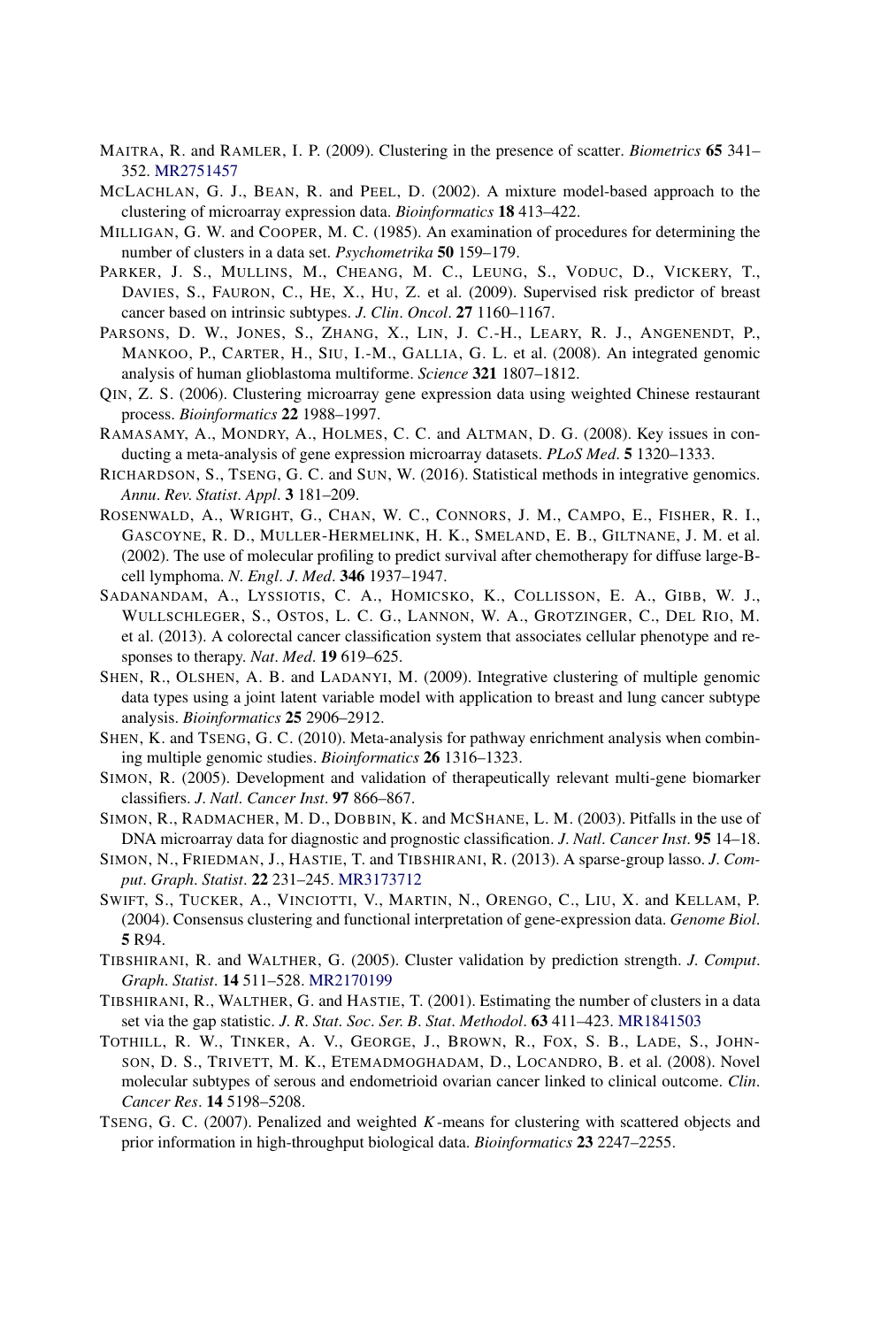- TSENG, G., GHOSH, D. and FEINGOLD, E. (2012). Comprehensive literature review and statistical considerations for microarray meta-analysis. *Nucleic Acids Res*. **40** 3785–3799.
- TSENG, G. C. and WONG, W. H. (2005). Tight clustering: A resampling-based approach for identifying stable and tight patterns in data. *Biometrics* **61** 10–16. [MR2129196](http://www.ams.org/mathscinet-getitem?mr=2129196)
- VERHAAK, R. G., WOUTERS, B. J., ERPELINCK, C. A., ABBAS, S., BEVERLOO, H. B., LUGTH-ART, S., LÖWENBERG, B., DELWEL, R. and VALK, P. J. (2009). Prediction of molecular subtypes in acute myeloid leukemia based on gene expression profiling. *Haematologica* **94** 131–134.
- VERHAAK, R. G., HOADLEY, K. A., PURDOM, E., WANG, V., QI, Y., WILKERSON, M. D., MILLER, C. R., DING, L., GOLUB, T., MESIROV, J. P. et al. (2010). Integrated genomic analysis identifies clinically relevant subtypes of glioblastoma characterized by abnormalities in *PDGFRA*, *IDH1*, *EGFR*, and *NF1*. *Cancer Cell* **17** 98–110.
- WANG, S. L. and LIAO, L. Z. (2001). Decomposition method with a variable parameter for a class of monotone variational inequality problems. *J*. *Optim*. *Theory Appl*. **109** 415–429. [MR1834183](http://www.ams.org/mathscinet-getitem?mr=1834183)
- WITKOS, T. M., KOSCIANSKA, E. and KRZYZOSIAK, W. J. (2011). Practical aspects of microRNA target prediction. *Curr*. *Mol*. *Med*. **11** 93–109.
- WITTEN, D. M. and TIBSHIRANI, R. (2010). A framework for feature selection in clustering. *J*. *Amer*. *Statist*. *Assoc*. **105** 713–726. [MR2724855](http://www.ams.org/mathscinet-getitem?mr=2724855)
- XIE, B., PAN, W. and SHEN, X. (2008). Penalized model-based clustering with cluster-specific diagonal covariance matrices and grouped variables. *Electron*. *J*. *Stat*. **2** 168–212. [MR2386092](http://www.ams.org/mathscinet-getitem?mr=2386092)
- YUAN, M. and LIN, Y. (2006). Model selection and estimation in regression with grouped variables. *J*. *R*. *Stat*. *Soc*. *Ser*. *B*. *Stat*. *Methodol*. **68** 49–67. [MR2212574](http://www.ams.org/mathscinet-getitem?mr=2212574)
- ZOU, H. (2006). The adaptive lasso and its oracle properties. *J*. *Amer*. *Statist*. *Assoc*. **101** 1418–1429. [MR2279469](http://www.ams.org/mathscinet-getitem?mr=2279469)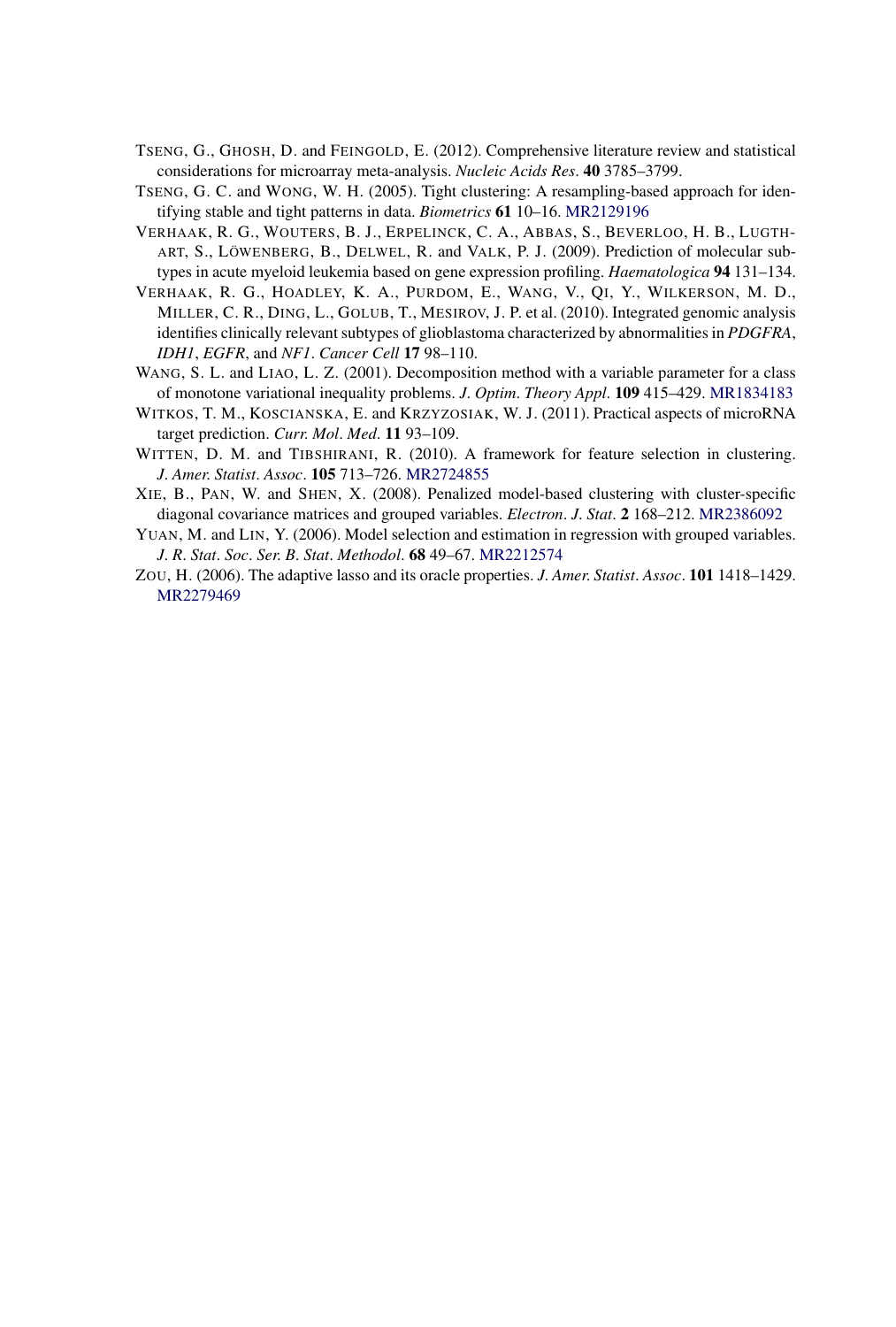# **MULTILEVEL MODELS WITH STOCHASTIC VOLATILITY FOR REPEATED CROSS-SECTIONS: AN APPLICATION TO TRIBAL ART PRICES**

### BY SILVIA CAGNONE<sup>[1](#page-27-0)</sup>, SIMONE GIANNERINI AND LUCIA MODUGNO<sup>1</sup>

#### *University of Bologna*

In this paper, we introduce a multilevel specification with stochastic volatility for repeated cross-sectional data. Modelling the time dynamics in repeated cross sections requires a suitable adaptation of the multilevel framework where the individuals/items are modelled at the first level whereas the time component appears at the second level. We perform maximum likelihood estimation by means of a nonlinear state space approach combined with Gauss–Legendre quadrature methods to approximate the likelihood function. We apply the model to the first database of tribal art items sold in the most important auction houses worldwide. The model allows to account properly for the heteroscedastic and autocorrelated volatility observed and has superior forecasting performance. Also, it provides valuable information on market trends and on predictability of prices that can be used by art markets stakeholders.

- AGNELLO, R. and PIERCE, R. (1996). Financial returns, price determinants, and genre effects in American art investment. *J*. *Cult*. *Econ*. **20** 359–383.
- BALLESTEROS, T. (2011). Efficiency tests in the art market using cointegration and the error correction model. *Social Science Research Network*. DOI[:http://dx.doi.org/10.2139/ssrn.1696785](http://dx.doi.org/10.2139/ssrn.1696785).
- BARTOLUCCI, F. and DE LUCA, G. (2001). Maximum likelihood estimation of a latent variable time-series model. *Appl*. *Stoch*. *Models Bus*. *Ind*. **17** 5–17. [MR1819006](http://www.ams.org/mathscinet-getitem?mr=1819006)
- BAUMOL, W. (1986). Unnatural value: Or art investment as floating crap game. *Am*. *Econ*. *Rev*. **76** 10–14.
- BIORDI, M. and CANDELA, G. (2007). L'arte etnica: Tra cultura e mercato. *Skira*.
- BOCART, F. Y. R. P. and HAFNER, C. M. (2012). Econometric analysis of volatile art markets. *Comput*. *Statist*. *Data Anal*. **56** 3091–3104. [MR2943883](http://www.ams.org/mathscinet-getitem?mr=2943883)
- BOCART, F. Y. R. P. and HAFNER, C. M. (2015). Volatility of price indices for heterogeneous goods with applications to the fine art market. *J*. *Appl*. *Econometrics* **30** 291–312. [MR3322720](http://www.ams.org/mathscinet-getitem?mr=3322720)
- BOUND, J., JAEGER, D. and BAKER, R. (1995). Problems with instrumental variables estimation when the correlation between instruments and the endogenous explanatory variable is weak. *J*. *Amer*. *Statist*. *Assoc*. **90** 443–450.
- BOX-STEFFENSMEIER, J. M., DE BOEF, S. and LIN, T.-M. (2004). The dynamics of the partisan gender gap. *Am*. *Polit*. *Sci*. *Rev*. **98** 515–528.
- BROWNE, W. and GOLDSTEIN, H. (2010). MCMC sampling for a multilevel model with nonindependent residuals within and between cluster units. *J*. *Educ*. *Behav*. *Stat*. **35** 453–473.

*Key words and phrases.* Multilevel model, hedonic regression model, dependent random effects, stochastic volatility, autoregression.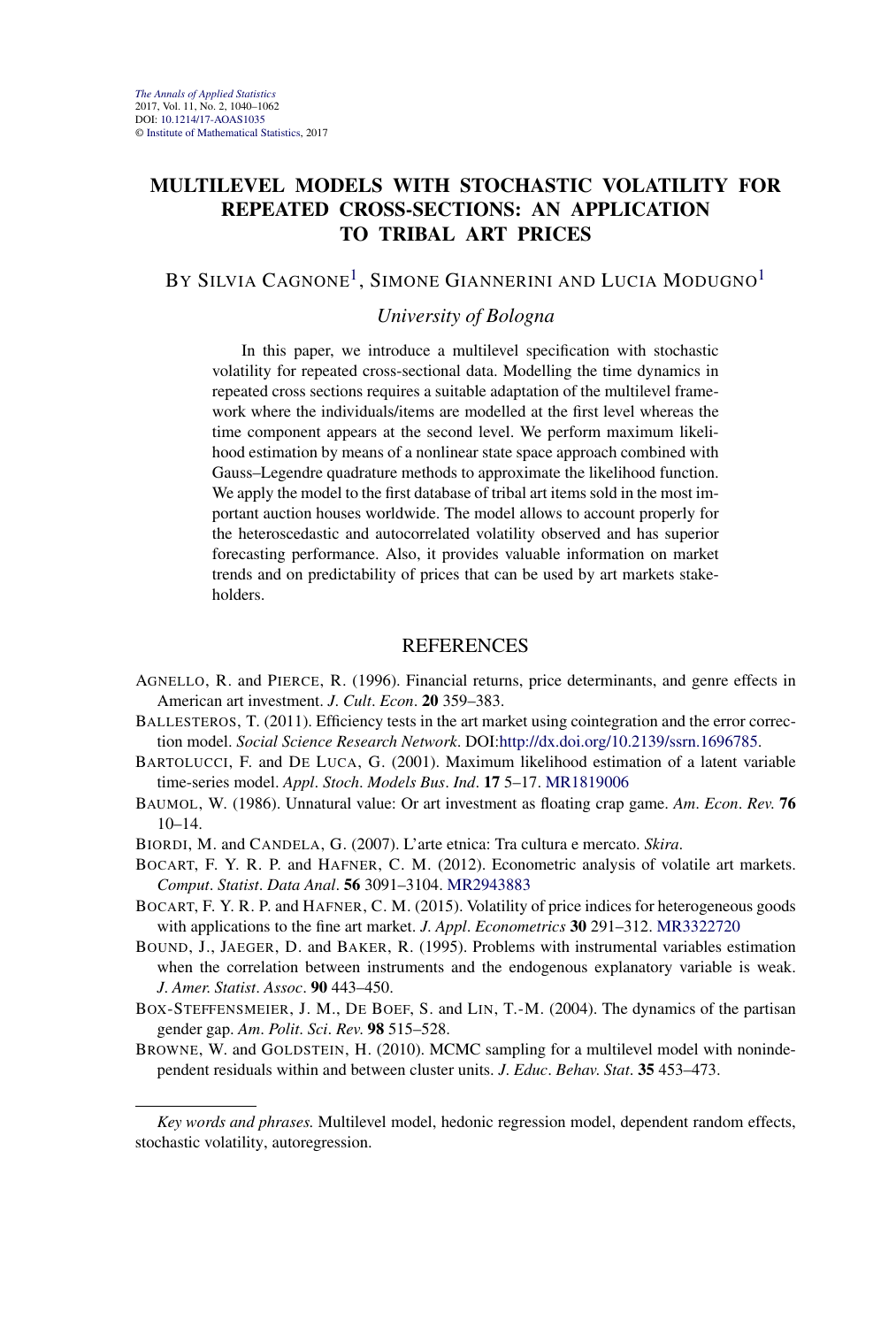- CAGNONE, S. and BARTOLUCCI, F. (2017). Adaptive quadrature for maximum likelihood estimation of a class of dynamic latent variable models. *Comput*. *Econ*. **49** 599–622.
- CAGNONE, S., GIANNERINI, S. and MODUGNO, L. (2017). Supplement to "Multilevel models with stochastic volatility for repeated cross-sections: An application to tribal art prices." DOI[:10.1214/17-AOAS1035SUPP.](http://dx.doi.org/10.1214/17-AOAS1035SUPP)
- CANDELA, G., CASTELLANI, M. and PATTITONI, P. (2012). Tribal art market: Signs and signals. *J*. *Cult*. *Econ*. **36** 289–308.
- CANDELA, G., CASTELLANI, M. and PATTITONI, P. (2013). Reconsidering psychic return in art investments. *Econom*. *Lett*. **118** 351–354.
- CHANEL, O. (1995). Is art market behaviour predictable? *Eur*. *Econ*. *Rev*. **39** 519–527.
- CHANEL, O., GÉRARD-VARET, L. and GINSBURGH, V. (1996). The relevance of hedonic price indices. The case of paintings. *J*. *Cult*. *Econ*. **20** 1–24.
- COLLINS, A., SCORCU, A. and ZANOLA, R. (2009). Reconsidering hedonic art price indexes. *Econom*. *Lett*. **104** 57–60. [MR2542857](http://www.ams.org/mathscinet-getitem?mr=2542857)
- DEATON, A. (1985). Panel data from time series of cross sections. *J*. *Econometrics* **30** 109–126.
- DIPRETE, T. and GRUSKY, D. (1990). The multilevel analysis of trends with repeated crosssectional data. *Sociol*. *Method*. **20** 337–368.
- DURBIN, J. and KOOPMAN, S. J. (2012). *Time Series Analysis by State Space Methods*, 2nd ed. *Oxford Statistical Science Series* **38**. Oxford Univ. Press, Oxford. [MR3014996](http://www.ams.org/mathscinet-getitem?mr=3014996)
- FRIDMAN, M. and HARRIS, L. (1998). A maximum likelihood approach for non-Gaussian stochastic volatility models. *J*. *Bus*. *Econom*. *Statist*. **16** 284–291.
- GIANNERINI, S. (2015). tseriesEntropy: Entropy Based Analysis and Tests for Time Series. R package version 0.5-13.
- GIANNERINI, S., MAASOUMI, E. and BEE DAGUM, E. (2015). Entropy testing for nonlinear serial dependence in time series. *Biometrika* **102** 661–675. [MR3394282](http://www.ams.org/mathscinet-getitem?mr=3394282)
- GINSBURGH, V. and JEANFILS, P. (1995). Long-term comovements in international markets for paintings. *Eur*. *Econ*. *Rev*. **39** 538–548.
- GOETZMANN, W. (1993). Accounting for taste: Art and financial markets over three centuries. *Am*. *Econ*. *Rev*. **83** 1370–1376.
- GOETZMANN, W. (1995). The informational efficiency of the art market. *Manage*. *Finance* **21** 25– 34.
- GOETZMANN, W., MAMONOVA, E. and SPAENJERS, C. (2014). The economics of aesthetics and three centuries of art price records. Working Paper 20440, National Bureau of Economic Research.
- GOLDSTEIN, H. (2010). *Multilevel Statistical Models*, 4th ed. Wiley, Chichester.
- GRANGER, C. W., MAASOUMI, E. and RACINE, J. (2004). A dependence metric for possibly nonlinear processes. *J*. *Time Series Anal*. **25** 649–669. [MR2086354](http://www.ams.org/mathscinet-getitem?mr=2086354)
- HODGSON, D. and VORKINK, K. (2004). Asset pricing theory and the valuation of Canadian paintings. *Canadian Journal of Economics/Revue canadienne déconomique* **37** 629–655.
- JOANES, D. and GILL, C. (1998). Comparing measures of sample skewness and kurtosis. *J*. *R*. *Stat*. *Soc*., *Ser*. *D Stat*. **47** 183–189.
- JONES, R. H. (1993). *Longitudinal Data with Serial Correlation*: *A State-Space Approach*. *Monographs on Statistics and Applied Probability* **47**. Chapman & Hall, London. [MR1293123](http://www.ams.org/mathscinet-getitem?mr=1293123)
- KITAGAWA, G. (1987). Non-Gaussian state-space modeling of nonstationary time series. *J*. *Amer*. *Statist*. *Assoc*. **82** 1032–1063. [MR0922169](http://www.ams.org/mathscinet-getitem?mr=0922169)
- LEBO, M. and WEBER, C. (2015). An effective approach to the repeated cross-sectional design. *Amer*. *J*. *Polit*. *Sci*. **59** 242–258.
- LEVENE, H. (1960). Robust tests for equality of variances. In *Contributions to Probability and Statistics* (I. Olkin, ed.) 278–292. Stanford Univ. Press, Stanford, CA. [MR0120709](http://www.ams.org/mathscinet-getitem?mr=0120709)
- LOCATELLI BIEY, M. and ZANOLA, R. (2005). The market for picasso prints: A hybrid model approach. *J*. *Cult*. *Econ*. **29** 127–136.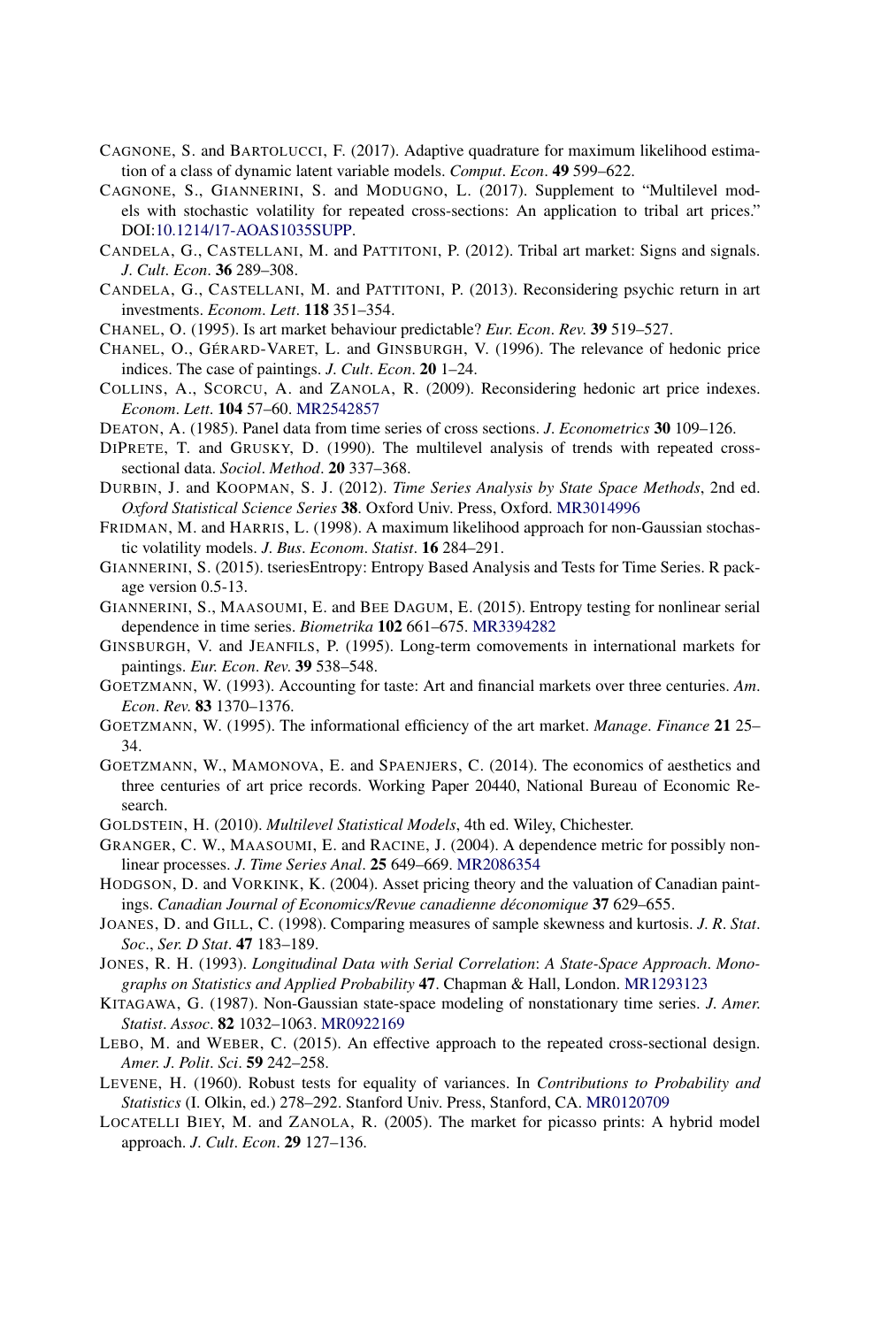- MACKUEN, M., ERIKSON, R. and STIMSON, J. (1992). Peasants or bankers? The American electorate and the U.S. economy. *Am*. *Polit*. *Sci*. *Rev*. **86** 597–611.
- MODUGNO, L., CAGNONE, S. and GIANNERINI, S. (2015). A multilevel model with autoregressive components for the analysis of tribal art prices. *J*. *Appl*. *Stat*. **42** 2141–2158. [MR3373724](http://www.ams.org/mathscinet-getitem?mr=3373724)
- MODUGNO, L. and GIANNERINI, S. (2015). The wild bootstrap for multilevel models. *Comm*. *Statist*. *Theory Methods* **44** 4812–4825. [MR3424810](http://www.ams.org/mathscinet-getitem?mr=3424810)
- MOFFITT, R. (1993). Identification and estimation of dynamic models with a time series of repeated cross-sections. *J*. *Econometrics* **59** 99–123.
- ROSEN, S. (1974). Hedonic prices and implicit markets: Product differentiation in pure competition. *J*. *Polit*. *Econ*. **82** 34–55.
- SCOTT, A. J. and SMITH, T. M. F. (1974). Analysis of repeated surveys using time series methods. *J*. *Amer*. *Statist*. *Assoc*. **69** 674–678.
- SKRONDAL, A. and RABE-HESKETH, S. (2004). *Generalized Latent Variable Modeling*: *Multilevel*, *Longitudinal*, *and Structural Equation Models*. Chapman & Hall/CRC, Boca Raton, FL. [MR2059021](http://www.ams.org/mathscinet-getitem?mr=2059021)
- TANIZAKI, H. and MARIANO, R. (1998). Nonlinear and nonnormal state-space modeling with Monte-Carlo stochastic simulations. *J*. *Econometrics* **83** 263–290.
- WOOLDRIDGE, J. M. (2010). *Econometric Analysis of Cross Section and Panel Data*, 2nd ed. MIT Press, Cambridge, MA. [MR2768559](http://www.ams.org/mathscinet-getitem?mr=2768559)
- XU, R. (2003). Measuring explained variation in linear mixed effects models. *Stat*. *Med*. **22** 3527– 3541.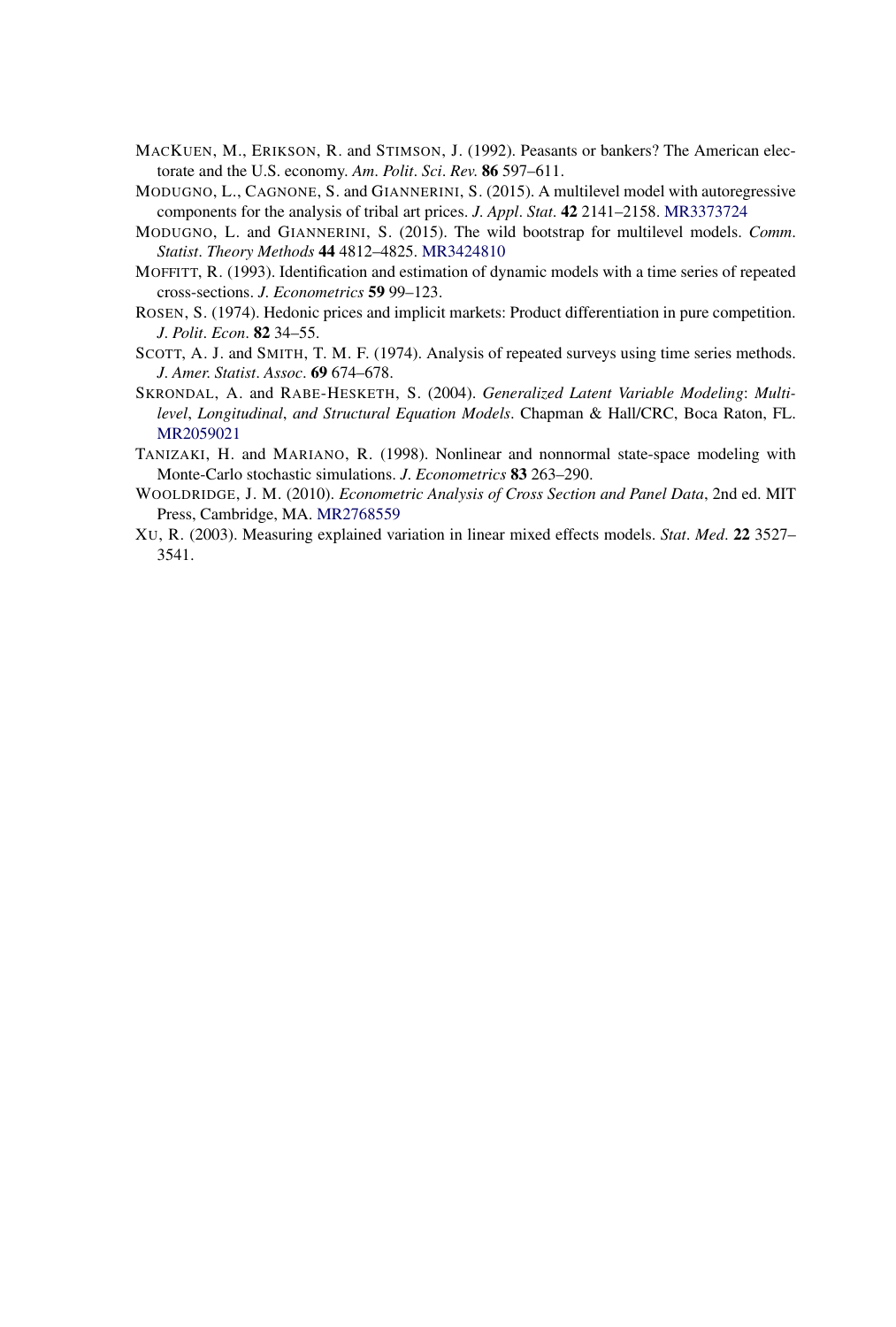# **FLEXIBLE RISK PREDICTION MODELS FOR LEFT OR INTERVAL-CENSORED DATA FROM ELECTRONIC HEALTH RECORDS**

## BY NOORIE HYUN<sup>\*</sup>, LI C. CHEUNG<sup>\*</sup>, QING PAN<sup>[†](#page-9-0)</sup>, MARK SCHIFFMAN<sup>\*</sup> AND HORMUZD A. KATKI[∗](#page-5-0)

*National Cancer Institute*<sup>∗</sup> *and George Washington University*†

Electronic health records are a large and cost-effective data source for developing risk-prediction models. However, for screen-detected diseases, standard risk models (such as Kaplan–Meier or Cox models) do not account for key issues encountered with electronic health record data: left-censoring of pre-existing (prevalent) disease, interval-censoring of incident disease, and ambiguity of whether disease is prevalent or incident when definitive disease ascertainment is not conducted at baseline. Furthermore, researchers might conduct novel screening tests only on a complex two-phase subsample. We propose a family of weighted mixture models that account for left/intervalcensoring and complex sampling via inverse-probability weighting in order to estimate current and future absolute risk: we propose a weakly-parametric model for general use and a semiparametric model for checking goodness of fit of the weakly-parametric model. We demonstrate asymptotic properties analytically and by simulation. We used electronic health records to assemble a cohort of 33,295 human papillomavirus (HPV) positive women undergoing cervical cancer screening at Kaiser Permanente Northern California (KPNC) that underlie current screening guidelines. The next guidelines would focus on HPV typing tests, but reporting 14 HPV types is too complex for clinical use. National Cancer Institute along with KPNC conducted a HPV typing test on a complex subsample of 9258 women in the cohort. We used our model to estimate the risk due to each type and grouped the 14 types (the 3-year risk ranges 21.9–1.5) into 4 risk-bands to simplify reporting to clinicians and guidelines. These risk-bands could be adopted by future HPV typing tests and future screening guidelines.

#### **REFERENCES**

- BRESLOW, N. E. and WELLNER, J. A. (2007). Weighted likelihood for semiparametric models and two-phase stratified samples, with application to Cox regression. *Scand*. *J*. *Stat*. **34** 86–102. [MR2325244](http://www.ams.org/mathscinet-getitem?mr=2325244)
- BRESLOW, N. E., LUMLEY, T., BALLANTYNE, C. M., CHAMBLESS, L. E. and KULICH, M. (2009). Improved Horvitz-Thompson estimation of model parameter from two-phase stratified samples: Applications in epidemiology. *Stat*. *Biosci*. **1** 32–49.
- CAI, T. and ZHENG, Y. (2013). Resampling procedures for making inference under nested casecontrol studies. *J*. *Amer*. *Statist*. *Assoc*. **108** 1532–1544. [MR3174727](http://www.ams.org/mathscinet-getitem?mr=3174727)

*Key words and phrases.* Mixture model, interval censoring, two-phase sampling, B-splines, weighted likelihood, HIV.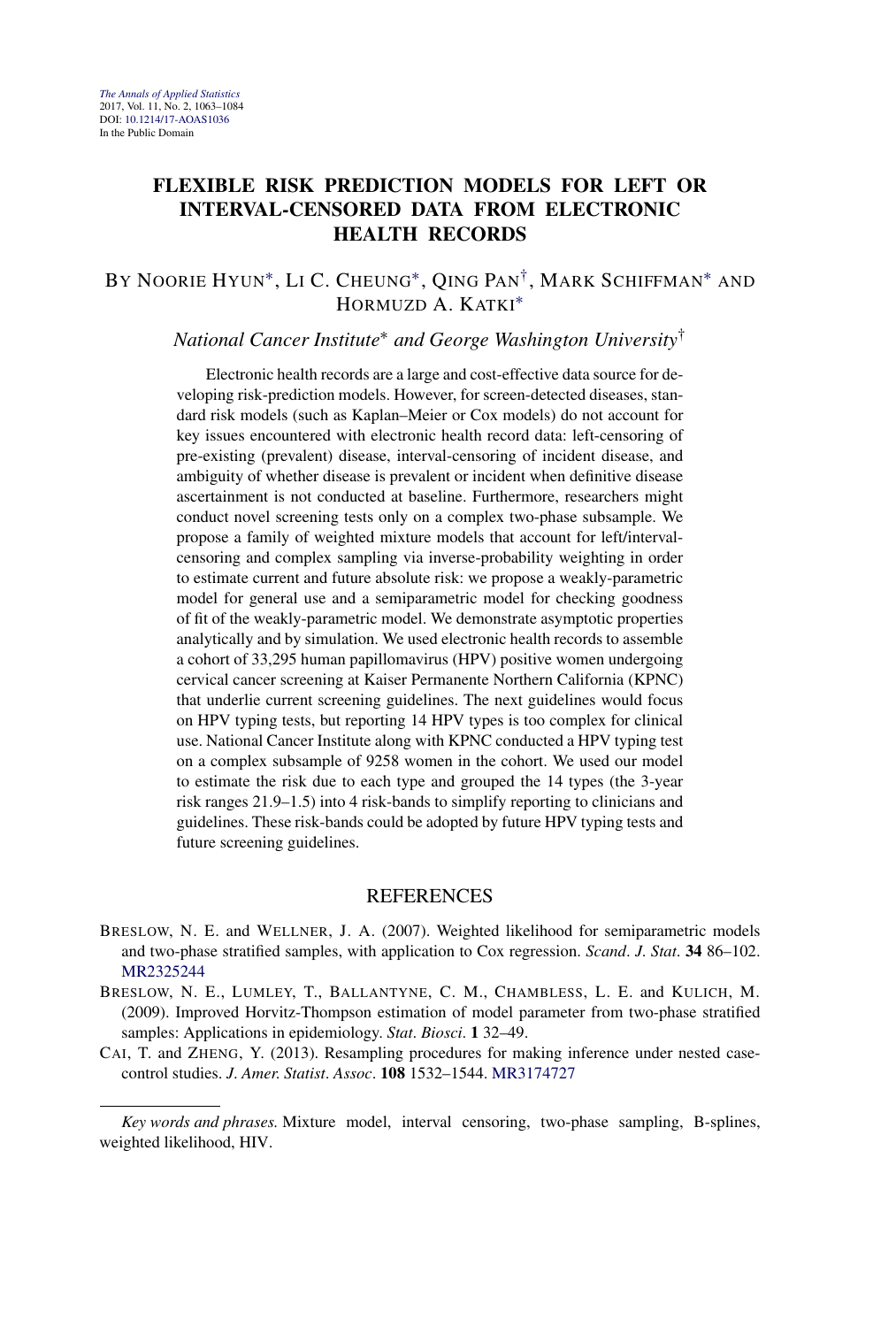- CASTLE, P. E., FETTERMAN, B., SCT (ASCP), POITRAS, N., LOREY, T., SHABER, R. and KIN-NEY, W. (2009). Five-year experience of human papillomavirus DNA and Papanicolaou test cotesting. *Obstetrics & Gynecology* **113** 595–600.
- CASTLE, P. E., STOLER, M. H., WRIGHT, JR., T. C., SHARMA, A., WRIGHT, T. L. and BEHRENS, C. M. (2011). Performance of carcinogenic human papillomavirus (HPV) testing and HPV16 or HPV18 genotyping for cervical cancer screening of women aged 25 years and older: A subanalysis of the ATHENA study. *Lancet Oncol*. **12** 880–890.
- CHATURVEDI, A. K., KATKI, H. A., HILDESHEIM, A., RODRÍGUEZ, A. C., QUINT, W., SCHIFF-MAN, M., VAN DOORN, L. J., PORRAS, C., WACHOLDER, S., GONZALEZ, P. and SHER-MAN, M. E. (2011). Human papillomavirus infection with multiple types: Pattern of coinfection and risk of cervical disease. *J*. *Infect*. *Dis*. **203** 910–920.
- COX, D. R. (1972). Regression models and life-tables. *J*. *R*. *Stat*. *Soc*. *Ser*. *B*. *Stat*. *Methodol*. **34** 187–220. [MR0341758](http://www.ams.org/mathscinet-getitem?mr=0341758)
- DOREY, F. J., LITTLE, R. J. A. and SCHENKER, N. (1993). Multiple imputation for thresholdcrossing data with interval censoring. *Stat*. *Med*. **12** 1589–1603.
- GRAUBARD, B. I. and KORN, E. L. (1996). Survey inference for subpopulations. *Am*. *J*. *Epidemiol*. **144** 102–106.
- GROENEBOOM, P. and WELLNER, J. A. (1992). *Information Bounds and Nonparametric Maximum Likelihood Estimation*. *DMV Seminar* **19**. Birkhäuser, Basel. [MR1180321](http://www.ams.org/mathscinet-getitem?mr=1180321)
- HORVITZ, D. G. and THOMPSON, D. J. (1952). A generalization of sampling without replacement from a finite universe. *J*. *Amer*. *Statist*. *Assoc*. **47** 663–685. [MR0053460](http://www.ams.org/mathscinet-getitem?mr=0053460)
- HUANG, J. and ROSSINI, A. J. (1997). Sieve estimation for the proportional-odds failure-time regression model with interval censoring. *J*. *Amer*. *Statist*. *Assoc*. **92** 960–967. [MR1482126](http://www.ams.org/mathscinet-getitem?mr=1482126)
- HUANG, J. and WELLNER, J. A. (1997). Interval censored survival data: A review of recent progress. In *Proceedings of the First Seattle Symposium in Biostatistics* (D. Y. Lin and T. R. Fleming, eds.) 123–169. Springer, New York.
- HYUN, N., CHEUNG, L. C, PAN, Q., SCHIFFMAN, M. and KATKI, H. A (2017). Supplement to "Flexible risk prediction models for left or interval-censored data from electronic health records." DOI[:10.1214/17-AOAS1036SUPP](http://dx.doi.org/10.1214/17-AOAS1036SUPP).
- KAPLAN, E. L. and MEIER, P. (1958). Nonparametric estimation from incomplete observations. *J*. *Amer*. *Statist*. *Assoc*. **53** 457–481. [MR0093867](http://www.ams.org/mathscinet-getitem?mr=0093867)
- KATKI, H. A., KINNEY, W. K., FETTERMAN, B., LOREY, T., POITRAS, N. E., CHEUNG, L., DEMUTH, F., SCHIFFMAN, M., WACHOLDER, S. and CASTLE, P. E. (2011). Cervical cancer risk for 330,000 women undergoing concurrent HPV testing and cervical cytology in routine clinical practice at a large managed care organization. *Lancet Oncol*. **12** 663–672.
- KATKI, H. A., SCHIFFMAN, M., CASTLE, P. E., FETTERMAN, B., POITRAS, N. E., LOREY, T., CHEUNG, L. C., RAINE-BENNETT, T. R., GAGE, J. C. and KINNEY, W. K. (2013). Benchmarking CIN3+ risk as the basis for incorporating HPV and Pap cotesting into cervical screening and management guidelines. *J*. *Low*. *Genit*. *Tract Dis*. **17** S28–S35.
- KOVALCHIK, S. A. and PFEIFFER, R. M. (2014). Population-based absolute risk estimation with survey data. *Lifetime Data Anal*. **20** 252–275. [MR3181014](http://www.ams.org/mathscinet-getitem?mr=3181014)
- LI, C.-S., TAYLOR, J. M. G. and SY, J. P. (2001). Identifiability of cure models. *Statist*. *Probab*. *Lett*. **54** 389–395. [MR1861384](http://www.ams.org/mathscinet-getitem?mr=1861384)
- LUMLEY, T. (2016). Analyses of complex survey samples. Available at [https://cran.r-project.org/](https://cran.r-project.org/web/packages/survey/survey.pdf) [web/packages/survey/survey.pdf](https://cran.r-project.org/web/packages/survey/survey.pdf).
- MA, S. (2010). Mixed case interval censored data with a cured subgroup. *Statist*. *Sinica* **20** 1165– 1181. [MR2730178](http://www.ams.org/mathscinet-getitem?mr=2730178)
- MASSAD, L. S., EINSTEIN, M. H., HUH, W. K., KATKI, H. A., KINNEY, W. K., SCHIFFMAN, M., SOLOMON, D., WENTZENSEN, N. and LAWSON, H. W. (2013). 2012 updated consensus guidelines for the management of abnormal cervical cancer screening tests and cancer precursors. *J*. *Low*. *Genit*. *Tract Dis*. **17** S1–S27.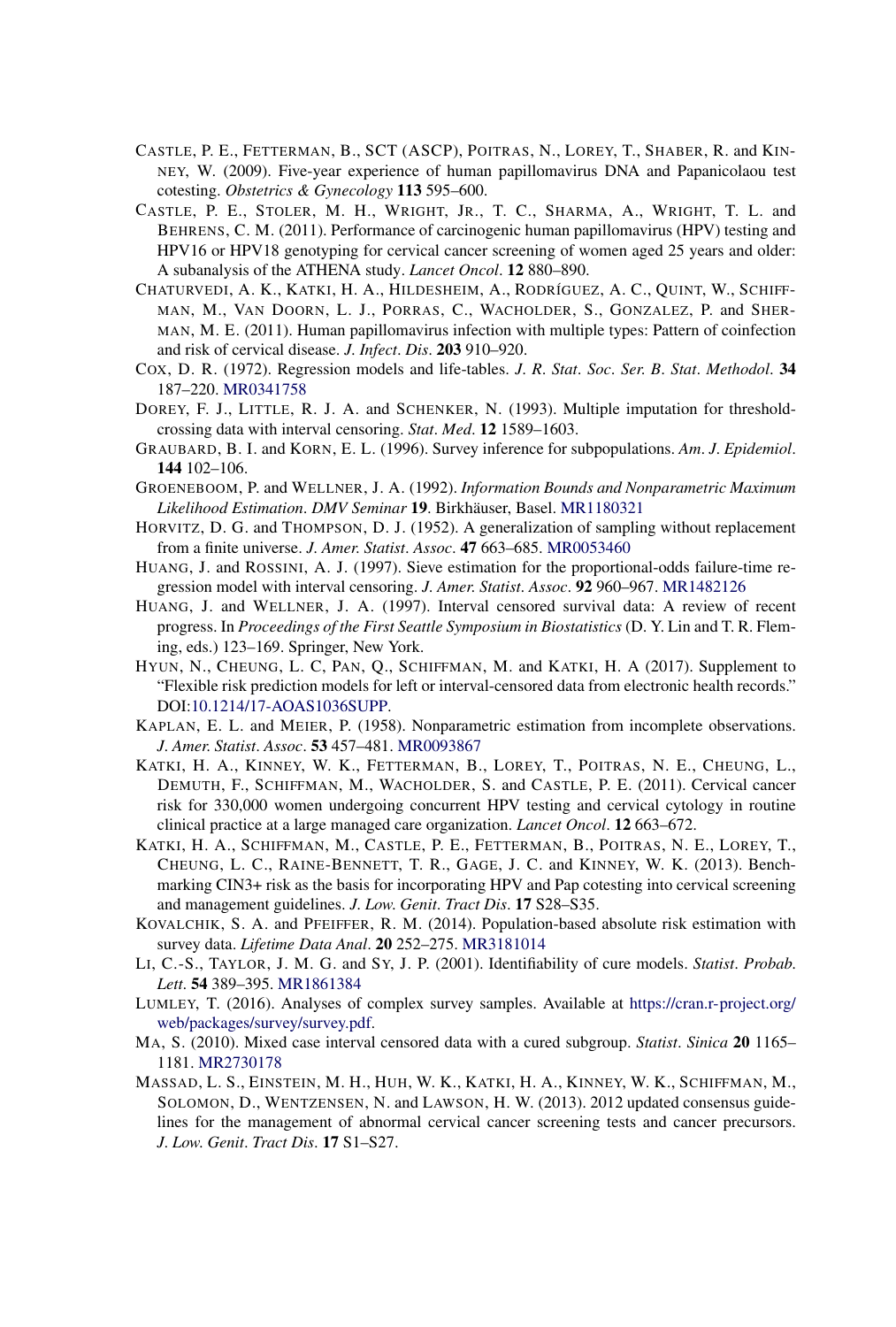- NELDER, J. A. and WEDDERBURN, R. W. M. (1972). Generalized linear models. *J*. *Roy*. *Statist*. *Soc*. *Ser*. *A* **135** 370–384.
- ODELL, P. M., ANDERSON, K. M. and D'AGOSTINO, R. B. (1992). Maximum likelihood estimation for interval-censored data using a Weibull-based accelerated failure time model. *Biometrics* 951–959.
- ROBERTSON, T., WRIGHT, F. T. and DYKSTRA, R. L. (1988). *Order Restricted Statistical Inference*. Wiley, Chichester. [MR0961262](http://www.ams.org/mathscinet-getitem?mr=0961262)
- RÜCKER, R. and MESSERER, D. (1988). Remission duration: An example of interval-censored observations. *Stat*. *Med*. **7** 1139–1145.
- SAEGUSA, T. (2015). Variance estimation under two-phase sampling. *Scand*. *J*. *Stat*. **42** 1078–1091. [MR3426311](http://www.ams.org/mathscinet-getitem?mr=3426311)
- SCHIFFMAN, M., WENTZENSEN, N., WACHOLDER, S., WALTER, K., GAGE, J. C. and CAS-TLE, P. E. (2011). Human papillomavirus testing in the prevention of cervical cancer. *J*. *Natl*. *Cancer Inst*. **103** 368–383.
- SCHIFFMAN, M., VAUGHAN, L. M., RAINE-BENNETT, T. R., CASTLE, P. E., KATKI, H. A., GAGE, J. C., FETTERMAN, B., BEFANO, B. and WENTZENSEN, N. (2015). A study of HPV typing for the management of HPV-positive ASC-US cervical cytologic results. *Gynecol*. *Oncol*. **138** 573–578.
- SEN, B. and BANERJEE, M. (2007). A pseudolikelihood method for analyzing interval censored data. *Biometrika* **94** 71–86. [MR2307901](http://www.ams.org/mathscinet-getitem?mr=2307901)
- SHAO, F., LI, J., MA, S. and LEE, M.-L. T. (2014). Semiparametric varying-coefficient model for interval censored data with a cured proportion. *Stat*. *Med*. **33** 1700–1712. [MR3246689](http://www.ams.org/mathscinet-getitem?mr=3246689)
- TIAN, L. and CAI, T. (2006). On the accelerated failure time model for current status and interval censored data. *Biometrika* **93** 329–342. [MR2278087](http://www.ams.org/mathscinet-getitem?mr=2278087)
- WANG, L., MCMAHAN, C. S., HUDGENS, M. G. and QURESHI, Z. P. (2016). A flexible, computationally efficient method for fitting the proportional hazards model to interval-censored data. *Biometrics* **72** 222–231. [MR3500591](http://www.ams.org/mathscinet-getitem?mr=3500591)
- WOODWARD, M. (1999). *Epidemiology*: *Study Design and Data Analysis*. Chapman & Hall/CRC, Boca Raton, FL. [MR1696292](http://www.ams.org/mathscinet-getitem?mr=1696292)
- ZHANG, Y., HUA, L. and HUANG, J. (2010). A spline-based semiparametric maximum likelihood estimation method for the Cox model with interval-censored data. *Scand*. *J*. *Stat*. **37** 338–354. [MR2682304](http://www.ams.org/mathscinet-getitem?mr=2682304)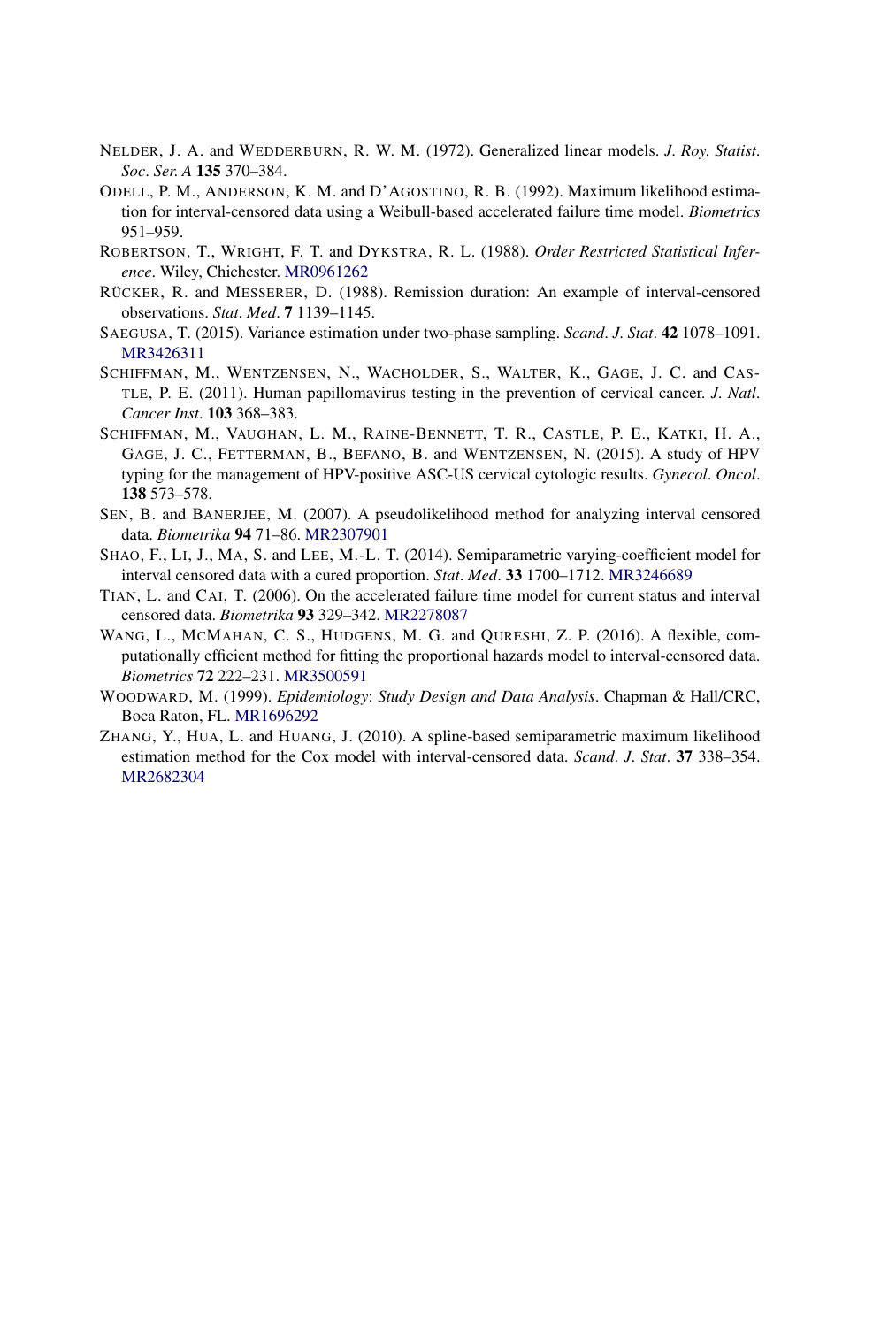### **ROBUST MIXED EFFECTS MODEL FOR CLUSTERED FAILURE TIME DATA: APPLICATION TO HUNTINGTON'S DISEASE EVENT MEASURES**

### BY TANYA P. GARCIA<sup>\*, 1</sup>, YANYUAN MA<sup>[†,](#page-9-0) 2</sup>, KAREN MARDER<sup>[‡,](#page-5-0) 3</sup> AND YUANJIA WANG[‡,](#page-5-0)4

*Texas A&M University*∗*, Pennsylvania State University*† *and Columbia University*‡

An important goal in clinical and statistical research is properly modeling the distribution for clustered failure times which have a natural intraclass dependency and are subject to censoring. We handle these challenges with a novel approach that does not impose restrictive modeling or distributional assumptions. Using a logit transformation, we relate the distribution for clustered failure times to covariates and a random, subject-specific effect. The covariates are modeled with unknown functional forms, and the random effect may depend on the covariates and have an unknown and unspecified distribution. We introduce pseudovalues to handle censoring and splines for functional covariate effects, and frame the problem into fitting an additive logistic mixed effects model. Unlike existing approaches for fitting such models, we develop semiparametric techniques that estimate the functional model parameters without specifying or estimating the random effect distribution. We show both theoretically and empirically that the resulting estimators are consistent for any choice of random effect distribution and any dependency structure between the random effect and covariates. Last, we illustrate the method's utility in an application to a Huntington's disease study where our method provides new insights into differences between motor and cognitive impairment event times in at-risk subjects.

- ANDERSEN, P. K. and POHAR PERME, M. (2010). Pseudo-observations in survival analysis. *Stat*. *Methods Med*. *Res*. **19** 71–99. [MR2744493](http://www.ams.org/mathscinet-getitem?mr=2744493)
- BENNETT, S. (1983). Analysis of survival data by the proportional odds model. *Stat*. *Med*. **2** 273– 277.
- CHEN, M.-C. and BANDEEN-ROCHE, K. (2005). A diagnostic for association in bivariate survival models. *Lifetime Data Anal*. **11** 245–264. [MR2158784](http://www.ams.org/mathscinet-getitem?mr=2158784)
- CHEN, Y., CHEN, K. and YING, Z. (2010). Analysis of multivariate failure time data using marginal proportional hazards model. *Statist*. *Sinica* **20** 1025–1041. [MR2729851](http://www.ams.org/mathscinet-getitem?mr=2729851)
- CHEN, D. G. and LIO, Y. L. (2008). Comparative studies on frailties in survival analysis. *Comm*. *Statist*. *Simulation Comput*. **37** 1631–1646. [MR2542422](http://www.ams.org/mathscinet-getitem?mr=2542422)
- CLAYTON, D. G. (1978). A model for association in bivariate life tables and its application in epidemiological studies of familial tendency in chronic disease incidence. *Biometrika* **65** 141–151. [MR0501698](http://www.ams.org/mathscinet-getitem?mr=0501698)

*Key words and phrases.* Additive model, clustered failure times, logistic mixed model, varying coefficient model, semiparametric estimator, splines.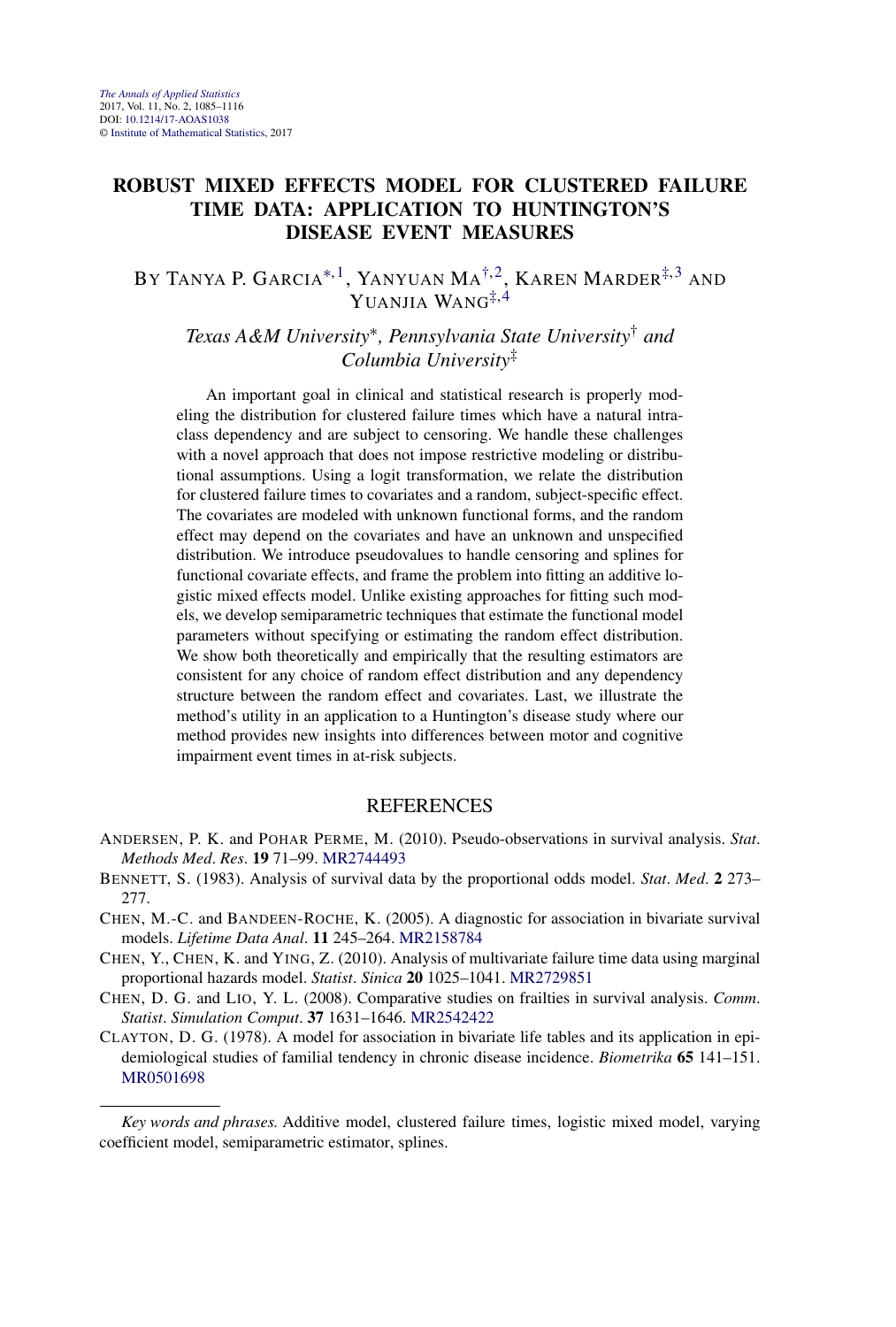- CONGDON, P. (1994). Analyzing mortality in London: Life-tables with frailty. *Statistician* **43** 277– 308.
- CONNE, D., RONCHETTI, E. and VICTORIA-FESER, M.-P. (2010). Goodness of fit for generalized linear latent variables models. *J*. *Amer*. *Statist*. *Assoc*. **105** 1126–1134. With supplementary material available online. [MR2752608](http://www.ams.org/mathscinet-getitem?mr=2752608)
- DE BOOR, C. (2001). *A Practical Guide to Splines*, revised ed. *Applied Mathematical Sciences* **27**. Springer, New York. [MR1900298](http://www.ams.org/mathscinet-getitem?mr=1900298)
- DUFF, K., PAULSEN, J., MILLS, J., BEGLINGER, L. J., MOSER, D. J., SMITH, M. M., LANG-BEHN, D., STOUT, J., QUELLER, S., HARRINGTON, D. L. and THE PREDICT-HD INVESTI-GATORS AND COORDINATORS OF THE HUNTINGTON STUDY GROUP (2010). Mild cognitive impairment in prediagnosed Huntington disease. *Neurology* **75** 500–507.
- EFRON, B. (1988). Logistic regression, survival analysis, and the Kaplan–Meier curve. *J*. *Amer*. *Statist*. *Assoc*. **83** 414–425. [MR0971367](http://www.ams.org/mathscinet-getitem?mr=0971367)
- GARCIA, T. P. and MA, Y. (2016). Optimal estimator for logistic model with distribution-free random intercept. *Scand*. *J*. *Stat*. **43** 156–171. [MR3466999](http://www.ams.org/mathscinet-getitem?mr=3466999)
- GARCIA, T. P., MA, Y., MARDER, K. and WANG, Y. (2017). Supplement to "Robust mixed effects model for clustered failure time data: Application to Huntington's disease event measures." DOI[:10.1214/17-AOAS1038SUPP](http://dx.doi.org/10.1214/17-AOAS1038SUPP).
- GEERDENS, C., CLAESKENS, G. and JANSSEN, P. (2013). Goodness-of-fit tests for the frailty distribution in proportional hazards models with shared frailty. *Biostatistics* **14** 433–446.
- GLIDDEN, D. V. and VITTINGHOFF, E. (2004). Modeling clustered survival data from multicenter clinical trials. *Stat*. *Med*. **23** 369–388.
- GORFINE, M., DE-PICCIOTTO, R. and HSU, L. (2012). Conditional and marginal estimates in casecontrol family data—Extensions and sensitivity analyses. *J*. *Stat*. *Comput*. *Simul*. **82** 1449–1470. [MR2971964](http://www.ams.org/mathscinet-getitem?mr=2971964)
- GOVINDARAJULU, U. S., GLICKMAN, M. E. and D'AGOSTINO, R. B. SR. (2007). Modeling frailty as a function of observed covariates. *J*. *Stat*. *Theory Pract*. **1** 117–135. [MR2354620](http://www.ams.org/mathscinet-getitem?mr=2354620)
- HARPER, P. S. (1996). *Huntington's Disease*, 2nd ed. W.B. Saunders, London.
- HAUSMAN, J. A. (1978). Specification tests in econometrics. *Econometrica* **46** 1251–1271. [MR0513692](http://www.ams.org/mathscinet-getitem?mr=0513692)
- HEAGERTY, P. J. and KURLAND, B. F. (2001). Misspecified maximum likelihood estimates and generalised linear mixed models. *Biometrika* **88** 973–985. [MR1872214](http://www.ams.org/mathscinet-getitem?mr=1872214)
- HENDERSON, R. and OMAN, P. (1999). Effect of frailty on marginal regression estimates in survival analysis. *J*. *R*. *Stat*. *Soc*. *Ser*. *B*. *Stat*. *Methodol*. **61** 367–379. [MR1680322](http://www.ams.org/mathscinet-getitem?mr=1680322)
- HSU, L., GORFINE, M. and MALONE, K. (2007). On robustness of marginal regression coefficient estimates and hazard functions in multivariate survival analysis of family data when the frailty distribution is mis-specified. *Stat*. *Med*. **26** 4657–4678. [MR2411893](http://www.ams.org/mathscinet-getitem?mr=2411893)
- HUANG, S. S., YOKOE, D. S., STELLING, J., PLACZEK, H., KULLDORFF, M., KLEINMAN, K., O'BRIEN, T. F., CALDERWOOD, M. S., VOSTOK, J., DUNN, J. and PLATT, R. (2010). Automated detection of infectious disease outbreaks in hospitals: A retrospective cohort study. *PLoS Med*. **7** e1000238.
- HUBER, P., RONCHETTI, E. and VICTORIA-FESER, M.-P. (2004). Estimation of generalized linear latent variable models. *J*. *R*. *Stat*. *Soc*. *Ser*. *B*. *Stat*. *Methodol*. **66** 893–908. [MR2102471](http://www.ams.org/mathscinet-getitem?mr=2102471)
- HUNTINGTON'S DISEASE COLLABORATIVE RESEARCH GROUP (2010). A novel gene containing a trinucleotide repeat that is expanded and unstable on Huntington's disease chromosomes. *Cell* **72** 971–983.
- JOHNSON, S. G. and NARASIMHAN, B. (2013). Cubature: Adaptive multivariate integration over hypercubes. R package version 1.1-2. Available at [http://CRAN.R-project.org/package=cubature.](http://CRAN.R-project.org/package=cubature)
- KLEIN, J. P., VAN HOUWELINGEN, H. C., IBRAHIM, J. G. and SCHEIKE, T. H., eds. (2014). *Handbook of Survival Analysis*. CRC Press, Boca Raton, FL. [MR3287588](http://www.ams.org/mathscinet-getitem?mr=3287588)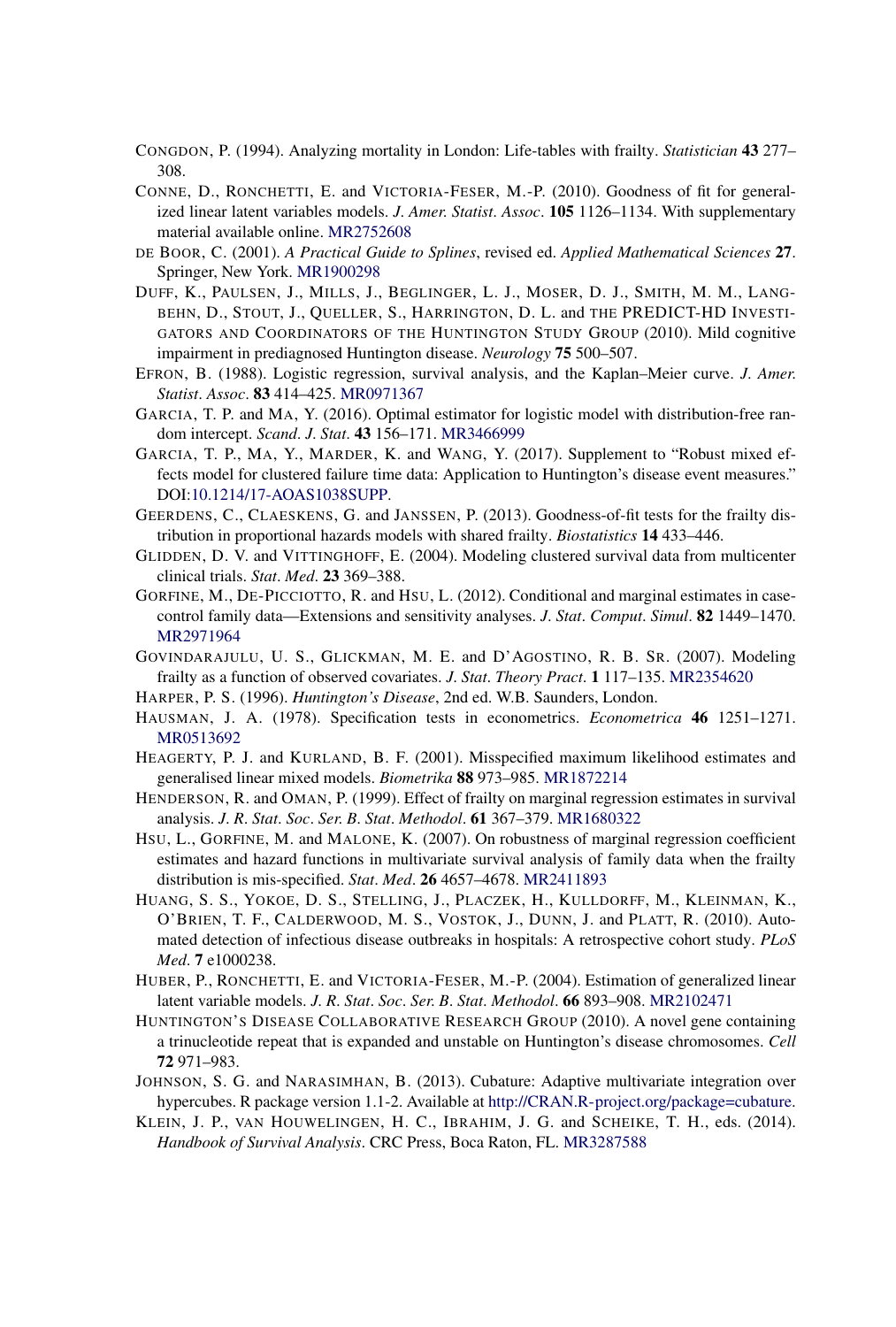- LANGBEHN, D. R., BRINKMAN, R. R., FALUSH, D., PAULSEN, J. S. and HAYDEN, M. R. (2004). A new model for prediction of the age of onset and penetrance for Huntington's disease based on CAG length. *Clin*. *Genet*. **65** 267–277.
- LEE, K. J. and THOMPSON, S. G. (2008). Flexible parametric models for random-effects distributions. *Stat*. *Med*. **27** 418–434. [MR2418453](http://www.ams.org/mathscinet-getitem?mr=2418453)
- LESAFFRE, E. and MOLENBERGHS, G. (2001). Multivariate probit analysis: A neglected procedure in medical statistics. *Stat*. *Med*. **10** 1391–1403.
- LOGAN, B. R., NELSON, G. O. and KLEIN, J. P. (2008). Analyzing center specific outcomes in hematopoietic cell transplantation. *Lifetime Data Anal*. **14** 389–404. [MR2464766](http://www.ams.org/mathscinet-getitem?mr=2464766)
- LOGAN, B. R., ZHANG, M.-J. and KLEIN, J. P. (2011). Marginal models for clustered time-to-event data with competing risks using pseudovalues. *Biometrics* **67** 1–7. [MR2898811](http://www.ams.org/mathscinet-getitem?mr=2898811)
- MA, Y. and GENTON, M. G. (2010). Explicit estimating equations for semiparametric generalized linear latent variable models. *J*. *R*. *Stat*. *Soc*. *Ser*. *B*. *Stat*. *Methodol*. **72** 475–495. [MR2758524](http://www.ams.org/mathscinet-getitem?mr=2758524)
- MARDER, K., ZHAO, H., MYERS, R., CUDKOWICZ, M., KAYSON, E., KIEBURTZ, K., ORME, C., PAULSEN, J., PENNEY, J., SIEMERS, E., SHOULSON, I. and THE HUNTINGTON STUDY GROUP (2000). Rate of functional decline in Huntington's disease. *Neurology* **369** 452–458.
- MARDER, K., LEVY, G., LOUIS, E. D., MEJIA-SANTANA, H., COTE, L., ANDREWS, H., HAR-RIS, J., WATERS, C., FORD, B., FRUCHT, S., FAHN, S. and OTTMAN, R. (2003). Accuracy of family history data on Parkinson's disease. *Neurology* **61** 18–23.
- MURPHY, S. A., ROSSINI, A. J. and VAN DER VAART, A. W. (1997). Maximum likelihood estimation in the proportional odds model. *J*. *Amer*. *Statist*. *Assoc*. **92** 968–976. [MR1482127](http://www.ams.org/mathscinet-getitem?mr=1482127)
- PAULSEN, J. and LONG, J. (2014). Onset of Huntington's disease: Can it be purely cognitive? *Mov*. *Disord*. **29** 1342–1350.
- PIEPHO, H. P. and MCCULLOCH, C. E. (2004). Transformations in mixed models: Application to risk analysis for a multienvironment trial. *J*. *Agric*. *Biol*. *Environ*. *Stat*. **9** 123–137.
- RIPATTI, S. and PALMGREN, J. (2000). Estimation of multivariate frailty models using penalized partial likelihood. *Biometrics* **56** 1016–1022. [MR1806744](http://www.ams.org/mathscinet-getitem?mr=1806744)
- RIZOPOULOS, D. and GHOSH, P. (2011). A Bayesian semiparametric multivariate joint model for multiple longitudinal outcomes and a time-to-event. *Stat*. *Med*. **30** 1366–1380. [MR2828959](http://www.ams.org/mathscinet-getitem?mr=2828959)
- ROSS, C. A. and TABRIZI, S. J. (2010). Huntington's disease: From molecular pathogenesis to clinical treatment. *Lancet Neurol*. **10** 83–98.
- SHIH, J. H. and LOUIS, T. A. (1995). Inferences on the association parameter in copula models for bivariate survival data. *Biometrics* **51** 1384–1399. [MR1381050](http://www.ams.org/mathscinet-getitem?mr=1381050)
- STOUT, J. C., PAULSEN, J. S., QUELLER, S., SOLOMON, A. C., WHITLOCK, K. B., CAMP-BELL, J. C., CARLOZZI, N., DUFF, K., BEGLINGER, L. J., LANGBEHN, D. R., JOHN-SON, S. A., BIGLAN, K. M. and AYLWARD, E. H. (2011). Neurocognitive signs in prodromal Huntington disease. *Neuropsychology* **25** 1–14.
- TSIATIS, A. A. and MA, Y. (2004). Locally efficient semiparametric estimators for functional measurement error models. *Biometrika* **91** 835–848. [MR2126036](http://www.ams.org/mathscinet-getitem?mr=2126036)
- WOOD, S. N. (2008). Fast stable direct fitting and smoothness selection for generalized additive models. *J*. *R*. *Stat*. *Soc*. *Ser*. *B*. *Stat*. *Methodol*. **70** 495–518. [MR2420412](http://www.ams.org/mathscinet-getitem?mr=2420412)
- YING, Z. and WEI, L. J. (1994). The Kaplan–Meier estimate for dependent failure time observations. *J*. *Multivariate Anal*. **50** 17–29. [MR1292605](http://www.ams.org/mathscinet-getitem?mr=1292605)
- ZENG, D., LIN, D. Y. and YIN, G. (2005). Maximum likelihood estimation for the proportional odds model with random effects. *J*. *Amer*. *Statist*. *Assoc*. **100** 470–483. [MR2160551](http://www.ams.org/mathscinet-getitem?mr=2160551)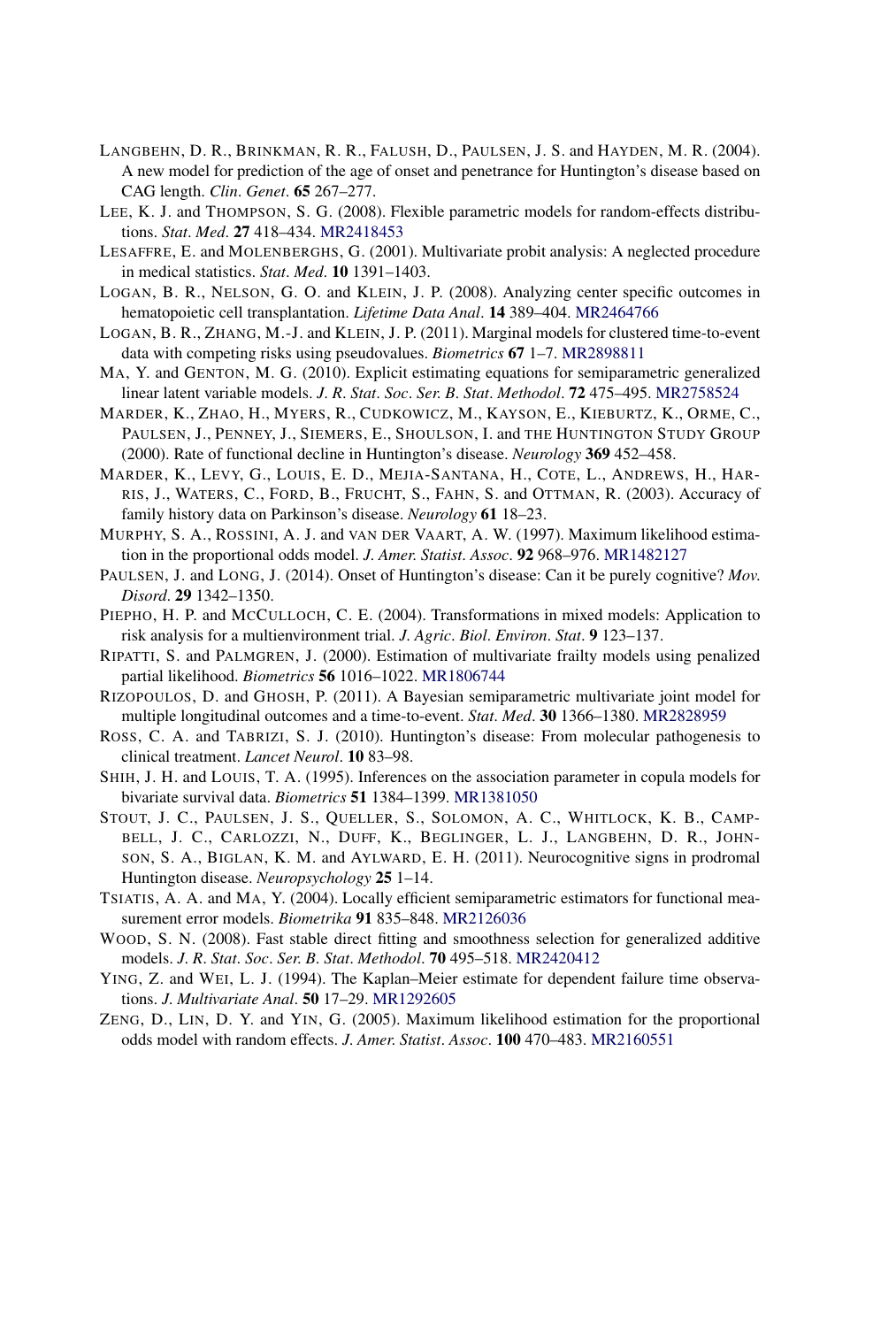### **VARIABLE SELECTION FOR A CATEGORICAL VARYING-COEFFICIENT MODEL WITH IDENTIFICATIONS FOR DETERMINANTS OF BODY MASS INDEX**<sup>1</sup>

# BY JITI GAO[∗](#page-27-0), BIN PENG[†](#page-27-0) ZHAO REN[‡](#page-63-0) AND XIAOHUI ZHANG[§](#page-63-0)

### *Monash University*∗*, University of Bath*†*, University of Pittsburgh*‡ *and University of Exeter*§

Obesity has become one of the major public health issues during the last three decades. A considerable number of determinants have been proposed for body mass index (BMI) by a large range of studies from multiple disciplines. In addition, it is well documented that impacts of these determinants are varying across demographic groups. However, little is known about the relative importance of these potential determinants and the varying impacts of all relatively important determinants. Using the shrinkage estimation technique, we propose a variable selection procedure for the categorical varyingcoefficient model. We present a simulation study to exam performance of our method in different scenarios. We further apply the proposed method to examine the impacts of a large number of potential determinants on BMI using data from the 2013 National Health Interview Survey in the United States. By our method, the relevant determinants of BMI are identified through the variable selection procedure; and their varying impacts across demographic groups are quantified through the post-selection estimation.

- AITCHISON, J. and AITKEN, C. G. G. (1976). Multivariate binary discrimination by the kernel method. *Biometrika* **63** 413–420. [MR0443222](http://www.ams.org/mathscinet-getitem?mr=0443222)
- ALI, S. M. and LINDSTRÖM, M. (2006). Socioeconomic, psychosocial, behavioural, and psychological determinants of BMI among young women: Differing patterns for underweight and overweight/obesity. *Eur*. *J*. *Public Health* **16** 324–330.
- BÜHLMANN, P. and MANDOZZI, J. (2014). High-dimensional variable screening and bias in subsequent inference, with an empirical comparison. *Comput*. *Statist*. **29** 407–430. [MR3261821](http://www.ams.org/mathscinet-getitem?mr=3261821)
- CAREY, M., SMALL, H., YOONG, S. L., BOYES, A., BISQUERA, A. and SANSON-FISHER, R. (2014). Prevalence of comorbid depression and obesity in general practice: A cross-sectional survey. *Br*. *J*. *Gen*. *Pract*. **64** e122–e127.
- CAWLEY, J. (2011). *The Oxford Handbook of the Social Science of Obesity*. Oxford Univ. Press, Oxford.
- CAWLEY, J. and SCHOLDER, S. V. H. K. (2013). The demand for cigarettes as derived from the demand for weight control. Technical Report, National Bureau of Economic Research.
- CHU, W., LI, R. and REIMHERR, M. (2016). Feature screening for time-varying coefficient models with ultrahigh-dimensional longitudinal data. *Ann*. *Appl*. *Stat*. **10** 596–617. [MR3528353](http://www.ams.org/mathscinet-getitem?mr=3528353)
- COHEN, A. K., RAI, M., REHKOPF, D. H. and ABRAMS, B. (2013). Educational attainment and obesity: A systematic review. *Obes*. *Rev*. **14** 989–1005.

*Key words and phrases.* Body mass index, obesity, optimal variable selection, varying-coefficient regression.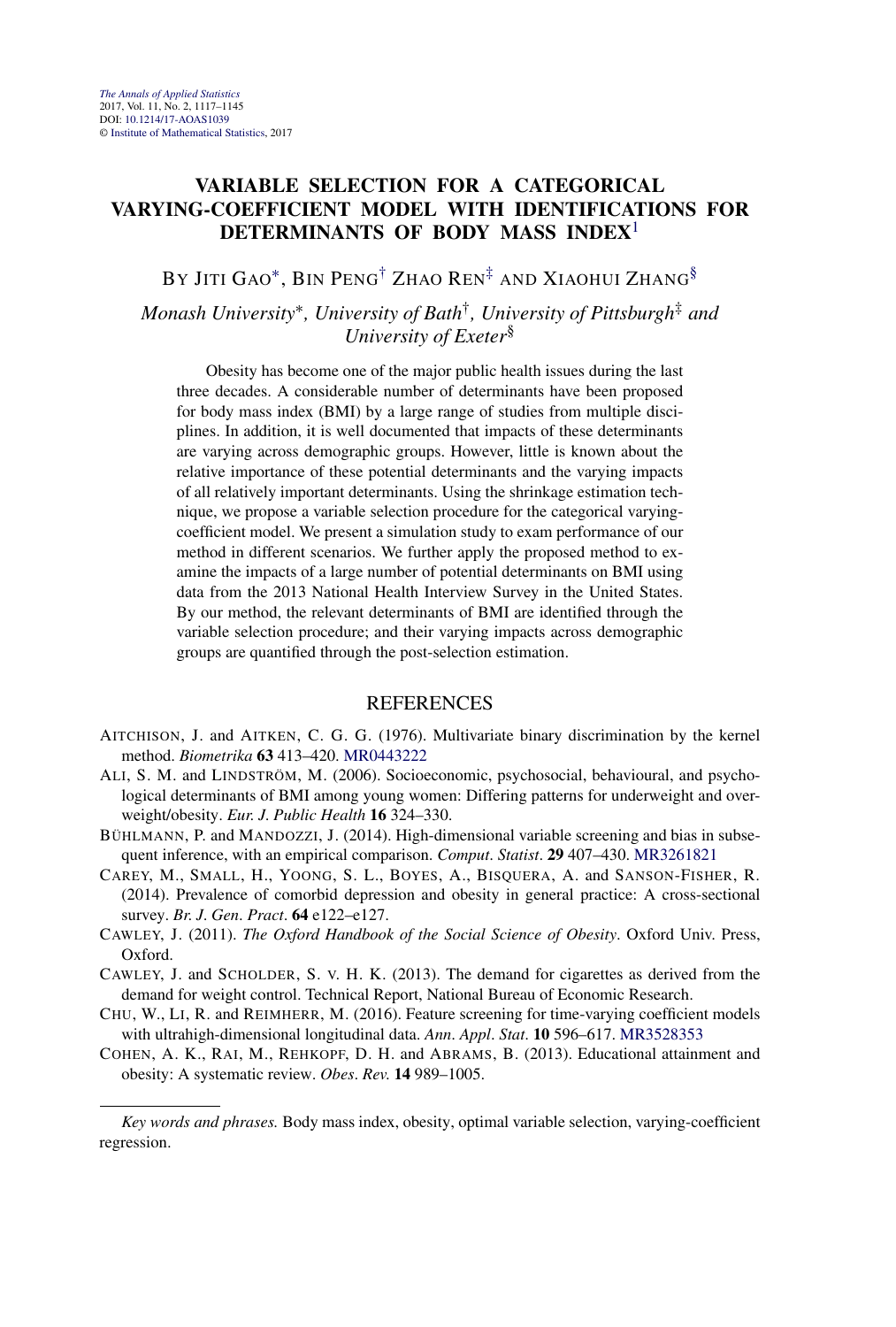- COLDITZ, G. A., GIOVANNUCCI, E., RIMM, E. B., STAMPFER, M. J., ROSNER, B., SPEIZER, F. E., GORDIS, E. and WILLETT, W. C. (1991). Alcohol intake in relation to diet and obesity in women and men. *Am*. *J*. *Clin*. *Nutr*. **54** 49–55.
- DEZEURE, R., BÜHLMANN, P., MEIER, L. and MEINSHAUSEN, N. (2015). High-dimensional inference: Confidence intervals, *p*-values and R-software hdi. *Statist*. *Sci*. **30** 533–558. [MR3432840](http://www.ams.org/mathscinet-getitem?mr=3432840)
- FAITH, M. S., BUTRYN, M., WADDEN, T. A., FABRICATORE, A., NGUYEN, A. M. and HEYMS-FIELD, S. B. (2011). Evidence for prospective associations among depression and obesity in population-based studies. *Obes*. *Rev*. **12** e438–e453.
- FAN, J. and ZHANG, W. (1999). Statistical estimation in varying coefficient models. *Ann*. *Statist*. **27** 1491–1518. [MR1742497](http://www.ams.org/mathscinet-getitem?mr=1742497)
- FONTAINE, K. R., REDDEN, D. T., WANG, C., WESTFALL, A. O. and ALLISON, D. B. (2003). Years of life lost due to obesity. *J*. *Amer*. *Medical Assoc*. **289** 187–193.
- GALANI, C. and SCHNEIDER, H. (2007). Prevention and treatment of obesity with lifestyle interventions: Review and meta-analysis. *Int*. *J*. *Public Health* **52** 348–359.
- GAO, J., PENG, B., REN, Z. and ZHANG, X. (2017). Supplement to "Variable selection for a categorical varying-coefficient model with identifications for determinants of body mass index." DOI[:10.1214/17-AOAS1039SUPP](http://dx.doi.org/10.1214/17-AOAS1039SUPP).
- GERTHEISS, J. and TUTZ, G. (2010). Sparse modeling of categorial explanatory variables. *Ann*. *Appl*. *Stat*. **4** 2150–2180. [MR2829951](http://www.ams.org/mathscinet-getitem?mr=2829951)
- HALL, P., LI, Q. and RACINE, J. S. (2007). Nonparametric estimation of regression functions in the presence of irrelevant regressors. *Rev*. *Econ*. *Stat*. **89** 784–789.
- HASTIE, T. and TIBSHIRANI, R. (1993). Varying-coefficient models. *J*. *Roy*. *Statist*. *Soc*. *Ser*. *B* **55** 757–796. [MR1229881](http://www.ams.org/mathscinet-getitem?mr=1229881)
- HILL, J. O. and PETERS, J. C. (1998). Environmental contributions to the obesity epidemic. *Science* **280** 1371–1374.
- HUANG, J., MA, S., XIE, H. and ZHANG, C.-H. (2009). A group bridge approach for variable selection. *Biometrika* **96** 339–355. [MR2507147](http://www.ams.org/mathscinet-getitem?mr=2507147)
- KOENKER, R. (2005). *Quantile Regression*. *Econometric Society Monographs* **38**. Cambridge Univ. Press, Cambridge. [MR2268657](http://www.ams.org/mathscinet-getitem?mr=2268657)
- LI, Q., OUYANG, D. and RACINE, J. S. (2013). Categorical semiparametric varying-coefficient models. *J*. *Appl*. *Econometrics* **28** 551–579. [MR3064528](http://www.ams.org/mathscinet-getitem?mr=3064528)
- LI, Q. and RACINE, J. S. (2010). Smooth varying-coefficient estimation and inference for qualitative and quantitative data. *Econometric Theory* **26** 1607–1637. [MR2738011](http://www.ams.org/mathscinet-getitem?mr=2738011)
- LIPOWICZ, A., GRONKIEWICZ, S. and MALINA, R. M. (2002). Body mass index, overweight and obesity in married and never married men and women in Poland. *Am*. *J*. *Human Biol*. **14** 468–475.
- LOUNICI, K., PONTIL, M., VAN DE GEER, S. and TSYBAKOV, A. B. (2011). Oracle inequalities and optimal inference under group sparsity. *Ann*. *Statist*. **39** 2164–2204. [MR2893865](http://www.ams.org/mathscinet-getitem?mr=2893865)
- MA, S., CARROLL, R. J., LIANG, H. and XU, S. (2015). Estimation and inference in generalized additive coefficient models for nonlinear interactions with high-dimensional covariates. *Ann*. *Statist*. **43** 2102–2131. [MR3375878](http://www.ams.org/mathscinet-getitem?mr=3375878)
- OZA-FRANK, R. and CUNNINGHAM, S. A. (2010). The weight of US residence among immigrants: A systematic review. *Obesity Reviews* **11** 271–280.
- REHKOPF, D. H., LARAIA, B. A., SEGAL, M., BRAITHWAITE, D. and EPEL, L. (2011). The relative importance of predictors of body mass index change, overweight and obesity in adolescent girls. *Int*. *J*. *Pediatr*. *Obes*. **6** 233–242.
- SOBAL, J., RAUSCHENBACH, B. S. and FRONGILLO, E. A. (1992). Marital status, fatness and obesity. *Soc*. *Sci*. *Med*. **35** 915–923.
- STICE, E., SHAW, H. and MARTI, C. N. (2006). A meta-analytic review of obesity prevention programs for children and adolescents: The skinny on interventions that work. *Psychol*. *Bull*. **132** 667–691.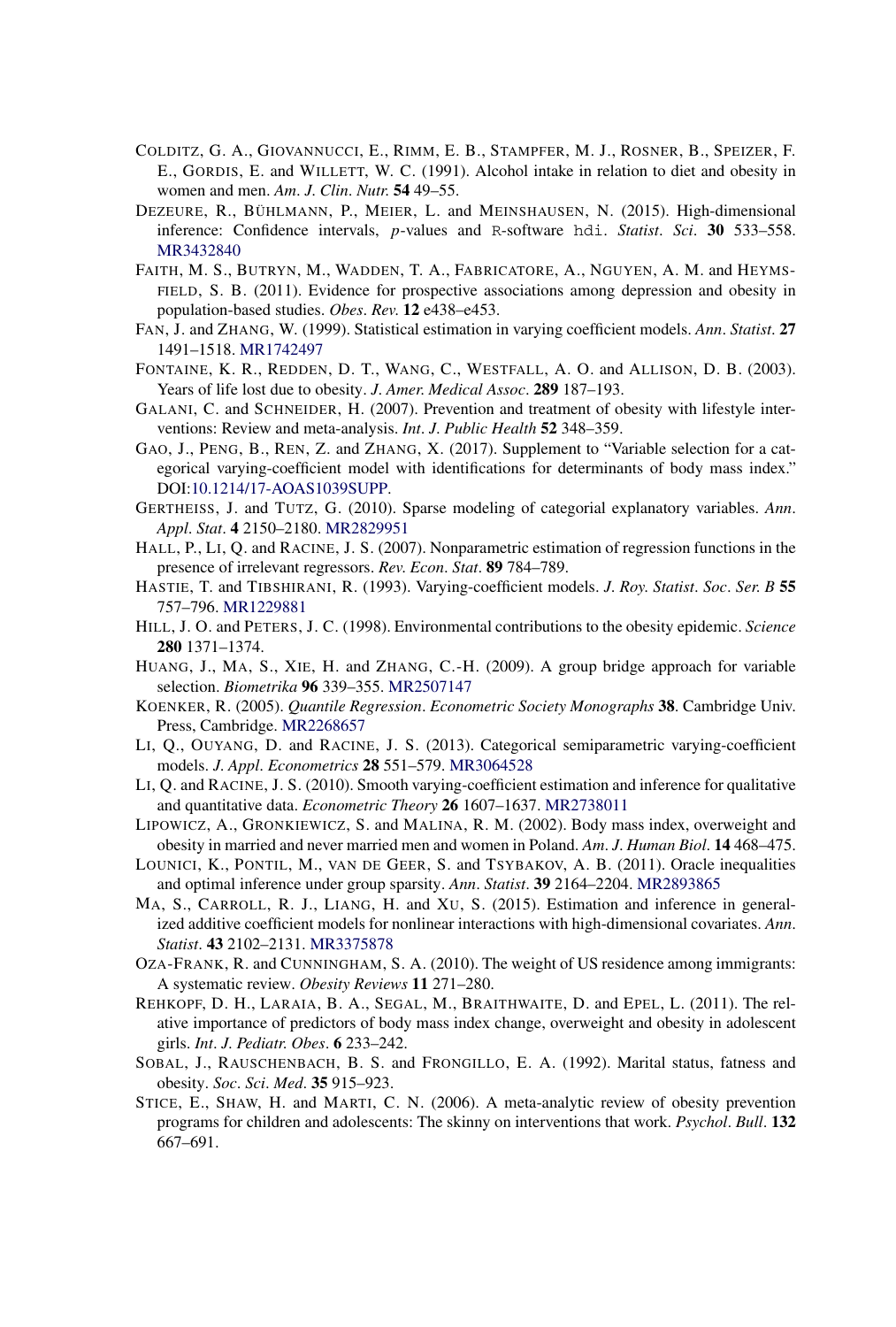- TIBSHIRANI, R., SAUNDERS, M., ROSSET, S., ZHU, J. and KNIGHT, K. (2005). Sparsity and smoothness via the fused lasso. *J*. *R*. *Stat*. *Soc*. *Ser*. *B*. *Stat*. *Methodol*. **67** 91–108. [MR2136641](http://www.ams.org/mathscinet-getitem?mr=2136641)
- VON KRIES, R., TOSCHKE, A. M., KOLETZKO, B. and SLIKKER, W. (2002). Maternal smoking during pregnancy and childhood obesity. *Am*. *J*. *Epidemiol*. **156** 954–961.
- WANG, H. and LENG, C. (2007). Unified LASSO estimation by least squares approximation. *J*. *Amer*. *Statist*. *Assoc*. **102** 1039–1048. [MR2411663](http://www.ams.org/mathscinet-getitem?mr=2411663)
- WANG, L., LI, H. and HUANG, J. Z. (2008). Variable selection in nonparametric varyingcoefficient models for analysis of repeated measurements. *J*. *Amer*. *Statist*. *Assoc*. **103** 1556–1569. [MR2504204](http://www.ams.org/mathscinet-getitem?mr=2504204)
- WANG, H. and XIA, Y. (2009). Shrinkage estimation of the varying coefficient model. *J*. *Amer*. *Statist*. *Assoc*. **104** 747–757. [MR2541592](http://www.ams.org/mathscinet-getitem?mr=2541592)
- WHO (2015). Obesity and overweight Fact Sheet No. 311, Working paper. Available at [http://www.](http://www.who.int/mediacentre/factsheets/fs311/en/) [who.int/mediacentre/factsheets/fs311/en/.](http://www.who.int/mediacentre/factsheets/fs311/en/)
- YU, Y. (2012). Educational differences in obesity in the United States: A closer look at the trends. *Obes*. **20** 904–908.
- YUAN, M. and LIN, Y. (2006). Model selection and estimation in regression with grouped variables. *J*. *R*. *Stat*. *Soc*. *Ser*. *B*. *Stat*. *Methodol*. **68** 49–67. [MR2212574](http://www.ams.org/mathscinet-getitem?mr=2212574)
- ZENG, W., EISENBERG, D. T., JOVEL, K. R., UNDURRAGA, E. A., NYBERG, C., TANNER, S., REYES-GARCÍA, V., LEONARD, W. R., CASTANO, J., HUANCA, T. et al. (2013). Adult obesity: Panel study from native Amazonians. *Econ*. *Hum*. *Biol*. **11** 227–235.
- ZHANG, Q. and WANG, Y. (2004). Socioeconomic inequality of obesity in the United States: Do gender, age, and ethnicity matter? *Soc*. *Sci*. *Med*. **58** 1171–1180.
- ZHAO, W., ZHANG, R. and LIU, J. (2014). Regularization and model selection for quantile varying coefficient model with categorical effect modifiers. *Comput*. *Statist*. *Data Anal*. **79** 44–62. [MR3227986](http://www.ams.org/mathscinet-getitem?mr=3227986)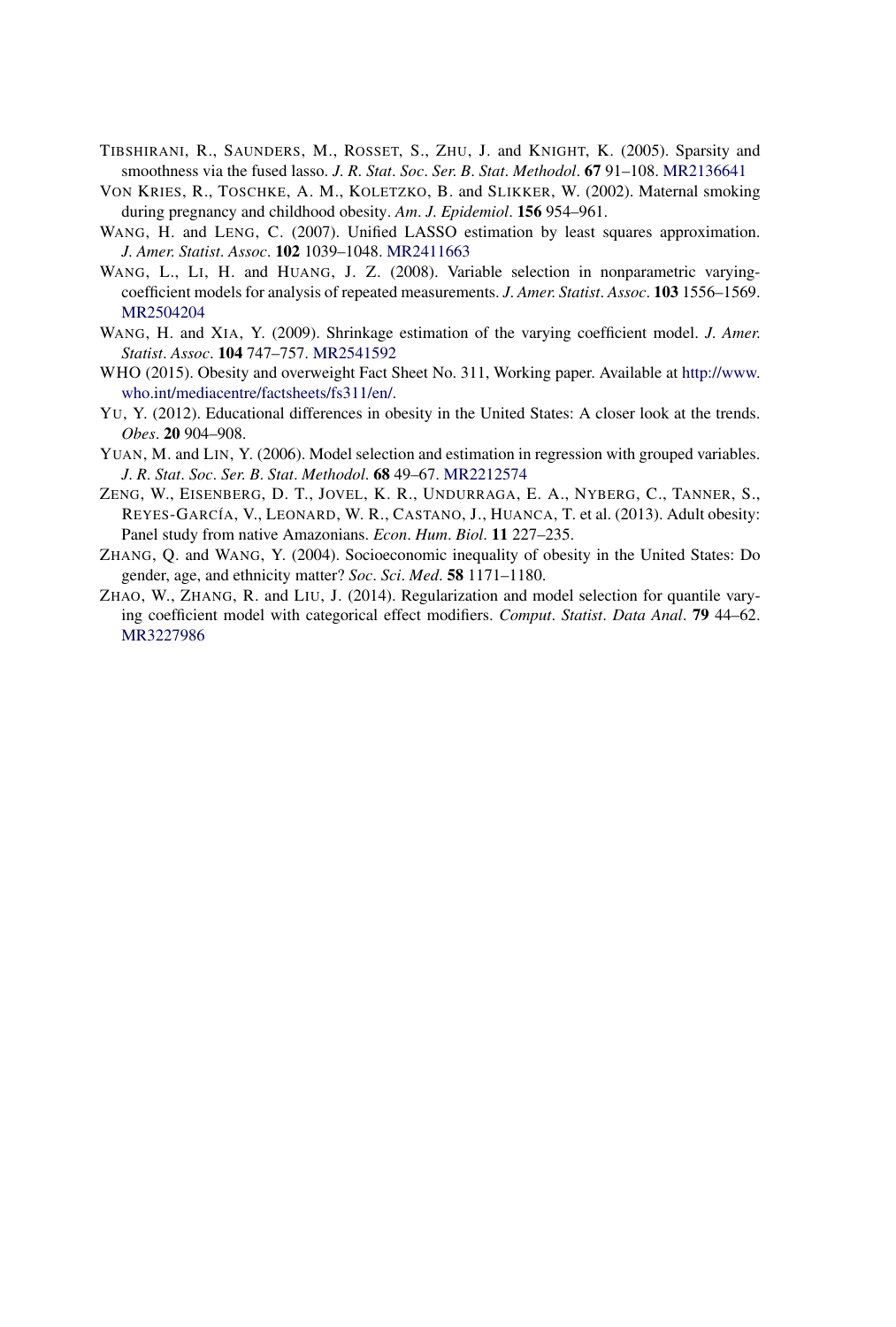### **LATERAL TRANSFER IN STOCHASTIC DOLLO MODELS**

BY LUKE J.  $KELLY<sup>1</sup>$  and Geoff K. Nicholls

#### *University of Oxford*

Lateral transfer, a process whereby species exchange evolutionary traits through nonancestral relationships, is a frequent source of model misspecification in phylogenetic inference. Lateral transfer obscures the phylogenetic signal in the data as the histories of affected traits are mosaics of the overall phylogeny. We control for the effect of lateral transfer in a Stochastic Dollo model and a Bayesian setting. Our likelihood is highly intractable, as the parameters are the solution of a sequence of large systems of differential equations representing the expected evolution of traits along a tree. We illustrate our method on a data set of lexical traits in Eastern Polynesian languages, and obtain an improved fit over the corresponding model without lateral transfer.

- ABBY, S. S., TANNIER, E., GOUY, M. and DAUBIN, V. (2010). Detecting lateral gene transfers by statistical reconciliation of phylogenetic forests. *BMC Bioinform*. **11** 324.
- ALEKSEYENKO, A. V., LEE, C. J. and SUCHARD, M. A. (2008). Wagner and Dollo: A stochastic duet by composing two parsimonious solos. *Syst*. *Biol*. **57** 772–784.
- BEIKO, R. G. and HAMILTON, N. (2006). Phylogenetic identification of lateral genetic transfer events. *BMC Evol*. *Biol*. **6** 15.
- BOUCHARD-CÔTÉ, A. and JORDAN, M. I. (2013). Evolutionary inference via the Poisson Indel Process. *Proc*. *Natl*. *Acad*. *Sci*. *USA* **110** 1160–1166.
- BOUCKAERT, R. and HELED, J. (2014). DensiTree 2: Seeing trees through the forest. *BioRxiv*.
- BOUCKAERT, R., LEMEY, P., DUNN, M., GREENHILL, S. J., ALEKSEYENKO, A. V., DRUM-MOND, A. J., GRAY, R. D., SUCHARD, M. A. and ATKINSON, Q. D. (2012). Mapping the origins and expansion of the Indo-European language family. *Science* **337** 957–960.
- BOUCKAERT, R., HELED, J., KÜHNERT, D., VAUGHAN, T., WU, C.-H., XIE, D., SUCHARD, M. A., RAMBAUT, A. and DRUMMOND, A. J. (2014). BEAST 2: A software platform for Bayesian evolutionary analysis. *PLoS Comput*. *Biol*. **10** 1–6.
- CHANG, W., CATHCART, C., HALL, D. and GARRETT, A. (2015). Ancestry-constrained phylogenetic analysis supports the Indo-European steppe hypothesis. *Language* **91** 194–244.
- CONTE, E. and MOLLE, G. (2014). Reinvestigating a key site for Polynesian prehistory: New results from the Hane dune site, Ua Huka (Marquesas). *Archaeol*. *Ocean*. **49** 121–136.
- CYBIS, G. B., SINSHEIMER, J. S., BEDFORD, T., MATHER, A. E., LEMEY, P. and SUCHARD, M. A. (2015). Assessing phenotypic correlation through the multivariate phylogenetic latent liability model. *Ann*. *Appl*. *Stat*. **9** 969–991. [MR3371344](http://www.ams.org/mathscinet-getitem?mr=3371344)
- DAUBIN, V., GOUY, M. and PERRIÈRE, G. (2002). A phylogenomic approach to bacterial phylogeny: Evidence of a core of genes sharing a common history. *Genome Res*. **12** 1080–1090.
- DRUMMOND, A. J., SUCHARD, M. A., XIE, D. and RAMBAUT, A. (2012). Bayesian phylogenetics with BEAUti and the BEAST 1.7. *Mol*. *Biol*. *Evol*. **29** 1969–1973.

*Key words and phrases.* Bayesian phylogenetics, lateral trait transfer, Stochastic Dollo model.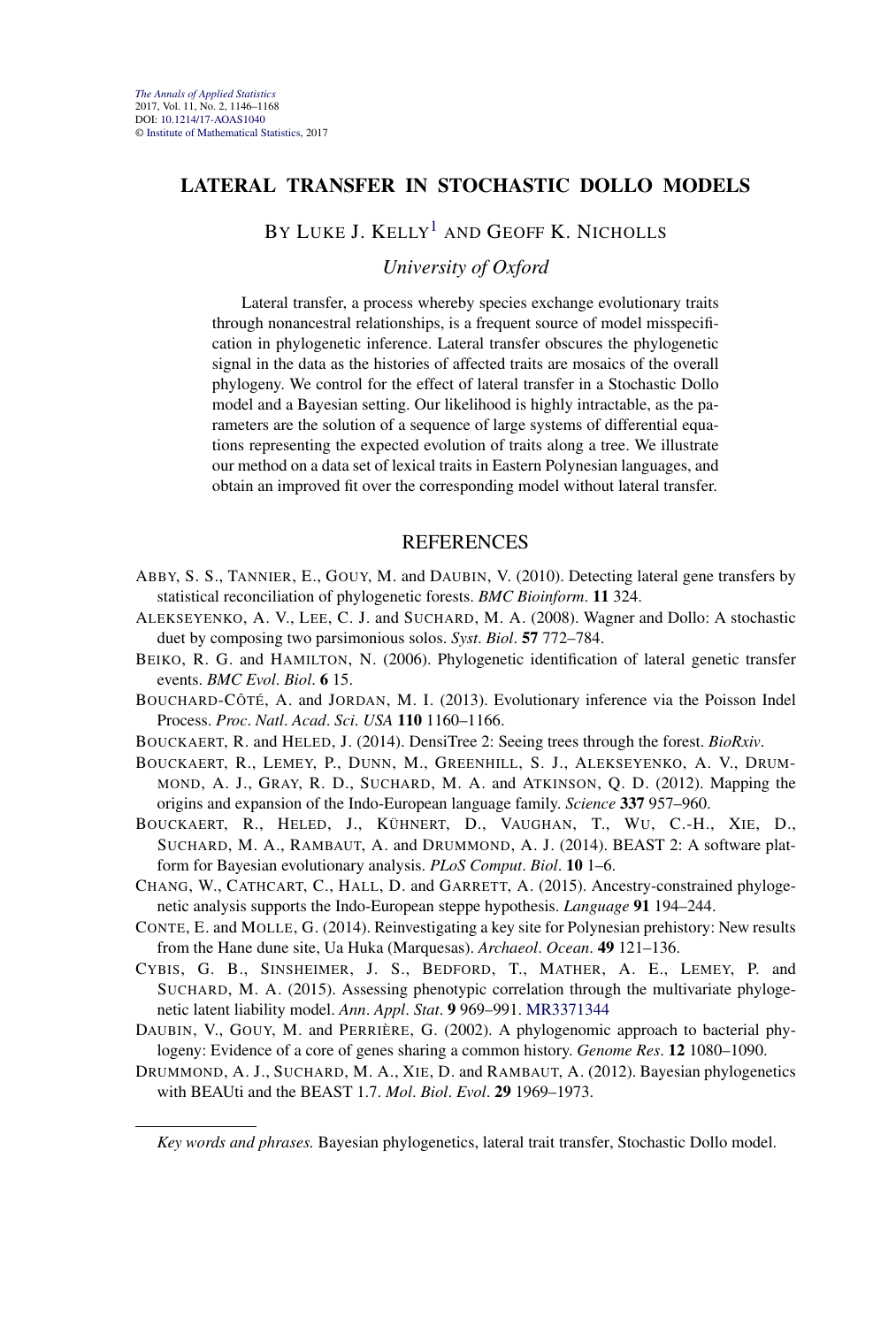- FELSENSTEIN, J. (1981). Evolutionary trees from DNA sequences: A maximum likelihood approach. *J*. *Mol*. *Evol*. **17** 368–376.
- GEYER, C. J. (1992). Practical Markov chain Monte Carlo. *Statist*. *Sci*. **7** 473–483.
- GRAY, R. D. and ATKINSON, Q. D. (2003). Language-tree divergence times support the Anatolian theory of Indo-European origin. *Nature* **426** 435–439.
- GRAY, R. D., BRYANT, D. and GREENHILL, S. J. (2010). On the shape and fabric of human history. *Philos*. *Trans*. *R*. *Soc*. *Lond*. *B*, *Biol*. *Sci*. **365** 3923–3933.
- GRAY, R. D., DRUMMOND, A. J. and GREENHILL, S. J. (2009). Language phylogenies reveal expansion pulses and pauses in Pacific settlement. *Science* **323** 479–483.
- GREENHILL, S. J., BLUST, R. and GRAY, R. D. (2008). The Austronesian Basic Vocabulary Database: From bioinformatics to lexomics. *Evol*. *Bioinform*. **4** 271–283.
- GREENHILL, S. J., CURRIE, T. E. and GRAY, R. D. (2009). Does horizontal transmission invalidate cultural phylogenies? *Proc*. *R*. *Soc*. *Lond*., *B Biol*. *Sci*. **276** 2299–2306.
- HELED, J. and DRUMMOND, A. J. (2012). Calibrated tree priors for relaxed phylogenetics and divergence time estimation. *Syst*. *Biol*. **61** 138–149.
- HUSON, D. H. and BRYANT, D. (2006). Application of phylogenetic networks in evolutionary studies. *Mol*. *Biol*. *Evol*. **23** 254–267.
- HUSON, D. H. and STEEL, M. (2004). Phylogenetic trees based on gene content. *Bioinformatics* **20** 2044–2049.
- JOFRÉ, P., DAS, P., BERTRANPETIT, J. and FOLEY, R. (2017). Cosmic phylogeny: Reconstructing the chemical history of the solar neighbourhood with an evolutionary tree. *Mon*. *Not*. *R*. *Astron*. *Soc*. **467** 1140–1153.
- KASS, R. E. and RAFTERY, A. E. (1995). Bayes factors. *J*. *Amer*. *Statist*. *Assoc*. **90** 773–795. [MR3363402](http://www.ams.org/mathscinet-getitem?mr=3363402)
- KELLY, L. J. (2016). A Stochastic Dollo model for lateral transfer. Ph.D. thesis, Univ. Oxford.
- KELLY, L. J. and NICHOLLS, G. K. (2017). Supplement to "Lateral transfer in Stochastic Dollo models." DOI[:10.1214/17-AOAS1040SUPP.](http://dx.doi.org/10.1214/17-AOAS1040SUPP)
- KINGMAN, J. F. C. (1993). *Poisson Processes*. *Oxford Studies in Probability* **3**. The Clarendon Press, Oxford. [MR1207584](http://www.ams.org/mathscinet-getitem?mr=1207584)
- KITCHEN, A., EHRET, C., ASSEFA, S. and MULLIGAN, C. J. (2009). Bayesian phylogenetic analysis of Semitic languages identifies an Early Bronze Age origin of Semitic in the Near East. *Proc*. *R*. *Soc*. *Lond*., *B Biol*. *Sci*. **276** 2703–2710.
- KUBATKO, L. S. (2009). Identifying hybridization events in the presence of coalescence via model selection. *Syst*. *Biol*. **58** 478–488.
- LATHROP, G. M. (1982). Evolutionary trees and admixture: Phylogenetic inference when some populations are hybridized. *Ann*. *Hum*. *Genet*. **46** 245–255. [MR0673807](http://www.ams.org/mathscinet-getitem?mr=0673807)
- MADIGAN, D. and RAFTERY, A. E. (1994). Model selection and accounting for model uncertainty in graphical models using Occam's window. *J*. *Amer*. *Statist*. *Assoc*. **89** 1535–1546.
- MARCK, J. C. (2000). *Topics in Polynesian Language and Culture History* **504**. Pacific Linguistics, Canberra.
- MCPHERSON, A., ROTH, A., LAKS, E., MASUD, T., BASHASHATI, A., ZHANG, A. W., HA, G., BIELE, J., YAP, D., WAN, A., PRENTICE, L. M., KHATTRA, J., SMITH, M. A., NIELSEN, C. B., MULLALY, S. C., KALLOGER, S., KARNEZIS, A., SHUMANSKY, K., SIU, C., ROSNER, J., CHAN, H. L., HO, J., MELNYK, N., SENZ, J., YANG, W., MOORE, R., MUNGALL, A. J., MARRA, M. A., BOUCHARD-CÔTÉ, A., GILKS, C. B., HUNTSMAN, D. G., MCALPINE, J. N., APARICIO, S. and SHAH, S. P. (2016). Divergent modes of clonal spread and intraperitoneal mixing in high-grade serous ovarian cancer. *Nat*. *Genet*. **48** 758–767.
- NICHOLLS, G. K. and GRAY, R. D. (2008). Dated ancenstral trees from binary trait data and their application to the diversification of languages. *J*. *R*. *Stat*. *Soc*. *Ser*. *B*. *Stat*. *Methodol*. **70** 545–566. [MR2420414](http://www.ams.org/mathscinet-getitem?mr=2420414)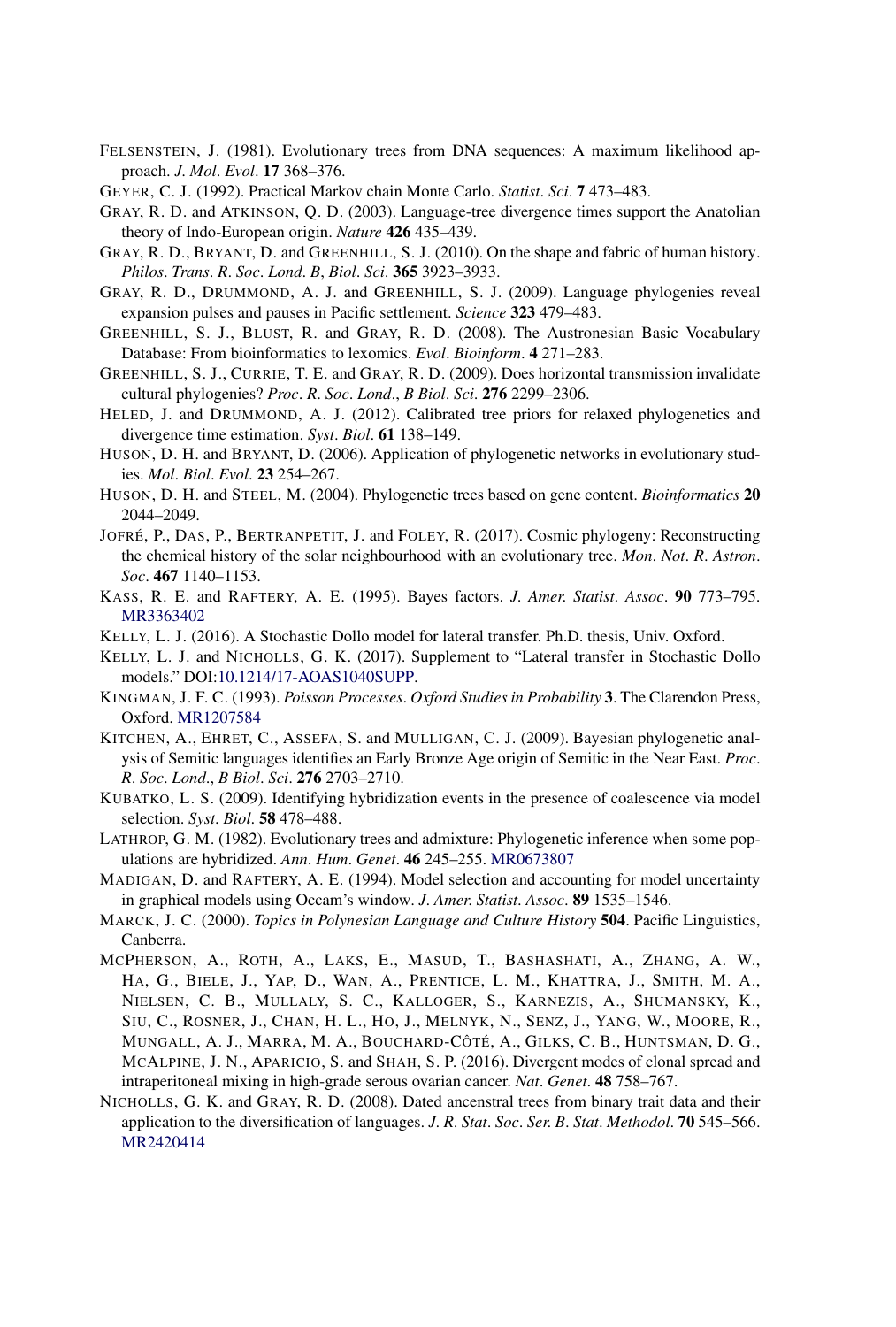- NICHOLLS, G. K. and RYDER, R. J. (2011). Phylogenetic models for Semitic vocabulary. In *Proceedings of the International Workshop on Statistical Modelling* (D. Conesa, A. Forte, A. López-Quílez and F. Muñoz, eds.) 431–436.
- NICHOLLS, G. K., RYDER, R. J. and WELCH, D. (2013). TraitLab: A MatLab package for fitting and simulating binary trait-like data.
- OLDMAN, J., WU, T., VAN IERSEL, L. and MOULTON, V. (2016). TriLoNet: Piecing together small networks to reconstruct reticulate evolutionary histories. *Mol*. *Biol*. *Evol*. **33** 2151–2162.
- PATTERSON, N., MOORJANI, P., LUO, Y., MALLICK, S., ROHLAND, N., ZHAN, Y., GEN-SCHORECK, T., WEBSTER, T. and REICH, D. (2012). Ancient admixture in human history. *Genetics* **192** 1065–1093.
- PICKRELL, J. K. and PRITCHARD, J. K. (2012). Inference of population splits and mixtures from genome-wide allele frequency data. *PLoS Genet*. **8** e1002967.
- RANNALA, B. and YANG, Z. (2003). Bayes estimation of species divergence times and ancestral population sizes using DNA sequences from multiple loci. *Genetics* **164** 1645–1656.
- ROCH, S. and SNIR, S. (2013). Recovering the treelike trend of evolution despite extensive lateral genetic transfer: A probabilistic analysis. *J*. *Comput*. *Biol*. **20** 93–112. [MR3021672](http://www.ams.org/mathscinet-getitem?mr=3021672)
- RYDER, R. J. and NICHOLLS, G. K. (2011). Missing data in a stochastic Dollo model for binary trait data, and its application to the dating of Proto-Indo-European. *J*. *R*. *Stat*. *Soc*. *Ser*. *C*. *Appl*. *Stat*. **60** 71–92. [MR2758570](http://www.ams.org/mathscinet-getitem?mr=2758570)
- SKELTON, C. (2008). Methods of using phylogenetic systematics to reconstruct the history of the Linear B script. *Archaeometry* **50** 158–176.
- SPRIGGS, M. and ANDERSON, A. (1993). Late colonization of East Polynesia. *Antiquity* **67** 200– 217.
- SZÖLLOSI, G. J., BOUSSAU, B., ABBY, S. S., TANNIER, E. and DAUBIN, V. (2012). Phylogenetic modeling of lateral gene transfer reconstructs the pattern and relative timing of speciations. *Proc*. *Natl*. *Acad*. *Sci*. *USA* **109** 17513–17518.
- SZÖLLŐSI, G. J., TANNIER, E., LARTILLOT, N. and DAUBIN, V. (2013). Lateral gene transfer from the dead. *Syst*. *Biol*. **62** 386–397.
- TAVARÉ, S., BALDING, D. J., GRIFFITHS, R. C. and DONNELLY, P. (1997). Inferring coalescence times from DNA sequence data. *Genetics* **145** 505–518.
- VEERAMAH, K. R., WOERNER, A. E., JOHNSTONE, L., GUT, I., GUT, M., MARQUES-BONET, T., CARBONE, L., WALL, J. D. and HAMMER, M. F. (2015). Examining phylogenetic relationships among Gibbon genera using whole genome sequence data using an approximate Bayesian computation approach. *Genetics* **200** 295–308.
- WALWORTH, M. (2014). Eastern Polynesian: The linguistic evidence revisited. *Ocean*. *Linguist*. **53** 256–272.
- WEN, D., YU, Y. and NAKHLEH, L. (2016). Bayesian inference of reticulate phylogenies under the multispecies network coalescent. *PLoS Genet*. **12** e1006006.
- WILMSHURST, J. M., HUNT, T. L., LIPO, C. P. and ANDERSON, A. J. (2011). High-precision radiocarbon dating shows recent and rapid initial human colonization of East Polynesia. *Proc*. *Natl*. *Acad*. *Sci*. *USA* **108** 1815–1820.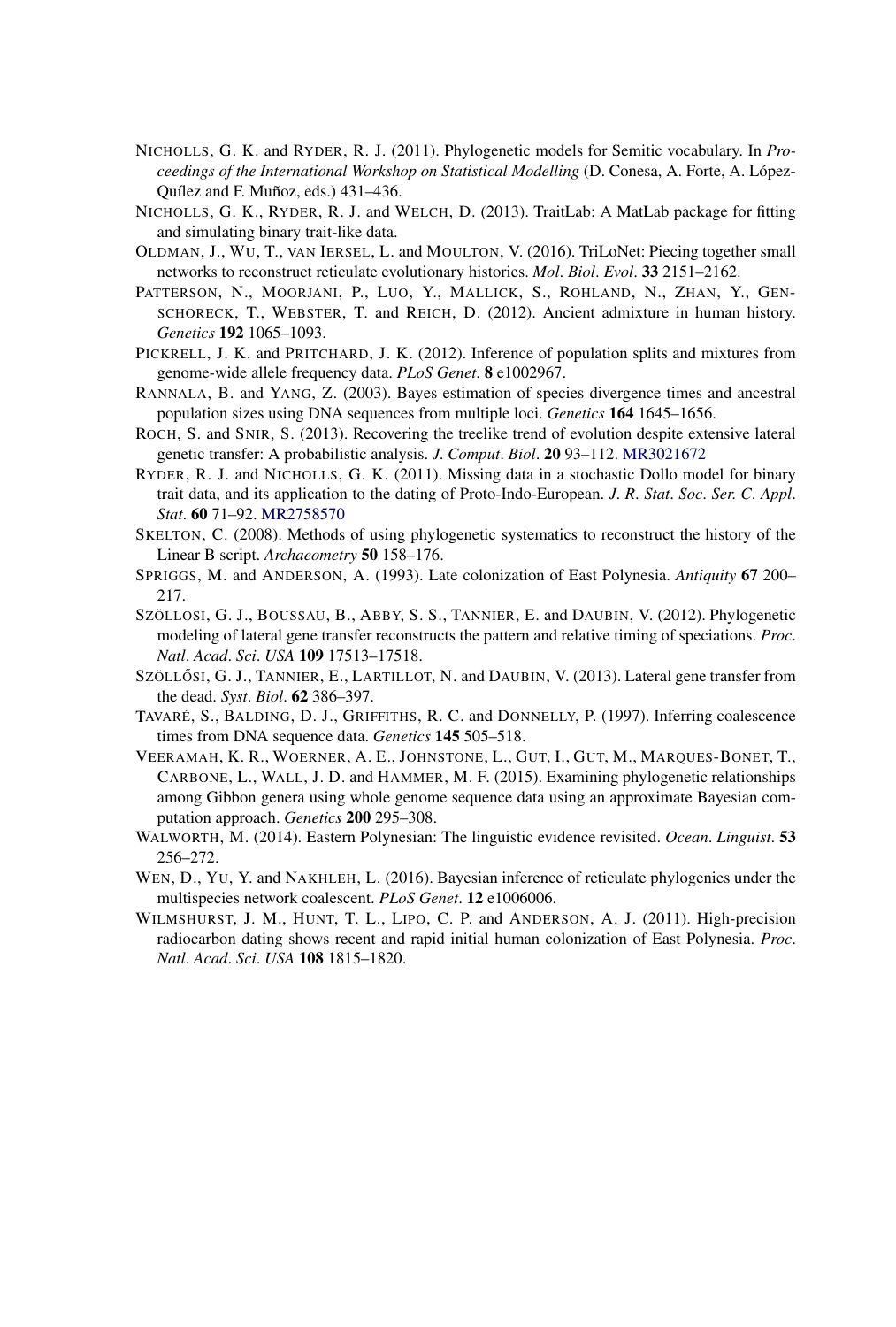# **ALLELE-SPECIFIC COPY NUMBER ESTIMATION BY WHOLE EXOME SEQUENCING**

BY HAO CHEN<sup>\*</sup>, YUCHAO JIANG<sup>[†](#page-9-0)</sup>, KARA N. MAXWELL<sup>[†,](#page-9-0)1</sup>, KATHERINE L. NATHANSON<sup>[†,](#page-9-0) 2</sup> AND NANCY ZHANG<sup>†, 3</sup>

*University of California, Davis*<sup>∗</sup> *and University of Pennsylvania*†

Whole exome sequencing is currently a technology of choice in largescale cancer genomics studies, where the priority is to identify cancerassociated variants in coding regions. We describe a method for estimating allele-specific copy number using whole exome sequencing data from tumor and matched normal.

- AUWERA, G. A., CARNEIRO, M. O., HARTL, C., POPLIN, R., DEL ANGEL, G., LEVY-MOONSHINE, A., JORDAN, T., SHAKIR, K., ROAZEN, D., THIBAULT, J. et al. (2013). From FastQ data to high-confidence variant calls: The genome analysis toolkit best practices pipeline. *Curr*. *Protoc*. *Bioinform*. **43** 11.10.1–11.10.33.
- BENJAMINI, Y. and SPEED, T. P. (2012). Summarizing and correcting the GC content bias in highthroughput sequencing. *Nucleic Acids Res*. **40** e72.
- CHEN, M., GUNEL, M. and ZHAO, H. (2013). SomatiCA: Identifying, characterizing and quantifying somatic copy number aberrations from cancer genome sequencing data. *PLoS ONE* **8** e78143.
- CHEN, H., XING, H. and ZHANG, N. R. (2011). Estimation of parent specific DNA copy number in tumors using high-density genotyping arrays. *PLoS Comput*. *Biol*. **7** e1001060. [MR2776334](http://www.ams.org/mathscinet-getitem?mr=2776334)
- CHEN, H., BELL, J. M., ZAVALA, N. A., JI, H. P. and ZHANG, N. R. (2014). Allele-specific copy number profiling by next-generation DNA sequencing. *Nucleic Acids Res*. **43** e23.
- FAVERO, F., JOSHI, T., MARQUARD, A. M., BIRKBAK, N. J., KRZYSTANEK, M., LI, Q., SZA-LLASI, Z. and EKLUND, A. C. (2015). Sequenza: Allele-specific copy number and mutation profiles from tumor sequencing data. *Ann*. *Oncol*. **26** 64–70.
- FLICEK, P. and BIRNEY, E. (2009). Sense from sequence reads: Methods for alignment and assembly. *Nat*. *Methods* **6** S6–S12.
- FROMER, M., MORAN, J. L., CHAMBERT, K., BANKS, E., BERGEN, S. E., RUDERFER, D. M., HANDSAKER, R. E., MCCARROLL, S. A., O'DONOVAN, M. C., OWEN, M. J. et al. (2012). Discovery and statistical genotyping of copy-number variation from whole-exome sequencing depth. *Am*. *J*. *Hum*. *Genet*. **91** 597–607.
- JIANG, Y., OLDRIDGE, D. A., DISKIN, S. J. and ZHANG, N. R. (2015). CODEX: A normalization and copy number variation detection method for whole exome sequencing. *Nucleic Acids Res*. **43** e39.
- KING, M.-C., MARKS, J. H., MANDELL, J. B. et al. (2003). Breast and ovarian cancer risks due to inherited mutations in BRCA1 and BRCA2. *Science* **302** 643–646.
- KRUMM, N., SUDMANT, P. H., KO, A., O'ROAK, B. J., MALIG, M., COE, B. P., QUINLAN, A. R., NICKERSON, D. A., EICHLER, E. E., PROJECT, N. E. S. et al. (2012). Copy number variation detection and genotyping from exome sequence data. *Genome Res*. **22** 1525–1532.

*Key words and phrases.* Allele-specific copy number, whole exome sequencing, tumor-normal pair.